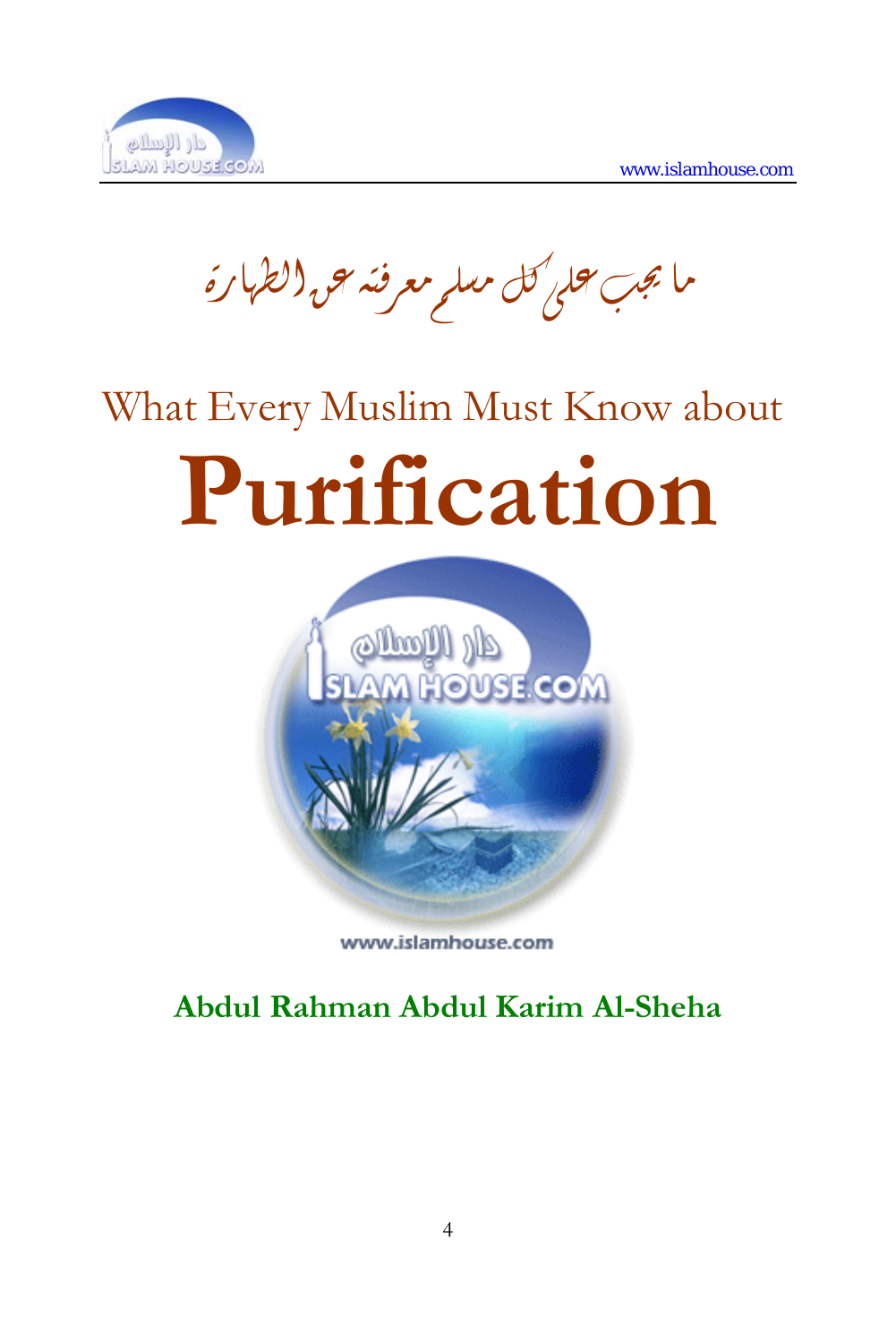

Second Edition, 1424/2004

© Copyright Abdul Rahman Abdul Kareem Al-Sheha

All rights reserved for the author except for free distribution, without any addition, modification, or deletion to any part of the book.

We would like to express our sincere appreciation to those who contributed to the publication of this book. May Allah reward them for their efforts.

This material has been reviewed and forwarded for publishing and distribution by the English language section of the Department of Islamic Resources.

Form #: 3287 Date: 2/5/1425

If you have any corrections, comments, or questions about this publication, please feel free to contact us at:

**[en@islamhouse.com](mailto:en@islamhouse.com)**

**<www.islamhouse.com>**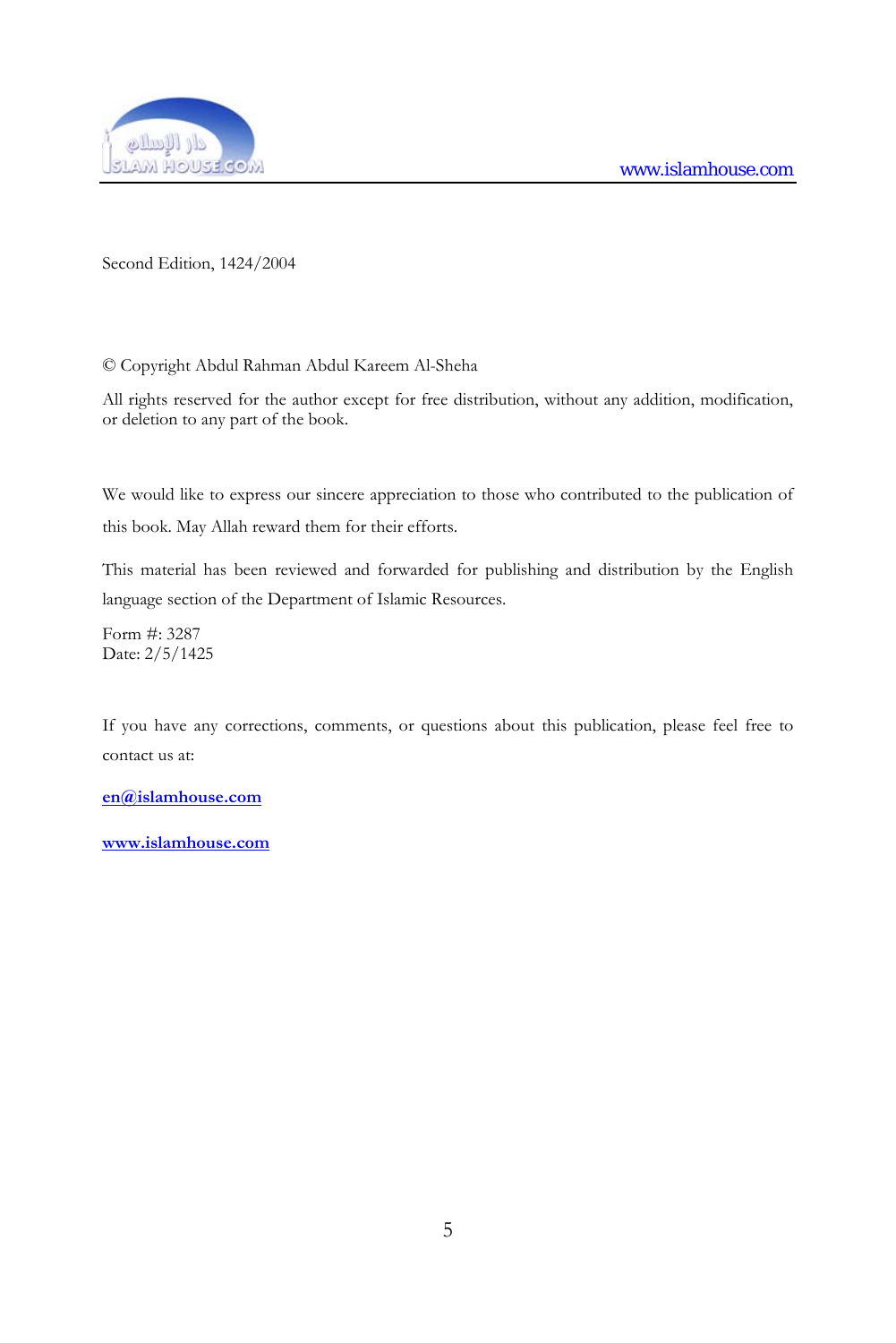



In the Name of Allah, the Most Beneficent, Most Merciful…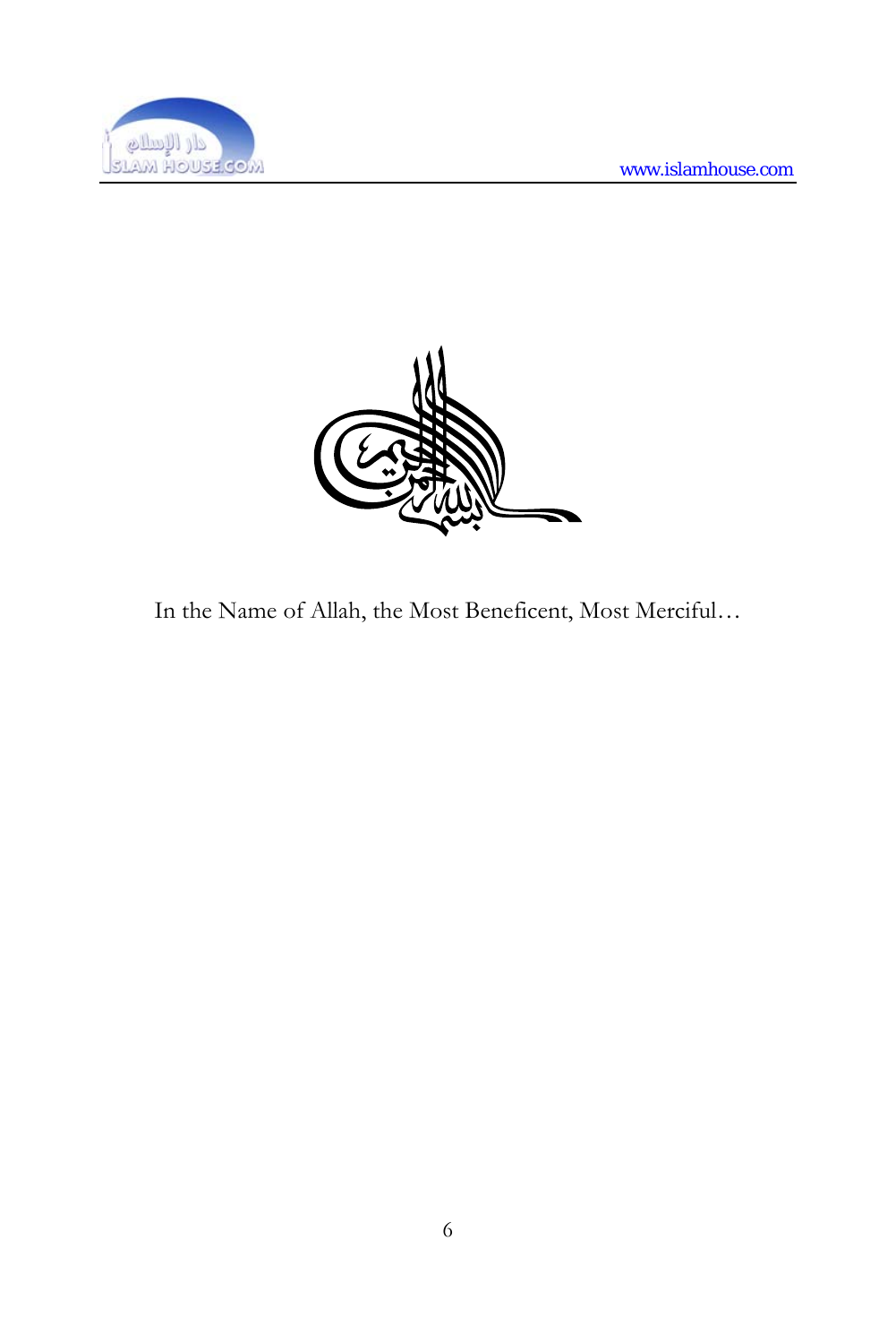

# **Table of Contents**

| Introduction                                         | 9  |
|------------------------------------------------------|----|
| The Unique Qualities of Purification                 | 16 |
| Section 1: Wudoo                                     | 22 |
| -Purification from Physical Impurities               | 23 |
| -Istinjâ' and Istijmâr                               | 24 |
| -What is Wudoo'                                      | 27 |
| -Wudoo' is a Prerequisite to the Following Acts      | 27 |
| -A Description of a Complete Wudoo'                  | 29 |
| -Minimum Required Acts for a Valid Wudoo'            | 35 |
| -Voluntary Acts of Wudoo'                            | 36 |
| -Things That Invalidate Wudoo'                       | 41 |
| -Things in which the Scholars have Differed          |    |
| in regards to its invalidation of Wudoo'             | 45 |
| -In Cases of Doubt                                   | 46 |
| -When Wudoo' is Recommended                          | 47 |
| -Common Mistakes in Performing Wudoo'                | 50 |
| -Some Verdicts Regarding Wudoo'                      | 56 |
| Section 2: Wiping over Leather Socks and their likes | 58 |
| -The Area which must be Wiped                        | 61 |
| -The Conditions for Wiping over Leather Socks        | 62 |
| -Description of Wiping over Leather Socks            | 64 |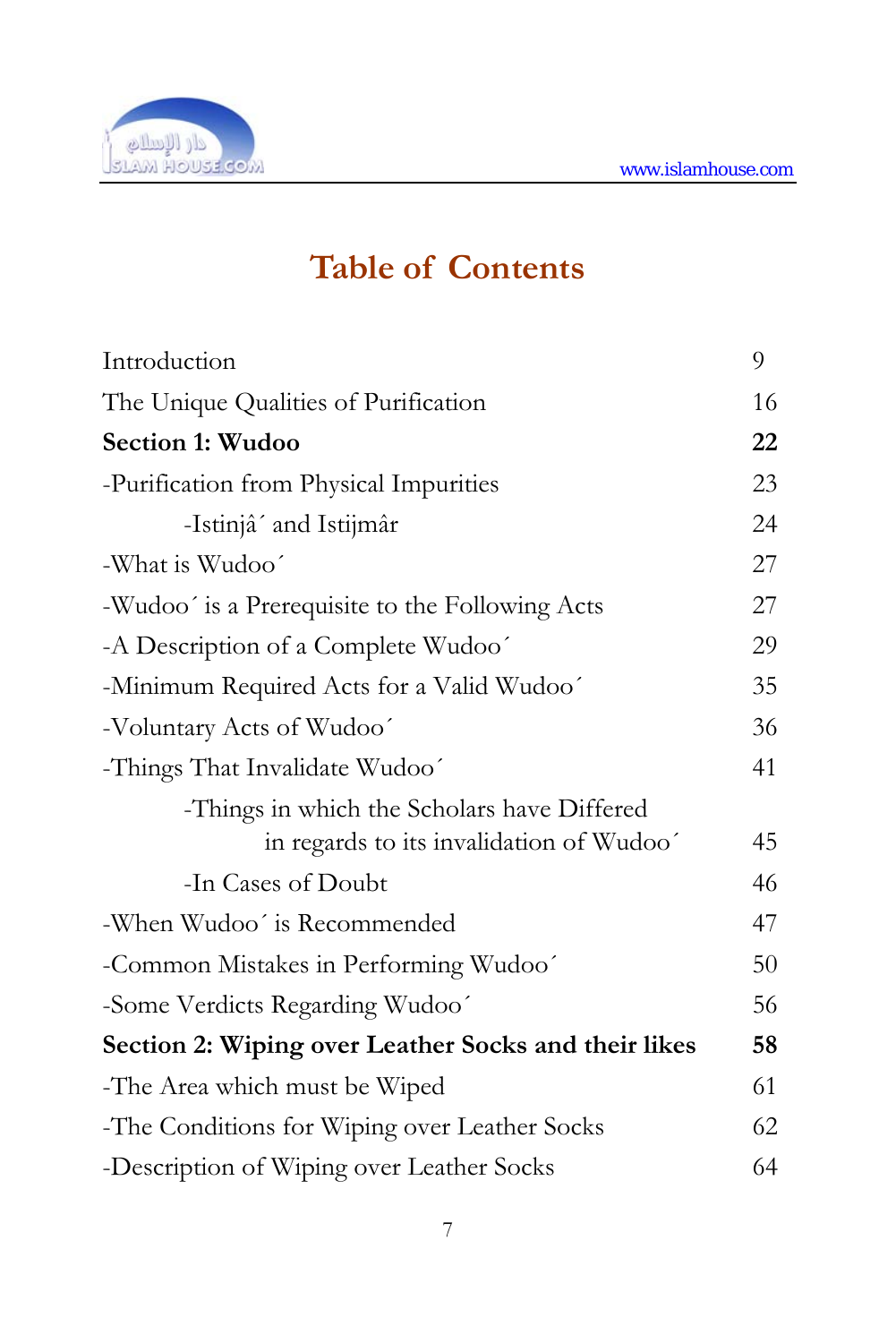

| -The Time Limit                                 | 65  |
|-------------------------------------------------|-----|
| -Things that Invalidate Wiping                  | 66  |
| -Wiping over a Turban or Hijâb                  | 67  |
| -Wiping over Splints, Bandages, and their likes | 68  |
| -Some Verdicts regarding Wiping                 |     |
| over Splints and Bandages                       | 70  |
| <b>Section 3: Ghusl</b>                         | 72  |
| -A Description of Complete Ghusl                | 76  |
| -Minimum Required Acts for a Valid Ghusl        | 79  |
| -Cases in which Ghusl is Recommended            | 80  |
| -Things which are Forbidden for                 |     |
| Those in a State of Janâbah                     | 82  |
| -Common Mistakes made in Performing Ghusl       | 85  |
| Section 4: Tayammum                             | 92  |
| -Factors that Make Tayammum Permissible         | 94  |
| -A Description of the Tayammum                  | 97  |
| -Things that Invalidate Tayammum                | 95  |
| -Important Notes                                | 98  |
| -Some Verdicts regarding Tayammum               | 100 |
| How to Purify a Sick Person                     | 103 |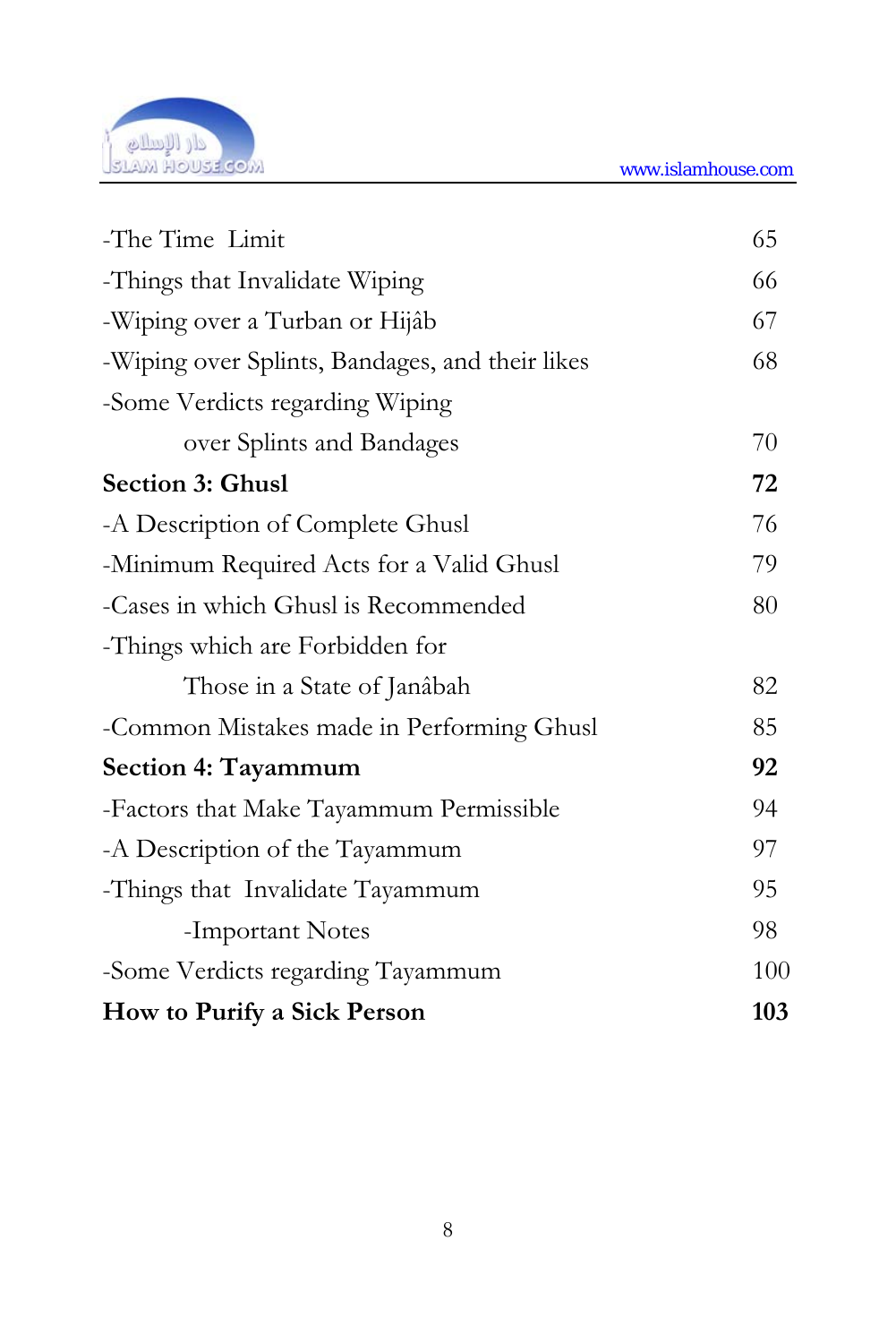

## **In[tr](#page-5-0)oduction**

All praises are due to Allâh, and may Allâh's Mercy and Safety be upon our Prophet Muhammad, his family and Companions.

Purity (Tahârah) is a beautiful word that is pleasing to the ears, and it is a quality which everyone strives to maintain. From an Islamic perspective, purity is a word which is general in its meaning. It may mean physical cleanness, which is purity (of the body) from impure substances or states of impurity, or it may mean spiritual purity, which is the purity of one's self from vices, faults, sins, and replacing them with good deeds, whether in speech or deeds. This comprehensive meaning of purity is indicated in the words of Prophet Muhammad,  $\left(\frac{165}{25}\right)^1$  as reported by Abu Hurairah,  $(\omega \geq)$ :<sup>2</sup>

**"What do you think? If there was a river at the door of one of you in which he bathes five times a day, would there be any filth left on him?" They answered, "There would be no filth left."** The Prophet (.) said, "That is **like the five Prayers, through them Allâh wipes away sins."** (al-Bukhâri)

Also, the Prayer (Salât) is not accepted except if one is in a state of purity. This state if purity is achieved either through perform-

<sup>1</sup> This symbol means: "May Allah have mercy upon Him keep him safe from all harm.."

<span id="page-5-0"></span><sup>2</sup> This symbol means: "May Allah be pleased with him."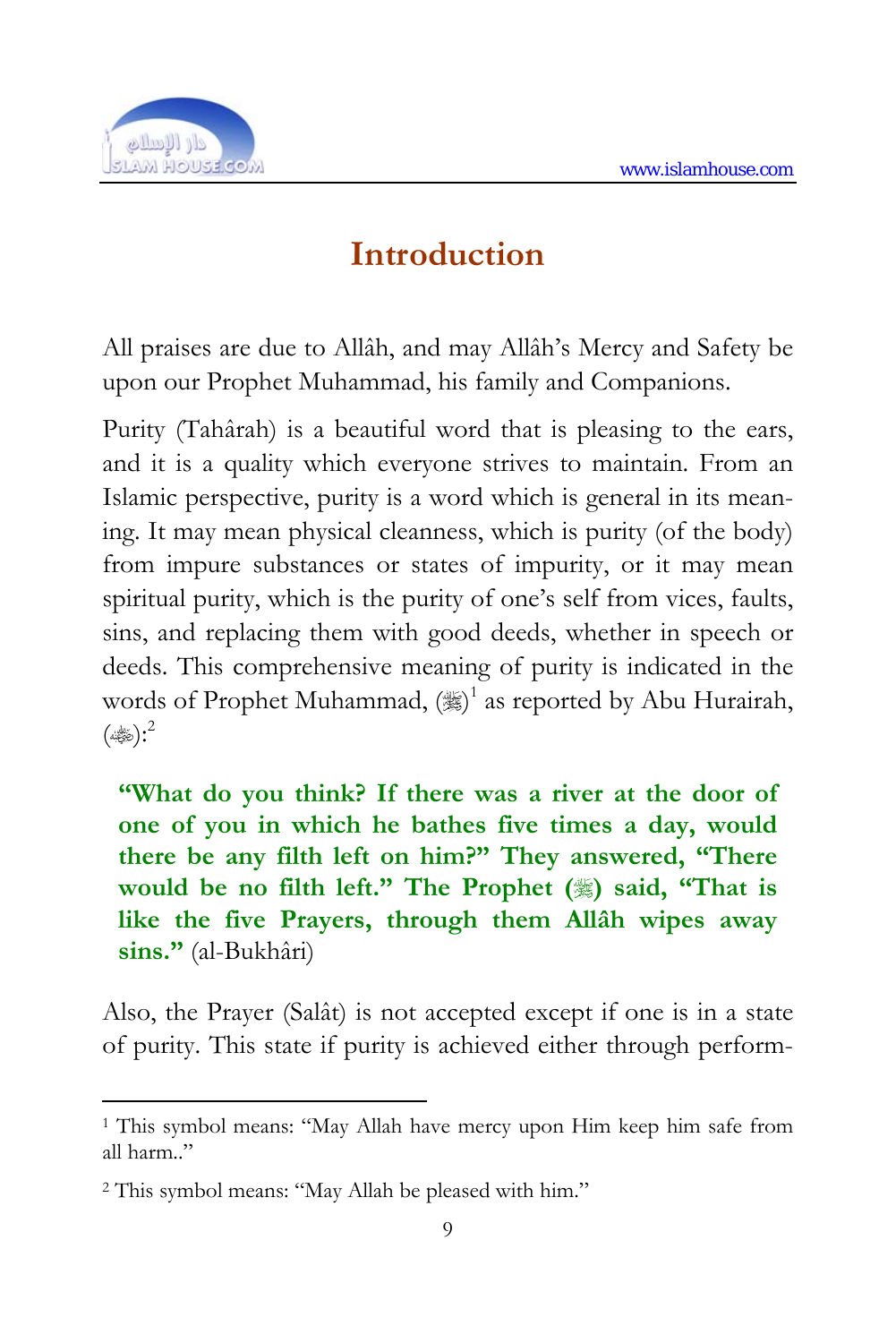

ing ablution (wudoo´), as in the case of minor impurity, or a bath (ghusl), as in the case of major impurity. The Prophet  $(\frac{1}{2})$  said:

#### **"No Prayer is accepted without purification, and no charity is accepted from earnings made from impermissible sources."** (Muslim)

If a Muslim purifies himself in accordance with Allâh's commandments and the Prophet's instructions, his Prayer will be a means for him to purify himself of sins. Islam is a religion of both outward and inward purity. Allâh's Messenger (1) severely warned those who neglect physical purity which is a prerequisite for the validity of certain acts of worship, like Prayer, circumambulation (Tawâf) of the Ka'bah, touching or holding the Qur`ân, and its likes. Ibn 'Abbâs () said: "The Messenger of Allâh passed by two graves and said:

**"Indeed they are being punished, but for something which seemed trivial to them: this one used not to guard himself from urine; whereas the other was used to tale bearing." He requested a green leaf of a palm branch, split it into two halves, and put a half on each grave. He then said, "Hopefully their punishment will be lightened until they (the branches) become dry."** (al-Bukhâri)

The Messenger (1) used to recite the following supplication which indicates his love of purification:

**"Allâhumma lak al-hamdu mil as-samâwâti wa mil alardi wa mil`a maa shi´ta min shay`in ba'd. Allâhumma tahhirni bith-thalji wal-baradi wal-mâ il-bârid.**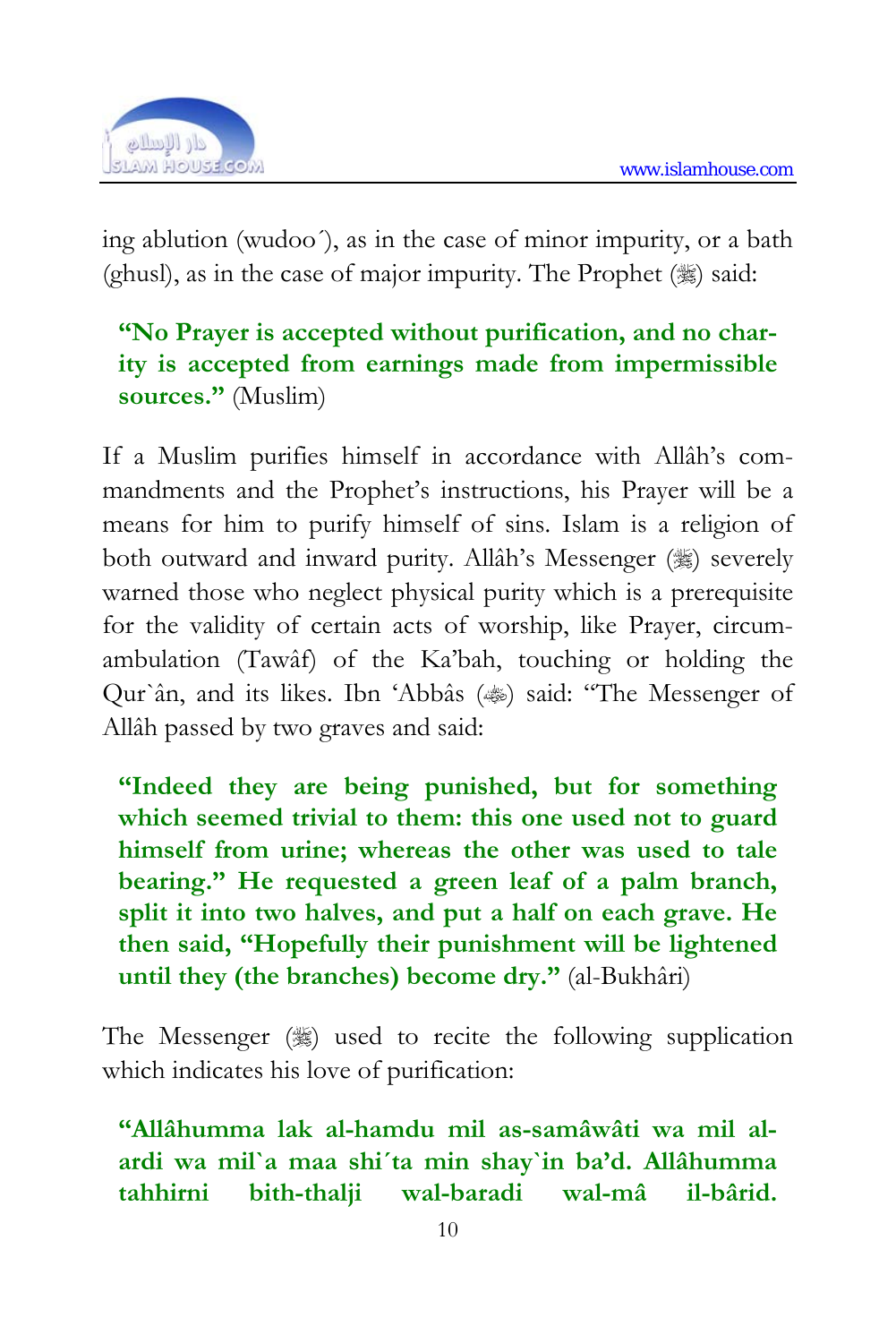

**Allâhumma tahhirni min adh-dhunoobi wa naqqini minhâ kamâ yunaqq-ath-thawb ul-abyadu min alwasikh."** 

**"O Allâh! Praise be to You as much as that which fills the heavens and the earth and as much as You will. O Allâh! Purify me with snow, hail and cold water. O Allâh! Purify and cleanse me of sins as a white dress is cleansed of filth."** (Ahmad)

The teachings of Islam encourage and command cleanliness. Jâbir narrated:

**"Once the Messenger of Allâh (**) came to us and saw a **man with shaggy hair. He said, 'Couldn't he find something to tidy his hair up?' Then he saw another man with dirty clothes and said, 'Couldn't this man find anything with which to clean his dress?' "** (Ahmad)

Purity in the Islamic perspective is a comprehensive term, and what demonstrates this fact is that the word tahârah is mentioned in the Qur`ân in many occasions, but with various connotations:

**1. Purity from sins.** Allâh ( $\gg$ ) says in this regard:

**"Take alms from their wealth in order to purify them and sanctify them with it."** 

[Surah at-Tawbah(9):103]

Ibn 'Abbâs () said: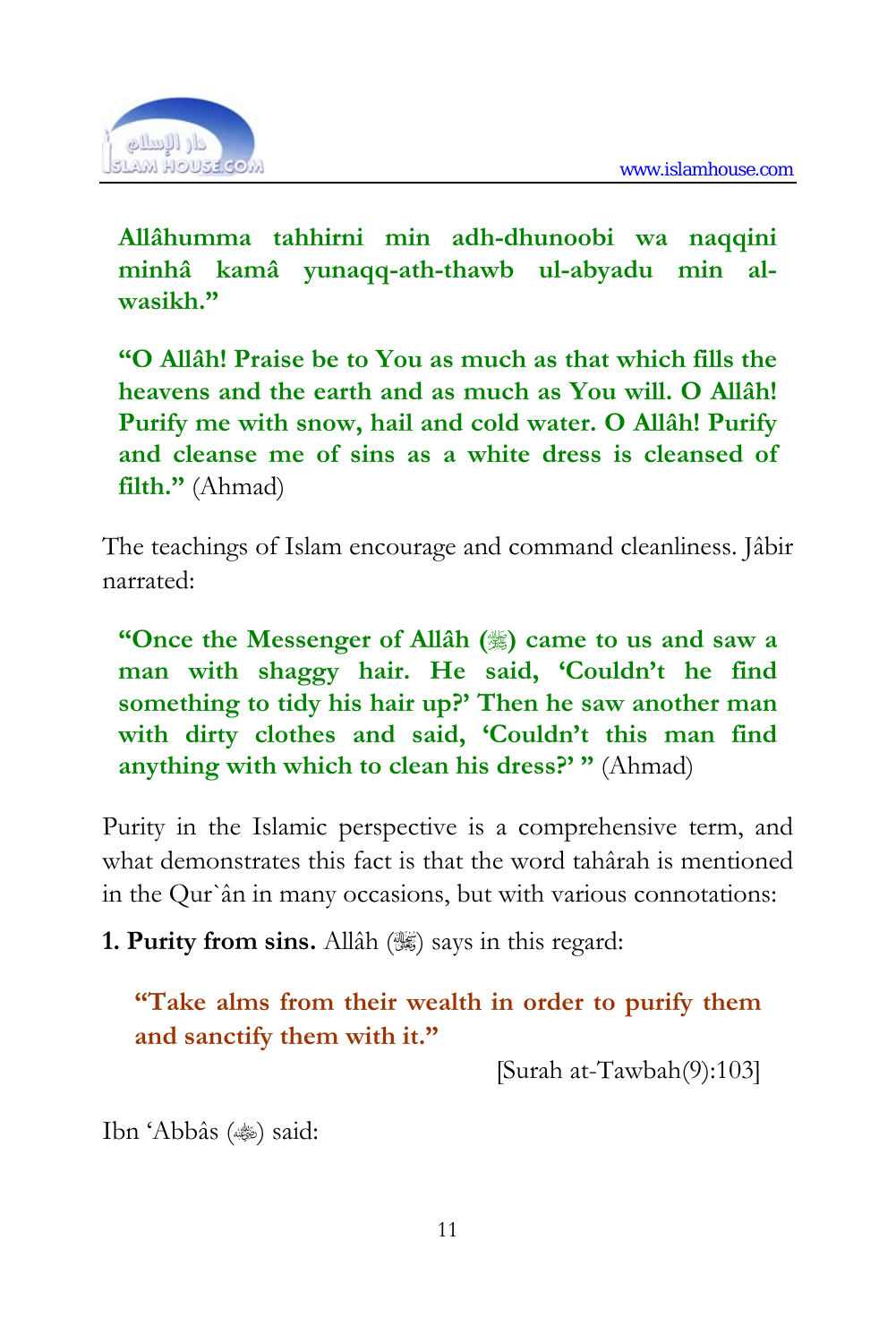

**"The Prophet (**1) prescribed Zakaat-ul-Fitr<sup>3</sup> as a purifi**cation of the fasting person from empty and obscene talk and as food for the poor. Whoever pays it before the 'Eid Prayer, it will be accepted as Zakaat, but if anyone pays it after the Prayer, it will be counted only as charity (Sadaqah) like any other charity."** (Abu Dâwud)

2. Purity from idols. Allâh (3) says in this regard:

**"…purify My House (the Ka'bah at Makkah) for those who are circumambulating it, or staying (I'tikâf), or bowing or prostrating themselves (there, in prayer)."**  [Surah al-Baqarah (2):125]

**3. Purity in the sense of glorification and veneration:** 

**"Those who disbelieve from among the people of the Scripture (Jews and Christians) and among the mushrikun, were not going to leave (their disbelief) until there came to them clear evidence. \* A Messenger (Muhammad**  $\frac{1}{2}$ **) from Allah, reciting (the Qur`ân) purified pages."** 

[Surah al-Bayyinah (98):1-2]

#### **4. Purity also means what is lawful:**

<sup>3</sup> **Zakaat-ul-Fitr**: A charity given at the end of Ramadaan in the form of food, obligatory upon every Muslim.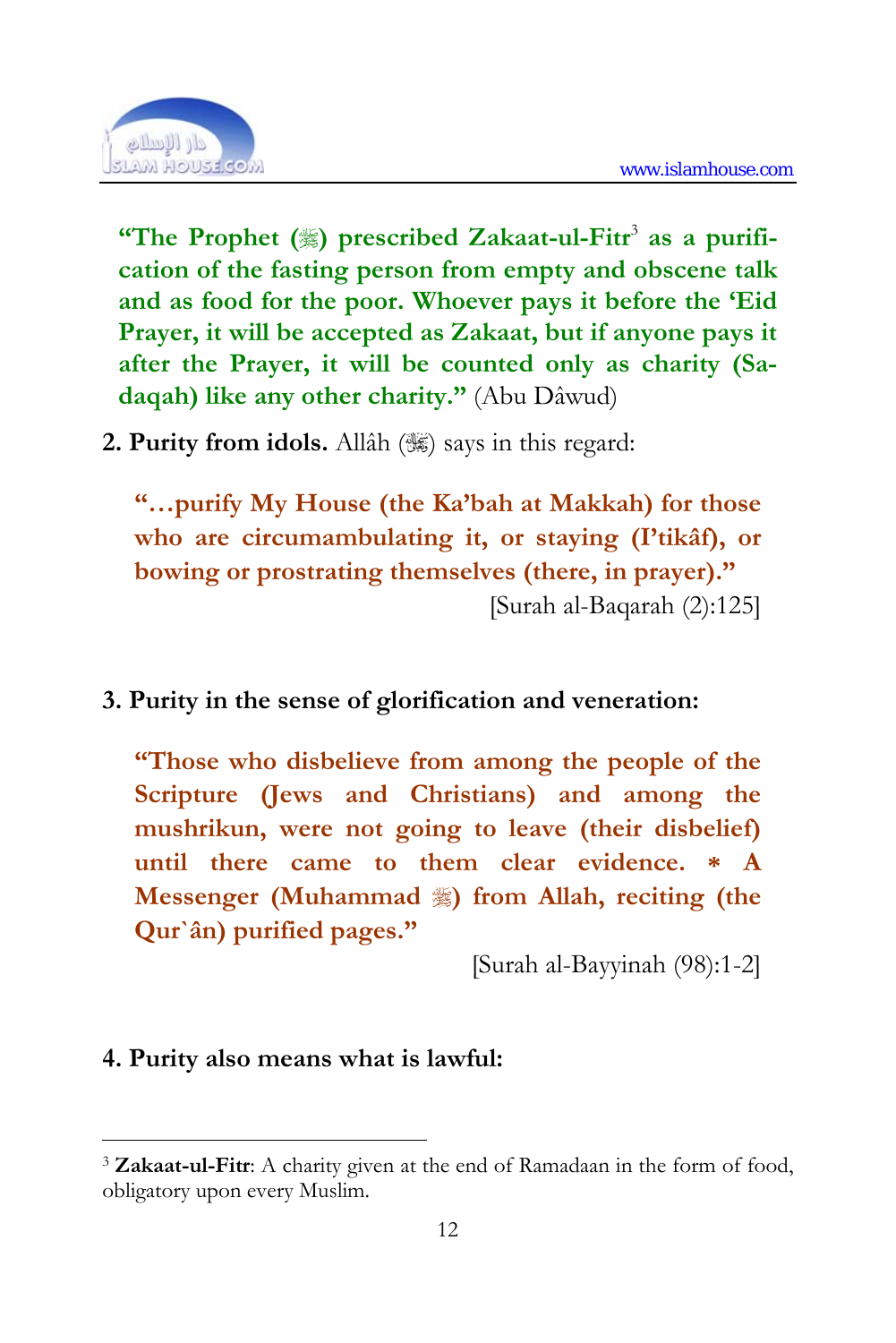

**"Their garments will be of fine green silk, and gold embroidery. They will be adorned with bracelets of silver, and their Lord will give them a pure drink."** 

[Surah al-Insân(76):21]

#### **5. Purity of the heart from things which cause suspicion:**

**"And when you ask (the Prophet's wives) for anything you want, ask them from behind a screen, that is purer for your hearts and for their hearts."** 

[Surah al-Ahzâb (33):53]

#### **6. Purity from illicit sexual relations:**

**"And (remember) when the angels said: "O Maryam (Mary)! Verily, Allah has chosen you, purified you, and chosen you above the women of the 'Âlameen (mankind and jinns) (of her lifetime)."** 

[Surah Âli-'Imrân: (3)43]

#### **7. Purity which means elevation of status:**

**"And stay in your houses, and do not display yourselves like that of the times of ignorance, and establish the prayer (Salât), and give Zakât and obey Allâh and His Messenger. Allâh wishes only to remove Rijs (evil deeds and sins, etc.) from you, O members of the family (of the Prophet), and to purify you with a thorough purification."**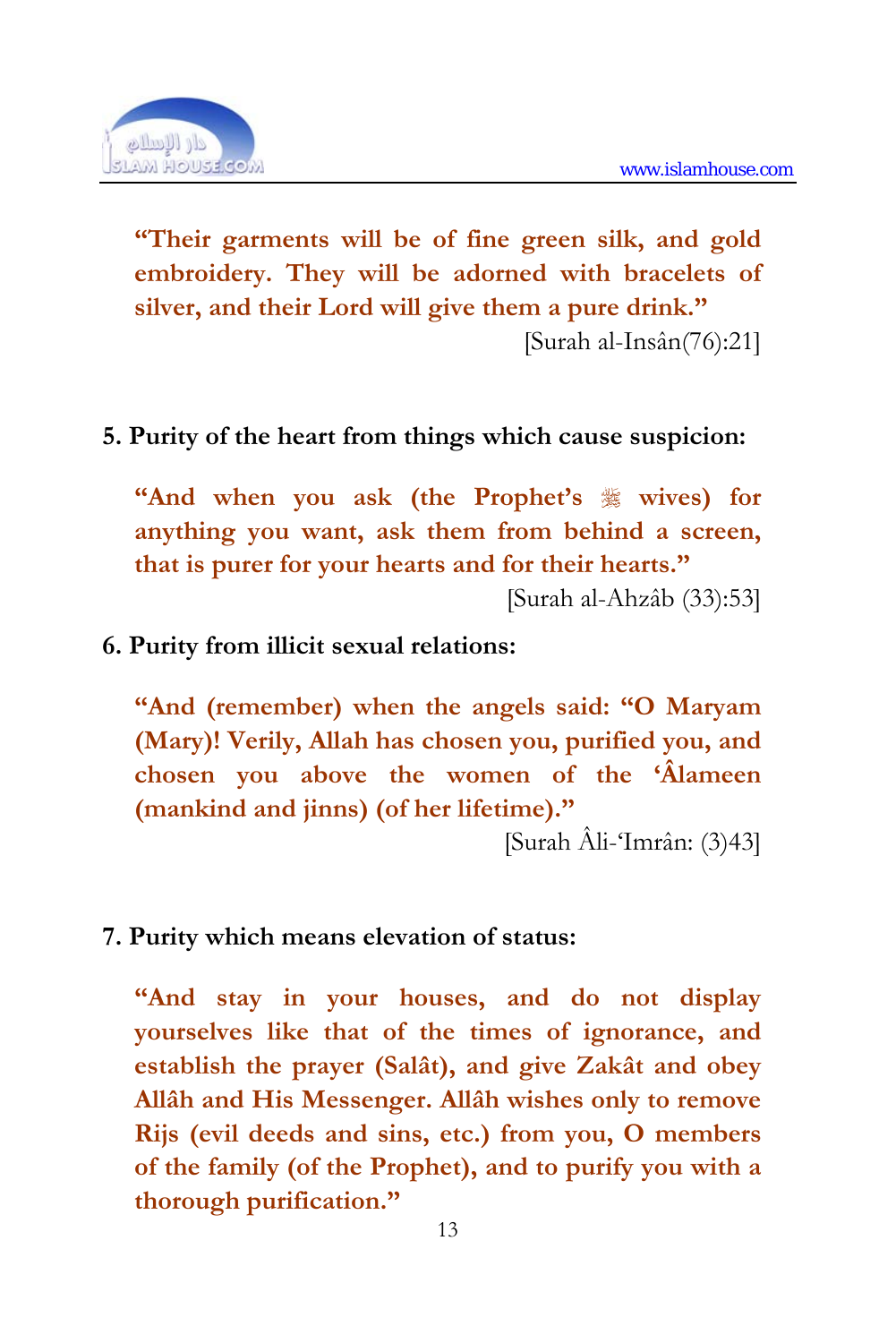

1

[Surah al-Ahzâb (33):33]

#### **8. Purity from abominable things and filth:**

**"And as for those who believe and do good w[or](#page-10-0)ks, We shall make them enter Gardens underneath which rivers flow, they will abide therein for ever; there for them are purified mates (wives), and We shall admit them to shades wide and ever deepening."** 

[Surah an-Nisâ´ (4):57)

#### **9. Purity from states of impurity:**

**"O you who believe! When you rise up for Prayer, wash your faces, and your hands up to the elbows, and wipe your heads (with wet hands), and (wash) your feet up to the ankles. And if you are in a state of major ritual impurity (janâbah),**<sup>4</sup>  **purify yourselves (by taking a bath). And if you are sick or on a journey, or one of you comes from the answering of call of nature, or you have had contact (sexual intercourse) with women, and you find no water, then go to clean earth and wipe your faces and hands with it. Allâh does not want to place you in difficulty, but He wants to purify you and** 

<span id="page-10-0"></span><sup>4</sup> **Janâbah:** a state of major impurity which results from sexual discharge, or sexual intercourse with or without discharge. A person in a state of janâbah is said to be **junub**.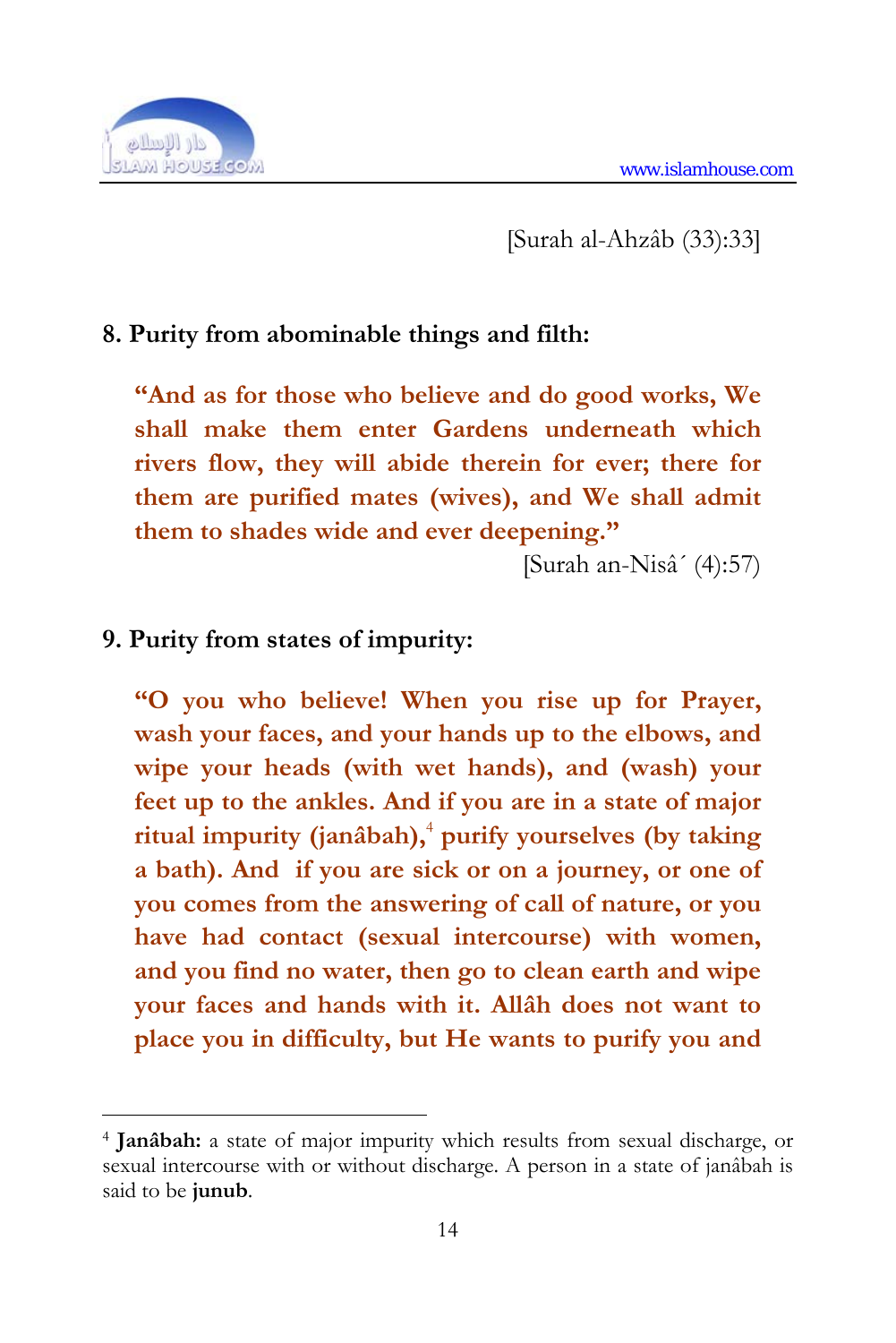

## **to perfect His grace upon you that you may give thanks."**

[Surah al-Mâ`idah (5):6]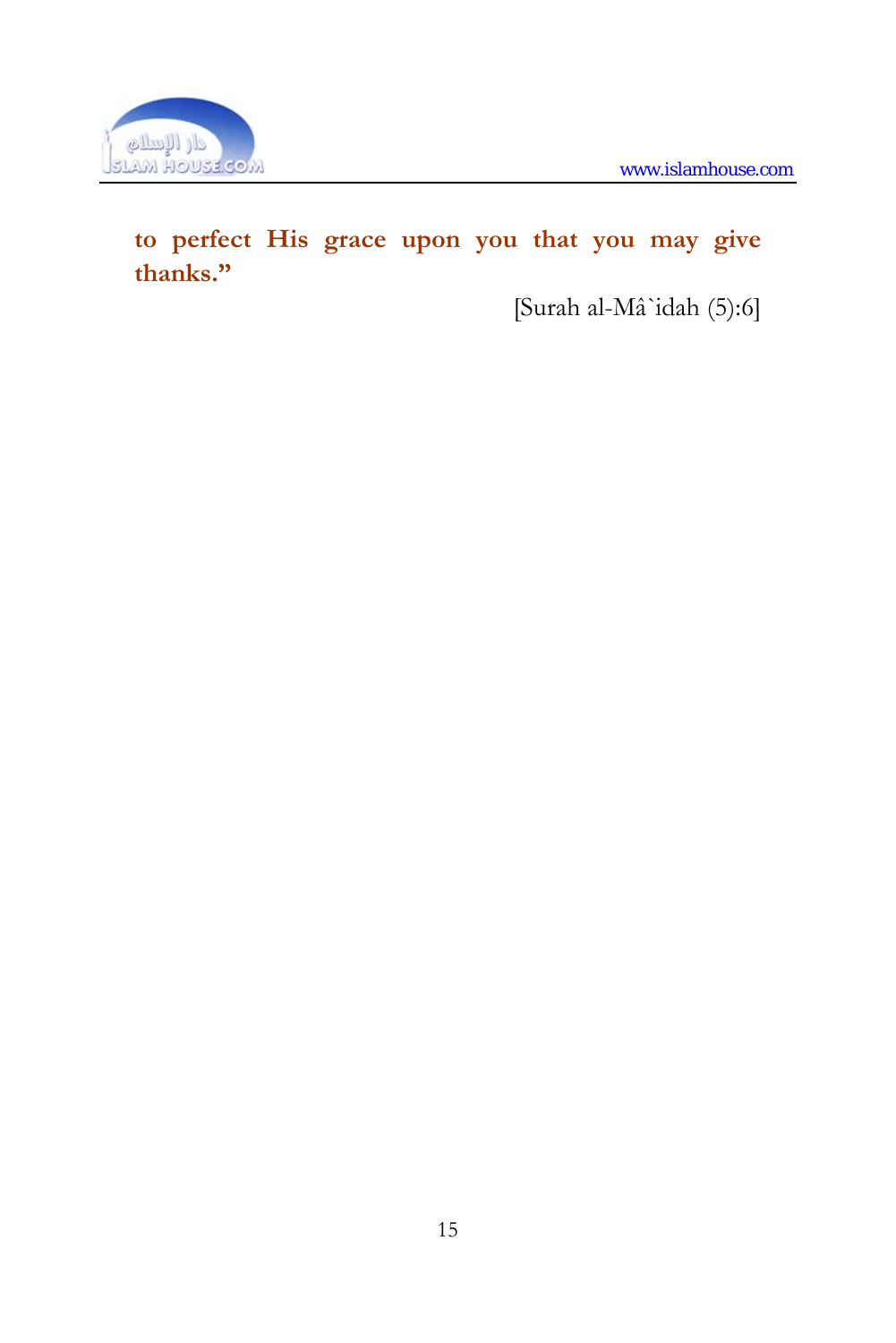

# **The Unique Qualities of Purification**

 **Purification is equal to half of the faith**: The Prophet of Allâh (1) said in this regard:

**"Cleanliness is equal to half the faith, and saying: 'Praise be to Allâh (i.e. Al-hamdu-lillâh)' fills the scale of good deeds [on the Day of Judgment]. The utterance of 'Subhân-Allâh' (Glorified is Allâh!) and 'Al-hamdu-lillâh' (Praise be to Allâh!) fill the space between the heavens and the earth (with blessings). The Salât (Prayer) is a guide [to goodness], giving charity is a proof (of one's faith), patience is light [through which he continues to be guided], and the Qur`ân is a plea, either in your favor or against you [as the case may be]. Everyone begins his morning striving with his soul, either he sells it [to Allâh by obeying Him] and frees it [from the Fire], or destroys it [by selling it to the Shaytaan or his desires by obeying them]."**(Muslim)

 **Purification is one of the ways one can please Allâh and earn His love.** Allâh (,) said:

**"Indeed Allâh loves those who continually seek repentance and those who purify themselves."** 

[Surah al-Baqarah (2):222]

Abu Hurairah ( $\gg$ ) reported the Prophet ( $\gg$ ) as saying: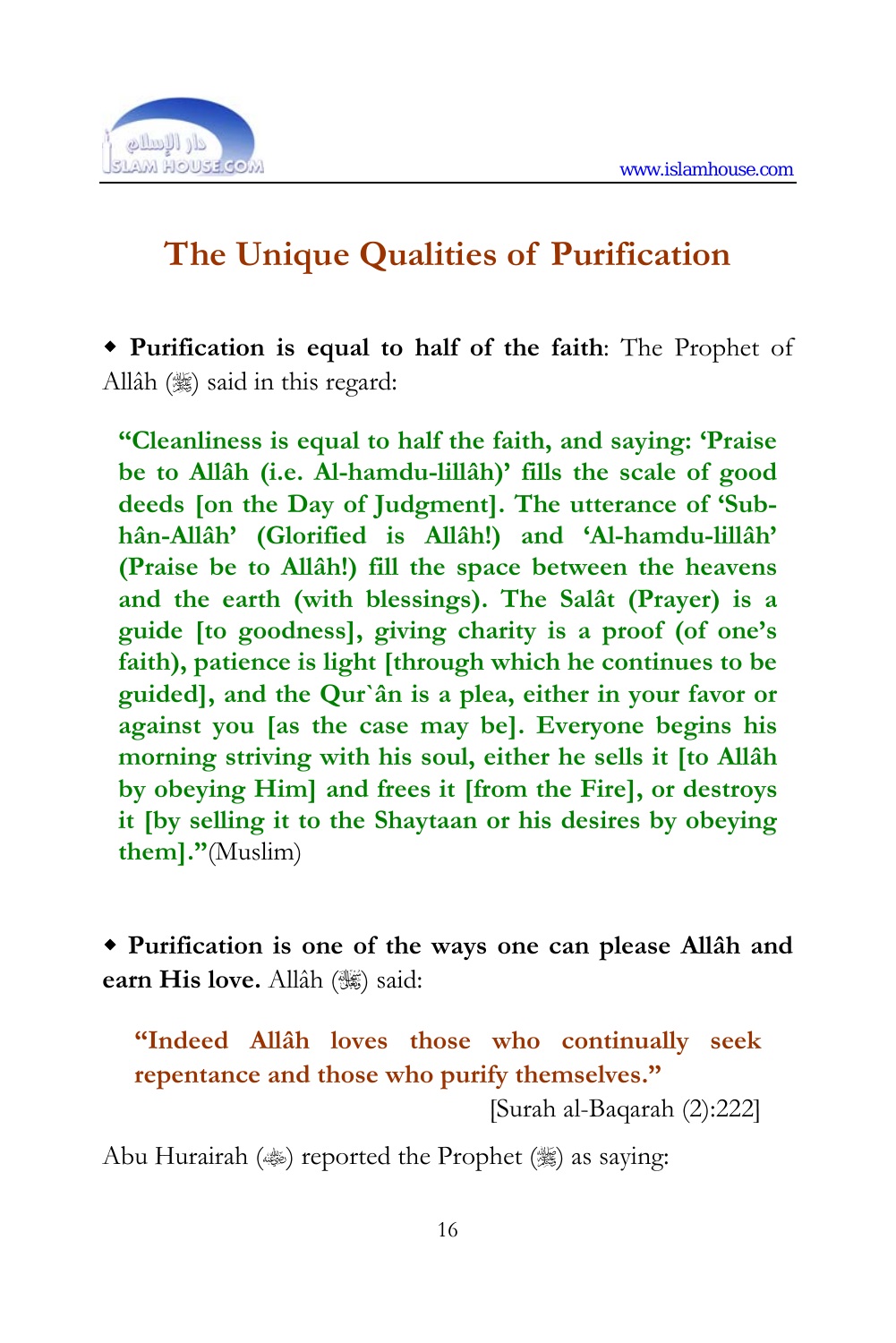

**"The following verse was revealed concerning the people of Qibâ´:** 

**'Wherein are men who love to purify themselves. And Allâh loves those who purify themselves.'** 

[Surah at-Tawbah (9):108]

**They used to cleanse themselves with water (after answering the call of nature), so this verse was revealed in their regards."** (at-Tirmidhi)

 **To preserve and guard purification, [by always striving to be in a state of purity by performing ablution,] is one of the qualities of believers,** for it is a type of worship seen only by Allâh. The Prophet (3) said:

**"Always be upright, though you will not be able to perfectly, and know that the Prayer is the best of your deeds. Only a believer guards and preserves his wudoo´ (ablution)."** (Ibn Maajah)

 **Maintaining purification is an act that leads to acceptance of supplication.** 'Amr bin 'Abasah ( $\gg$ ) narrated that the Prophet  $(% )$  said,

**"No Muslim who sleeps in a state of purification (having performed ablution) and then after awakening during night, mentions Allâh and asks Him anything of the**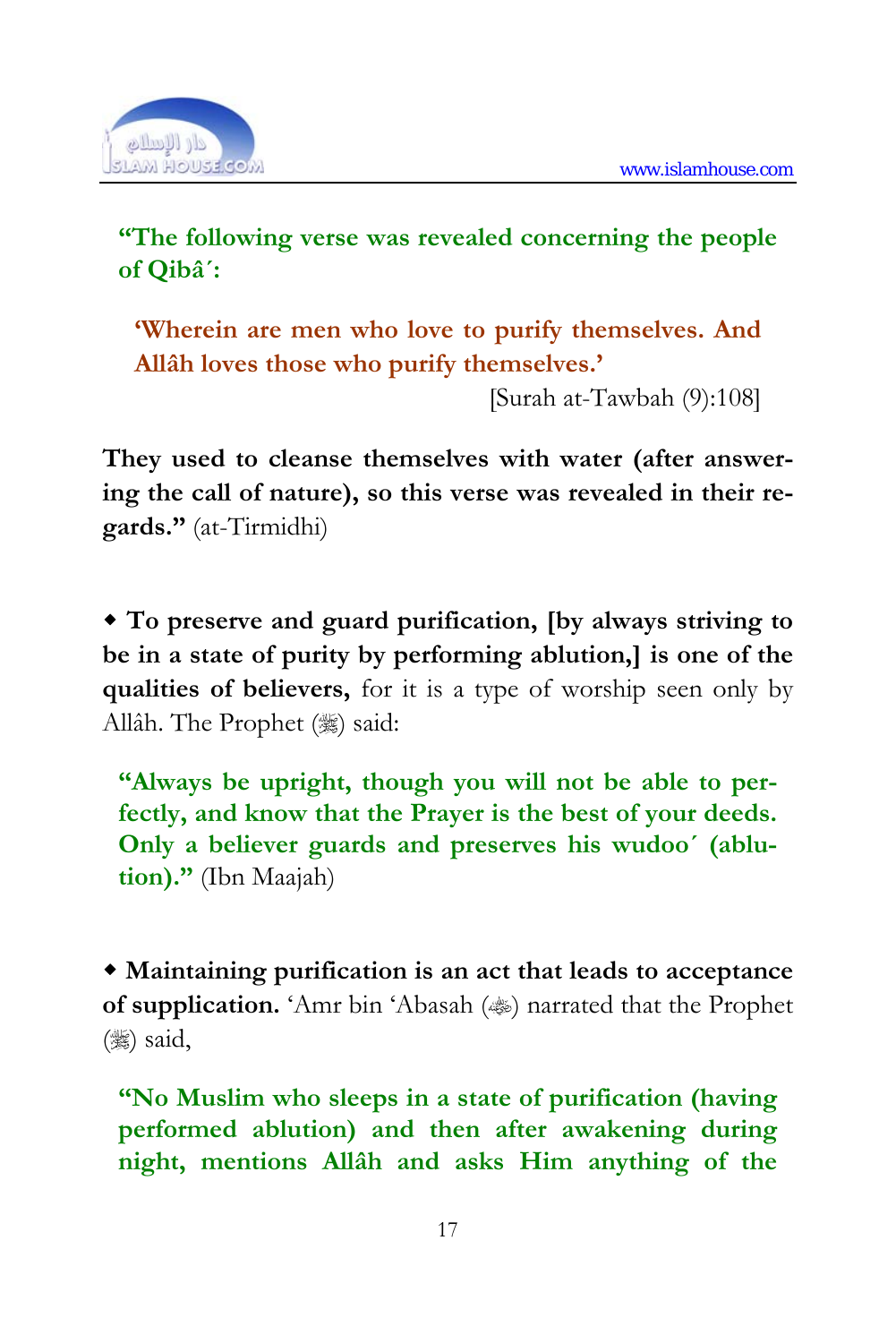

**good of this life and the Hereafter, except that Allâh gives him what he asked for."** (Ahmad)

 **Purification elevates one's rank and status.** Abu Hurairah ( $\gg$ ) narrated that the Prophet ( $\gg$ ) said to Bilâl at the time of the Fajr (Dawn) Prayer:

**"O Bilâl, Tell me the most promising deed you have done in Islâm, for I heard the sound of your footsteps in Paradise." Bilâl answered: "I haven't done an act more hopeful to me than this: I have never performed ablution during the day or night except that [after it] I performed what I could of voluntary Prayers."** (al-Bukhâri)

◆ **Purification is a remittance of one's sins.** The Prophet (ﷺ) said:

**"If any Muslim performs the ablution, humility and bowing excellently at the time of a prescribed Prayer, it will be an expiation for all his past [lesser] sins, as long as he has not committed a major sin, and this applies to all times."** (Muslim)

 **Purification is an act by which Allâh forgives sins and elevates ranks.** The Prophet (1) said:

**"Shall I tell you something by which Allâh wipes away sins and elevates a person's rank?" They replied: "Yes, O**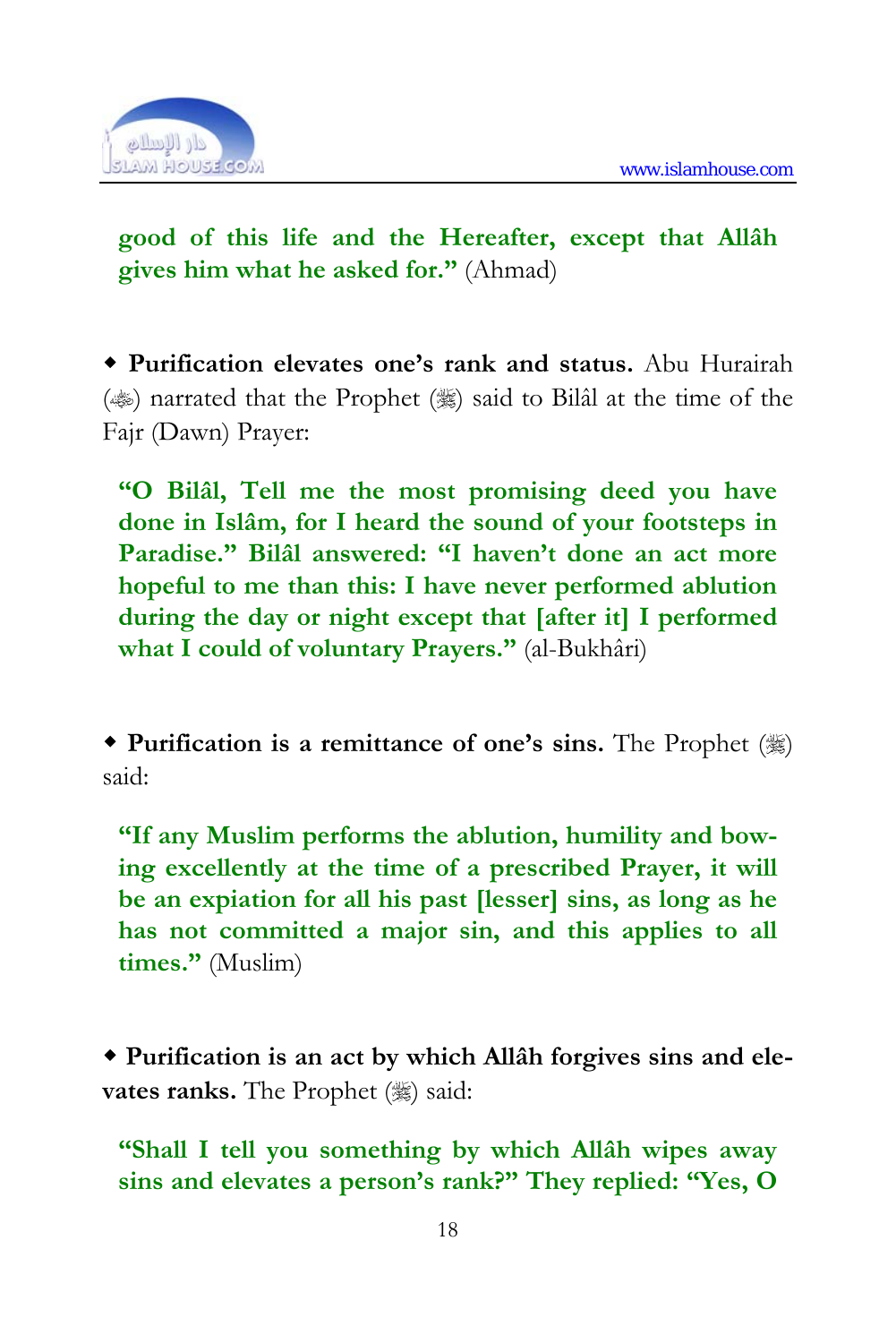

<u>.</u>

**Messenger of Allâh." He said, "Performing wudoo´ thor**oughly despite difficulites<sup>5</sup>, much walking<sup>6</sup> towards the **masjid, and waiting for the next Prayer after observing one. That is (like) ribaat (guarding in the night in the cause of Allâh)."** (Muslim)

Also, the Messenger of Allah  $(\frac{1}{2})$  said:

**"When a slave performs wudoo´ and rinses his mouth,**  the [lesser] sins [of his mouth<sup>7</sup>] will be removed from his mouth; when he rinses his [n](#page-15-0)ose, the sins [of his nose] will **be removed from his nose; when he washes his face, the sins [of his face] will be removed from his face, even underneath his eyelids; when he washes his hands, the sins [of his hands] will be removed from his hands, even underneath his nails; when he wipes his head [and ears], the sins [of his head] will be removed from his head, even from his ears; and when he washes his feet, the sins [of his feet] will be removed from his feet, even underneath his toe nails. Then his walking towards the masjid and his prayer will remove more sins."** (Mustadrak al-Hâkim)

 **Purification is one of the qualities of the true nature**  (fitrah)<sup>8</sup> of humans. The Prophet (1) said:

<sup>5</sup> Facing harship in performing wudoo', such as cold weather and water, etc.

<sup>6</sup> Whether due to walking a long distance, or walking to the masjid frequently.

<sup>7</sup> Those sins he commited with is mouth, such as lying, cursing, etc.

<span id="page-15-0"></span><sup>8</sup> **Fitrah:** the true nature in which Allâh created all humans.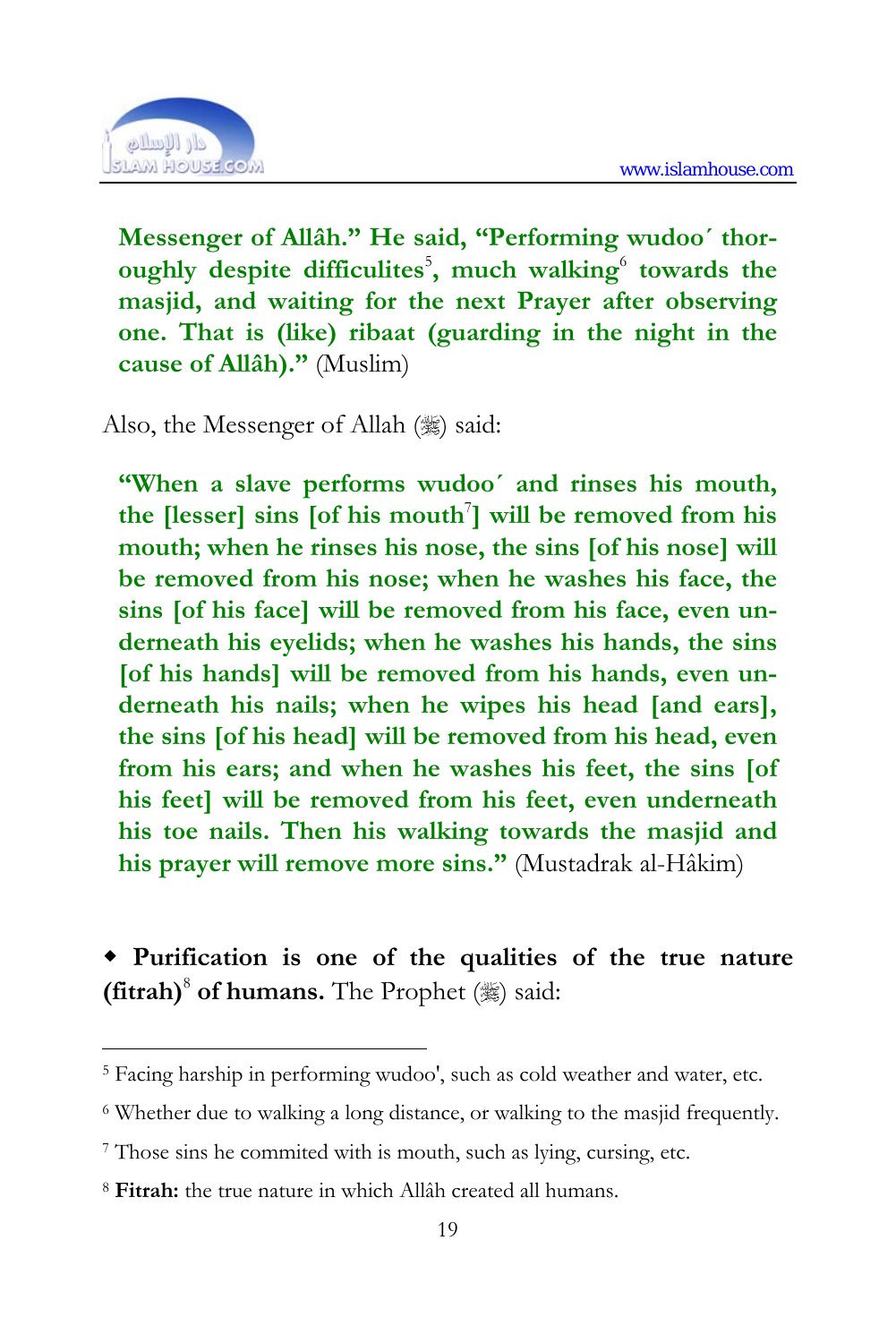

**"Ten acts are from the true nature, namely: clipping the moustache, leaving the beard to grow, brushing the teeth, rinsing the nose with water, clipping the nails, washing all the finger joints, removing the hair of the armpits, shaving the pubic hair, and cleaning the private parts with water (after call of nature)** Mus'ab [the narrator] said: "I have forgotten the tenth, but it may have been rinsing the mouth." (Muslim)

 **Also from the qualities of ablution** is what has been narrated in a hadeeth of Abu Hurairah ( $\gg$ ), that Allâh's Messenger ( $\gg$ ) once visited a graveyard and said:

**"Peace be upon you, the abode of the believing people, and soon we as well, if Allâh so wills, are about to join you. I love to see my brothers." They (his Companion) said: "Aren't we your brothers, O Messenger of Allâh?" He said: "You are my Companions; our brothers are those who have not yet come into the world." They said: "O Messenger of Allâh, how would you recognize those persons of your Ummah (nation) [on the Day of Judgment] who have not yet been born?" He replied: "Suppose a man had horses with white blazes on their foreheads and legs among other horses which were all black. Tell me, would he not recognize his own horses?" They said: "Certainly, O Messenger of Allâh." He said: "They [those who have not come yet] will come with white faces, arms and legs owing to ablution, and I will arrive**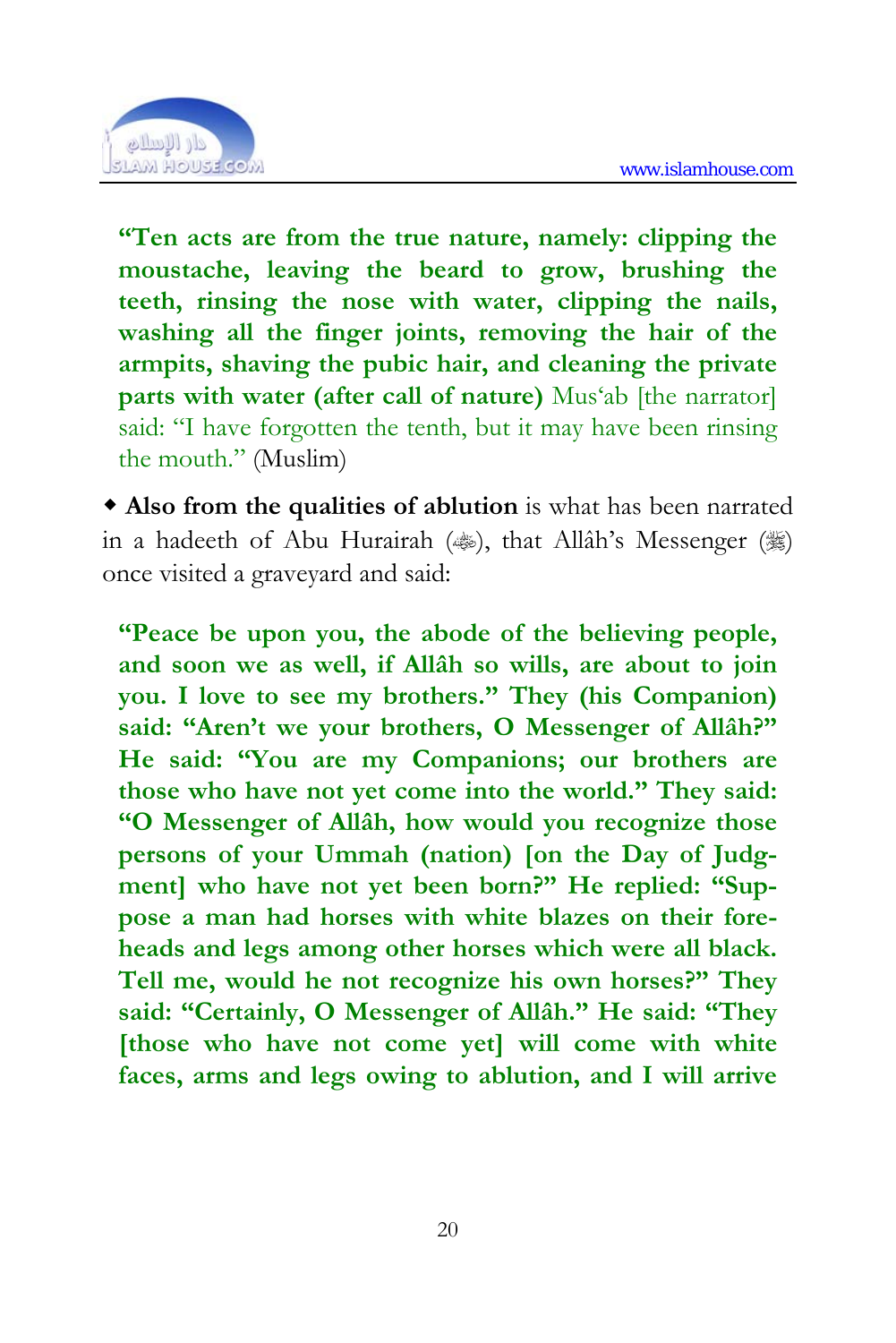

at the Cistern<sup>9</sup> before them. Some people will be driven **away from my Cistern as a stray camel is driven away. I**  will call out: 'Come, come.' Then it will be said (to me): **'These people changed [the religion by innovating new things in it] after you,' and I will say: 'Be off, be off.' "**  (Muslim)

Maintaining purity and cleanliness is a major means of protection from infections. It is common knowledge that 'prevention is better than cure'. In previous times, it was said, "A [penny] spent on prevention is better than a [million] spent on the cure."

This book will deal only with purification from physical impurities. I pray to Allâh to make it solely for His Exalted Countenance and to make it something from which all derive benefit.

Abdur-Rahmân Al-Sheha P O Box 59565, Riyadh 11535 E-mail: ALSHEHA@ISLAMLAND.ORG

<sup>&</sup>lt;u>.</u> <sup>9</sup> **The Cistern, or 'Hawd'** in Arabic: the reservoir from which the Prophet ( $\frac{1}{2}$ ) will give his followers drink whiter than milk on the Day of Judgment, after which they will never feel thirst again.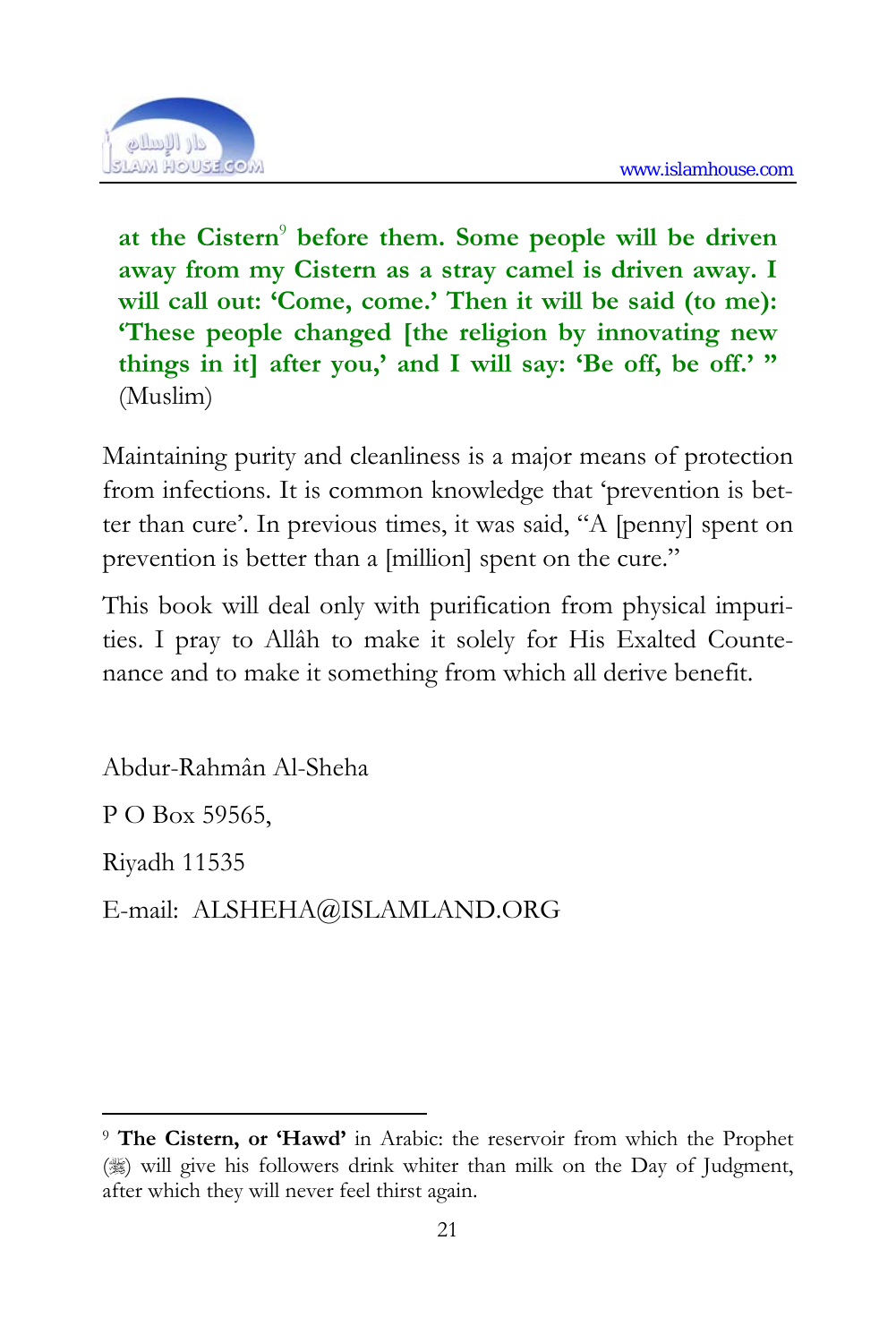

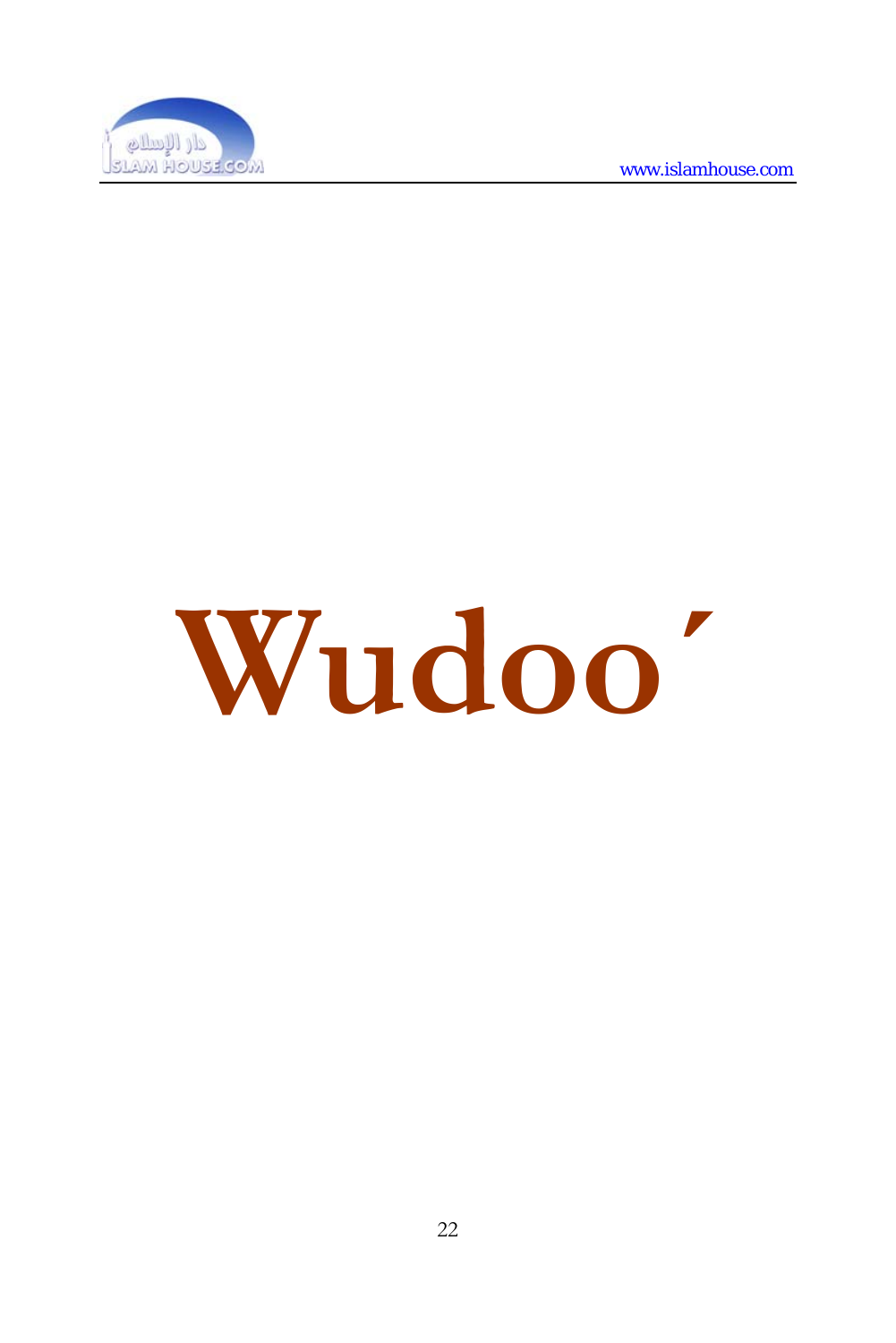

1

## **Purification from Physical Impurities**

Wudoo´ (ablution) is a condition for the validity of the Prayer, whether it be an obligatory Prayer or optional one. The Prophet  $(\frac{1}{2})$  said:

#### **"No Prayer is accepted without purification, and no charity is accepted from earnings made from impermissible sources."** (Muslim)

If one intends to perform wudoo´, it is obligatory that he always cleanse his private parts from excrement or urine after he has relieved himself, whether with water, with stones,<sup>10</sup> or with both. If he prefers to use one of the two, water is better because it cleans more effectively and removes the impurity itself. Miqdaad reported in a hadeeth:

#### **"He should wash his private part and make wudoo´."**  (Muslim)

One must be sure to keep himself clean from all forms of impurities. A stern warning has been issued to those who do not keep themselves clean from urine. Ibn 'Abbâs () said: "The Messenger of Allâh passed by two graves and said:

### **"Indeed they are being punished, but for something which seemed trivial to them: this one used not to guard**

<sup>10</sup> It is allowed for a person to use other objects other than stones, like toilet paper, as will be explained later.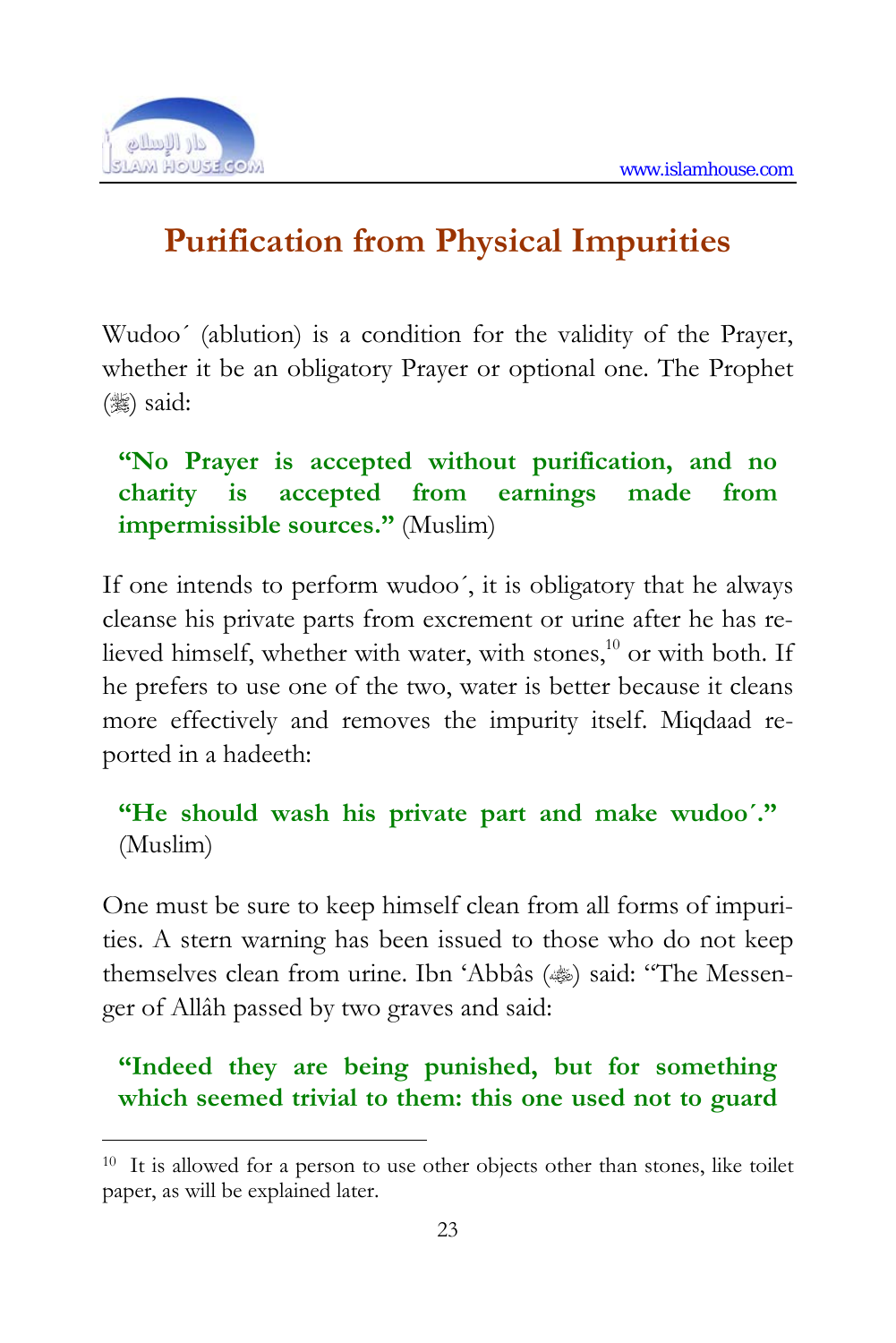

**himself of urine; whereas the other was used to tale bearing." Then he requested a fresh green leaf of a palm branch, split it into two halves, and put a half on each grave. He then said, "Hopefully their punishment will be lightened until they (the branches) become dry."** (al-Bukhâri)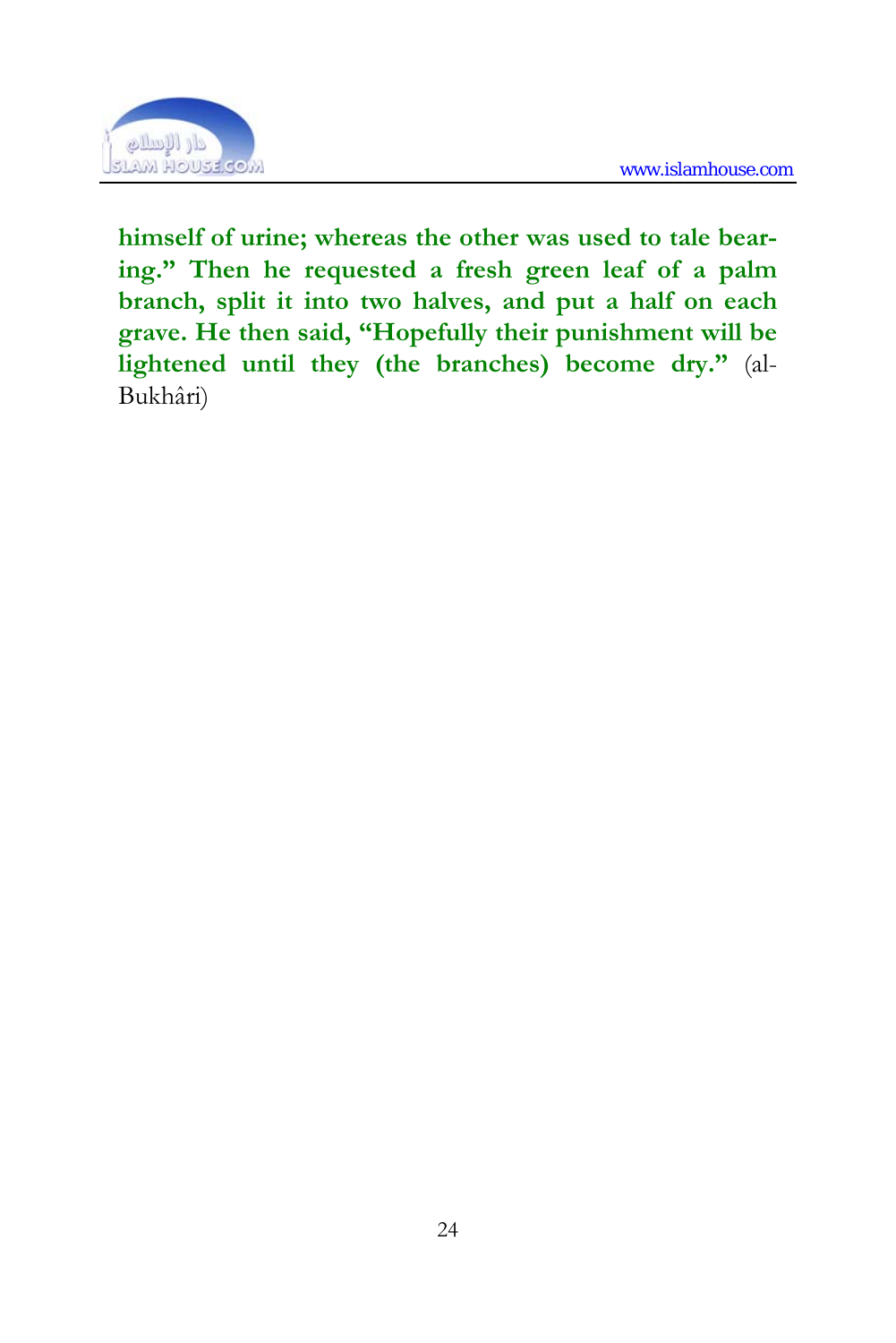

## **Istinjâ´ and Istijmâr**

 **Istinjâ´** is to cleanse oneself from excrement, urine, and all other things which are excreted through the anus or urethra by the use of **water**.

 **Istijmâr** is to cleanse oneself from excrement, urine, and all other things which are excreted through the anus or urethra by the use of **stones** or anything else which serves the same purpose, such as tissues, paper, and other similar things. At least three pure stones must be used to clean and remove the impurities on the private parts. The Prophet  $(\frac{1}{2})$  said:

**"If one goes to answer the call of nature, let him take with him three stones for cleaning, and this will be sufficient."** (an-Nasâ`i)

 **One must use more than three stones** [if there are still some impurities left] until he sees that all the impurities have been removed and he has cleansed the area. It is preferable to use an odd number of stones, due to the saying of the Prophet  $(\frac{1}{2})$ :

**"If one of you uses stones to cleanse himself, then let him use an odd number."** (Muslim)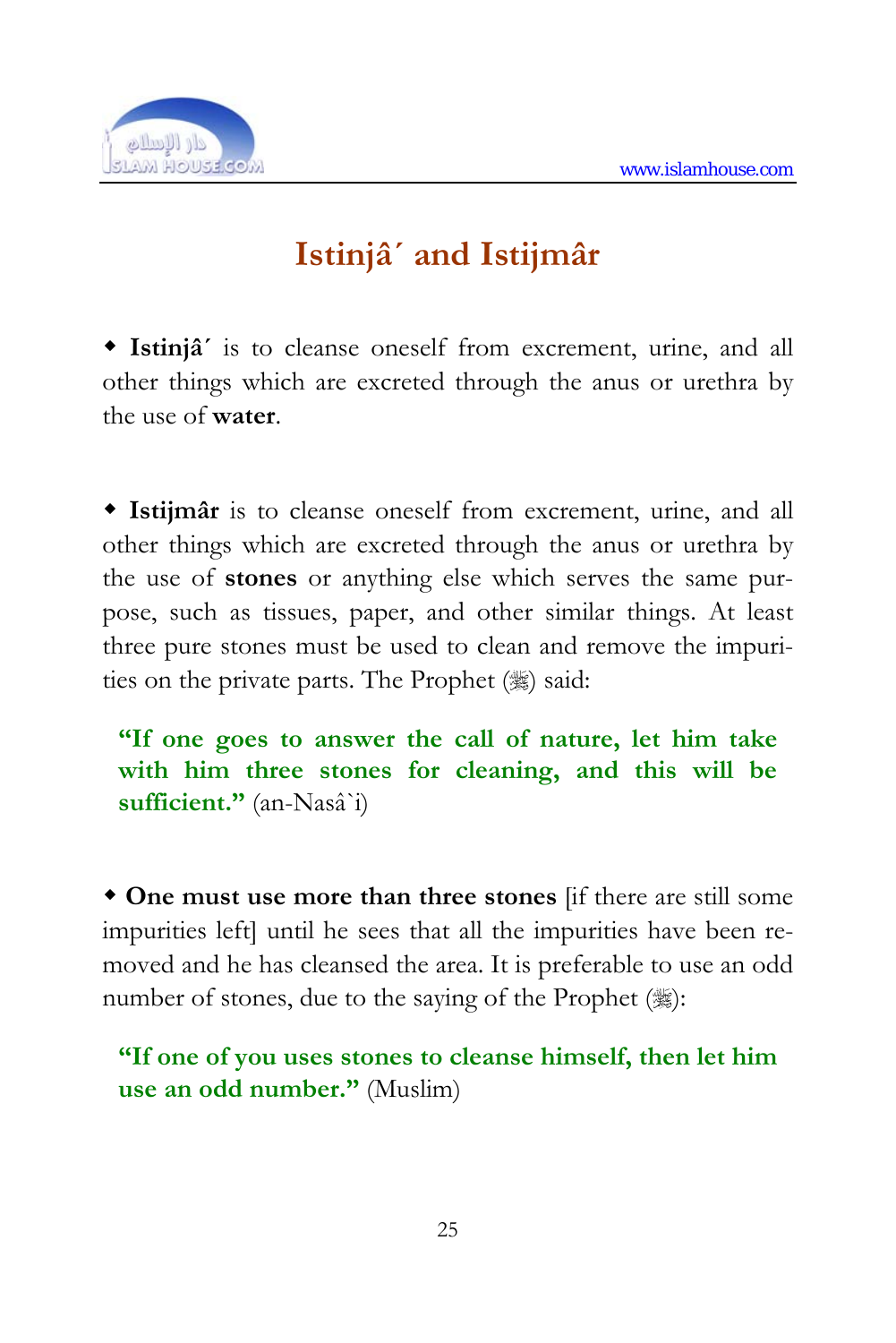

 **One must never use their right hand to clean their private parts,** since this has been forbidden in a hadeeth narrated by Abd-ur-Rahmân ibn Zaid ( $\gg$ ) who reported:

**"It was said to Salmân, 'Your Prophet has taught you everything, even how to defecate?' He answered, 'Yes Indeed. He forbade us from facing the Qiblah when defecating or urinating, from using the right hand for cleaning ourselves, from using less than three stones, and from cleaning ourselves with dung or bones."** (Muslim)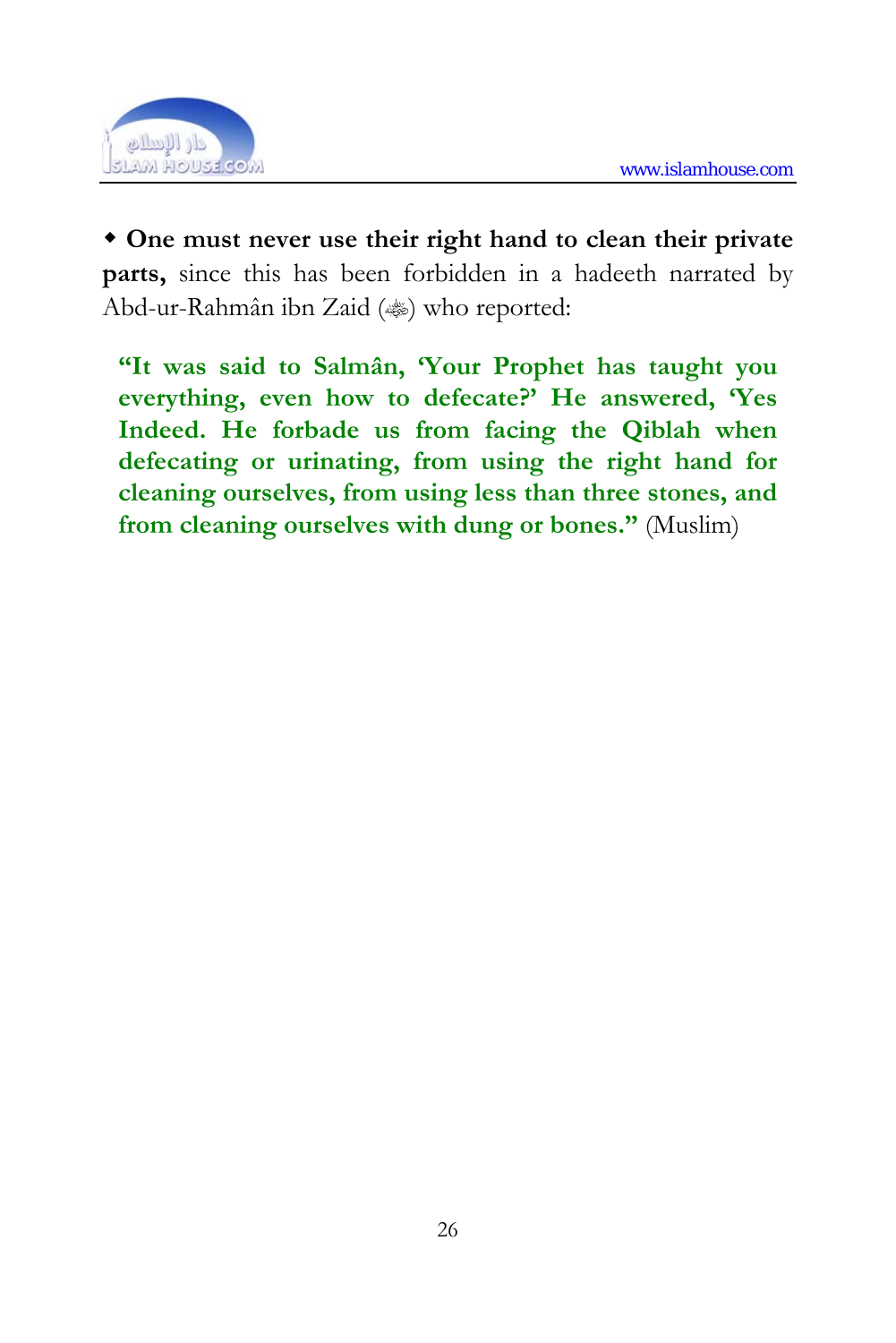

## **What is Wudoo´?**

**Wudoo´** is the purification of specific parts of the body - namely the face, the two hands, the head and the two feet- by the use of water. It is a condition for the validity of both obligatory and voluntary prayers.

## **Wudoo´ is a Prerequisite to the Following Acts:**

 **Any type of Prayer (Salât),** whether obligatory or voluntary. The Prophet (1) said:

**"No Prayer is accepted without purification, and no charity is accepted from earnings made from impermissible sources."** (Muslim)

 **Tawâf (circumambulation) of the Ka'bah,** as Prophet Muhammad (ﷺ) said:

**"Tawâf of the House (the Ka'bah) is a Prayer, except that Allâh has made speech permissible in it. So if one of you speaks in it, let him not speak anything except that which is good."** (Saheeh Ibn Hibbân)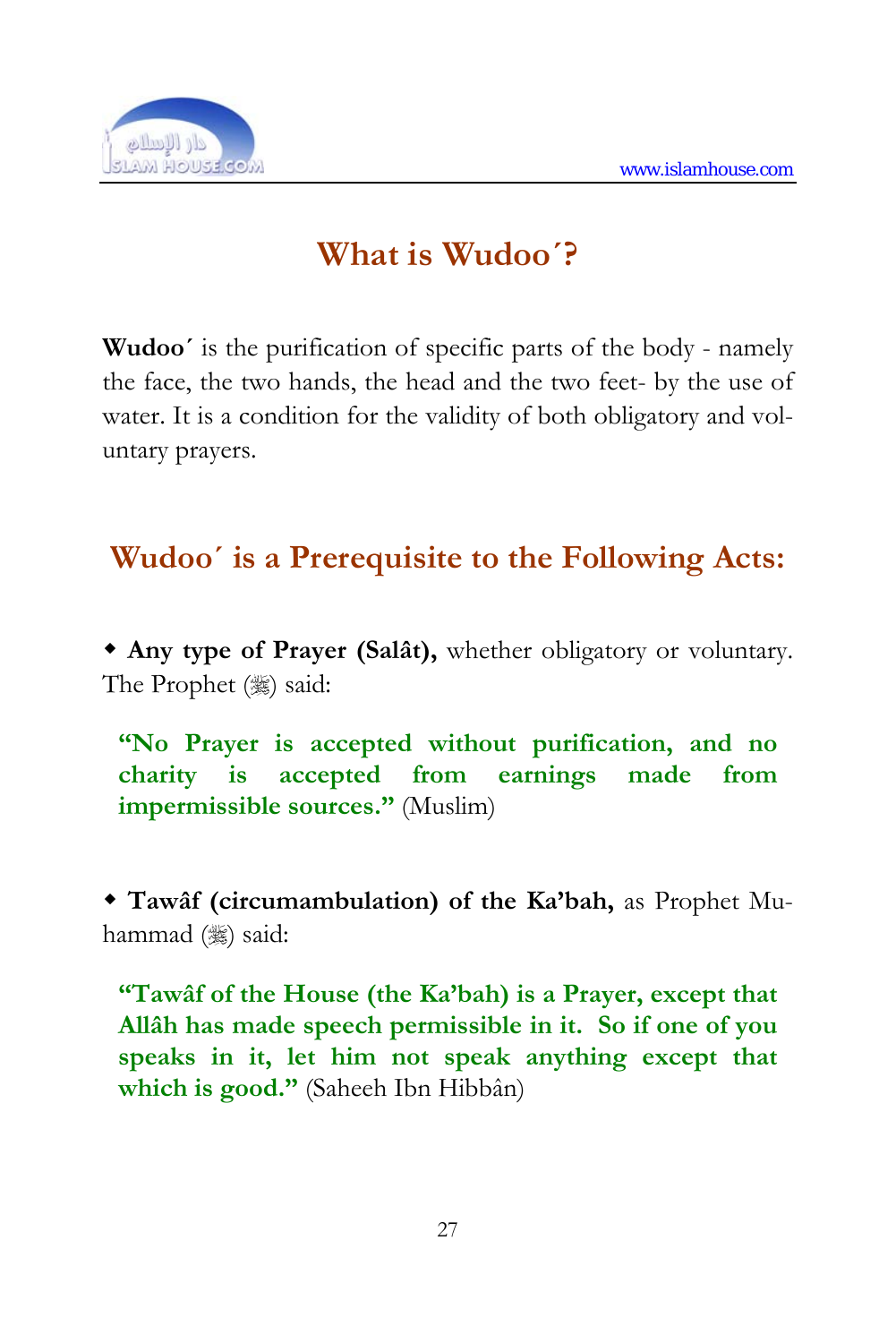

1

 **Touching the Mushaf:**11 Abu Bakr ibn Muhammad ibn 'Amr said,

**"The Prophet (** $\frac{1}{2}$ ) wrote a letter to the people of Yemen, **and from the things it read was: 'Nobody should touch the Qur`ân unless he is pure.' "** (al-Baihaqi)

<sup>11</sup> **Mushaf:** The book which contains the written Qur`ân, for the Qur`ân is the actual recitation of Allâh's Revealed Words.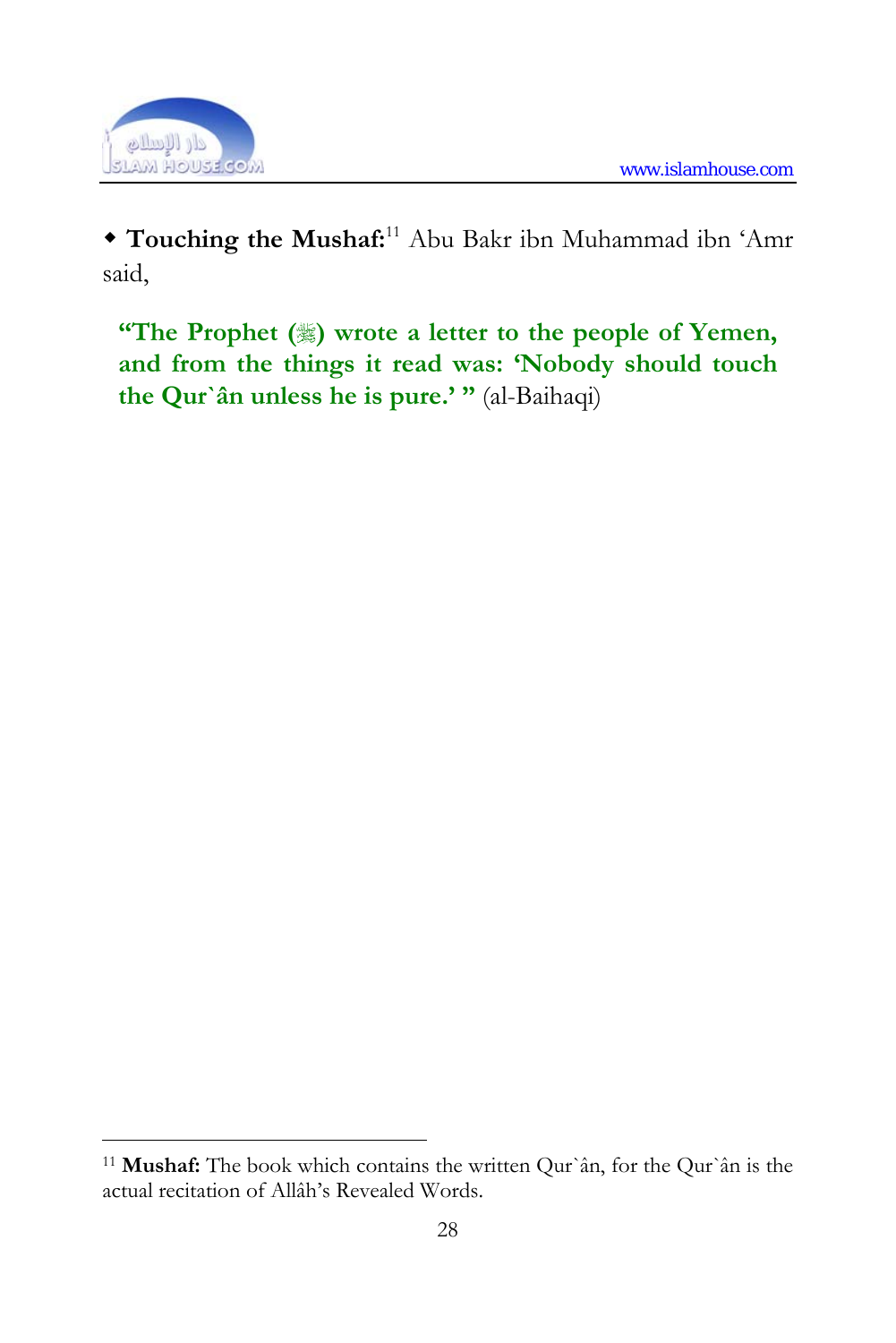

# **A Description of a Complete Wudoo´**

 **The Intention (Niyyah).** The niyy[ah](#page-25-0) is an action performed by the heart and has nothing to do with the tongue. It denotes the desire to do something. Thus, a person should intend to perform wudoo´ in his heart and not with his tongue, for it has not been reported of the Prophet  $(\frac{1}{2})$  that he uttered his intention, neither in wudoo´, prayer, nor any other act of worship except for the Hajj. Allâh ( $\frac{1}{2}$ ) is the most knowledgeable of what a person harbors in his heart.

The evidence that the niyyah is obligatory is the saying of the Messenger (2):

**"All deeds depend on their intention, and each person will be rewarded according to what they intend. Whoever makes Hijrah**<sup>12</sup> **for Allâh and His Messenger, then his [reward will be that of one who made] Hijrah for Allâh and His Messenger. But whoever made Hijrah for some worldly reason, or a woman who he desired to marry, then [the reward of] his Hijrah is that thing for which he made Hijrah."** (al-Bukhâri)

 **Uttering "Bismillaah"** (i.e. with the name of Allâh) before beginning the wudoo´, due to the hadeeth narrated by Abu Hurairah ( $\gg$ ), which states that the Prophet ( $\gg$ ) said:

<span id="page-25-0"></span><sup>12</sup> **Hijrah:** Emmigration.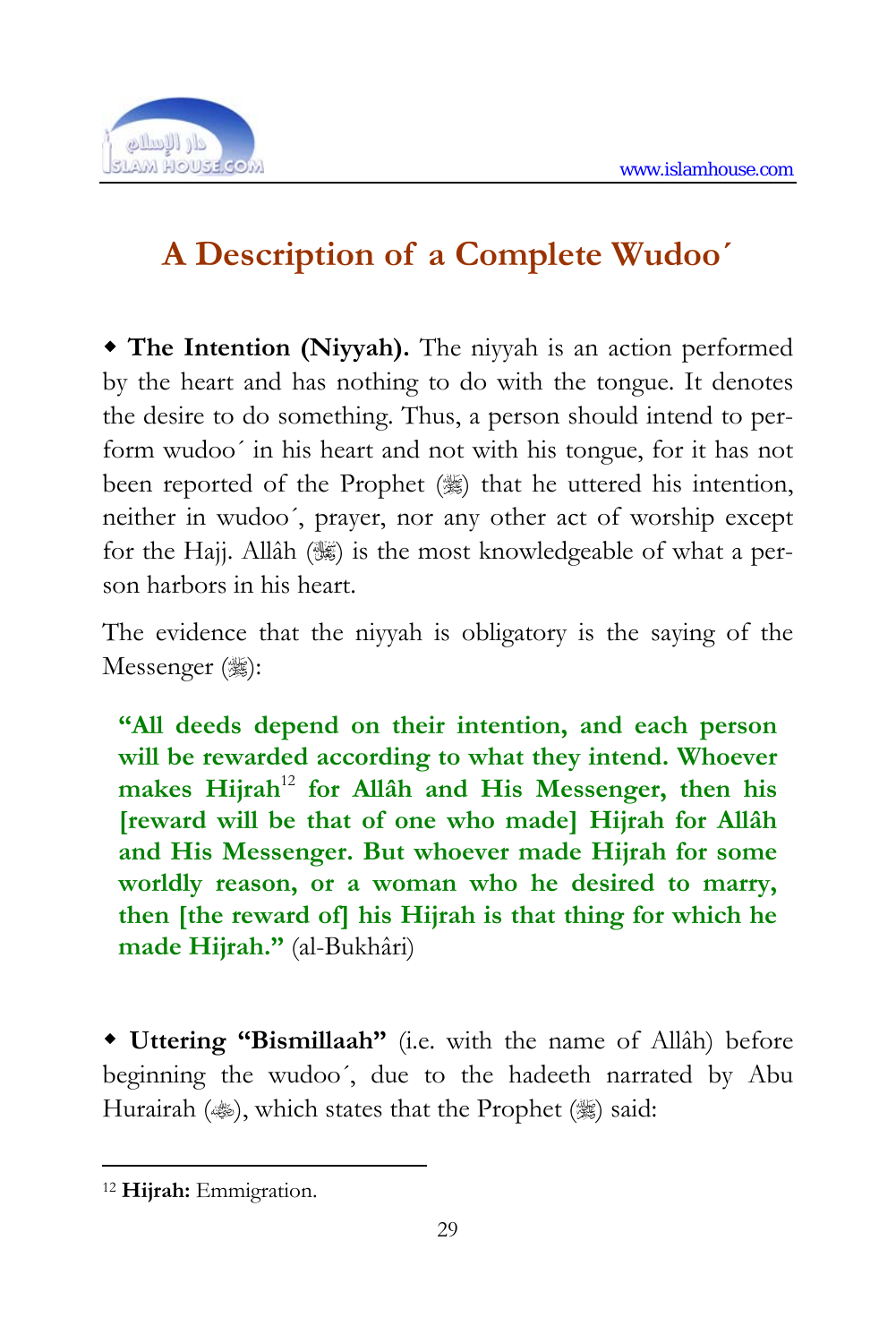

<u>.</u>

**"There is no wudoo´ for the one who does not mention the Name of Allâh."** (ad-Daarimi)

 **Washing the hands three times at the beginning of the wudoo'.** Aws ibn Aws ath-Thaqafi ( $\gg$ ):

**"I saw Allâh's Messenger (** $\gg$ ) wash his hands three times **when he performed wudoo´."** (Ahmad)

**\* Rinsing the mouth and nose three times.** The Sunnah<sup>13</sup> is to take the water into the mouth and then the nose with the right hand, and to blow out the water from the nose with the help of the left. In a hadeeth,

**"After praying the Fajr prayer, 'Ali (** $\hat{\ }$ **) entered and sat in terrace, and then said to a young boy: 'Bring me some water for wudoo´.' The boy brought him a bowl of water and a basin. 'Abd-ul-Khair said 'We were sitting and watching him.' He said: He held the vessel with his right hand and poured [water] into his left, and washed his hands up to the wrist. Then he [again] held the vessel with his right hand and poured [water] into his left, and washed his hands up to the wrist. He never put his hands inside the bowl until he washed both hands thrice. Then he put his right hand in the bowl and rinsed his mouth and nose three times, expelling the water from his nose with the help of his left hand. He washed his face thrice,** 

<sup>13</sup> **Sunnah:** Here it means the method which was employed by the Prophet  $(\%)$ , which is praiseworthy not obligatory.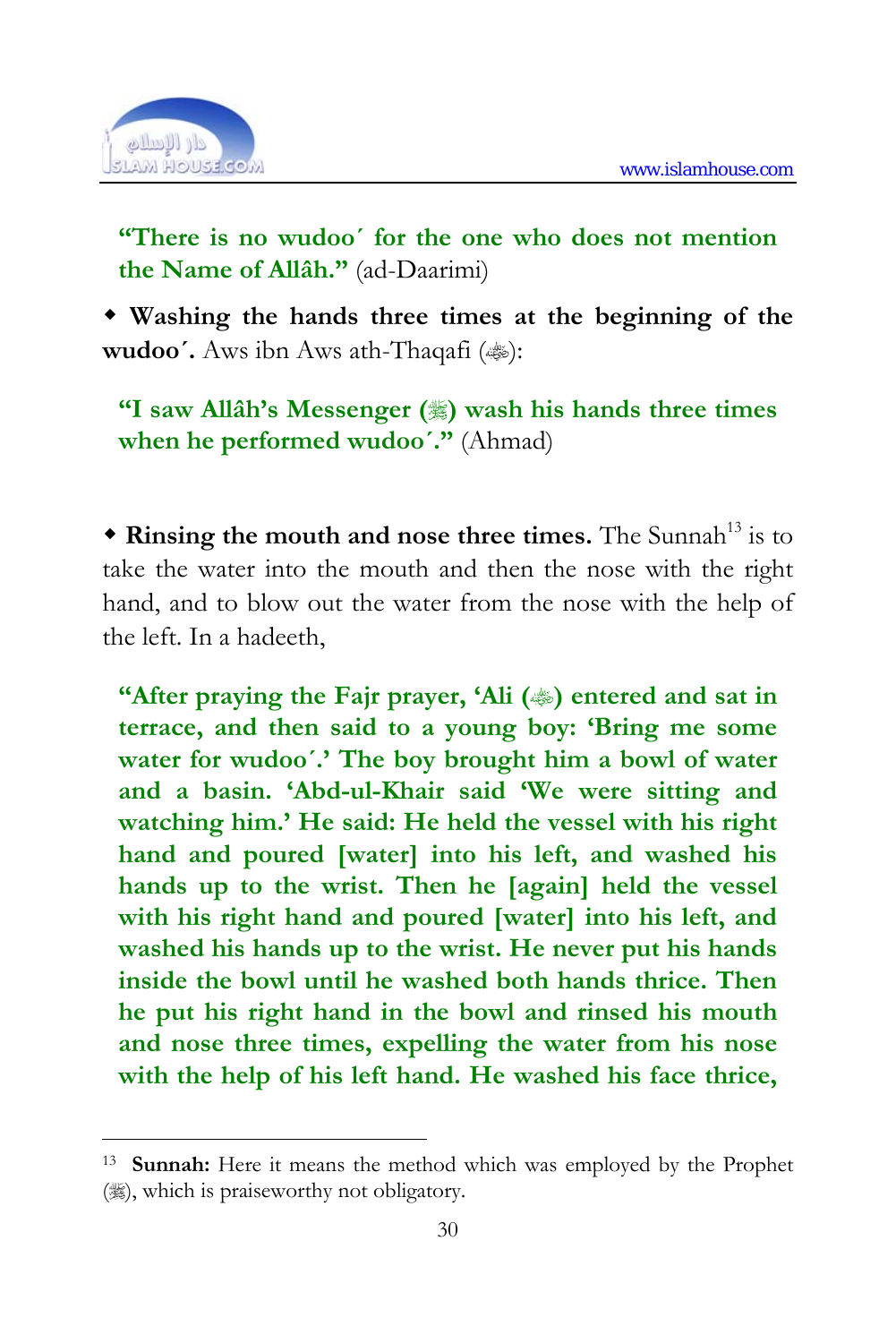

**his right hand to the elbow thrice, and then his left hand to the elbow thrice. He then put his right hand into the bowl until it was immersed in the water, took it out and wiped his left hand with whatever water was on it, then he wiped his head with both hands once. He poured water with his right hand over his right foot thrice, washing it with his left hand, and then poured water with his right hand over his left foot thrice, washing it with his left hand [as well]. Then he put his hand into the bowl, took some water up into his palm and drank it. He then**  said, 'This is how the Prophet of Allah ( $\frac{1}{20}$ ) performed **wudoo´. Whoever would like to see how he used to perform wudoo´, this is it.' "** [Saheeh ibn Hibbân]

 **Washing the face three times by applying water to it.** The face consists of the area starting from the forelock at the top of the forehead to the bottom of the chin or beard, vertically, and from right earlobe to the left, horizontally. Allâh (1) says:

**"O you who believe! When you rise to offer the Prayer, wash your faces and your hands up to the elbows, wipe [by passing wet hands over] your heads, and [wash] your feet up to the ankles."** 

[Surah al-Mâ`idah(5):6]

 **Washing the hands from the tips of fingers up to and including the elbow, beginning first with the right hand, then the left.** If one happens to be wearing a ring or a watch, they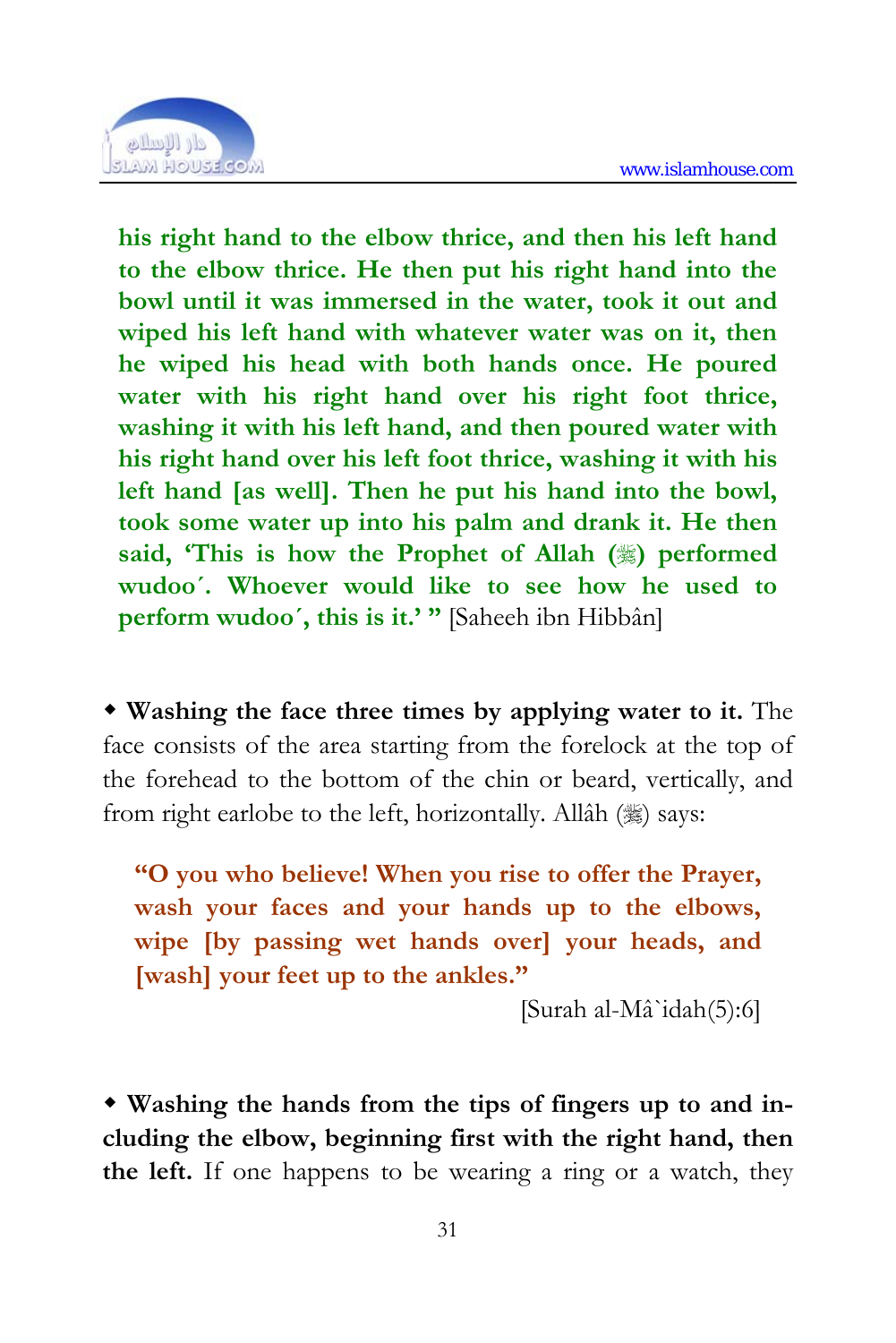![](_page_28_Picture_1.jpeg)

must move it in order to allow the water to reach the skin underneath it. This is due to the saying of Allâh  $(\frac{1}{2})$ :

**"O you who believe! When you rise to offer the Prayer, wash your faces and your hands up to the elbows, wipe (by passing wet hands over) your heads, and (wash) your feet up to the ankles."** 

[Surah al-Mâ`idah(5):6]

Also, in a hadeeth narrated by Na'eem ibn Abdullah al-Mujmir, he said:

**"I saw Abu Hurairah perform wudoo´. He washed his face, and did so perfectly. Then he washed his right hand until the beginning of his upper arm, then the left hand the same. He wiped his head and then washed his right foot until the beginning of his shin, then the left foot that the same. He then said: 'This is how I saw the Messenger of Allâh () perform wudoo´.' He said, 'You will have white blazes on your heads and whiteness on your arms and legs on the Day of Resurrection due to your performing wudoo´ perfectly. So Whoever is able, let him increase the brightness of his head, arms and legs.' "**  (Muslim)

 **Wiping the head once.** This is done by wetting the hands and passing them over the head, beginning from front, proceeding to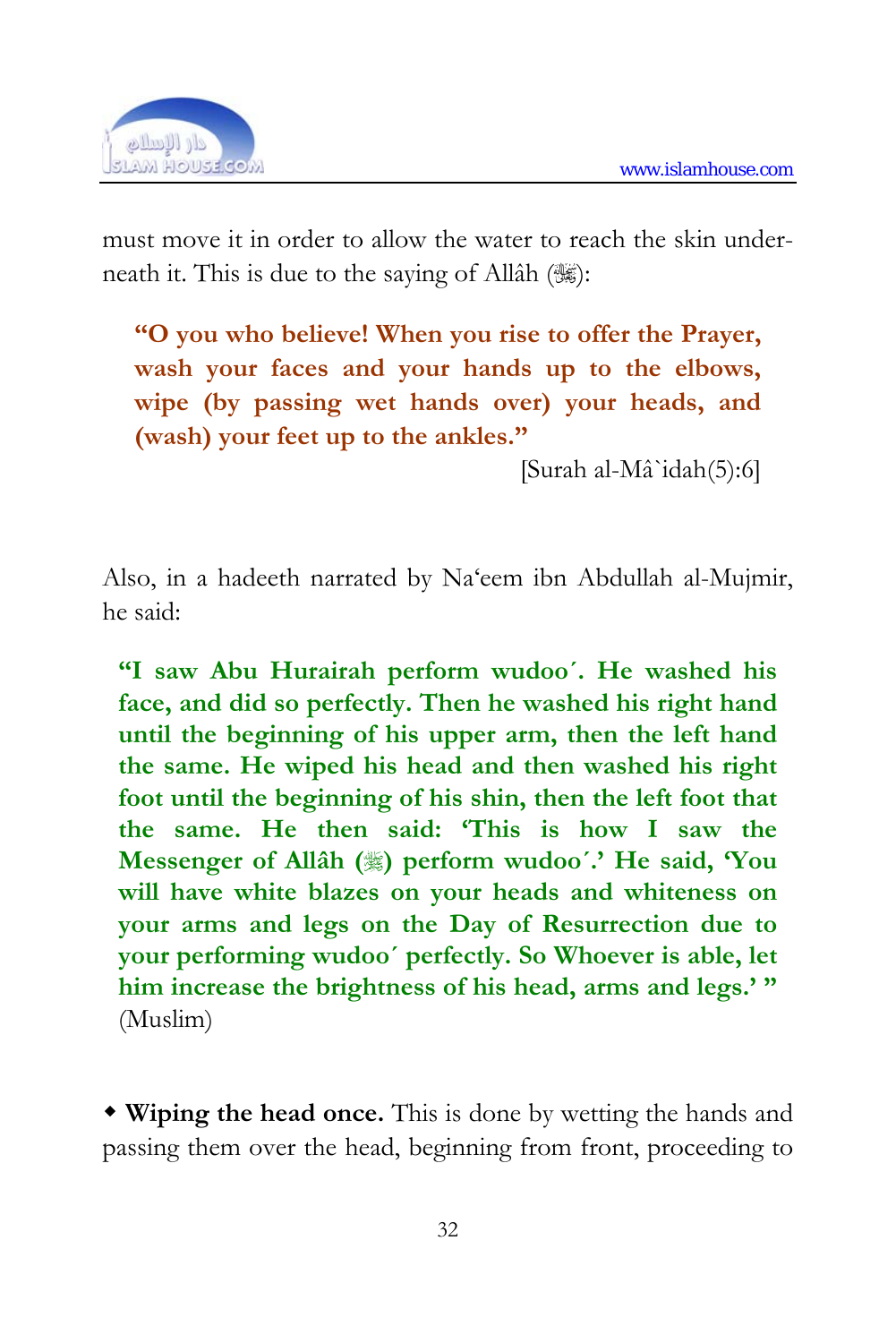![](_page_29_Picture_1.jpeg)

the back, then passing them back over the head to the front. Abdullah ibn Zaid ( $\gg$ ) narrated:

**"Allâh's Messenger ()** passed his two hands over his **head starting from the front, proceeding to the back. He started from his forehead and passed them over to the top of his neck, and then passed them back to the place where he started from."** (Saheeh ibn Khuzaimah)

 **Wiping the ears once.** This is done by wiping inside the cavities of the two ears with his right and left index fingers, respectively, wiping behind them with his thumbs. Ibn 'Abbâs ( $\ddot{\ast}$ ), in his description of the Prophet's wudoo´, said:

#### **"He wiped his head and ears once."** (Abu Dâwud)

In another narration, he said:

**"He wiped his head and [then his] ears from the inside with the index fingers and from the outside with his thumbs. He washed them from the inside and out."**  (Saheeh ibn Hibbân)

 **Washing the feet three times** from the tips of the toes up to and including the ankles. Ibn 'Umar  $(\text{)}$  said:

**We were just passing wet hands over our feet (and not washing them properly) so the Prophet addressed us in a loud voice and said twice or thrice: "Once the Prophet**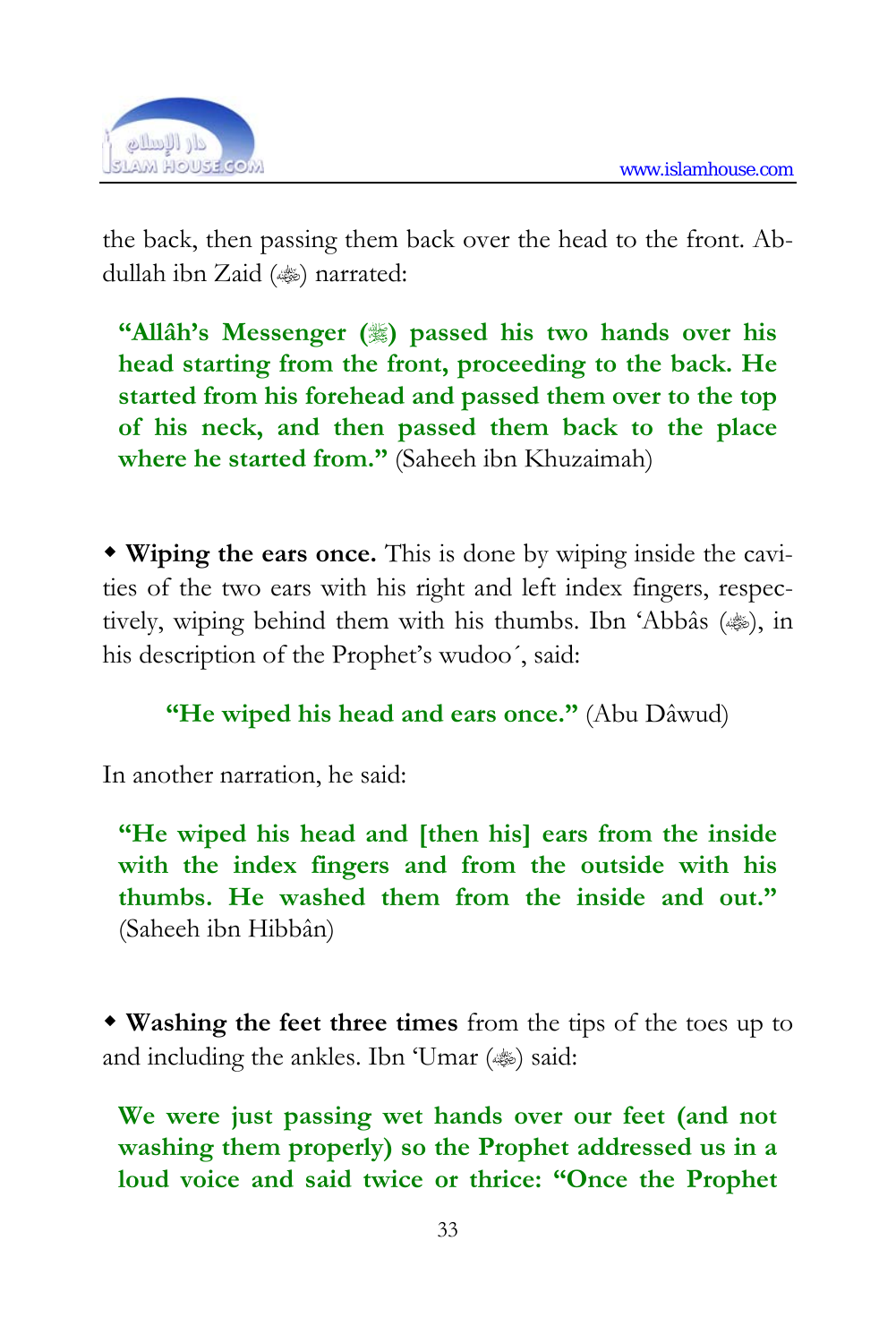![](_page_30_Picture_1.jpeg)

1

**remained behind us in a journey. He caught up to us while we were performing wudoo´ for the prayer which was over-due. We were just passing wet hands over our feet (and not washing them properly), so he said to us in the loudest of his voice twice or thrice: 'Woe to the heels [left unwashed] from the Hell-fire.' "** (al-Bukhâri)

 **Washing the parts of wudoo´ in the correct sequence:** in that he should wash one part after another, in the order that Allah commanded. He should not wash one body part before another which it should come after, for Allâh mentioned the obligatory acts of wudoo´ in a specific sequence. Allâ[h s](#page-30-0)aid:

**"O you who believe! When you rise up for Prayer, wash your faces, and hands up to the elbows, and wipe over your heads and [wash] your feet up to the ankles."** 

[Surah al-Mâ`idah (5):6]

 **One should make wudoo´ in succession,** meaning that one should not delay washing one part of the body so long that the previous washed part becomes dry. In a hadeeth, the Prophet (,)) saw a man praying, but a portion of his foot the size of a dirham was not wet. Upon this, the Prophet (1) ordered him to repeat his wudoo' and Prayer."<sup>14</sup> (Abu Dâwud)

<span id="page-30-0"></span><sup>14</sup> Note that he did not merely order him to wash his foot, but rather he ordered him to repeat the whole wudoo' as well as his Prayer.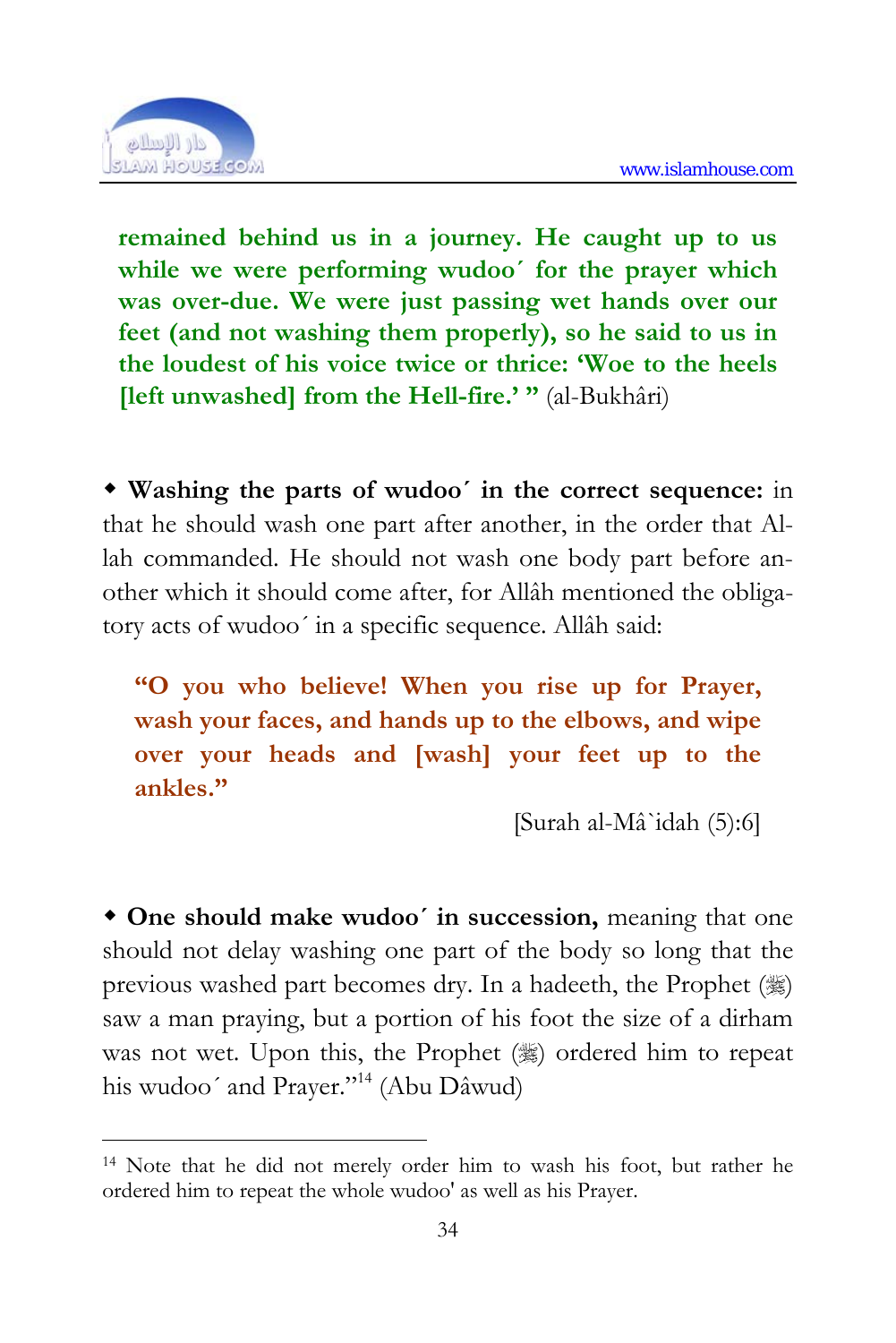![](_page_31_Picture_1.jpeg)

# **Minimum Required Acts for a Valid Wudoo´**

The following acts are of the wudoo´ are obligatory, and a person's wudoo´ is incomplete without them:

- **One must** make niyyah, but without uttering it, as preceded.
- **One must** say, "Bismillaah," before commencing the wudoo´.

 **One must** rinse the mouth and then the nose once, both with the same handful of water.

- **One must** wash his face once.
- **One must** wash his hands up to and including the elbows.

 **One must** wipe over his head and inside his ears with his wet hand once.

**One must** wash his feet up to the ankles once.

 **One must** maintain the correct order in washing the parts, and he should do so in succession.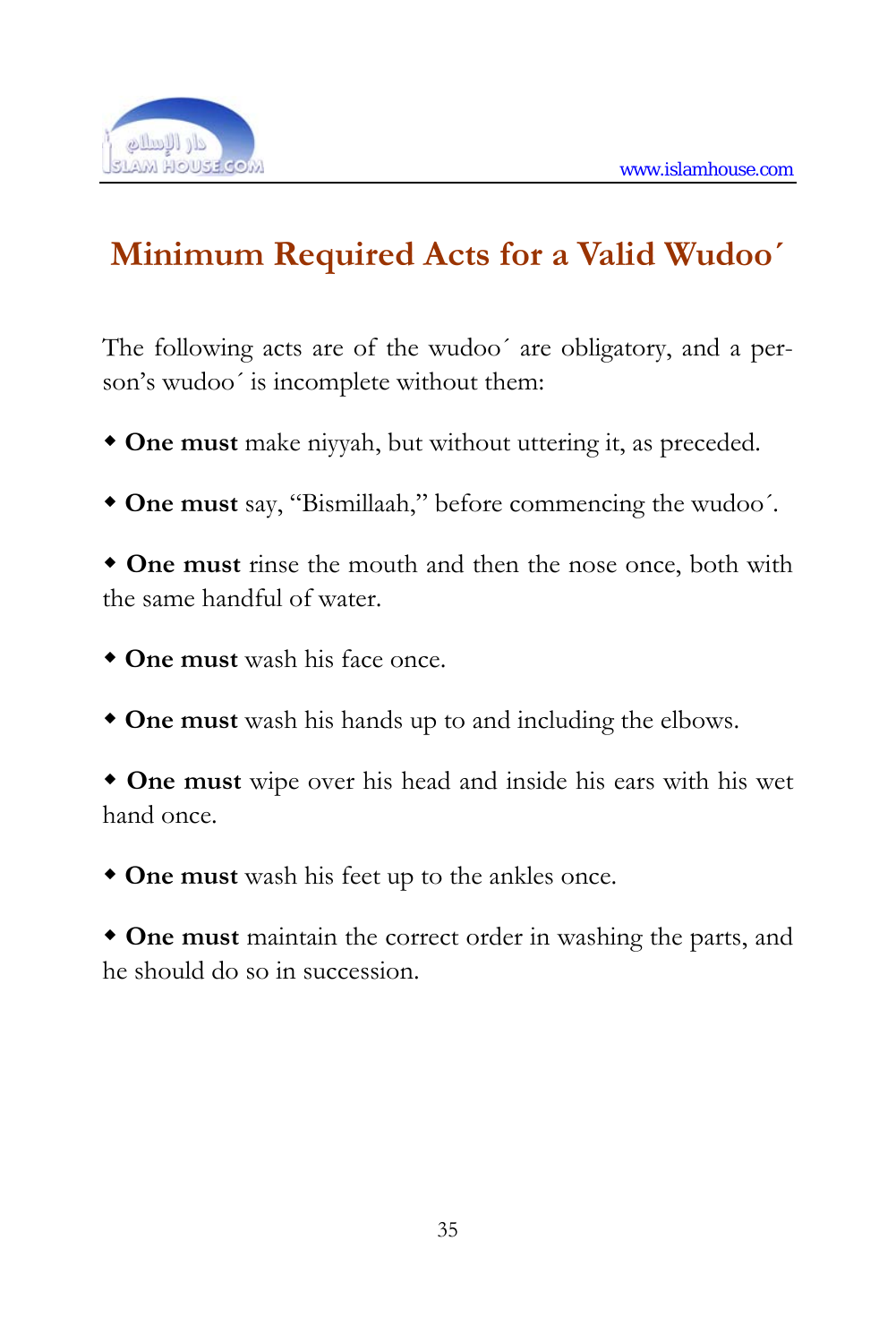![](_page_32_Picture_1.jpeg)

1

# **Voluntary Acts of Wudoo´**

 **One should begin washing each part with the right,** due to the saying of the Prophet  $(\frac{1}{2})$ :

**"When you wear clothes and when you perform wudoo´, start with the right."** (Saheeh ibn Hibbân)

 **One should wash all the parts three times, except for the head,** which should only be wiped once. This is known from a hadeeth which states:

**"A bedouin came to Allâh's Messenger (** $\circledast$ **) and asked** him about wudoo', so the Prophet ( $\frac{1}{2}$ ) performed wudoo' **for him. He washed the his body parts three times each and said, 'If anyone exceeds this, he has done wrong and oppressed,' or, 'trangressed and oppressed.' "** (Ibn Khuzaimah)

 **One should clean his teeth using a siwaak.**15 The Prophet  $(% )$  said:

**"Were it not that I might over-burden my people, I would have made the siwaak obligatory upon them with every** 

<sup>15</sup> The **Siwaak** or **Miswaak** is a small twig which is used like a brush to clean the teeth. One may also use anything else that serves the same purpose.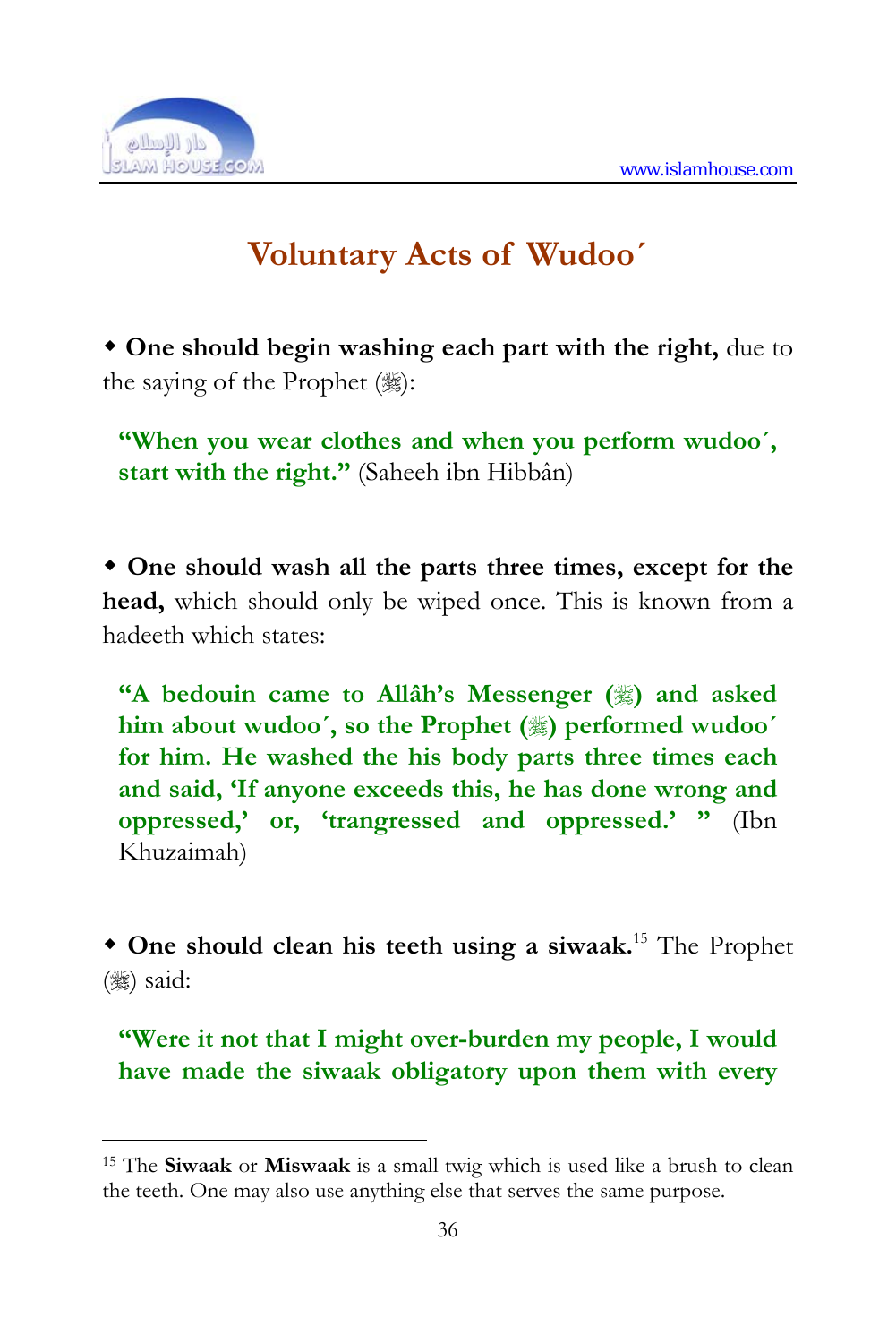![](_page_33_Picture_1.jpeg)

**wudoo´, and I would have delayed the 'Ishaa (night) prayer until the middle of the night."** (Ahmad)

**• One should run his fingers through his beard.** Anas ( $\gg$ ) narrated:

**"When performing wudoo', the Prophet (** $\mathcal{L}$ ) would take a **handful of water and place it inside [his beard], underneath his lower jaw, and then run his fingers**  through it. He then said, 'Thus has my Lord ( $\frac{1}{2}$ ) **commanded me.' "** (Abu Dâwud)

 **One should rub water on the body parts when washing.** Abdullah ibn Zaid () narrated:

**"The Prophet**  $(\frac{1}{2})$  **was brought two thirds of a mudd<sup>16</sup> of water, and he performed ablution and rubbed his arms [while washing them]."** (Saheeh ibn Hibbân)

 **One should perform a perfect wudoo´,** by increasing the whiteness of the forehead and arms and legs [on the Day of Resurrection]. He may achieve this by exceeding the forelock on the top of the forehead when washing the face, and by washing the hands and feet including and above the elbows and ankles. The Prophet (2) said:

<sup>16</sup> The amount which fits into the two hands held together.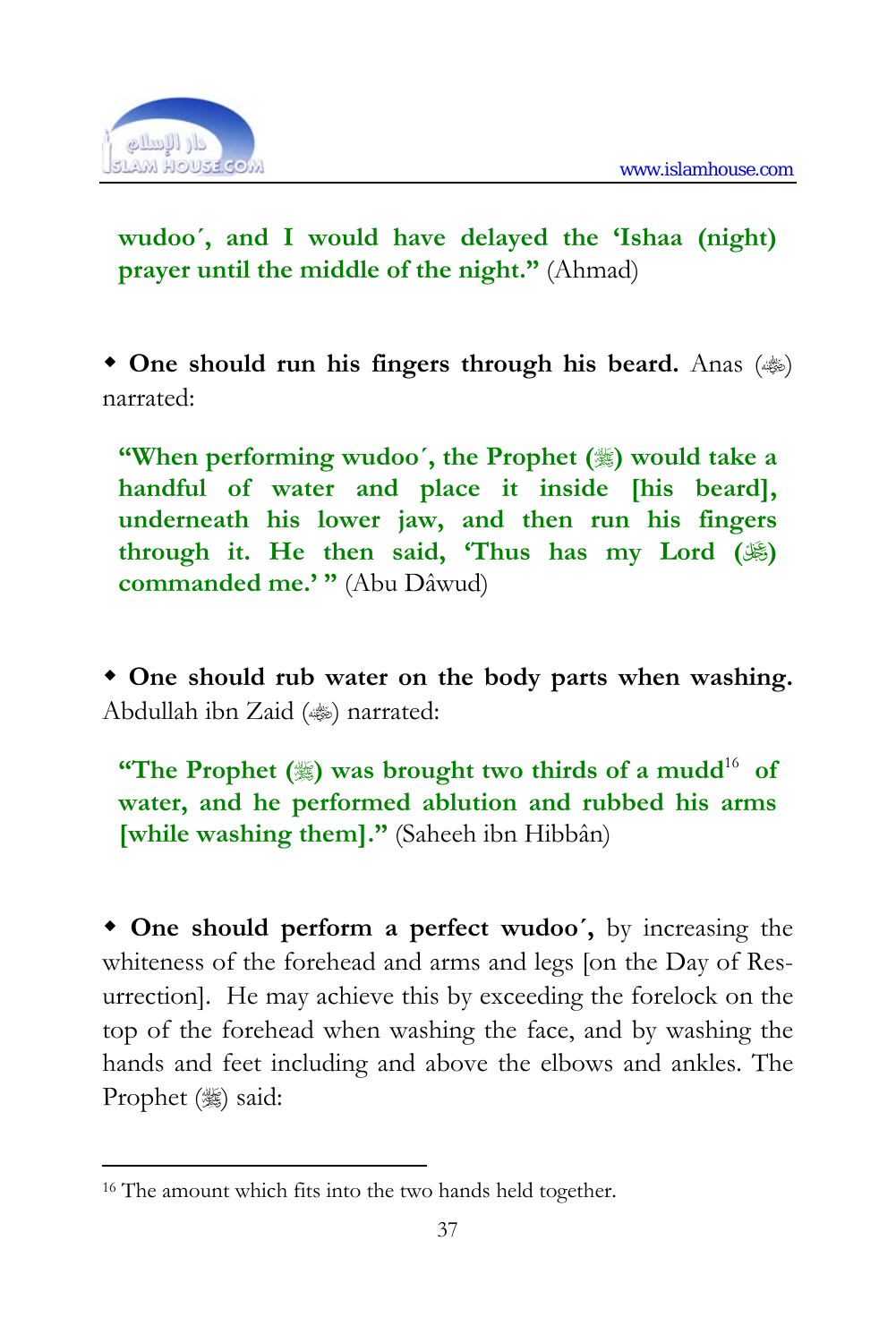![](_page_34_Picture_1.jpeg)

**"My people will be called to presence on the Day of Judgment with bright faces, arms and legs from the traces of wudoo´. Whoever is able, let him lengthen his brightness."** (al-Bukhâri)

 **One should run their fingers between the fingers of the**  hands and the toes. Ibn 'Abbâs ( $\gg$ ) reported the [Pr](#page-34-0)ophet ( $\gg$ ) as saying:

**"When you perform wudoo´, run your fingers between the fingers of your hands and your toes."** (Mustadrak al-Hâkim)

This includes moving one's ring if he happens to be wearing one in order to ensure that water reaches beneath it, for usually it does not. It has been reported of the Prophet ( $\mathcal{E}$ ):

**"When he (** $\ddot{\text{m}}$ ) performed wudoo', he would move his **ring."** (Ibn Mâjah)

 **One should exaggerate**<sup>17</sup> **in rinsing the nose,** except those who are fasting. Laqeet ibn Sabirah's ( $\gg$ ) father said:

**"O Messenger of Allâh, tell me about wudoo´. So he answered: Perform a perfect wudoo´, run your fingers between the fingers of your hands and your toes, and** 

<span id="page-34-0"></span><sup>17</sup> By inhaling water far up in to the nose.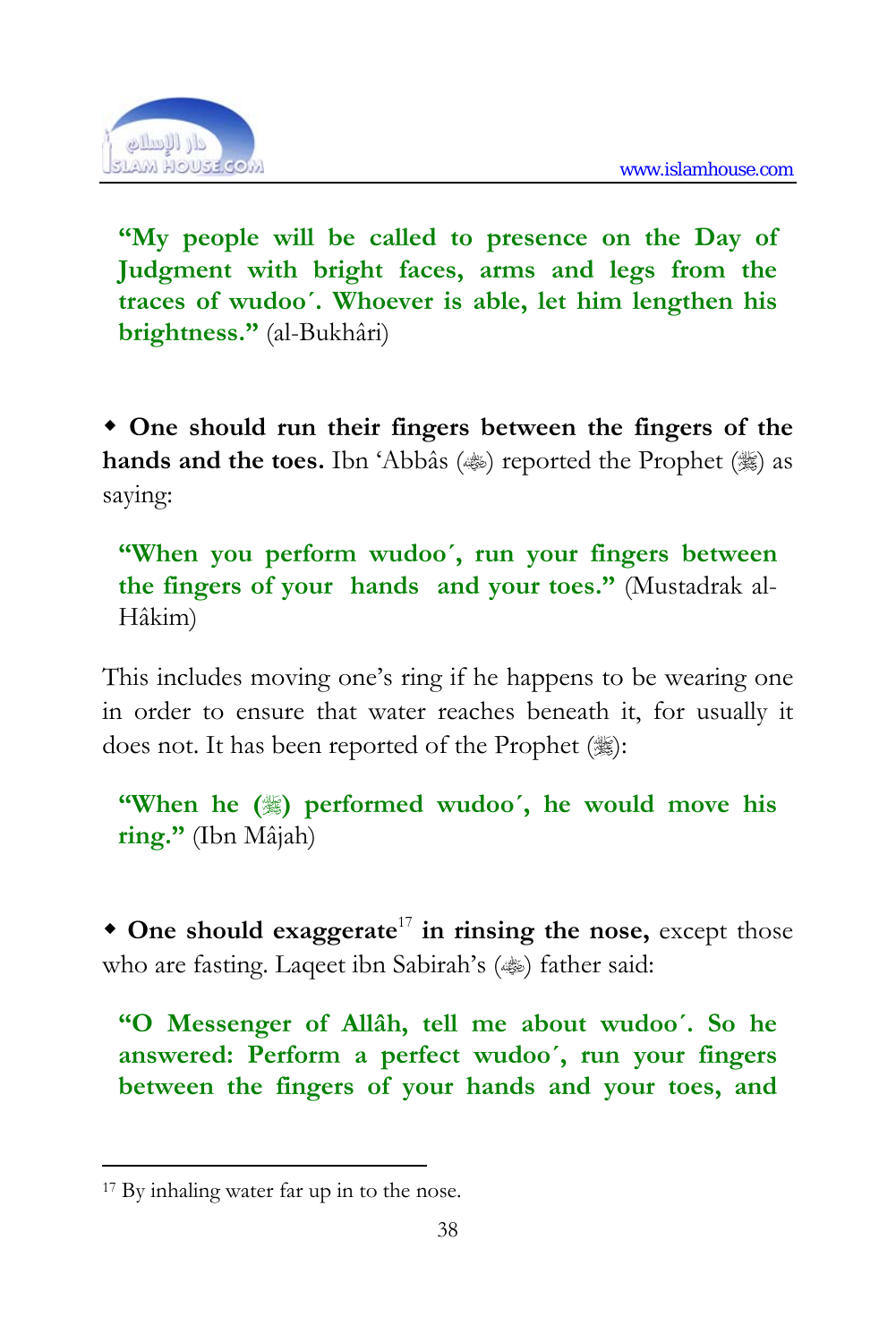![](_page_35_Picture_1.jpeg)

**exaggerate in rinsing your nose, unless you are fasting."**  (Saheeh ibn Khuzaimah)

 **One should avoid wasting water** and try to use as little as possible. Abdullah ibn Mughaffal () heard his son say: "O Allâh! I ask You to give me the wh[ite](#page-35-0) palace on the right side of Paradise." He said to him: "My son! If you ask Allâh, then ask Him for Paradise and seek refuge in Him from the Hellfire, for indeed I heard Allâh's Messenger (※) say:

**'There will be people towards the Last Day who will transgress (go to extremes) in their supplication and purification.'** (Saheeh ibn Hibbân)

Our example in this regard is our Prophet ( $\frac{1}{2}$ ). Abu Bakr ( $\frac{1}{2}$ ), the companion of the Messenger of Allâh ( $\ddot{\text{}}$ ) said:

**"The Messenger of Allâh (** $*)$  would bathe himself with a **Saa',**<sup>18</sup> **and perform wudoo´ with a mudd."** (Muslim)

• One should supplicate to Allah after it. 'Umar () narrated that Allâh's Messenger (※) said:

**"If one of you performs Wudoo´ in a perfect manner and then says:** 

<span id="page-35-0"></span><sup>18</sup> **Saa':** An amount equal to four 'mudd'.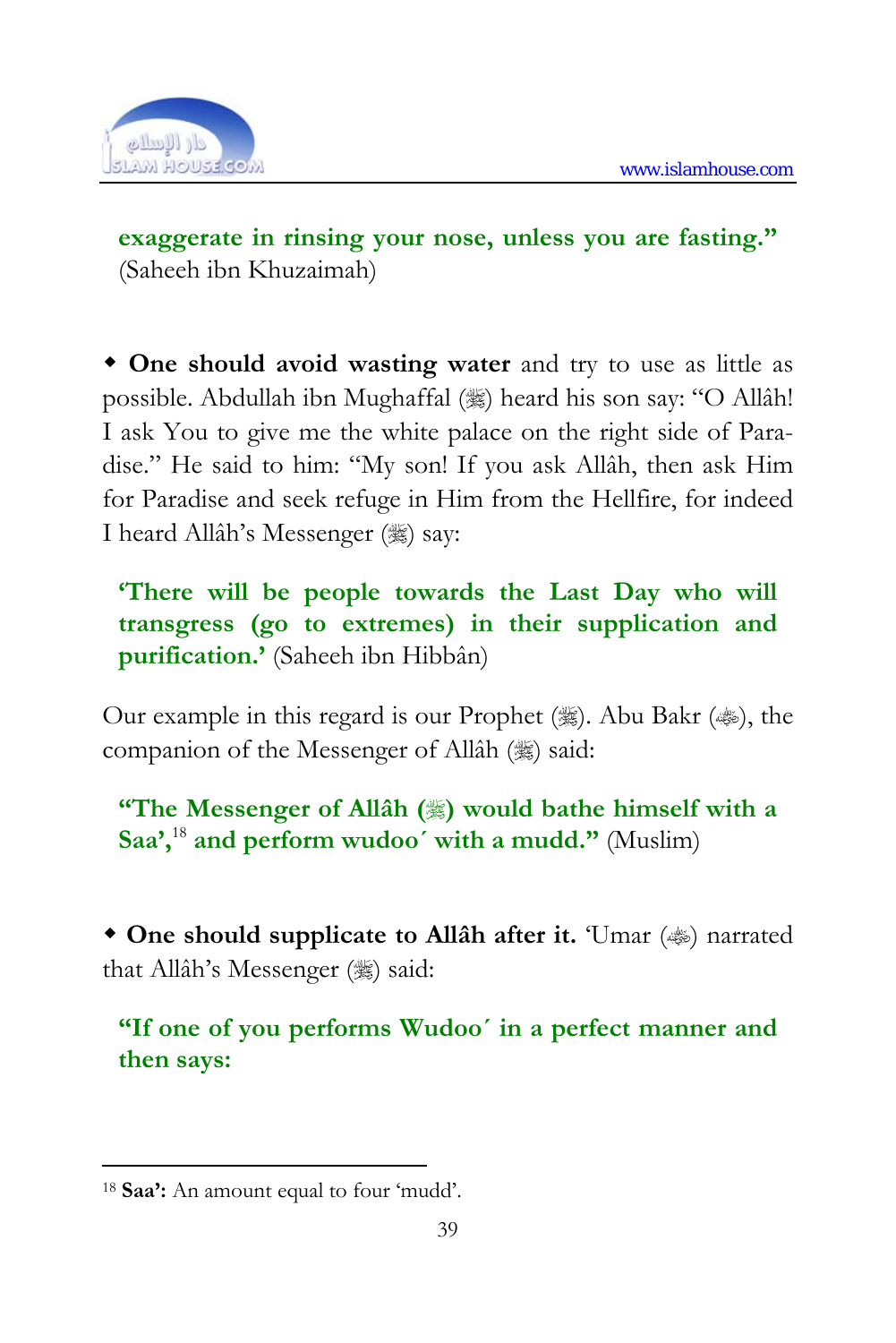

1

**'Ash-hadu allaa ilâha ill-Allâh, wahdahu laa shareeka lahu, wa ash-hadu anna Muhammadan 'abduhu wa rasooluhu.'** 

**'I testify that none have the right to be worshipped except Allâh, alone, without any associate, and testify that Muhammad is His slave and Messenger…'** 

**…the eight gates of Paradise will be opened for him, and he may enter from whichever one he wishes."** (at-Tirmidhi)

 **One should perform a two rak'ah**<sup>19</sup> **prayer after wudoo´,** which is called the Sunnah Prayer of Wudoo´, due to the hadeeth narrated by 'Uqbah ibn 'Âmir  $(\text{)}$ , that the Messenger of Allâh said:

**"No Muslim performs a perfect wudoo´, then stands and prays two rak'ah with dedication of mind and heart, except that Paradise will be turned to face him."** (Muslim)

<span id="page-36-0"></span><sup>19</sup> **Rak'ah**: One cylce in a prayer, consisting of the standing, bowing, and two prostrations.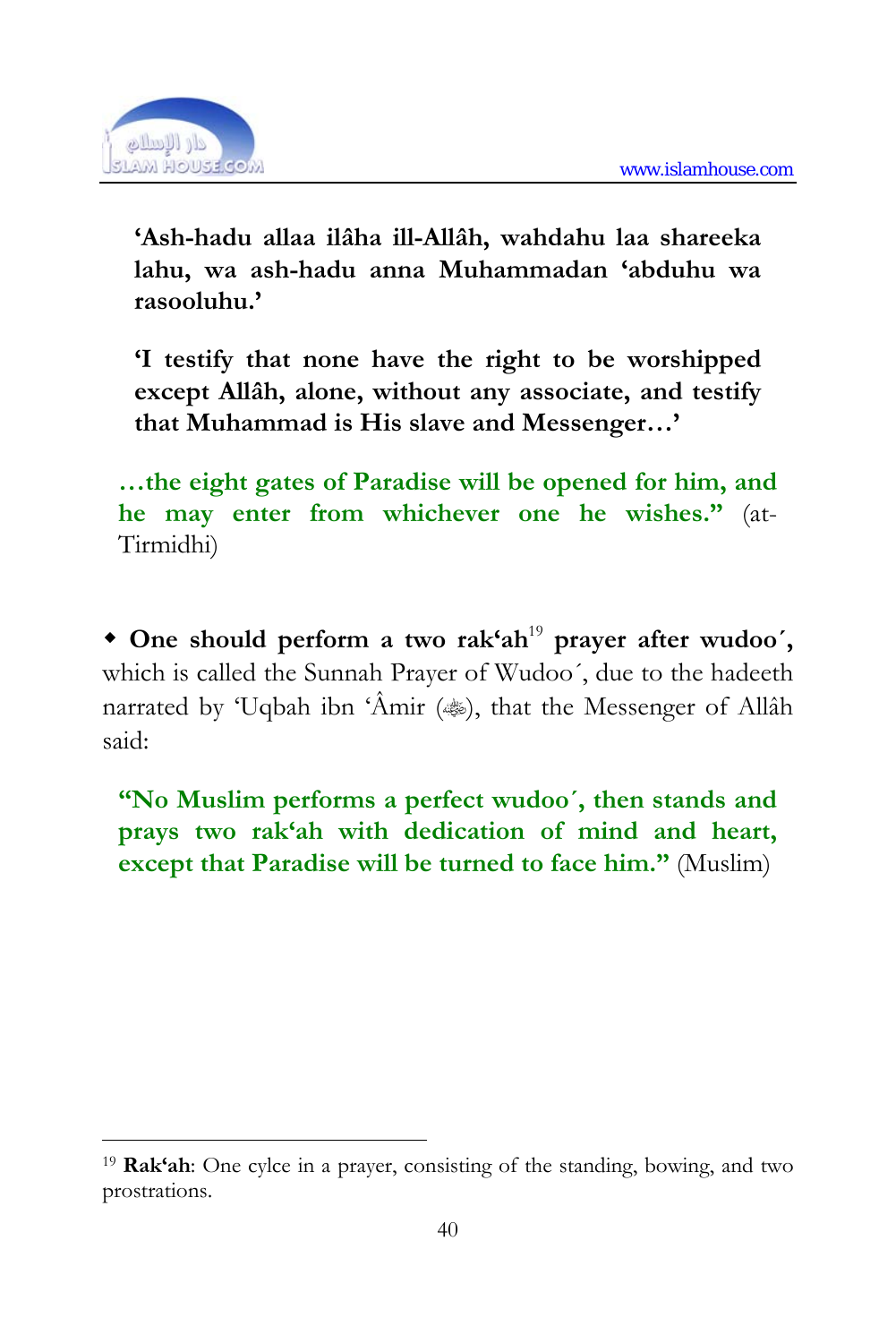

1

# **Things That Invalidate Wudoo´**

**Anything which passes out the two passages<sup>20</sup>, such as** urine, feces [pus, or blood].

**"But if you are ill or on a journey, or one of you comes from the place of relieving himself, or you have contacted women [sexual intercourse] and do not find water, then seek clean earth."** 

[Surah al-Mâ`idah (5):6]

**Passing gas** (flatulence), due to the saying of the Prophet ():

**"The Prayer of any of those who do 'hadath' will not be accepted until he performs ablution." A man from Hadramout asked Abu Hurairah (** $\gg$ **): "What is 'hadath', Abu Hurairah?" He said: "Passing wind."** (al-Bukhâri)

 **Pre-seminal (madhi) and prostatic (wadi) fluid.** Preseminal fluid is that which is secreted from the penis upon physical or mental sexual stimulation. Prostatic fluid is that is what is secreted from the penis due to sickness. Ali ( $\gg$ ) said:

<sup>20</sup> **The two passages:** The urethra and anus in regards to males, and the urethra, vagina, and anus in regards to females.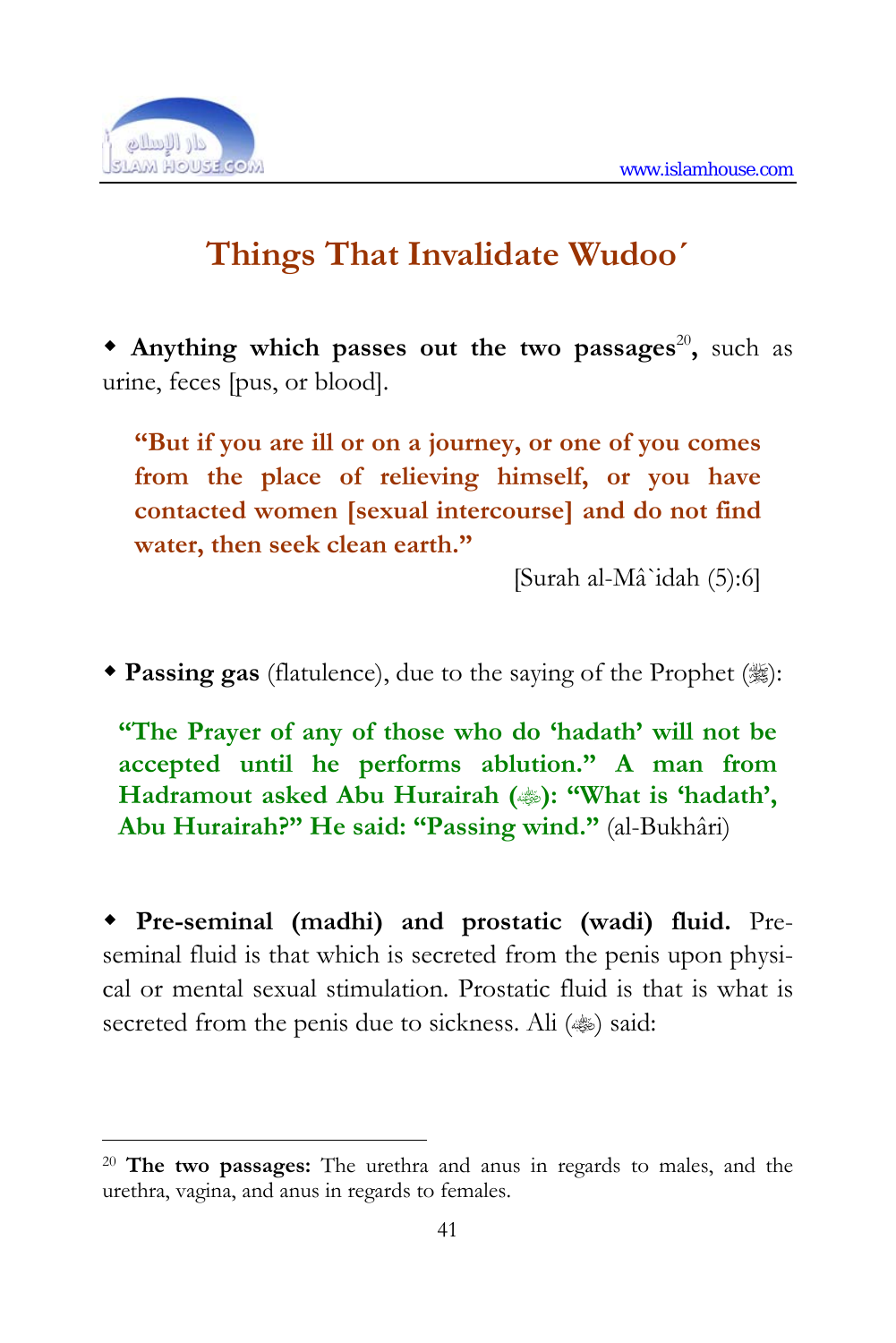

**"I was a man whose pre-seminal fluid flowed often. So I requested a man to ask Allâh's Messenger ()** about it in **view of my relationship to his daughter. When he asked the Prophet () he said: 'Wash your penis**<sup>21</sup> **and perform ablution."** (al-Bukhâri)

 **False menstruation,** which is blood which passes from the vagina other than menstruation [or post-postpartum bleeding]. Fâtimah bint abi Hubaish had false menstruation, so the Messenger of Allah (※) said,

**"Indeed the blood of menstruation is dark and wellknown. If it is so, then refrain from Prayer, but if it is something else, perform wudoo´ and pray."** [Saheeh ibn Hibbân]

**Deep sleep in which one loses all perception.** Ali ( $\gg$ ) reported Allâh's Messenger (1) as saying:

**"The eye, when awake, prevents breaking wind.**<sup>22</sup> **Whoever sleeps then let him perform wudoo´."** (Abu Dâwud)

Also, in the hadeeth about wiping over leather socks, Safwân bin Assâl al-Murâdi said:

1

<sup>21</sup> One must also wash his scrotum and testicles.

<sup>22</sup> When a person is awake, he is aware if he has passed wind, contrary to when he is asleep.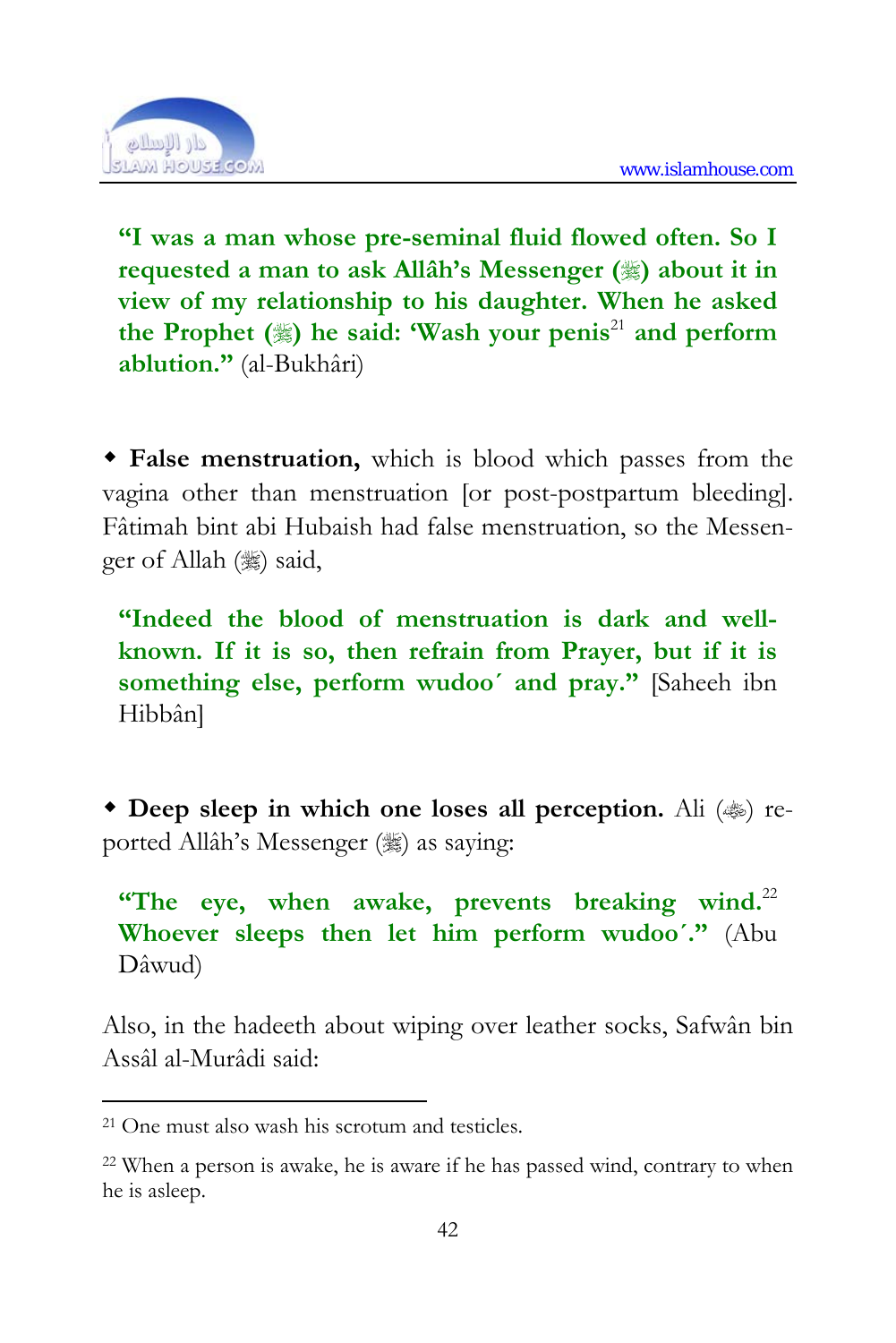

**"Allâh's Messenger ()** would order us not to remove **our leather socks while on a journey for three days and nights if we had urinated, defecated or slept, except in case of janâbah."** (Saheeh ibn Kuzaimah)

However, light sleep during which one can still perceive what is around him does not invalidate wudoo'. Anas ( $\gg$ ) said:

**"The Companions of the Messenger of Allâh (** $\ddot{\textbf{\text{}}}$ **) would wait for the 'Ishaa prayer until their heads would nodd [due to sleep], and then they would pray without repeating wudoo´."** (Abu Dâwud)

• **Eating camel meat.** Jabir ibn Samurah ( $\gg$ ) narrated that a man asked the Prophet (:):

**"Should I perform Wudoo´ after eating mutton?" He replied, "If you wish, perform ablution, otherwise, do not." The man asked [again], "Should I perform ablution after eating camel meat?" He said, "Yes, perform ablution after eating camel meat." He asked, "May I pray in the pens of sheep?" He answered, "Yes." He asked, "May I pray in the place where camels rest?" He answered, "No."** (Muslim)

 **Losing one's senses or consciousness,** whether resulting from insanity, epilepsy, possession by the Jinn, fainting, medicine, or alcohol, for consciousness is a prerequisite for one to be held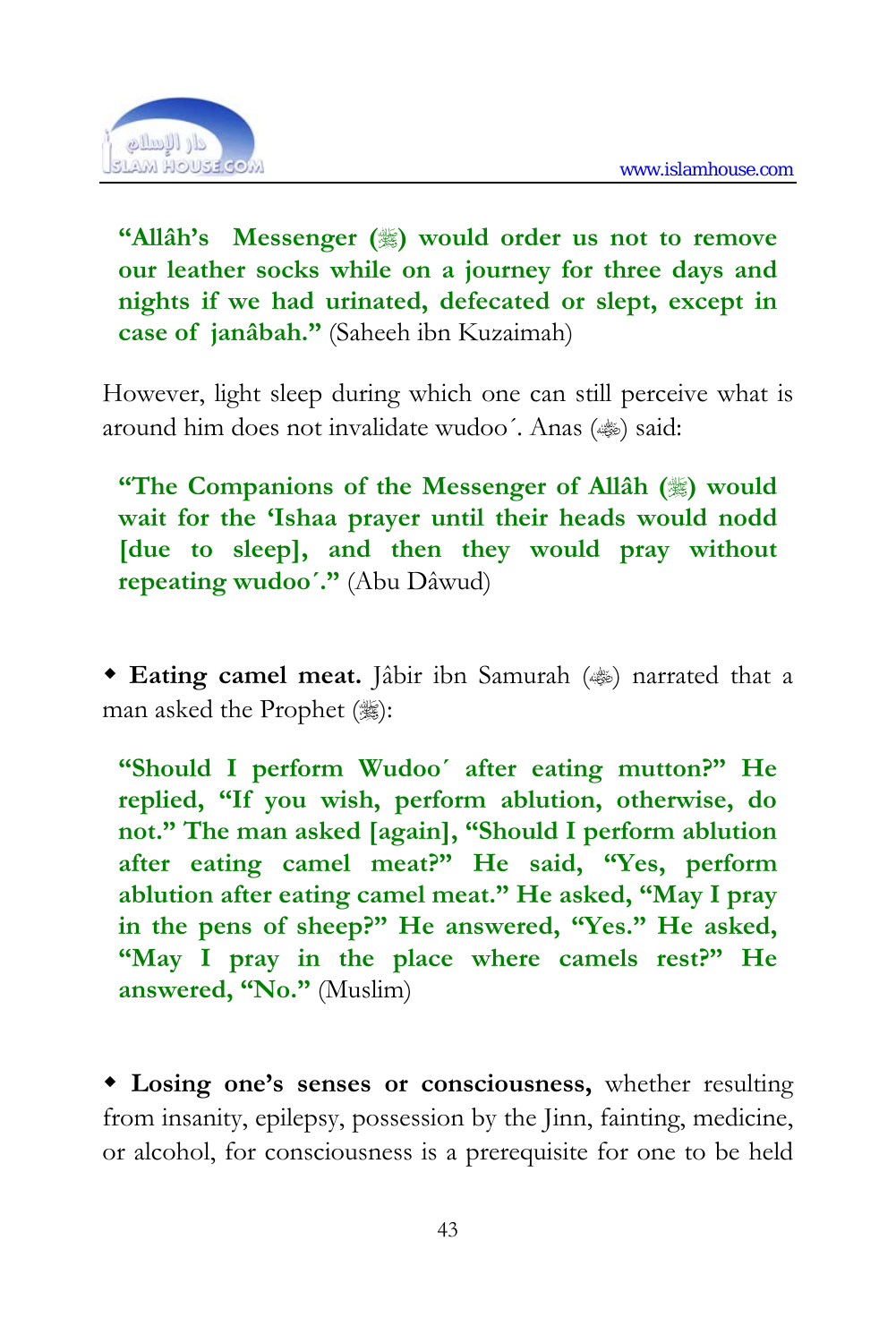

responsible about the obligations of the religion. 'A ishah  $(\text{)}$ reported that the Messenger of Allâh ( $\frac{1}{20}$ ) said:

**"The pen has been lifted from three: a sleeping person until he awakens, a child until he reaches puberty, and an insane person until he returns to his senses."** (Saheeh ibn Hibbân)

 Renouncing the religion of Islaam after having been Muslim. If one returns to Islaam after having said done, or believed something which took him out of its fold, he must perform wudoo´ again, due to the saying of Allaah (,):

**"And whosoever disbelieves in the Oneness of Allah and in all the other Articles of Faith [i.e. His (Allaah's), Angels, His Holy Books, His Messengers, the Day of Resurrection and Al Qadar (Divine Preordainments)], then fruitless is his work."** 

[Surah al-Mâ`idah (5):5]

He also said:

**"If you join others in worship with Allah, (then) surely (all) your deeds will be in vain."** 

[Surah az-Zumar(39):65]

 **Touching the sexual organs** (i.e. the penis, vulva or anus) without there being a barrier (like clothes, etc). There is no differ-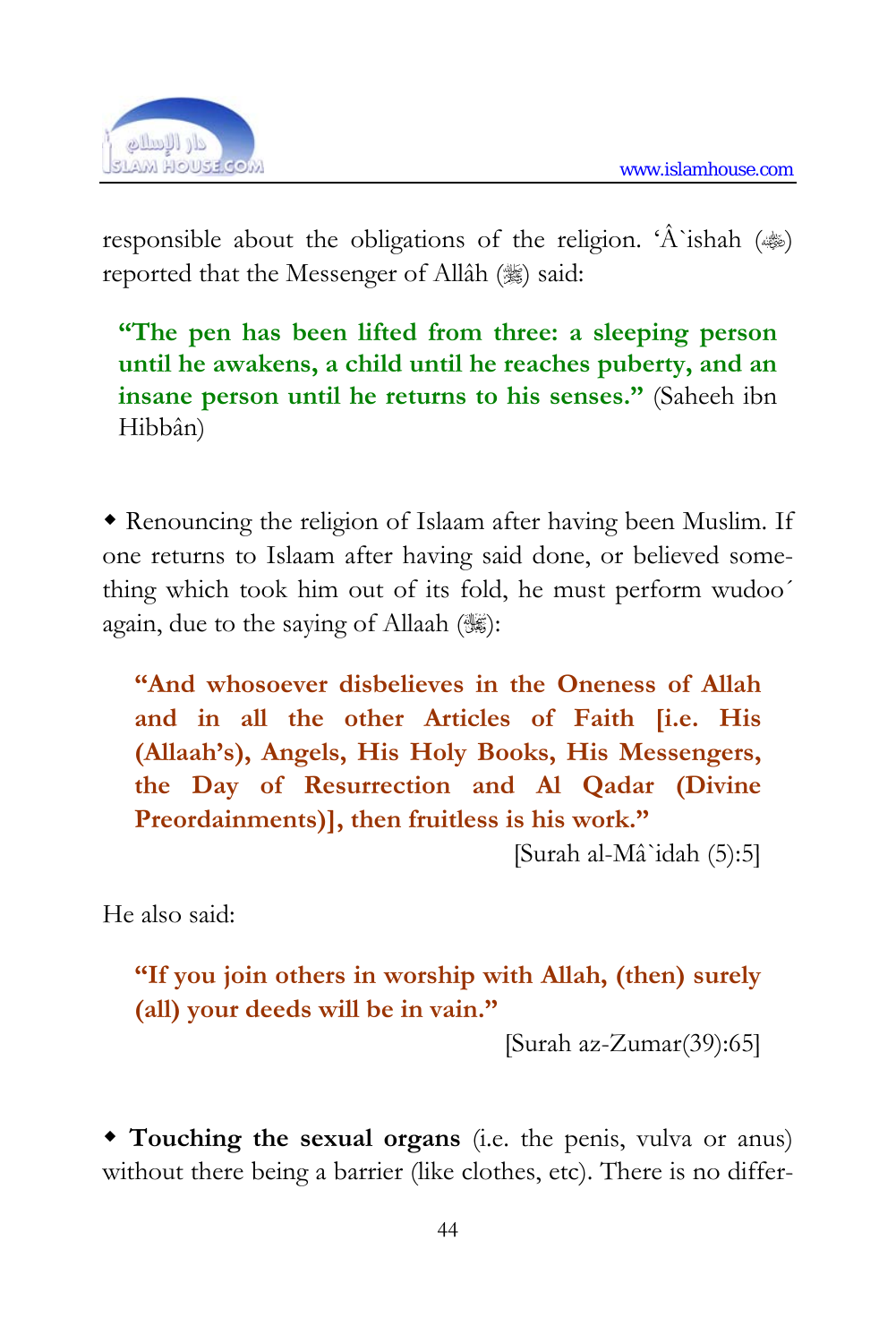

ence between a male or a female, nor the young or the elderly. There are many narrations obligating wudoo´ after touching the private parts, and from them is that the Prophet  $(\frac{1}{2})$  said:

**"If a man touches his penis, let him perform wudoo´, and if a woman touches her vulva, let her (also) perform wudoo´."** (Ahmad)

He also said:

**"Whoever touches his private part, let him not perform the Prayer until he performs the wudoo´."** (Abu Dawood)

And also:

**"Whoever touches his private part with his hand without there being a barrier present, wudoo´ has become obligatory on him."** (Saheeh ibn Hibbaan)

#### **Things in which the Scholars have Differed in regards to its invalidation of Wudoo´**

 What exits the body from passages other than the urethra and anus, such as blood, vomit, and nosebleed.

- Touching a woman with desire.
- Vomiting.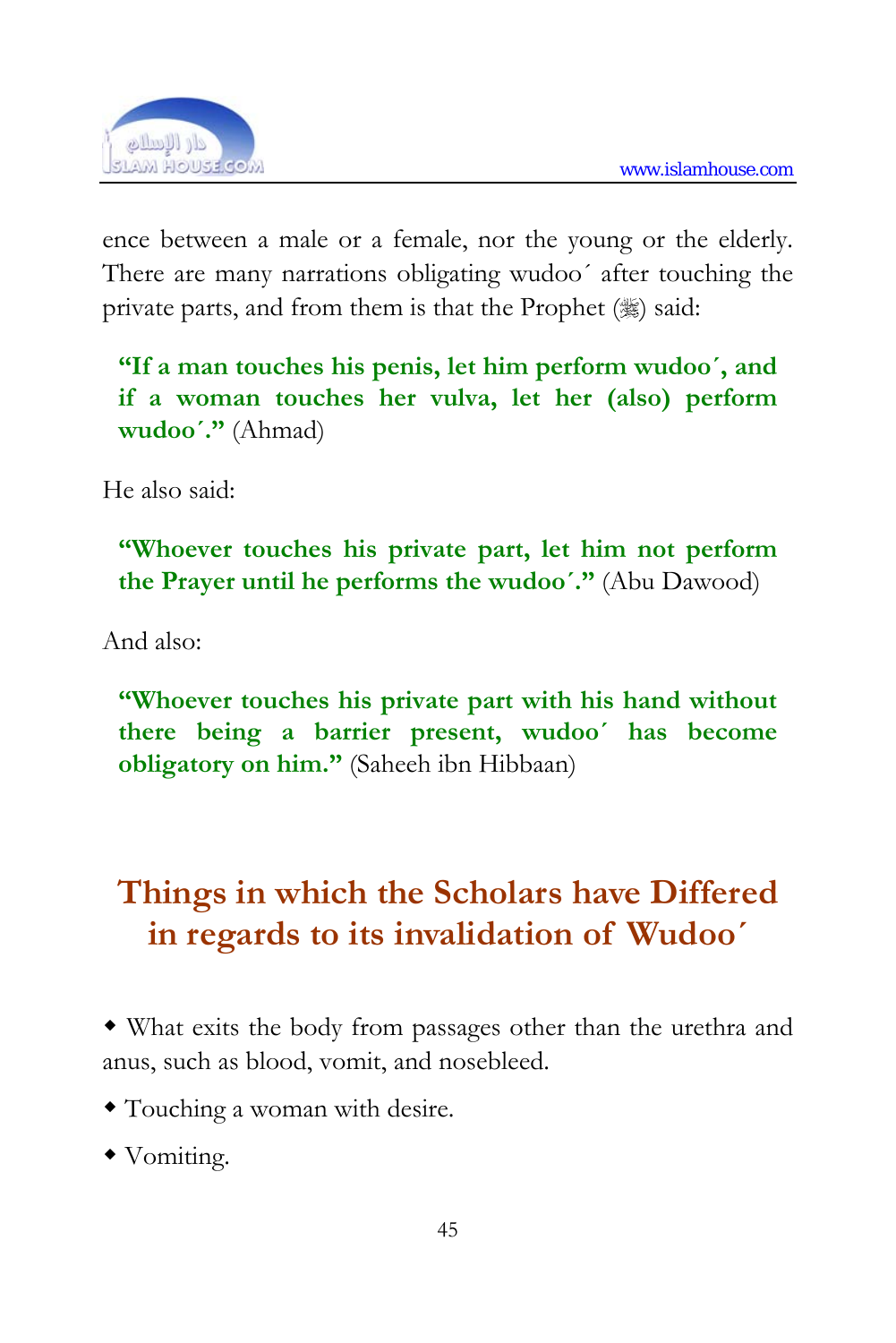

Although there is a difference between the scholars, it is recommended that one should perform wudoo´ as a precaution.

## **In Cases of Doubt**

If a person who had performed wudoo´ is in doubt whether he had done something to invalidate his wudoo´, his wudoo´ is not considered invalid until he becomes certain that he had done something to invalidate it. There is no difference whether one is praying or not praying. In a hadeeeth narrated by Abu Hurairah,  $(\text{(*)})$ , the Prophet  $(\text{(*)})$  said:

#### **"If a person feels something in his stomach, and he does not whether he passed gas or not, he should not leave the masjid until he hears a sound or finds an odor."** (Muslim)

What is meant by this hadeeth is [that he should not leave the prayer] until he is certain that he has passed gas. This is in regards to the one who is certain that he had performed wudoo´ but then has doubt in its validity. As for the one who is certain that he invalidated his wudoo´ but doubts whether he has purified himself after that, he must perform wudoo´ again.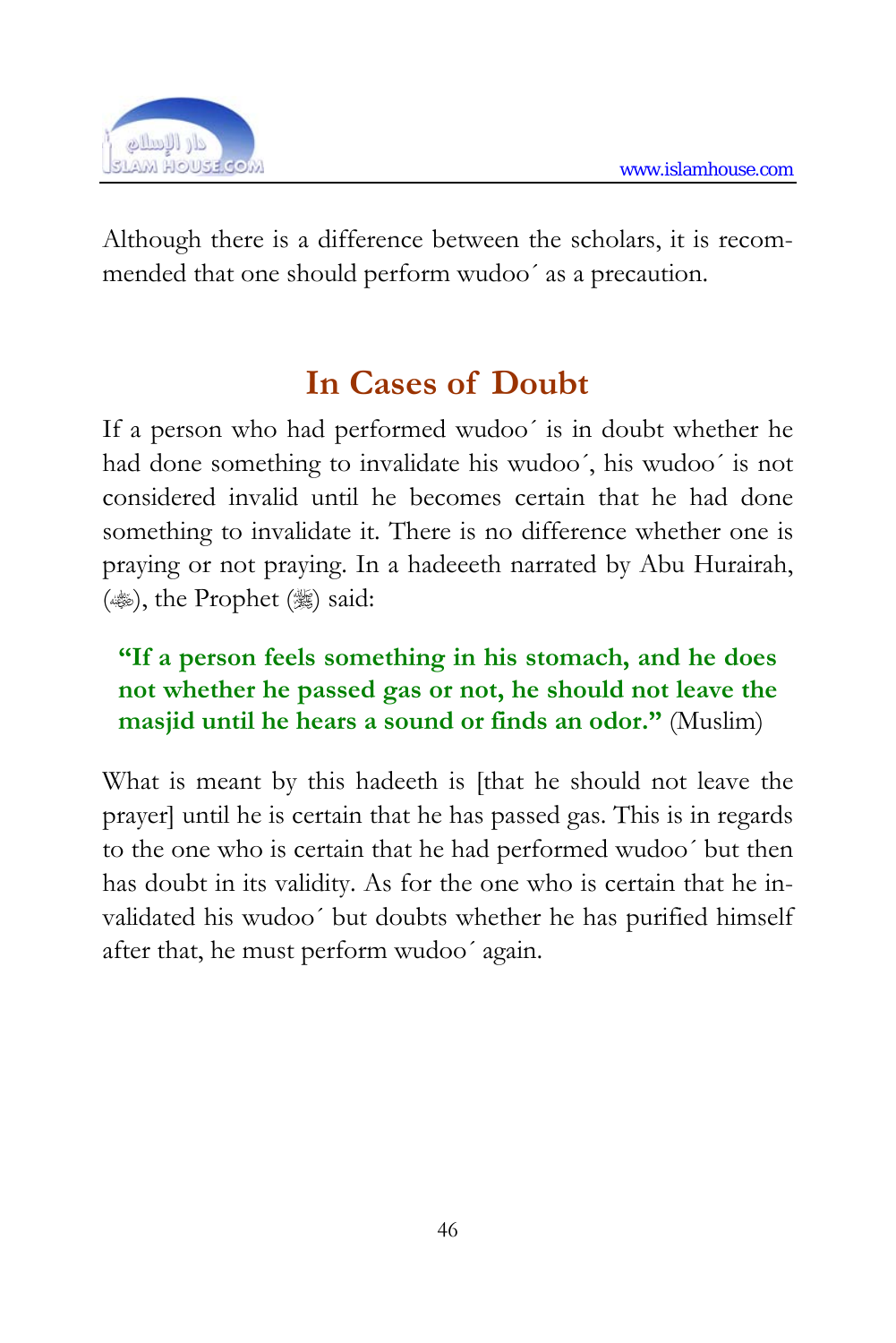

#### **When Wudoo´ is Recommended**

**Before going to sleep.** Al-Barâ' ibn 'Âzib ( $\gg$ ) narrated that the Prophet (2) said:

**"Whenever you go to bed, perform wudoo´ as you would for the Prayer, then lie on your right side and say:** 

**'Allâhumma aslamtu wajhi ilayk, wa fawwadtu amri ilayk, wa alja´tu dhahri ilayk, raghbatan wa rahbatan ilayk, la malja´a wala manjaa minka illaa ilayk. Allâhumma aamantu bi kitabik-alladhi anzalt, wa bi nabiyik-alladhi arsalt.'** 

**'O Allâh! I surrender to You and entrust all my affairs to You, and depend upon You for blessings, both with hope and fear of You. There is no fleeing from You, and there is no place of protection and safety except with You. O Allâh! I believe in Your Book (the Qur`ân) which You have revealed, and in Your Prophet (Muhammad**  $\hat{\ast}$ **) whom you have sent.'** 

**If you die on that very night, you will die on the religion of the true and pure nature (i.e. Islâm). Let these words be the last thing you say [before you sleep]." So I**  repeated these words to the Prophet (**\\\\**), and when I **reached: "O Allâh! I believe in Your Book (the Qur`ân) which You have revealed," I said: "…and in Your**  *Messenger*," upon which he ( $\frac{1}{20}$ ) corrected, "No, 'and in **Your Prophet whom you have sent.' "** (al-Bukhâri)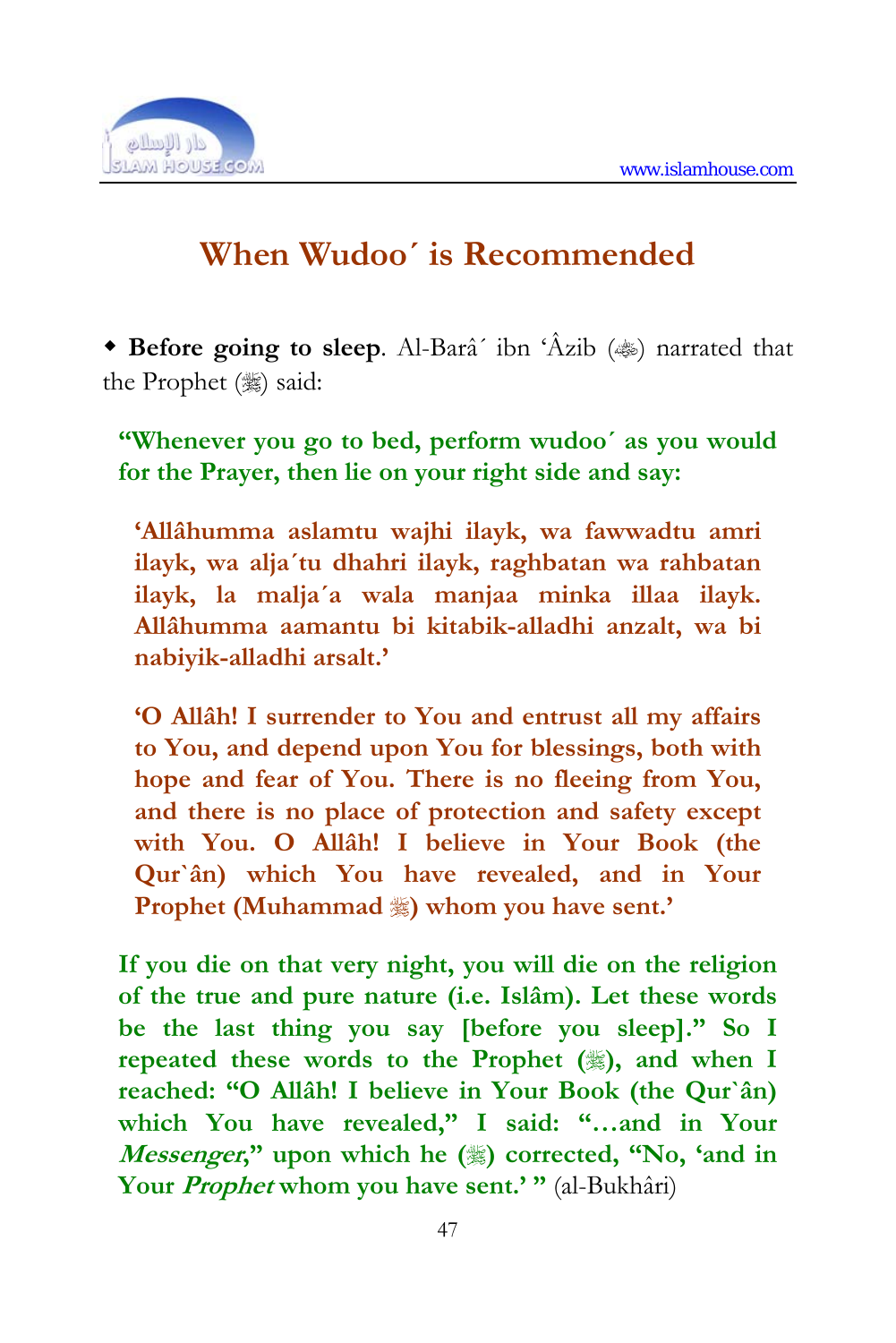

 **If one is in a major state of impurity due to sexual intercourse (janâbah), and wishes to eat, drink, or sleep.** 'Ammâr ibn Yâsir said:

**"The Messenger of Allâh (3) gave the person in a state of janâbah the concession to perform wudoo´ like the one he would do for Prayer, if he wished to eat, drink or sleep."** (at-Tirmidhi)

Also, it is recommended to perform wudoo´ if one in a state of janâbah and wishes to have intercourse again, due to the saying of the Prophet (2):

**"If one of you has intercourse with his wife and then intends to do so again, let him perform wudoo´ [before doing so]."** (Muslim)

 **Upon performing the ritual bath (ghusl)** for janâbah, menstruation, or postpartum bleeding. ' $\hat{A}$ 'ishah ( $\hat{\ }$ ) reported:

**"When performing ghusl, the Messenger of Allâh (** $\frac{1}{20}$ **) would first wash his hands, then use his right hand to pour water over his left hand and wash his private parts, and then perform wudoo´ as one does for Prayer. He would then take water and put his fingers into the roots of his hair. When he deemed that the water had reached all of his scalp, he would pour three handfuls of water over his head, then pour water over the rest of his body, and [lastly] he would wash his feet."** (Muslim)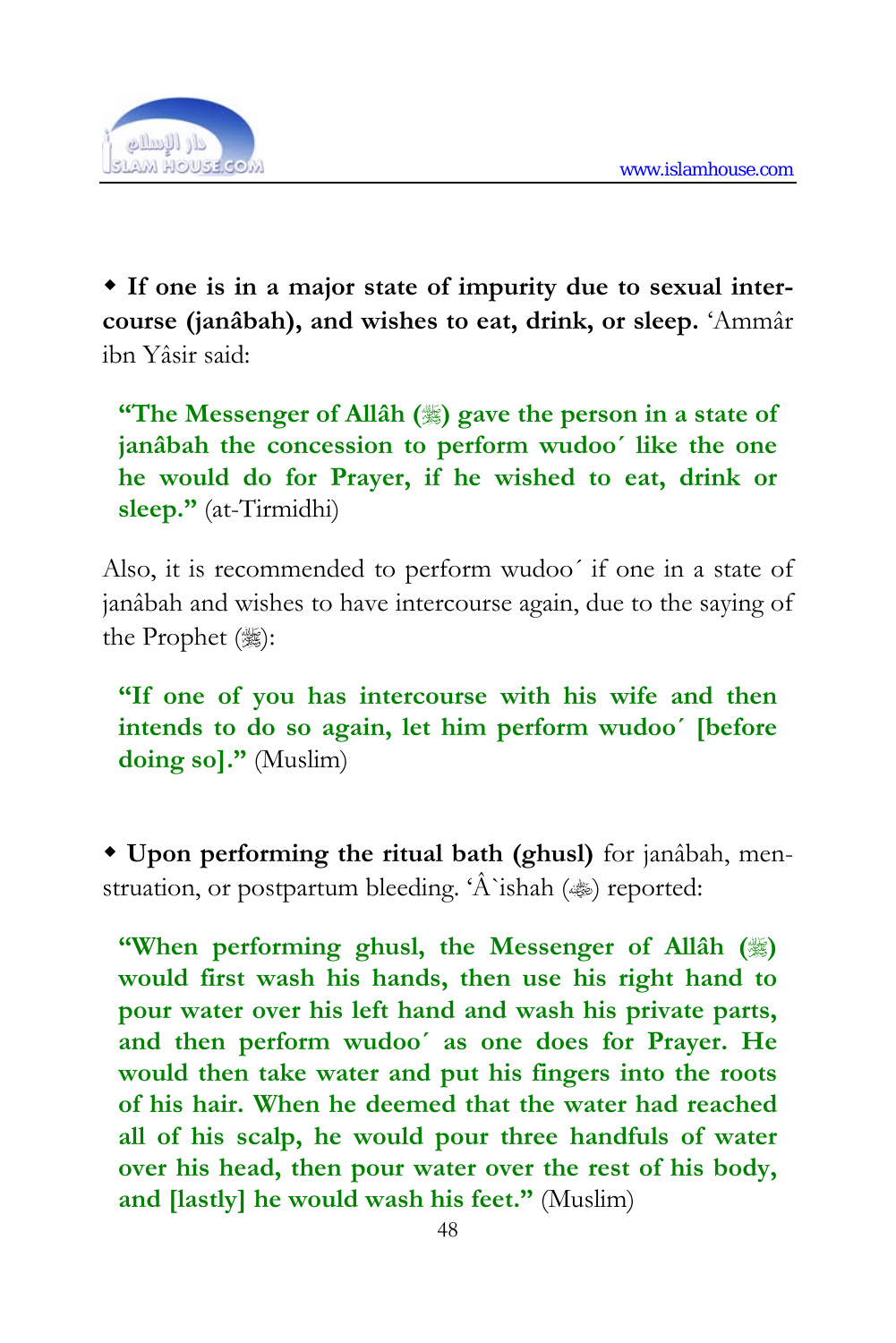

 **Renewing one's wudoo´ before each Prayer.** The Prophet  $($   $)$  said:

**"Had it not been difficult upon people, I would have ordered them to perform wudoo´ for each Prayer, and to use siwaak with each wudoo´."** (al-Baihaqi)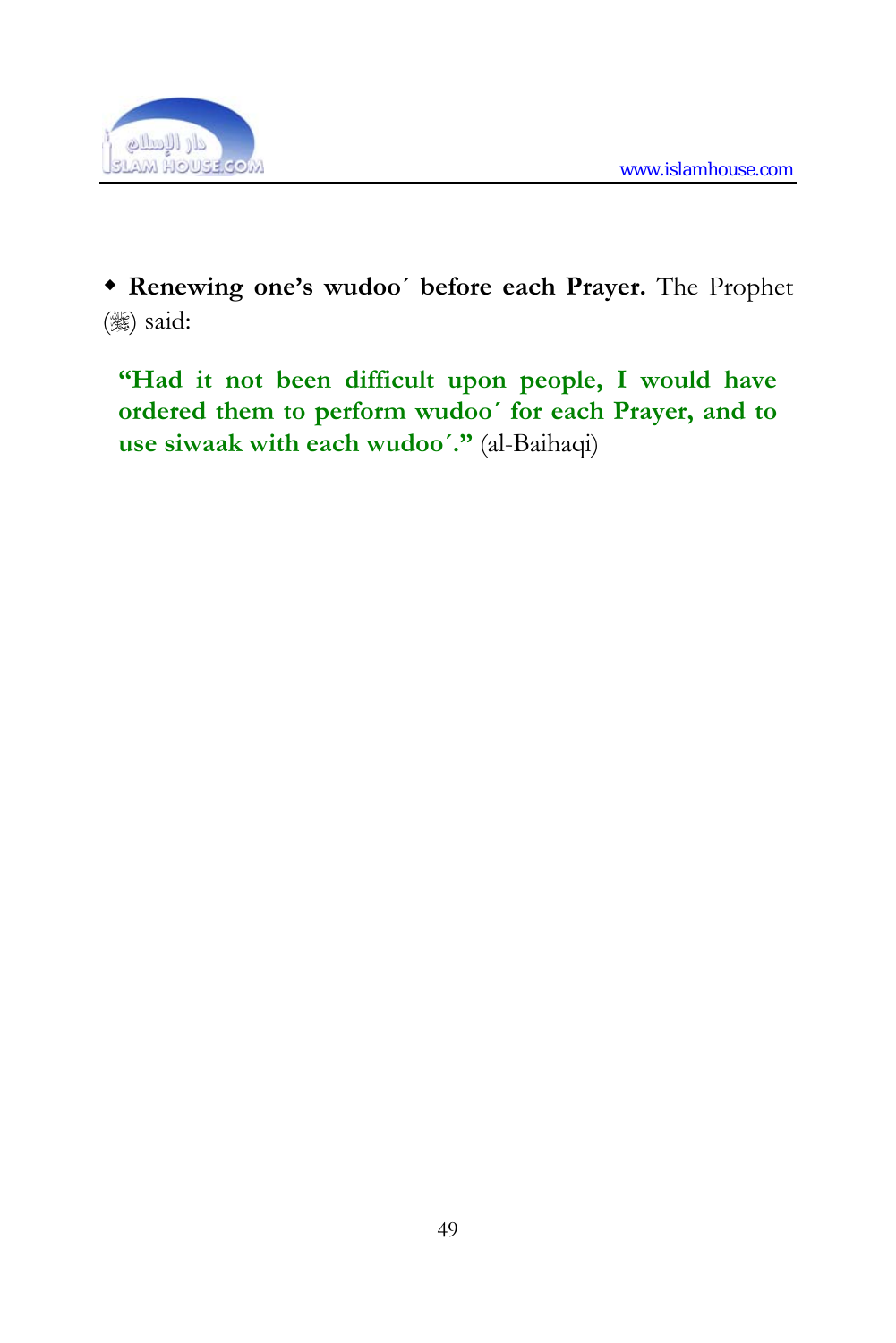

## **Common Mistakes in Performing Wudoo´**

 **Uttering the intention before performing wudoo´** with an audible voice. Ibn-ul-Qayyim said:

The Prophet  $(\frac{1}{2})$  would never say at the beginning of wudoo', "I intend to free myself from this state if impurity," or, "…make Prayer permissible." Neither he nor any of his Companions did that at all; not even one word has been reported of him in this respect, whether through authentic or weak chains of narrators.

Sheikh-ul-Islâm ibn Taimiyyah said:

One need not utter the niyyah before performing purification whether it be wudoo´, ghusl, or tayammum- Prayer, Zakaah, or expiations … [they] need not be uttered. This is something which is agreed upon by the Imâms of Islâm. It is agreed that intention is something which deals with the heart. If a person pronounces unintentionally something which is contrary to what he intended in his heart, what is taken into consideration is what he intended and not what he uttered. (Al-Fatâwâ al-Kubrâ, The Book of Purification, p.213)

 **Various supplications made while washing the body parts in wudoo´**, such as saying: "O Allâh! Give me my Record [on the Day of Judgment] in my right hand," upon washing one's right hand, or, "Oh Allâh! Make my face bright on the day when faces grow bright," upon washing one's face. Ibn-ul-Qayyim said: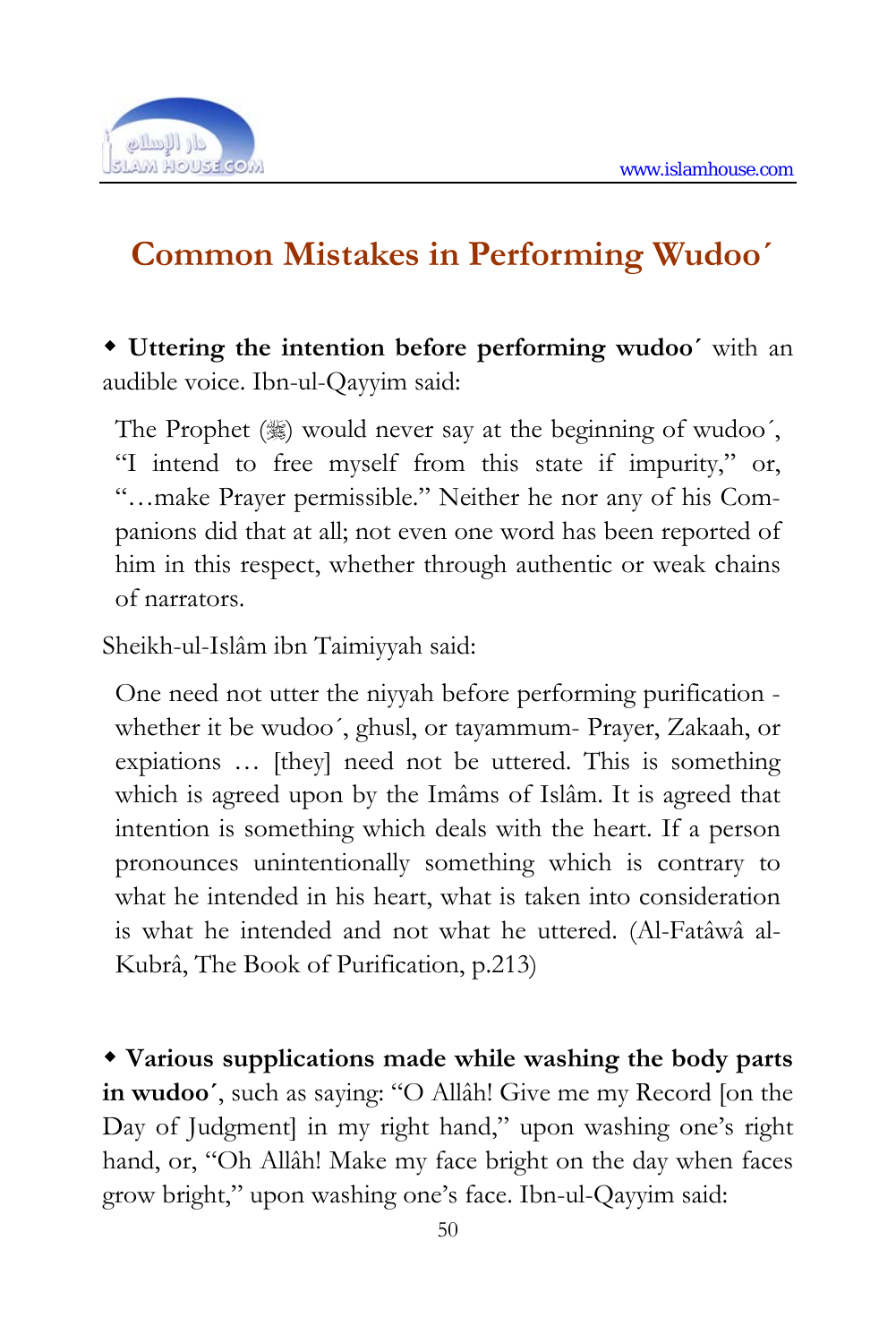

Nothing has been proved to have been said by the Messenger of Allâh (3) during Wudoo' except 'Bismillah'. Every hadeeth dealing with supplications attributed to him are actuality lies that have been fabricated upon him. The Messenger of Allâh ( $\frac{1}{2}$ ) never said or taught any of those supplications, nor have they been reported of him, except for saying 'Bismillah' at its beginning, and his (1) saying at the end:

**'Ash-hadu an laa ilaaha ill-Allahu wa ash-hadu anna Muhammad ar-Rasoolullaah. Allaahummaj'alni min at-tawwaabeena waj'alni min-al-mutatahhireen.'** 

**"I bear witness that no deity has the right to be worshipped except Allâh, and I bear witness that Muhammad is His Messenger. O Allâh! Make me among those who often turn to You in repentance and those who purify themselves."** 

Another authentic supplication is one narrated by an-Nasâ`i:

**"Subhaanak-Allâhumma wa bi hamdik, ash-hadu an laa ilaaha illaa ant, astaghfiruka wa atoobu ilayk."** 

**"O Allâh! Glory and praises be to You. I testify that none have the right to be worshipped but You. I seek Your forgiveness and turn to You in repentance."** 

 **Wiping the neck after wiping the head.** Sheikh-ul-Islâm ibn Taimiyyah, may Allâh have mercy be upon him, said: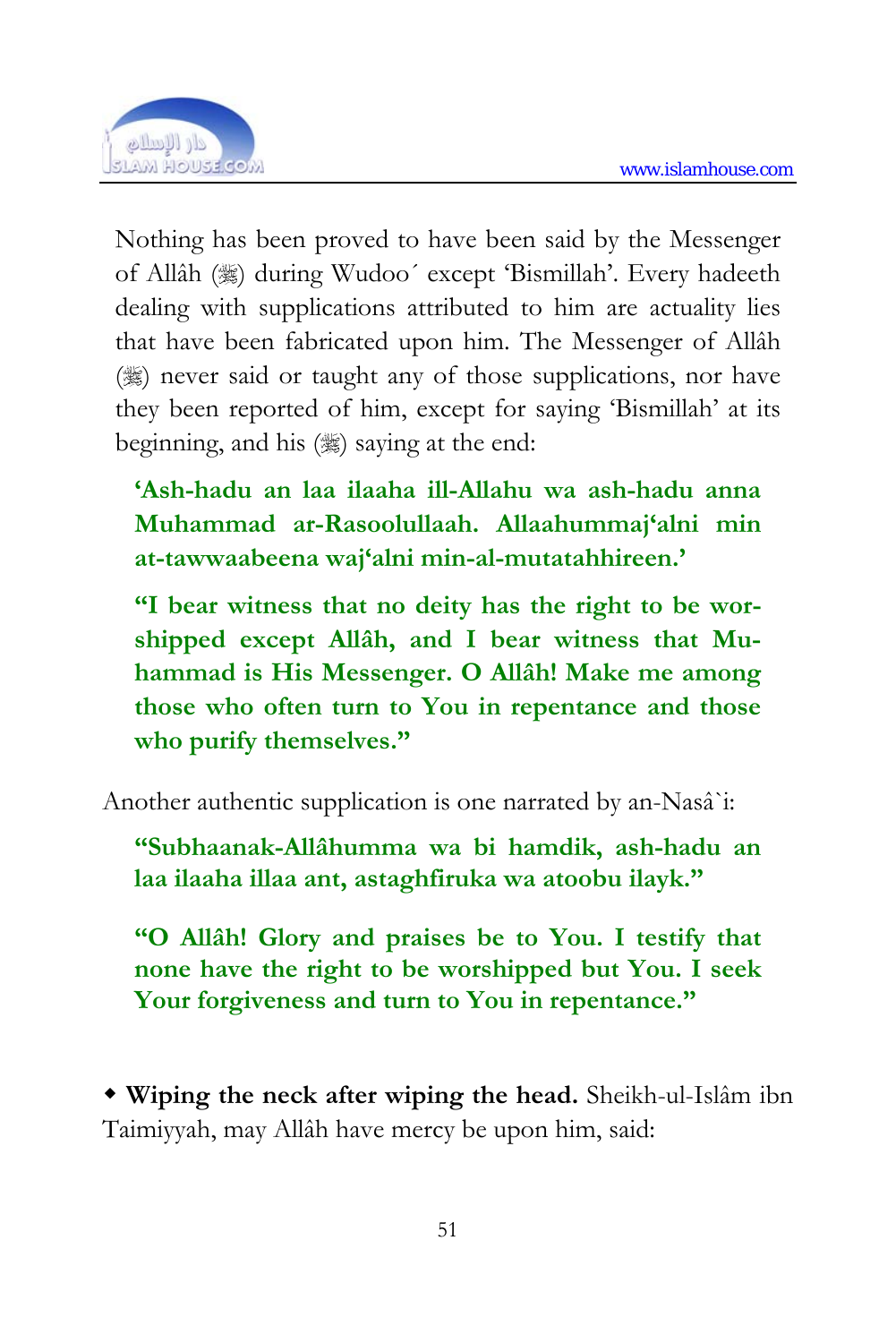

1

There is no proof that the Prophet  $(\frac{1}{2})$  wiped his neck in wudoo´; no authentic Hadeeth has been reported in this regard. Rather, the authentic traditions which describe the Prophet's wudoo' do not contain any indication that he ( $\frac{1}{20}$ ) wiped his neck. Therefore, the majority of Muslim scholars do not deem this act as recommended. Those who do recommend it rely on a tradition narrated by Abu Hurairah  $(\text{)}$  or a weak hadeeth which states that he wiped his head until up to occiput<sup>23</sup>, and this can neither be used as a proof, nor does it contradict what other traditions indicate. If a person does not wipe his neck, his wudoo´ is still valid, and all the scholars agree to this. (Al-Fatâwâ al-Kubrâ, The Book of Purification, p. 280)

**Not washing the body parts completely.**

**"The Prophet () saw a man praying, but a portion of his foot the size of a dirham was not wet. Upon this, the Prophet () ordered him to repeat his wudoo´ and Prayer."** (Abu Dâwud)

 **Making wudoo´ when one is already in a state of purification without performing a Prayer between the two.** Sheikh-ul-Islâm ibn Taimiyyah stated:

The matter discussed by jurists was whether it is praiseworthy or not for a person who is already in a state of purification to

<sup>23</sup> The back, or posterior, part of the head or skull; the region of the occipital bone.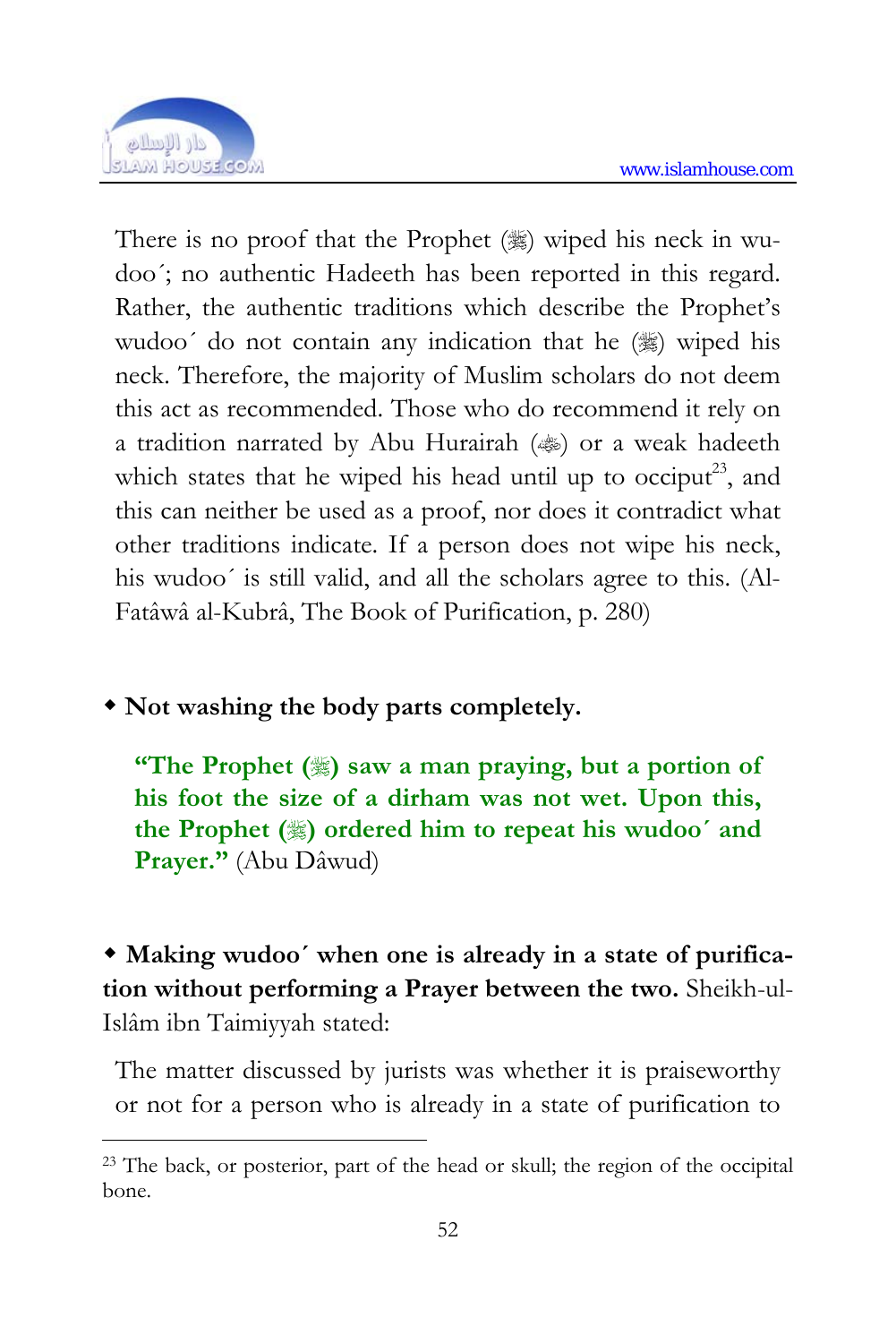

renew his wudoo´ for Prayer. As for one who is already in a state of purification but has not performed Prayer, it is not recommended for him to renew his wudoo´. Rather, this type of wudoo´ is considered an innovation which opposes the Sunnah of the Prophet  $(\frac{1}{2})$  and the practice of Muslims from the time of the Prophet  $(\frac{1}{2})$  until this day.

 **Washing the body parts in wudoo´ more than thrice.** This opposes the Prophet's  $(\frac{1}{2})$  instruction when he said:

**"Whoever introduces in this religion something which is not from it will be rejected."** (al-Bukhâri)

 **Some people believe** that if some impurities happen to soil their clothes while being in a state of purification, they must not only remove the filth, but that they also must repeat their wudoo´. This is incorrect. What is incumbent upon him is that he clean the impurity which has soiled his body or clothes. His wudoo´ is still considered valid for he did not do anything to invalidate it.

 **Some people in wudoo´ do not wash the whole surface of their face,** especially the area near the ears. One must be sure to wash the whole face, paying special attention to the area between the beard and the ears.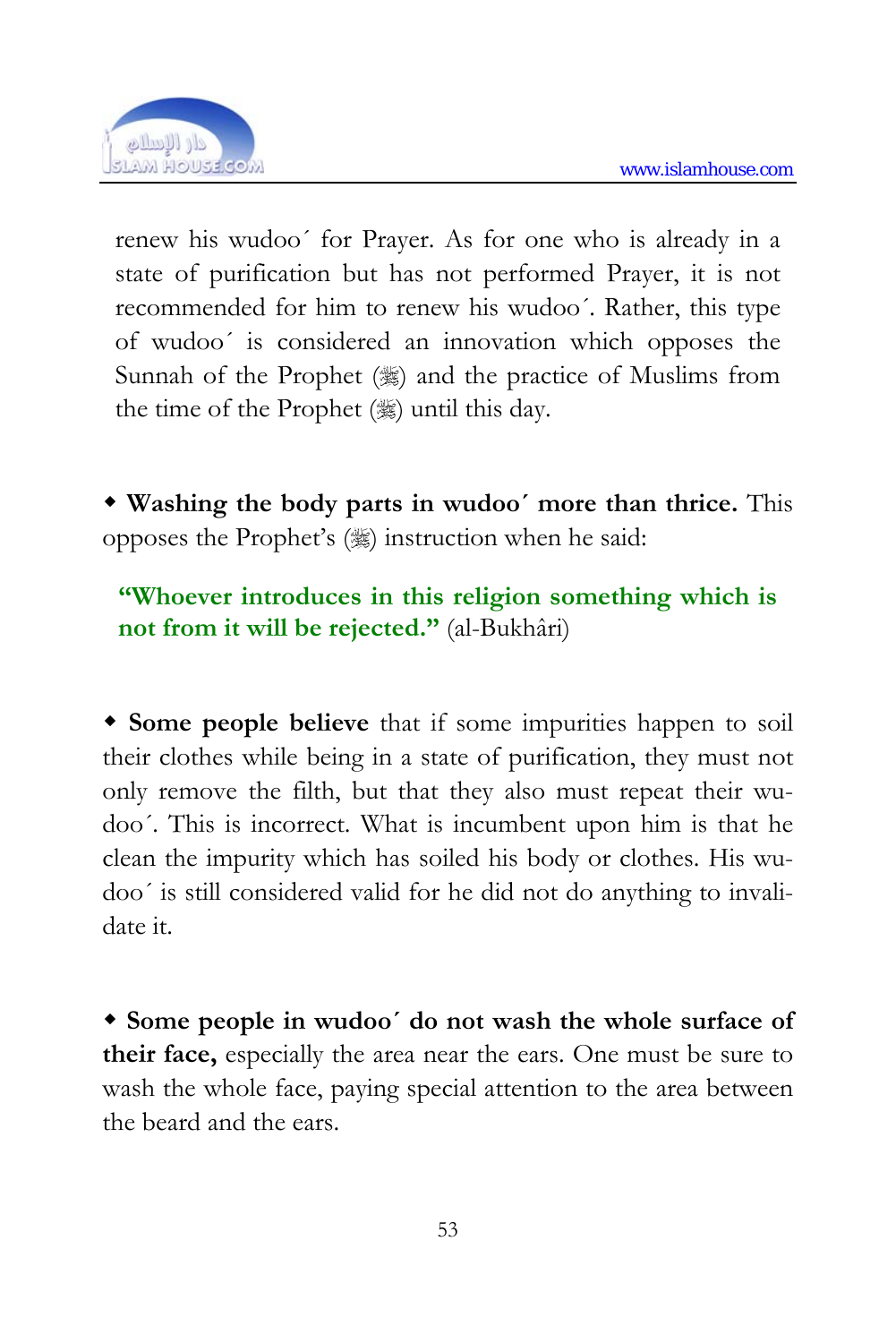

 **Sometimes women** who are already in a state of wudoo´ clean the private parts of babies with their bare hands without a barrier, and then proceed to pray. In actuality, their wudoo´ has been invalidated by touching the private parts of their babies.

 **Some women apply nail polish** which prevents water from reaching the nails. Whoever performs wudoo´ while wearing nail polish, their wudoo´ as well as their Prayer is invalid. Such women must repeat their Prayer after performing a valid wudoo´. The same applies in any case in which there is something that prevents water from reaching any of the body parts which are required to be washed in wudoo´, unless their is a legislative reason for wearing it (i.e. bandage, cast, etc).

 **Some people think that they must wash their private parts** in order to perform wudoo´, and this is incorrect. This is only required after one has have answered the call of nature (by urination or defecation). As for sleeping or passing wind, one may make perform wudoo´ without the need of washing the private parts.

 **Some people believe that touching the penis of an animal invalidates wudoo´.** Sheikh-ul-Islâm ibn Taimiyyah, may Allâh have mercy upon him, said: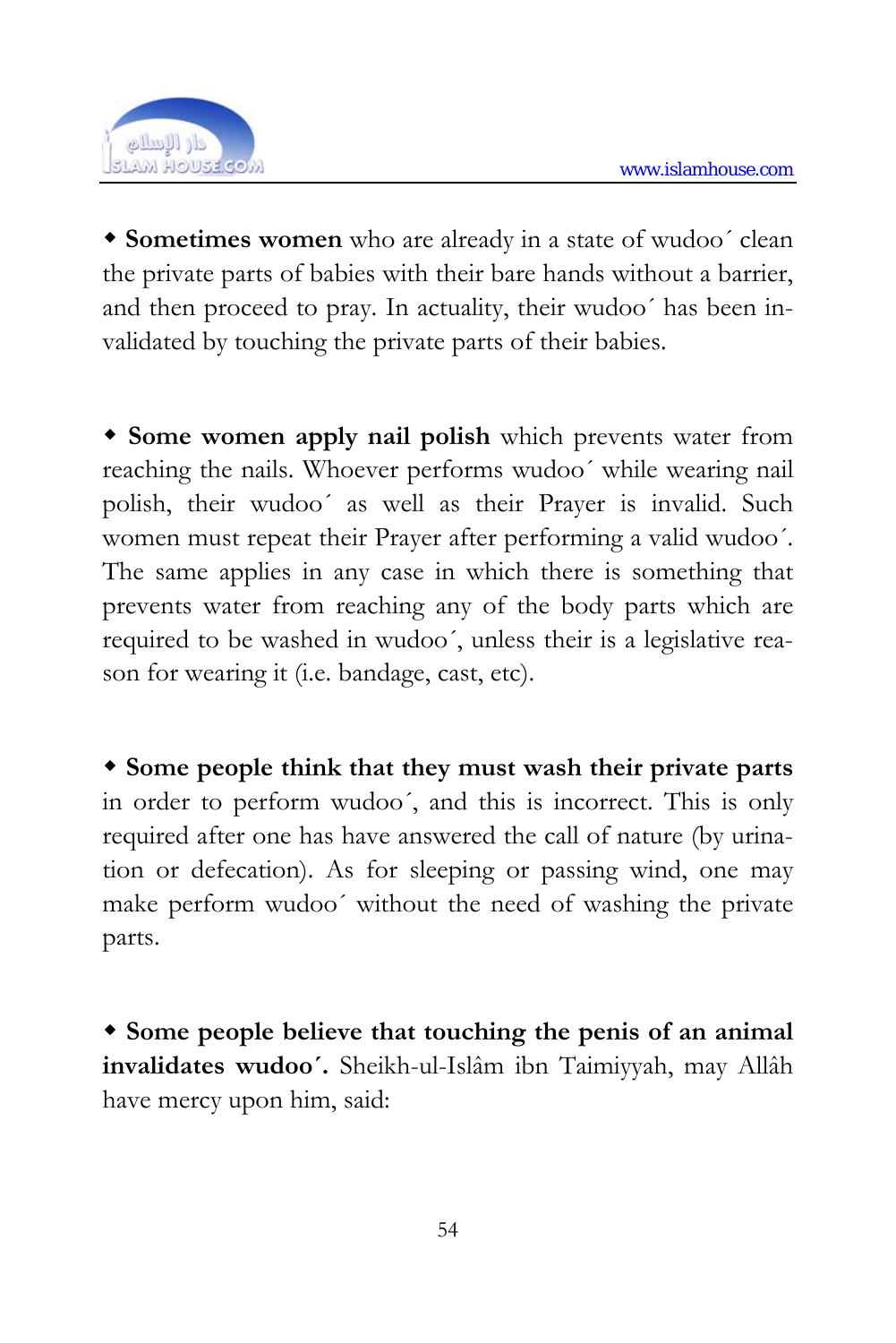

Touching the penis of an animal, living or dead, does not invalidate wudoo´, and this something agreed upon by the Imâms. (Al-Fatâwâ al-Kubrâ, The Book of Purification, p.280)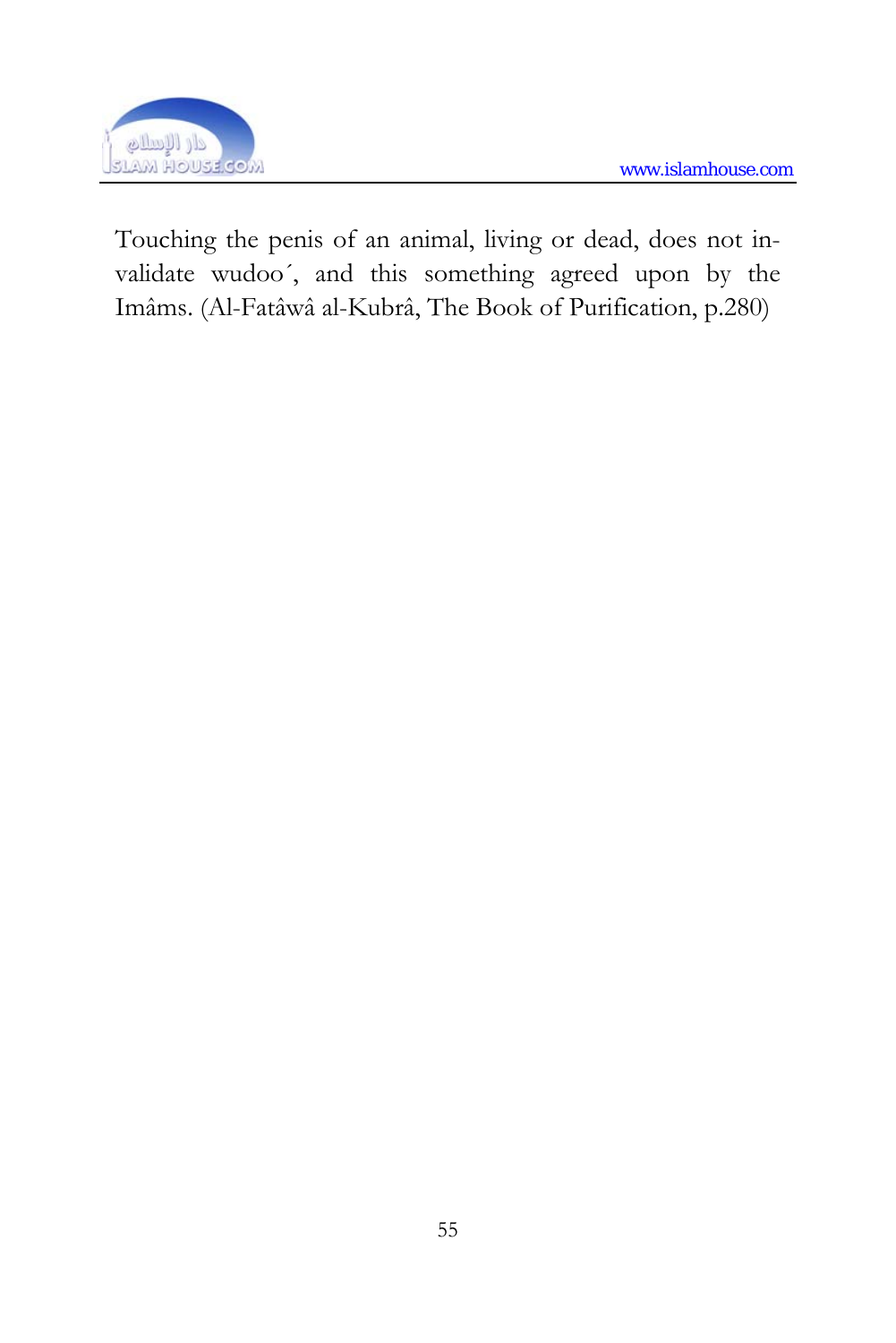

# **Some Verdicts Regarding Wudoo´**

**Q.** If a person performs ablution and begins his Prayer, but then he feels as if a drop of urine leaked, is his Prayer invalidated?

**A.** Merely feeling something [based on doubt] does not invalidate Prayer. It is not allowed for him to discontinue his obligatory Prayer out of mere doubt, for the Prophet (#) was asked about a man who felt something during his Prayer. He answered:

#### **"He should not discontinue his Prayer unless he hears a sound or smells an odor."** (al-Bukhâri)

However, if he is certain that urine actually passed out from his penis, his wudoo´ would become invalid, and he is required to make intinjâ´, unless he has incontinence (continual leakage) of urine. In that case, his Prayer would still be valid, if he had done what is obligatory upon him. (Ibn Taimiyyah, Al-Fatâwâ al-Kubrâ, The Book of Purification, p.281)

**Q.** If a man kisses or hugs his wife and consequently passes preseminal fluid, is he required to repeat his wudoo´ ?

**A.** His wudoo´ becomes invalid, and he need not do anything other than wash his penis and testicles and then perform wudoo´. (Al-Fatâwâ al-Kubrâ, The Book of Purification, p.294)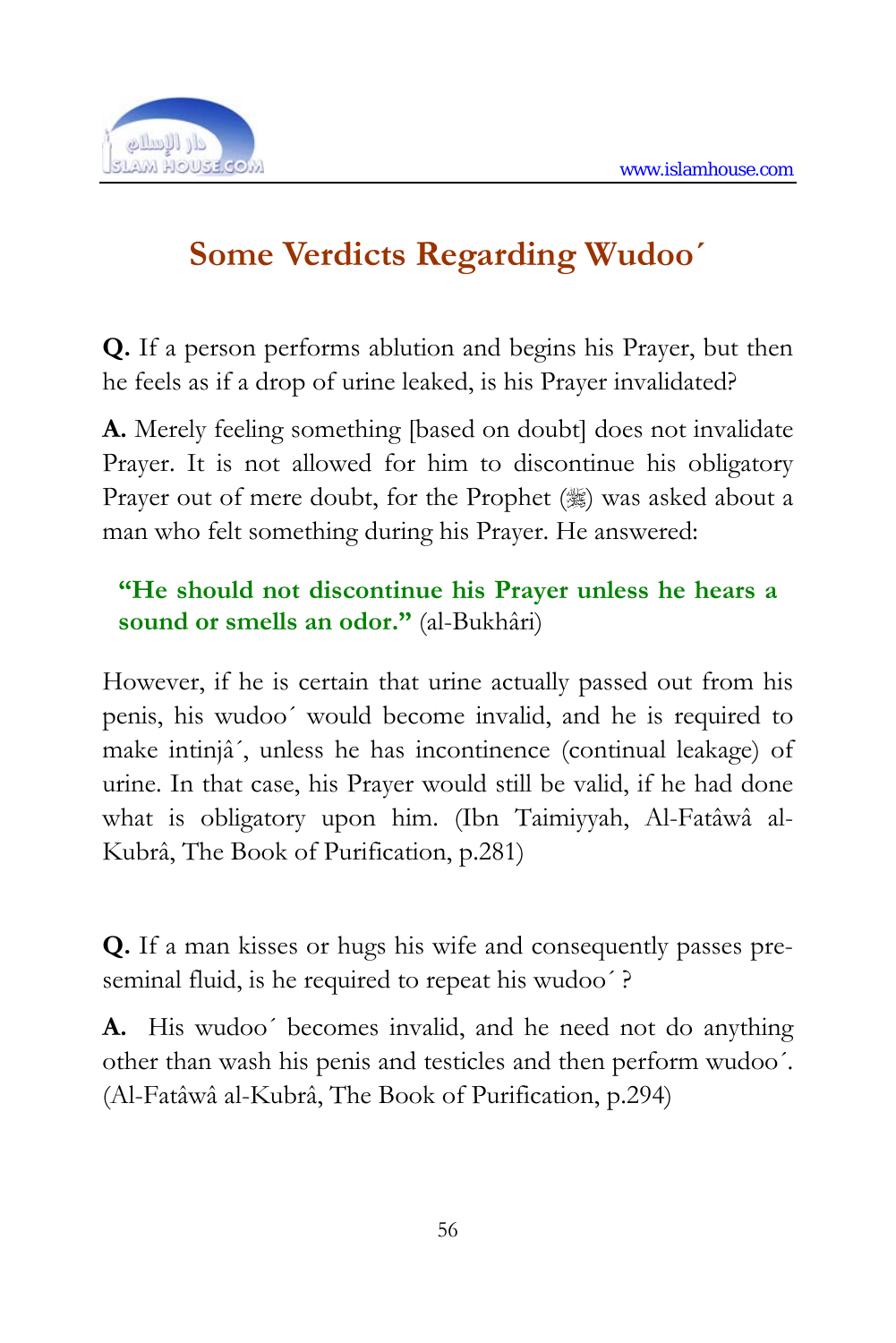

**Q.** If pus continually comes out from a man's penis, is his Prayer still valid while he is in that state?

**A.** It is not permissible for him to discontinue his Prayer. Rather he should pray as is possible for him. If the flow of pus does not stop for a period of time which is enough for him to perform wudoo´ and pray, he should still perform his Prayer in that state but after performing wudoo´, even it continues to flow. However, he should use some protection that prevents the pus from spreading. (Al-Fatâwâ al-Kubrâ, The Book of Purification, p.310)

**Q.** Is it enough that one perform ghusl, or does he need to perform wudoo´ in it?

**A.** If it is obligatory upon someone to perform ghusl, it is recommended that he perform a complete wudoo´ first, and then perform the ghusl after it. He should take care though not to touch his private parts during the bath so that he does not invalidate his wudoo´. When he completes his bath, he is not required to repeat the wudoo´. But if he only performs the ghusl without wudoo´, observing the same sequence of the wudoo´, it is sufficient for him and he need not repeat wudoo´. (Sheikh ibn Jibreen Fatâwâ Islâmiyyah, v.1, p.206)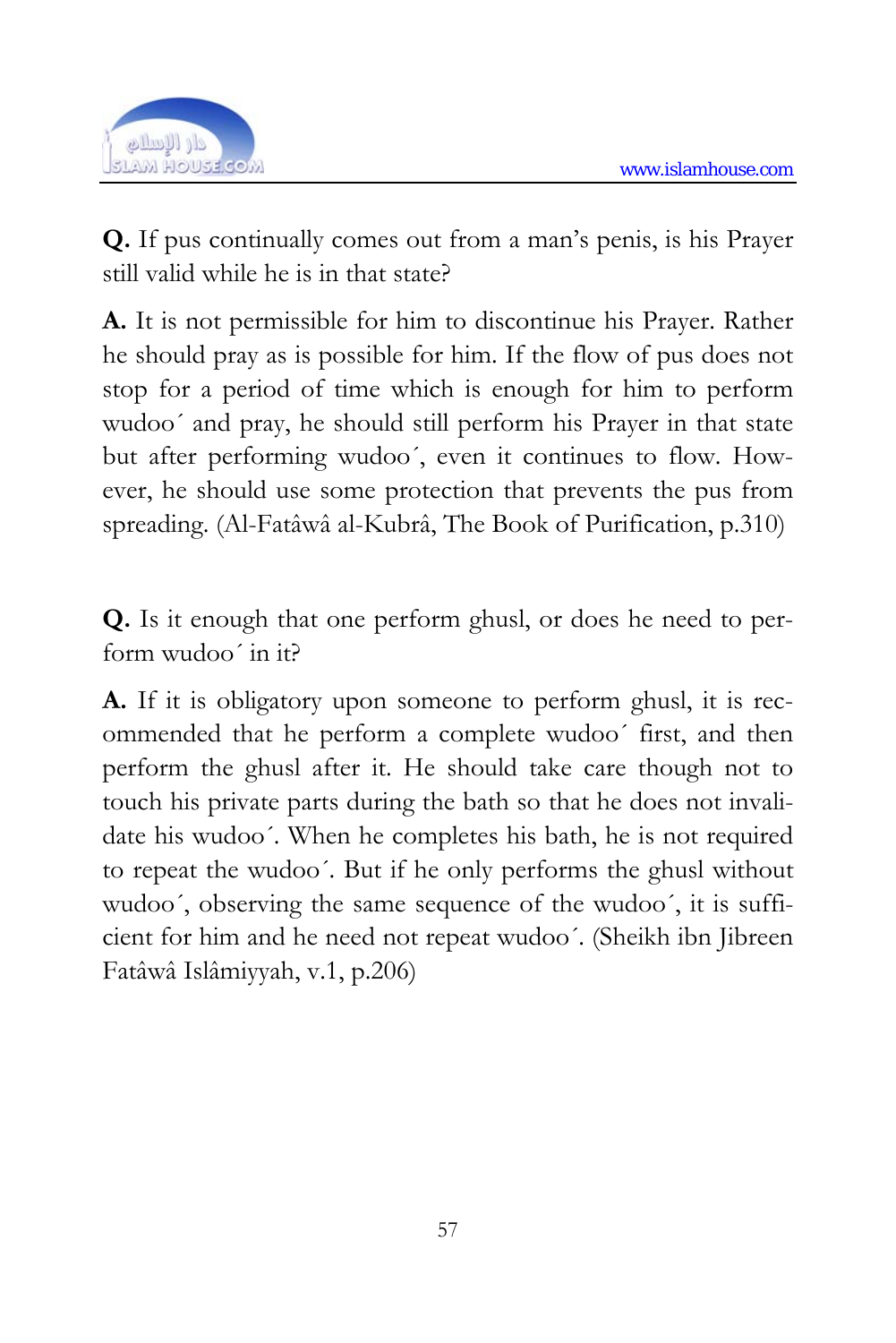

# **Wiping over Leather Socks**

#### **and their likes**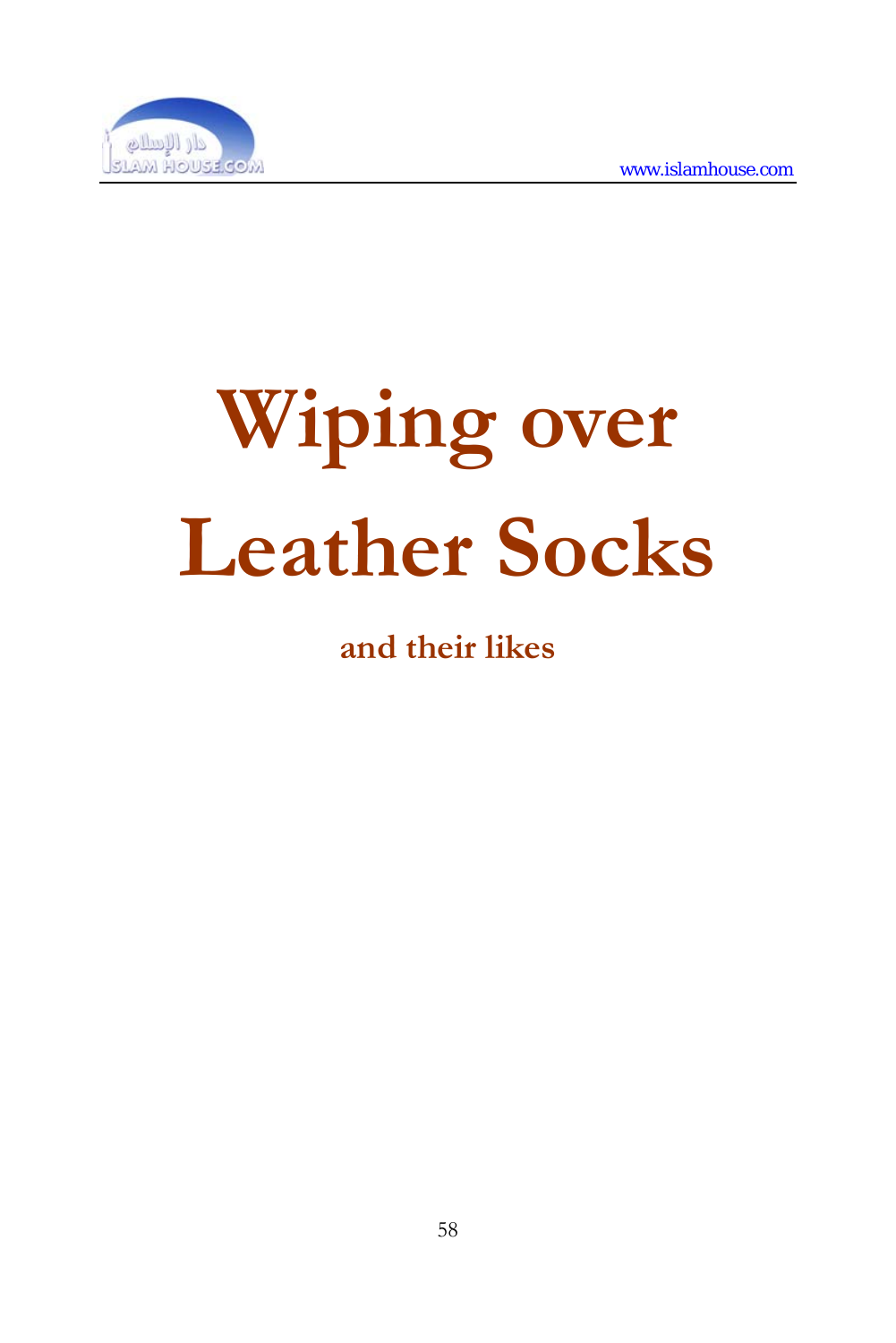

<u>.</u>

#### **Wiping over Leather Socks and their likes**<sup>24</sup>

The narrations which indicate the permissibility of wiping over leather socks are so many in number that they reach a level of mutawâtir.25 The strongest from these evidences may be the hadeeth of Humâm ibn Hârith, who said that he saw Jareer ibn Abdullah pass urine, perform wudoo´ and wipe over his leather socks, and then stand for prayer. When he was asked about this, he replied,

**"I saw the Messenger of Allâh (** $\frac{1}{20}$ **) do the same."** (al-Bukhâri)

If one wears leather socks while in a state purity, it is more preferable to wipe over them when performing wudoo´ again than to take them off and wash the feet. Al-Mugheerah ibn Shu'bah ( $\gg$ ) said:

<sup>"I</sup> was with Allâh's Messenger (#) on a journey we **undertook at night. He asked me, 'Do you have water?' I replied in the affirmative, and so he descended from his mount and walked away until he dissappeared into the darkness of the night. When he returned, I poured water from a wash bowl for him, and he washed his face. He was wearing a woolen cloak from which he could not** 

<sup>24</sup> Some examples of other things which may be wiped over are boots, thick socks, etc.

<sup>25</sup> **Mutawaatir:** A hadeeth that has been narrated by so many chains of narration that it is impossible that it be incorrect.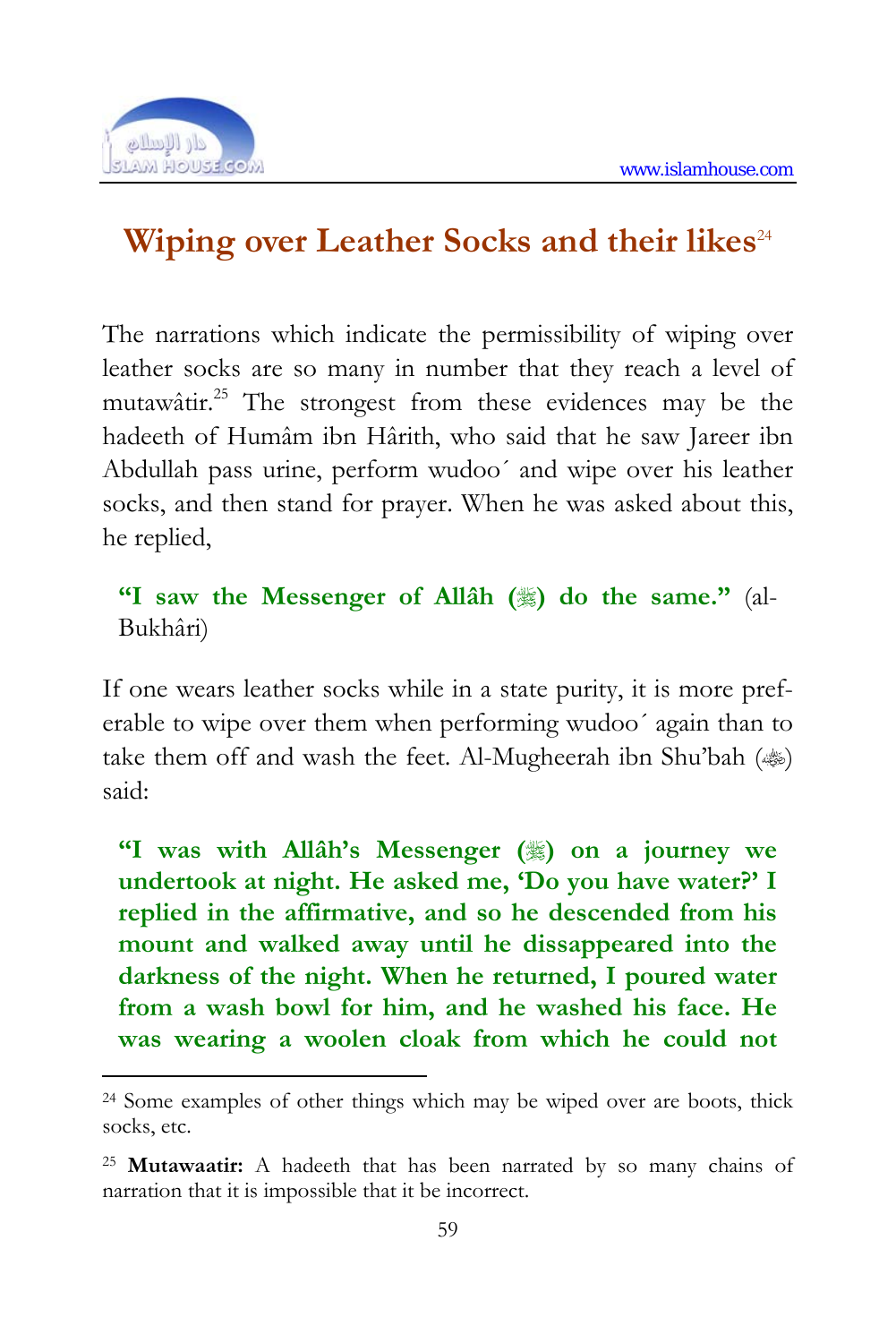

**take out his hands, so he took them out from underneath the cloak, washed his hands and wiped his head. I reached out my hands to take off his leather socks, but he said: 'Leave them, for I wore them while in a state of**  wudoo',' and the he wiped over them." **(Muslim)**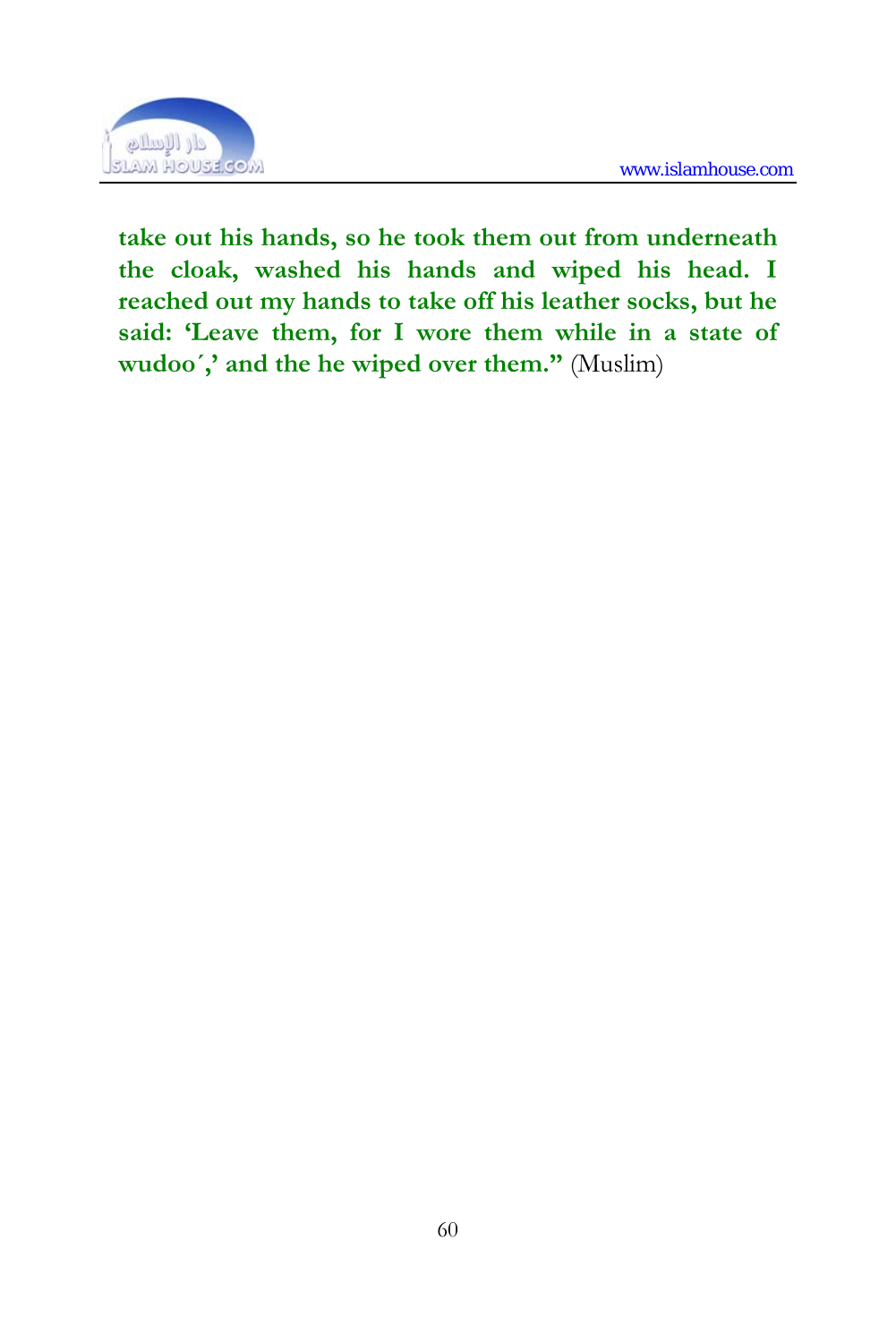

## **The Area which must be Wiped**

Wiping over leather socks is a concession which Allâh () gave as facility to ease our burdens. The area which is required to be wiped is the upper surface of the leather socks, as the Prophet ()) himself did. 'Ali () said:

**"Had the religion been based on personal opinion, then wiping over the bottom surface of the boots would have been more appropriate. I saw Allâh's Messenger (5) wipe over the top of his leather socks."** (Abu Dâwud)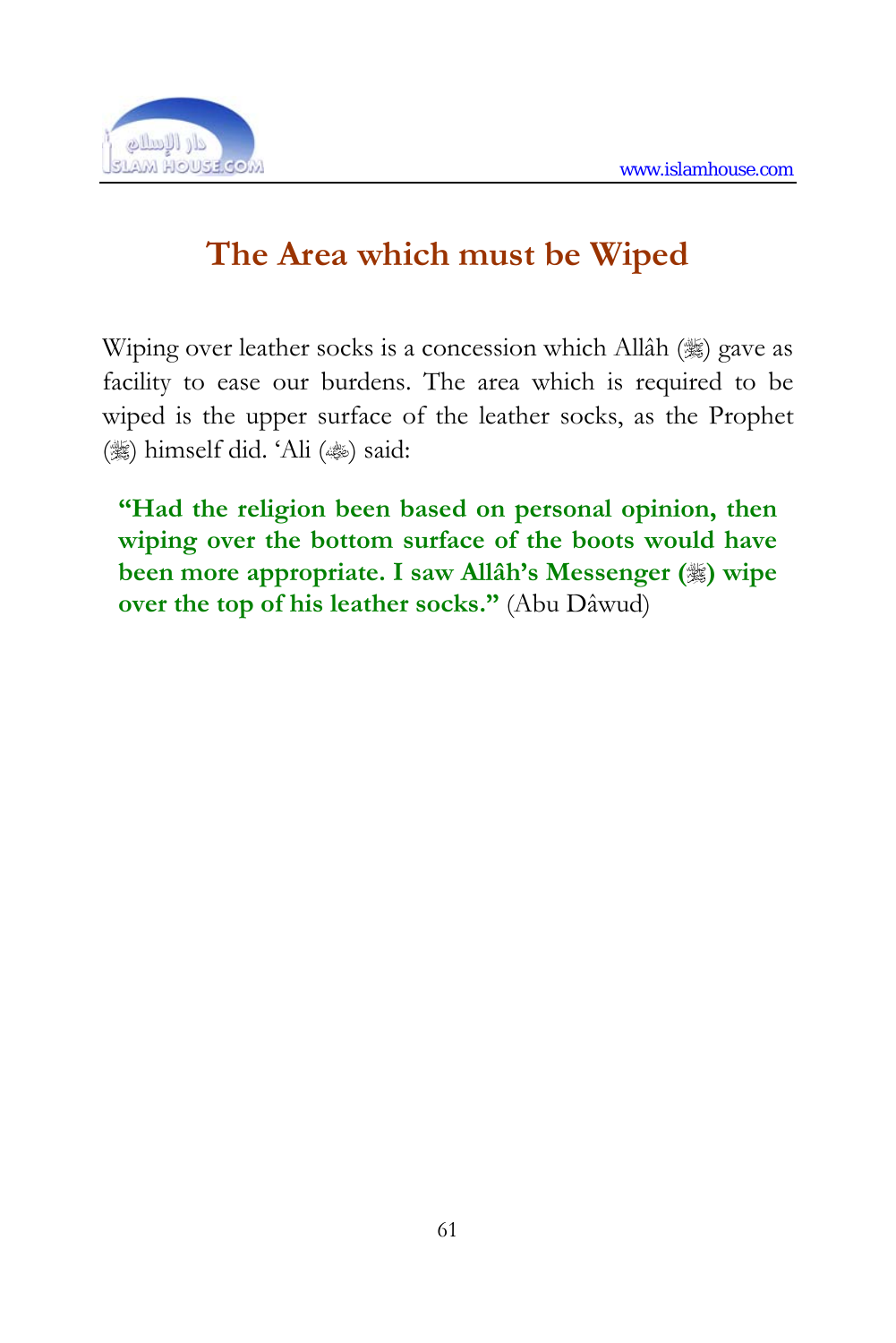

## **The Conditions for Wiping over Leather Socks**

1. **Leather socks and their likes must be worn when one is in a state of purification** [if he desires to wipe over them], due to the hadeeth of al-Mugheerah mentioned previously:

**"I was with the Messenger of Allah (** $\ast$ ) on a journey, and **when I reached out my hands to take off his leather socks, but he said: 'Leave them, for I wore them while in a state of wudoo´,' and wiped over them."** (Muslim)

2. **Leather socks and their likes must be free from any impurities.** If they have any impurities on them, it is not permissible to wipe over them or pray in them until one removes the impurities first. Abu Sa'eed al-Khudri (<a>said,

**"Allâh's Messenger (** $\frac{1}{2}$ ) led us in Prayer [wearing **sandals]. During Prayer, he removed his sandals and placed them to his left, and [seeing this,]everyone else did the same. When he finished his prayer, he said, 'Why did you all remove your sandals?' They replied, 'We saw you remove them so we did the same!' He said, 'I did not take them off because there is something wrong with praying in them; rather, Jibreel informed me that there was impurity on them. So if one of you comes to the masjid, let him look to what is on his sandals, and if they have any impurities, then let him wipe it off.' "** (Muslim)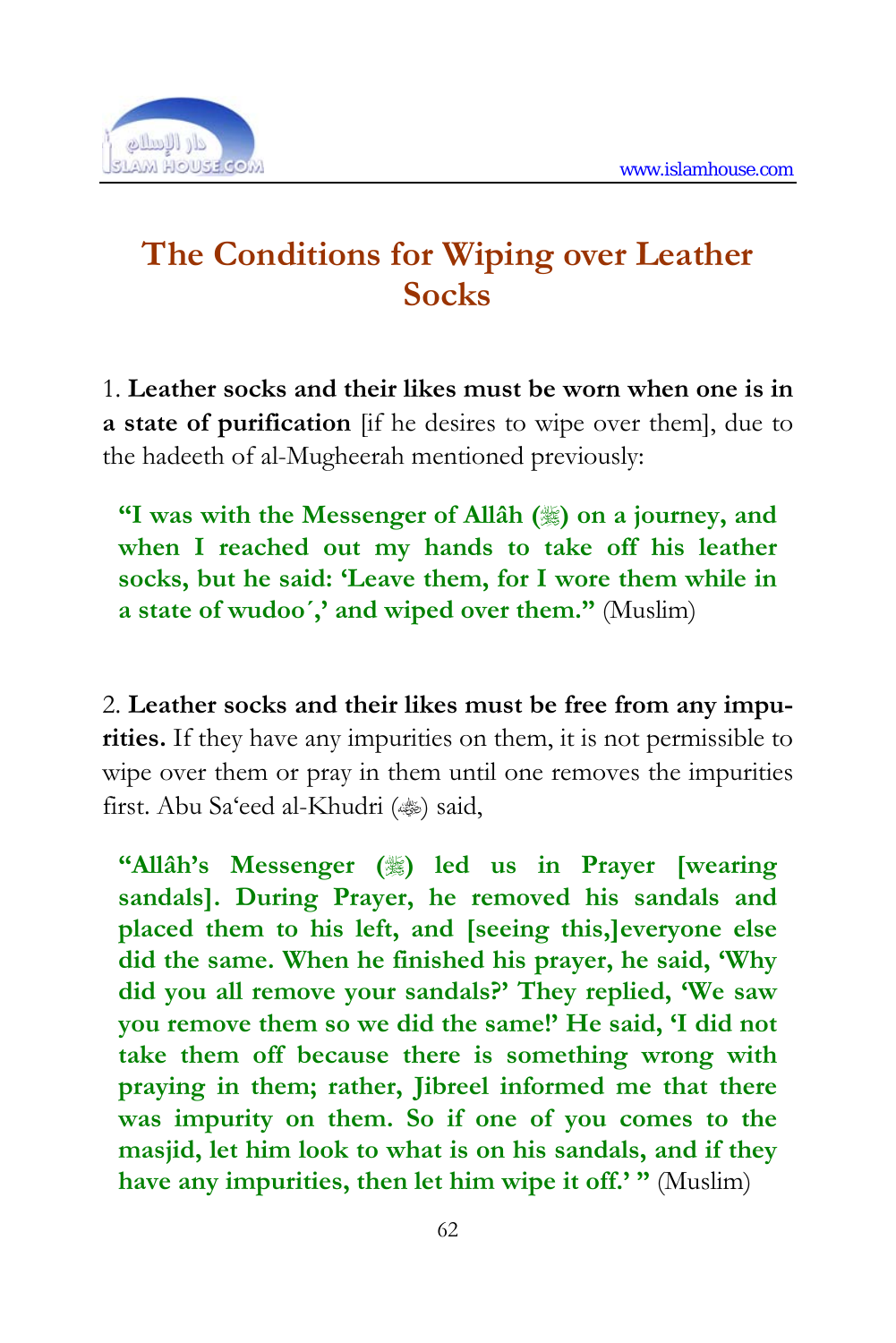

3. **One may only wipe over leather socks and the like when performing wudoo´,** and not when performing ghusl. Safwân ibn 'Assaal () said:

**"Allâh's Messenger (**) would order us not to remove **our leather socks while on a journey for three days and nights, if we had urinated, defecated or slept, except in case of janâbah."** (Saheeh ibn Kuzaimah)

4. **One may only wipe over the leather socks within the legislated time limit,** which is one day and night for residents and three days and nights for travelers. 'Ali ibn Abi Tâlib ( $\gg$ ) was asked about the time limit for wiping, and he replied:

**The Prophet () legislated three days and nights for the traveler and one day and night for the resident.** (Muslim)

5. **The leather sock must cover the whole area of the foot** which must normally be washed in wudoo´.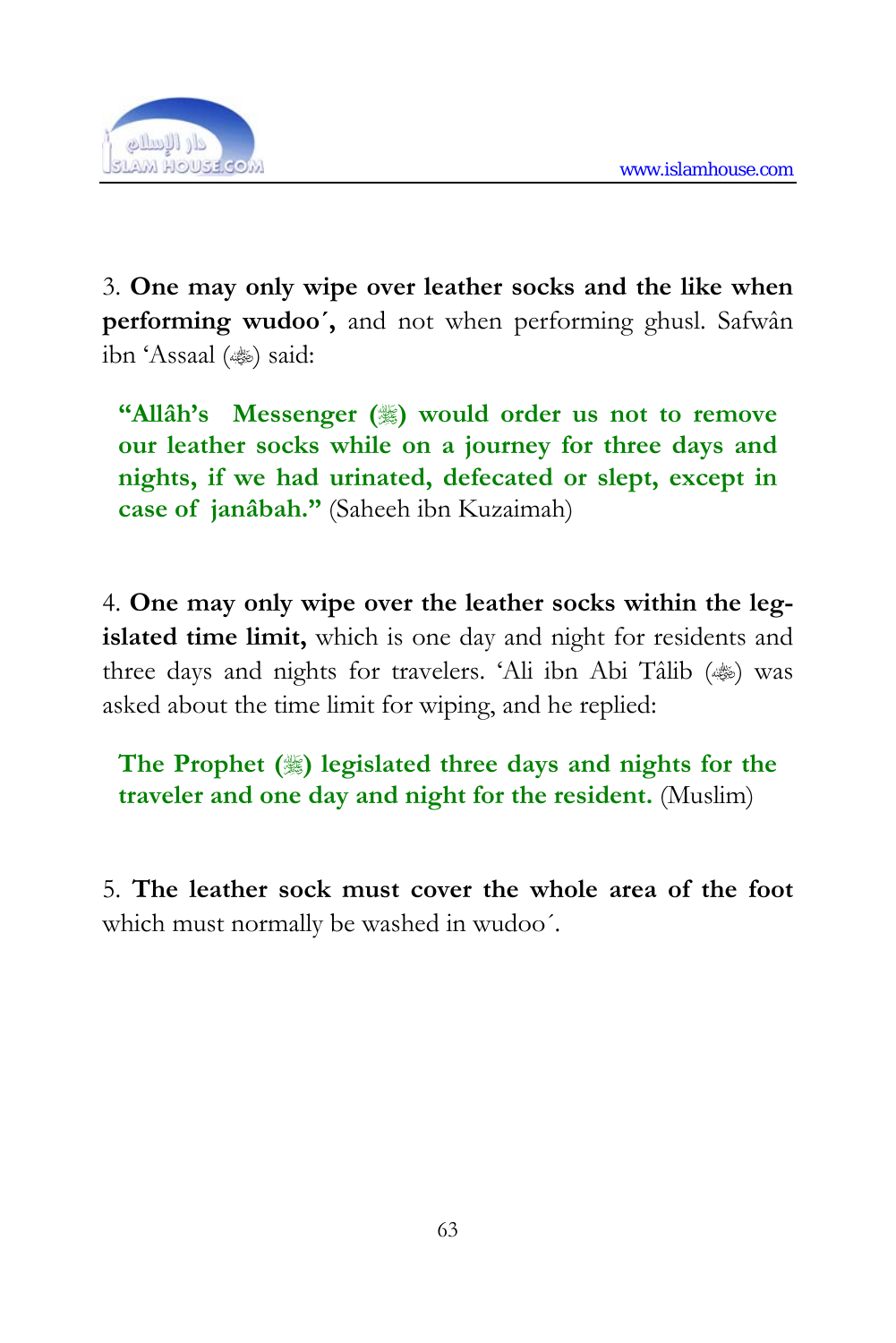

# **A Description of Wiping over Leather Socks**

One may wipe over leather socks or the like, if he had worn them in a state of purification, instead of removing them and washing his feet. After wetting his hands, he should pass his right hand over his right foot, starting from the toes up to the [the beginning of the] leg, and then do the same with the left. He should do this only once, not more. Al-Mugheerah ibn Shu'bah ( $\gg$ ) said:

**"I saw the Messenger of Allâh (** $*)$  leave to urinate, then **returned and performed wudoo´. He wiped over his leather socks; he placed his right hand on his right sock and his left hand on his left sock, and then he wiped over the top of them once only. It is as if I am looking at the traces of his fingers on the socks now."**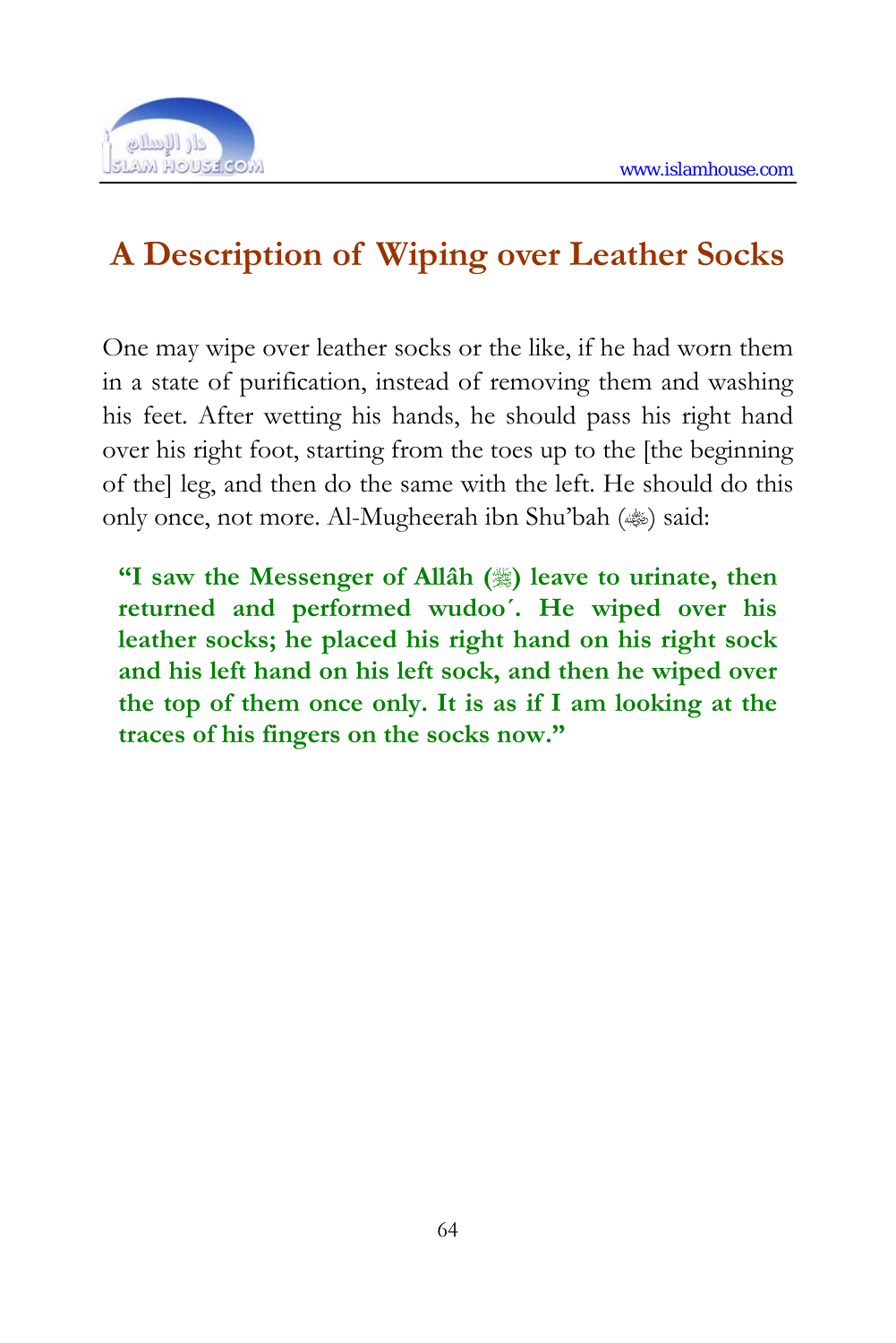

# **The Time Limit**

 **Three days and nights for a traveler, and one day and night for a resident.** This is based on the hadeeth of 'Ali bin Abi Tâlib ( $\gg$ ) mentioned earlier, that when he was asked about the time limit for making wudoo´, he replied:

**The Prophet () allowed three days and nights for the traveler and one day and night for the resident.** (Muslim)

 **This time period starts from the first time one wipes in performing wudoo´** from a minor state of impurity, and this is the stronger view of the scholars. The period ends after the elapse of twenty-four hours for a resident, and seventy-two hours for a traveler.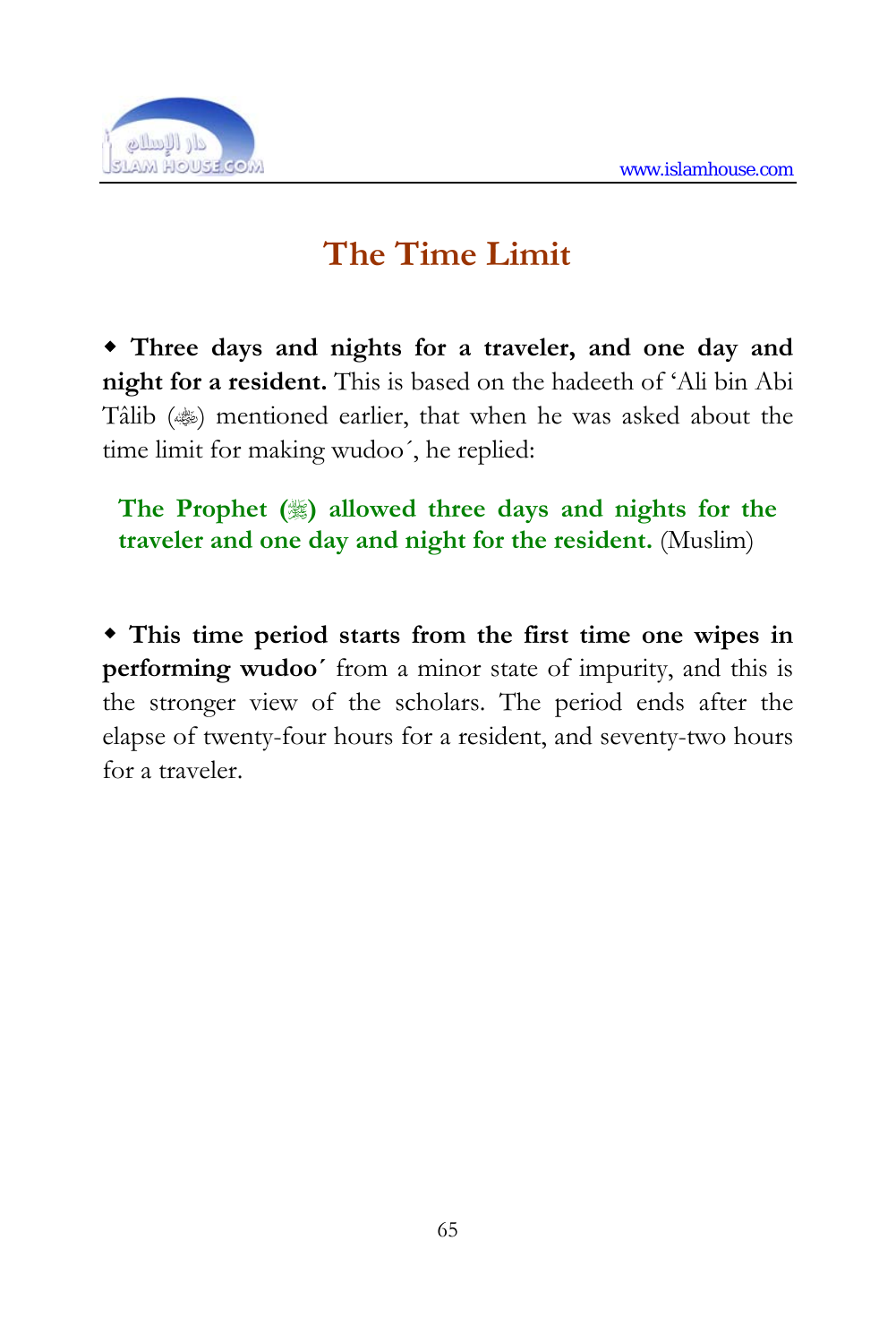

# **Things that Invalidate Wiping**

 **If one is in a state of janâbah,** based on the aforementioned hadeeth of Safwân bin 'Assâl () when he said,

**"Allâh's Messenger ()** would order us not to remove **our leather socks while on a journey for three days and nights, if we had urinated, defecated or slept, except in case of janâbah."** (Saheeh ibn Kuzaimah)

 **Expiry of the legislated time limit for wiping,** one day and night for residents, and three days and nights for travelers, as stated in the tradition narrated by 'Ali ibn Abi Tâlib ( $\gg$ ):

**The Prophet () legislatied three days and nights for a traveler, and one day and night for a resident.** (Muslim)

**Removing** one or both the socks.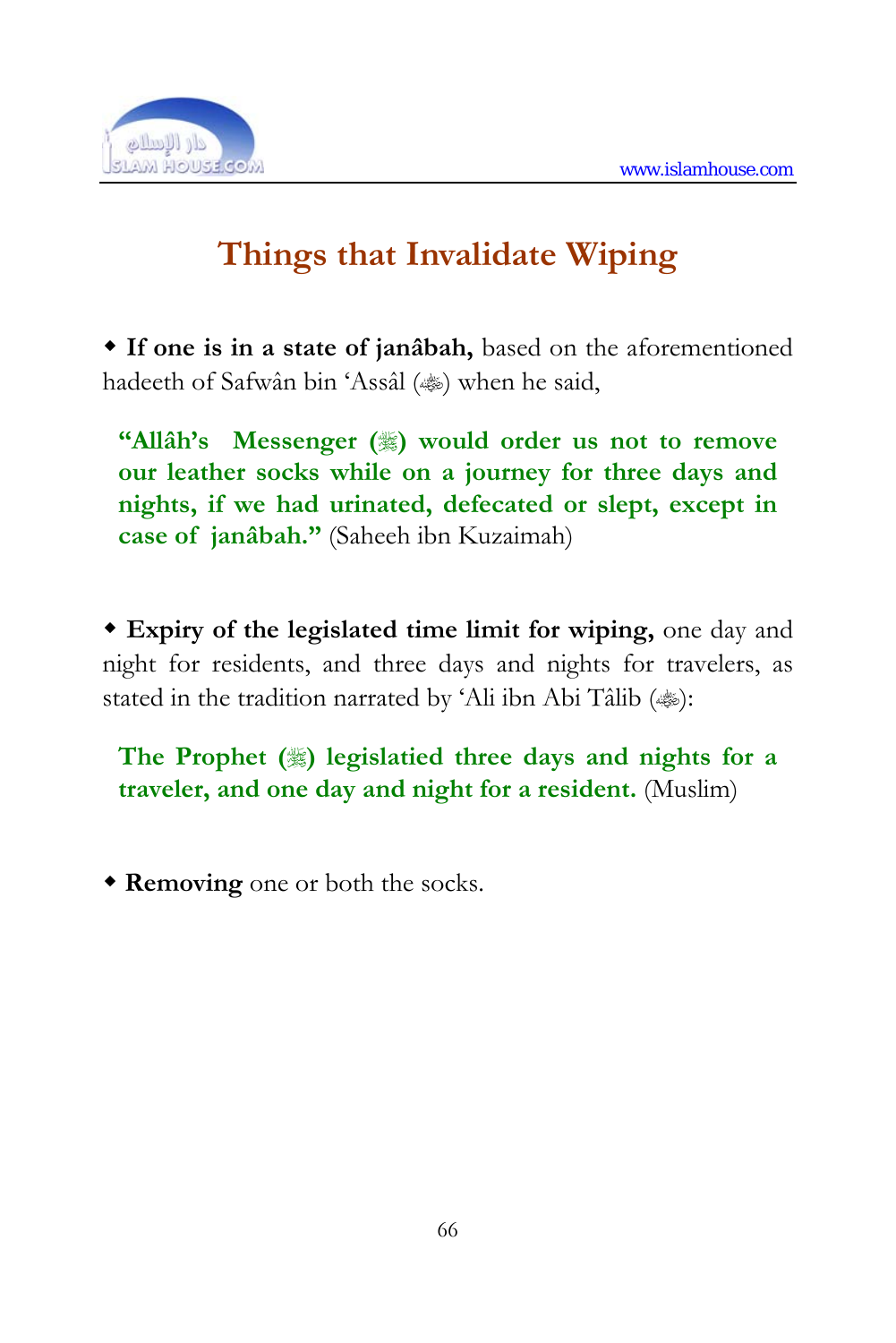

# **Wiping over a Turban or a Hijâb**

It is permissible for a man to wipe over his turban, and for a woman to wipe over her hijaab (headscarf). 'Amr bin Umayyah ad-Dumari () said:

**"I saw the Messenger of Allaah (** $\hat{\mathbf{A}}$ ) wipe over his turban **and his leather socks [with his wet hand]."** (Muslim)

Bilaal () said:

**"The Messenger of Allaah (** $*)$  wiped over his leather **socks and turban."** (Abu Dawud)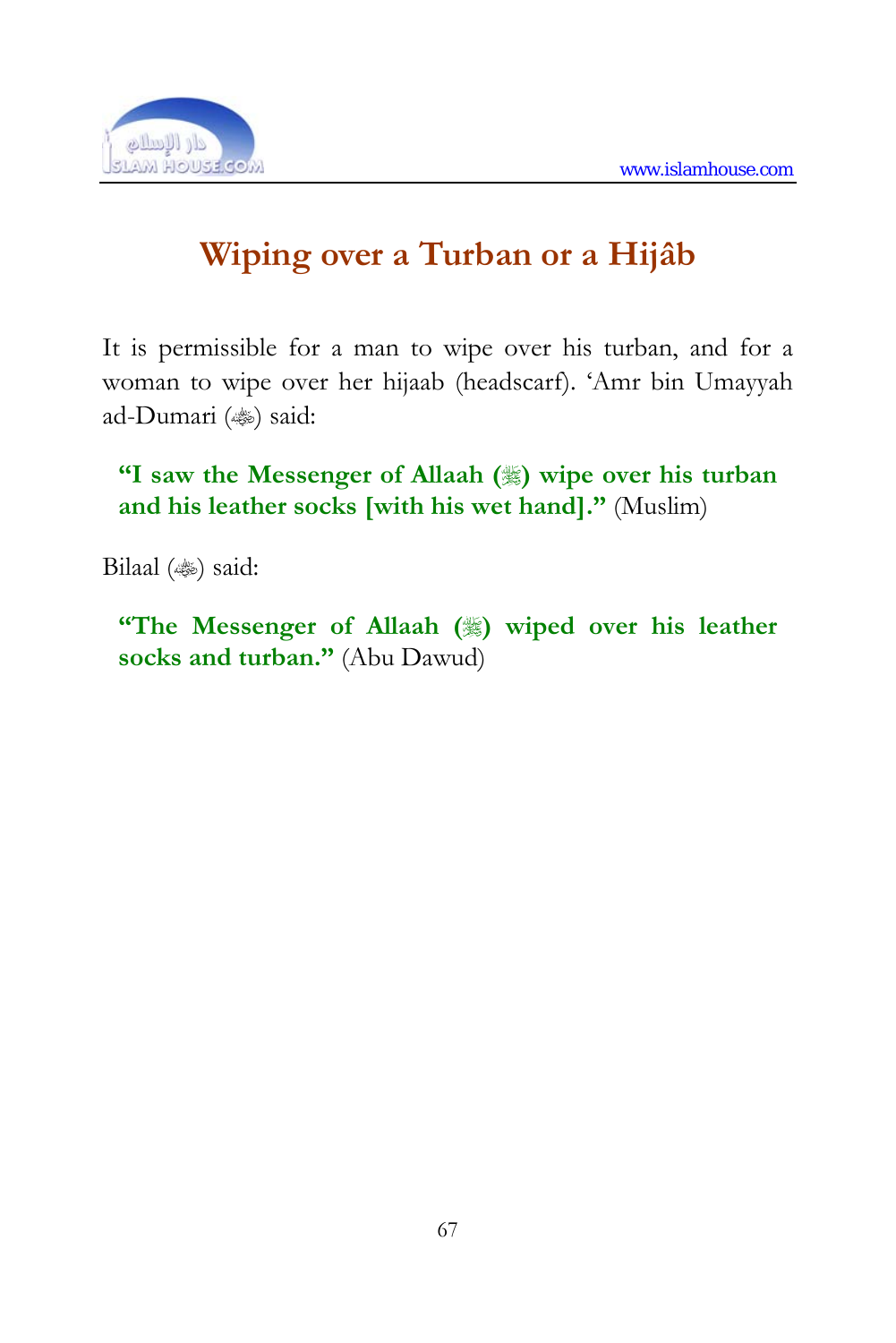

#### **Wiping over Splints, Bandages, and the like**

Splints, bandages, and other things which are wrapped over wounds should be wiped over with one's wet hand. Jâbir ( $\text{L}$ ) said:

**"We set out on a journey, and one of us was wounded by a stone on his head. [When he slept,] he had a wet dream, and so he asked his companions, 'Do you see any concession for me to perform tayammum?' They replied: 'We do not see any concession since you are able to use water.' Upon that, he took bath and consequently died. When we came back to Allâh's Messenger (), he was informed of what took place. He said: 'They killed him! May Allâh kill them! Why didn't they ask if they didn't know? Indeed the only cure for ignorance is to ask. It would have been enough for him to perform tayammum, or bandage his wound, wipe over the bandage and bathe the rest of his body."** (Abu Dâwud)

It is obligatory for the injured to wipe over his splint or bandage when performing wudoo´ or ghusl, and he is not to wash nor wipe the wounded part itself. The general principle is that if a person has a wound or a fracture and wants to perform wudoo´ or ghusl, it is obligatory for him to wash all the parts of wudoo´ or ghusl. But if he fears some harm in washing the damaged part, such as aggravating the wound, causing extra pain, or a delay in healing, he may then in that case wipe over the wound with his wet hand [instead of washing it]. If he fears that wiping as well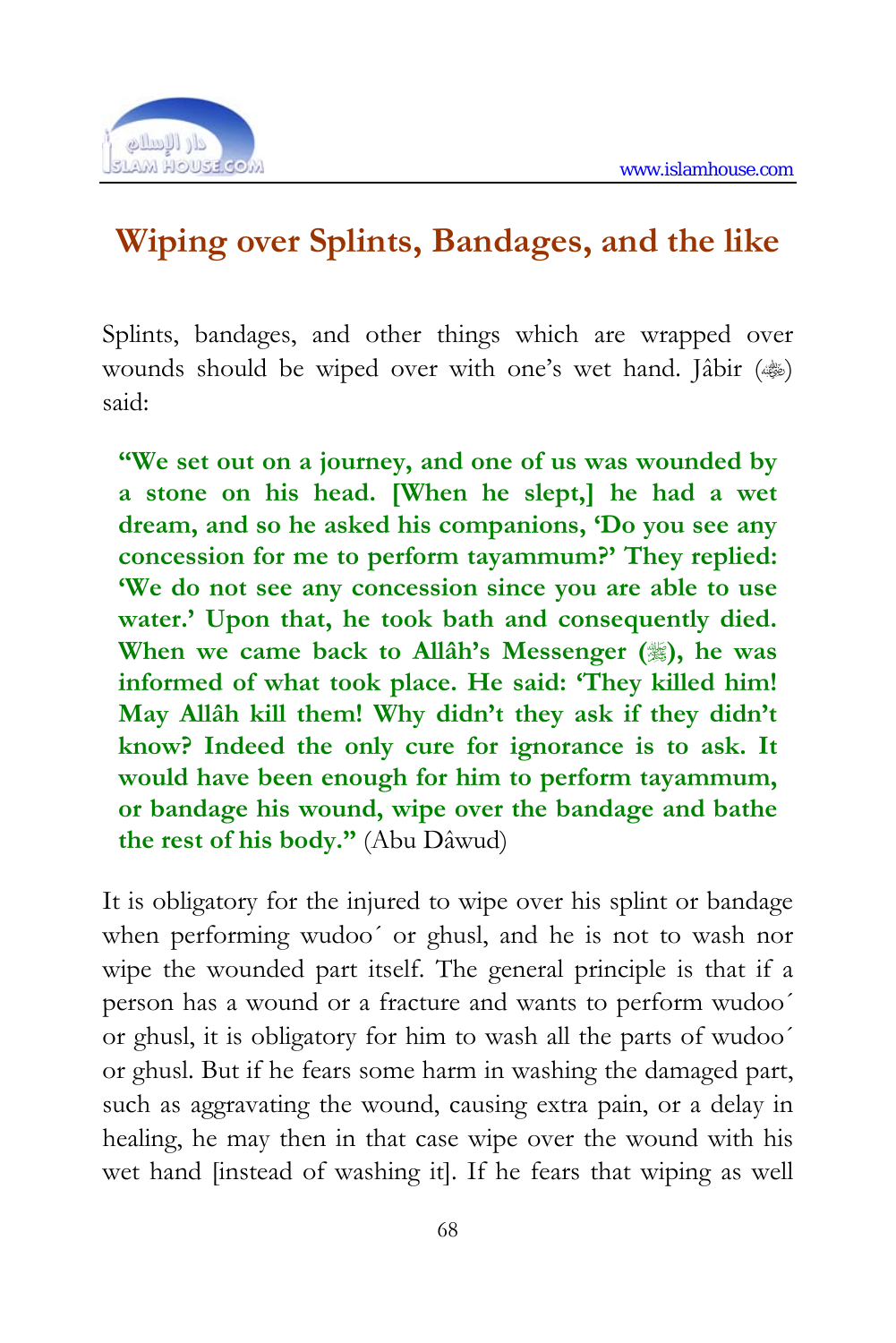

1

will cause harm, he may then bandage the wound and wipe over the bandage [instead of the wound itself]. It is not a requirement that one perform ablution or ghusl prior to applying the splint or bandage. Also, he may wipe over that area for as long as it is legislated for him to wipe, $26$  [and there is no specific time limit]. However, once it is no longer legislated, that area must be washed with water.

<sup>26</sup> What is legislated is that he may wipe over the bandage until he is able to wipe over the wound itself, and he may wipe over the wound itself until he is able to wash the recovered area fully.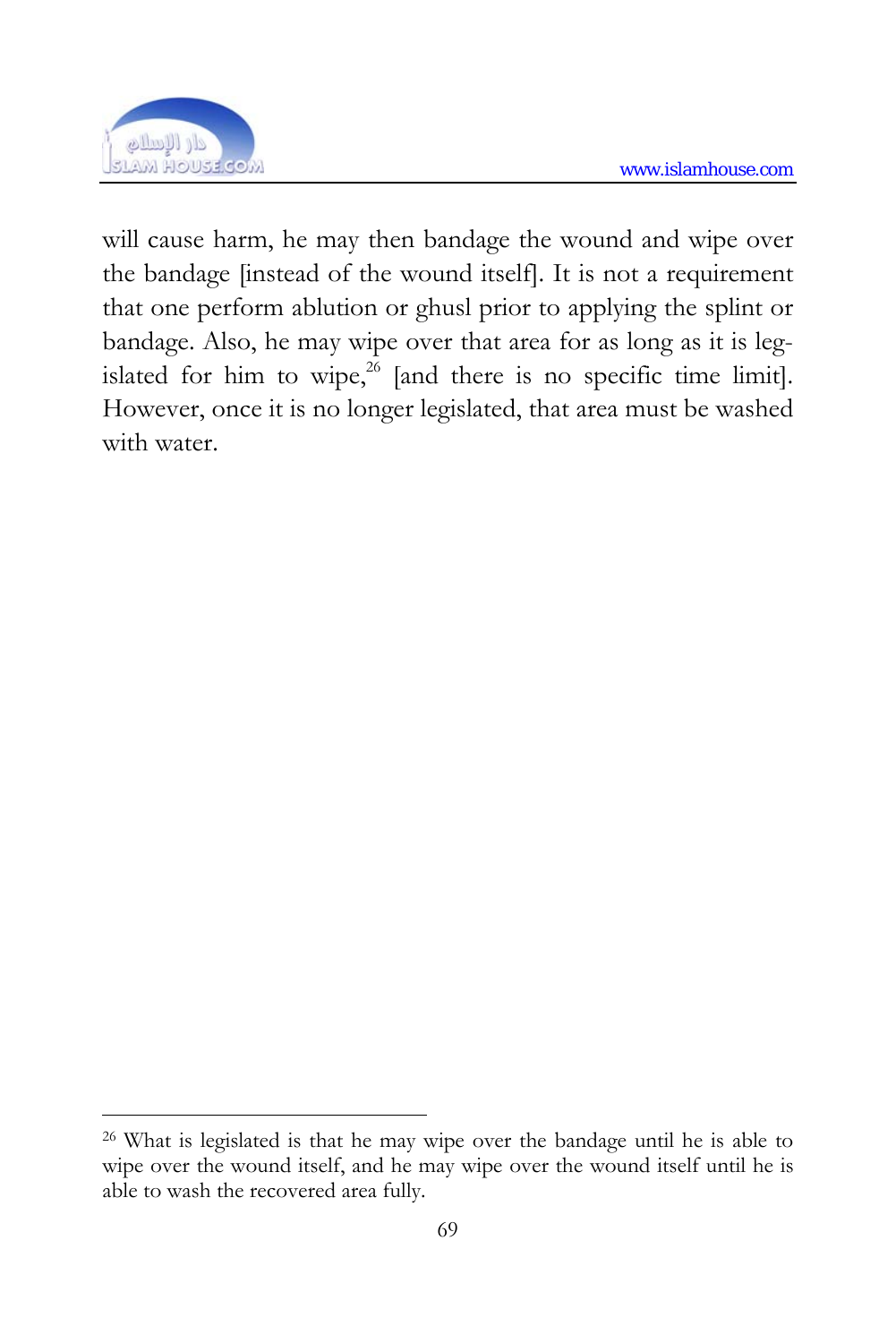

# **Some Verdicts Regarding Wiping Over Splints and Bandages**

**Q.** Are there conditions for wiping over splints? What if, for example, the bandage is larger than the wound?

**A.** One may not wipe over a splint except in cases of necessity, and one should take measures in proportion to the necessity. The area of the wound or pain is not the only area which is necessary to cover when applying a splint or bandage, rather anything which is needed for fixing the splint or adhesive tape also comes under this ruling. (Ibn Uthaymeen, Fatâwâ al-Mas-h 'alaa al-Khuffain, p.26)

**Q.** Do the same rulings apply to other dressing material, such as gauze, etc?

**A.** Yes, the same rulings apply. One must also note that wiping over splints and bandages is not the same as wiping over leather socks, so that it be limited to a certain time period. Rather, one may do so as long as it is needed. In addition to this, one may wipe over them when purifying oneself from both minor and major states of impurity. So if it is obligatory upon him to perform ghusl, he may wipe over the bandage as he may in wudoo´. (Fatâwâ al-Mas-h 'alaa al-Khuffain, p.26)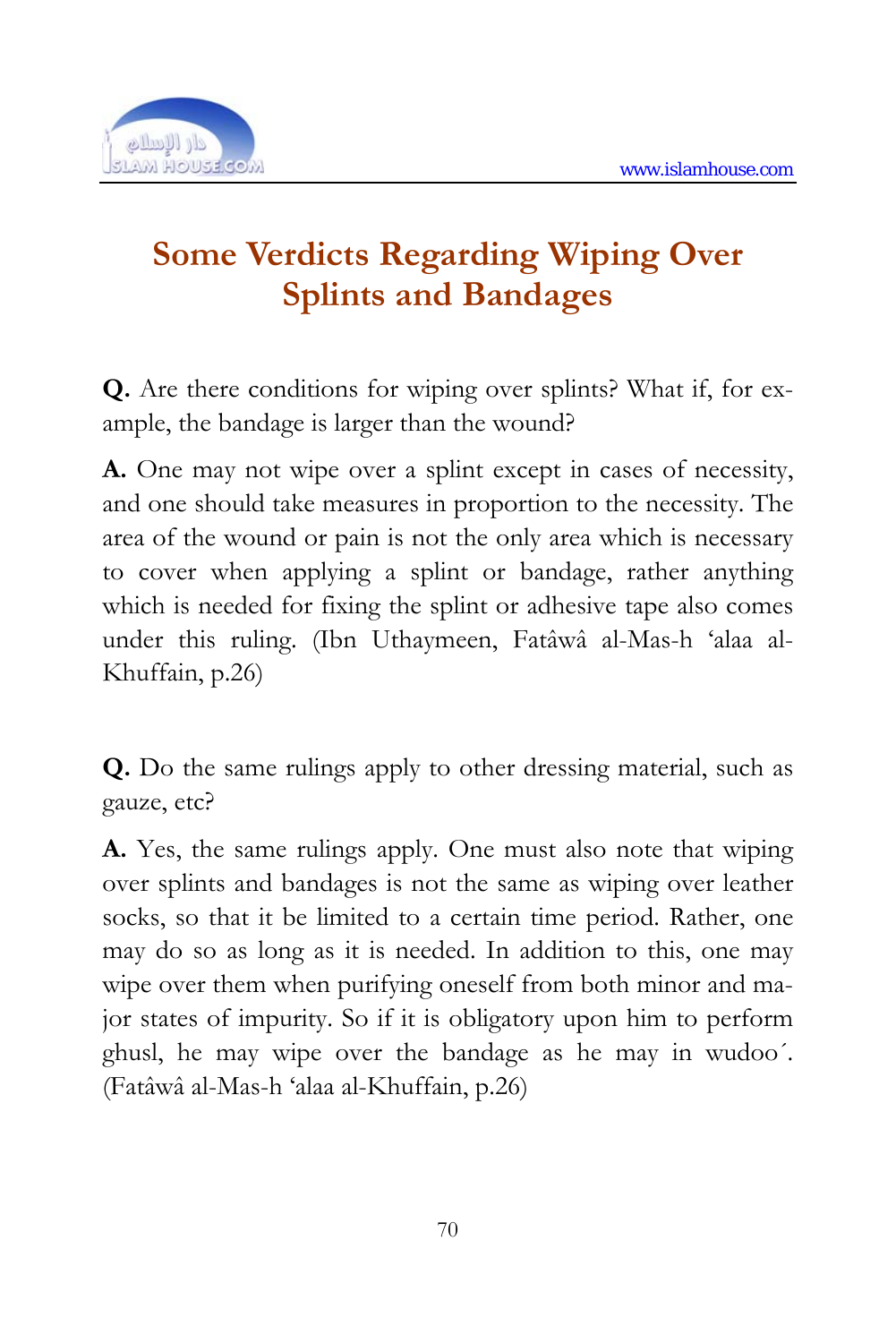

**Q.** How should one wipe over a splint? Should one wipe all of it or only a part of it?

**A.** Yes, one should wipe over all of it. The general principle is that the same ruling applies to the substitute as that which applies to the thing which has been substituted, unless the Sunnah explains otherwise. Here, wiping is a substitute for washing; just as it is obligatory to wash the whole body part, it is obligatory to wipe over the whole splint. But as for wiping over leather socks, it is a concession, and the Sunnah explicitly states that it is sufficient to wipe over a part of them. (Fatâwâ al-Mas-h 'alaa al-Khuffain, p.27)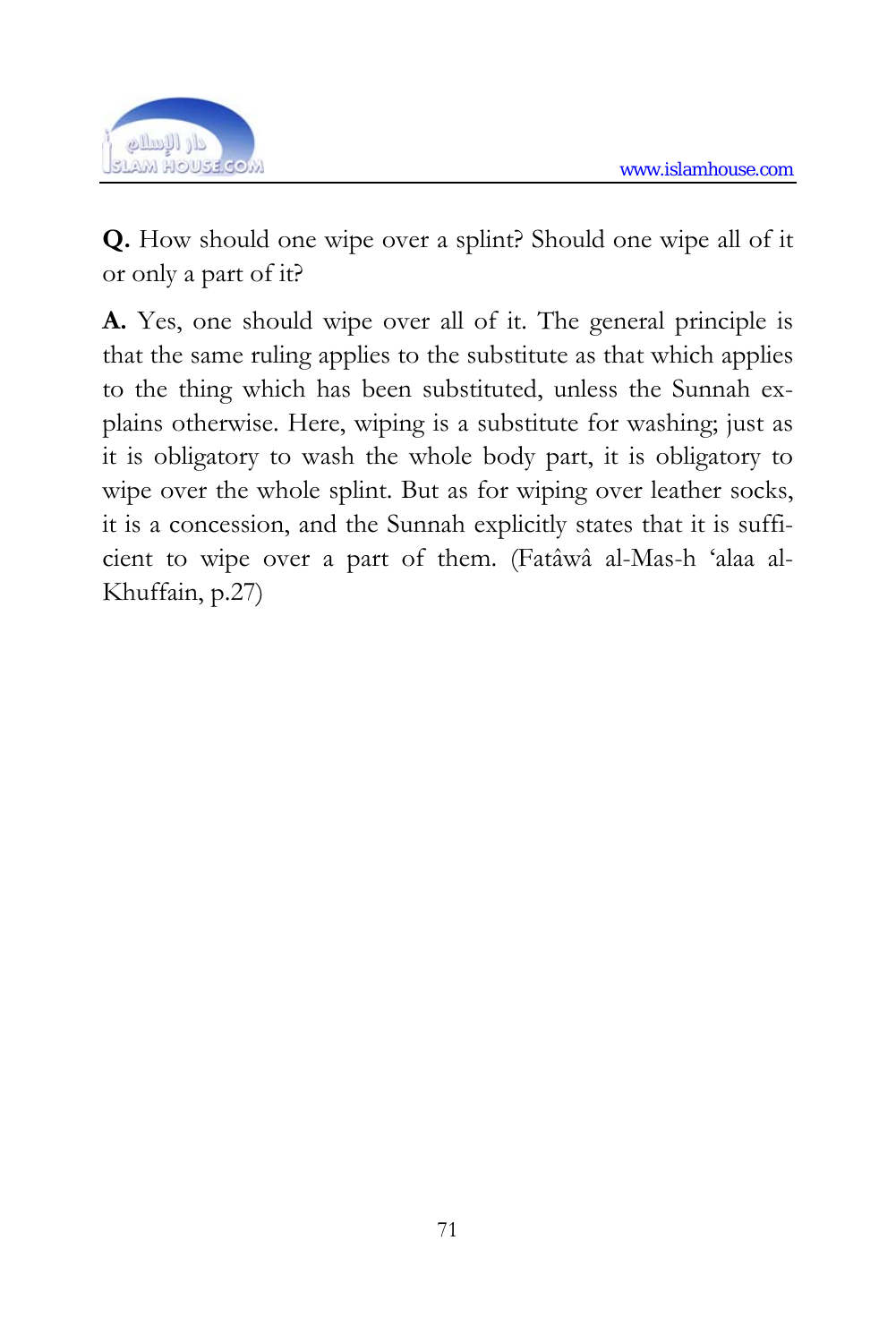

# **Purification**

#### **from**

# **Major States of Impurity**

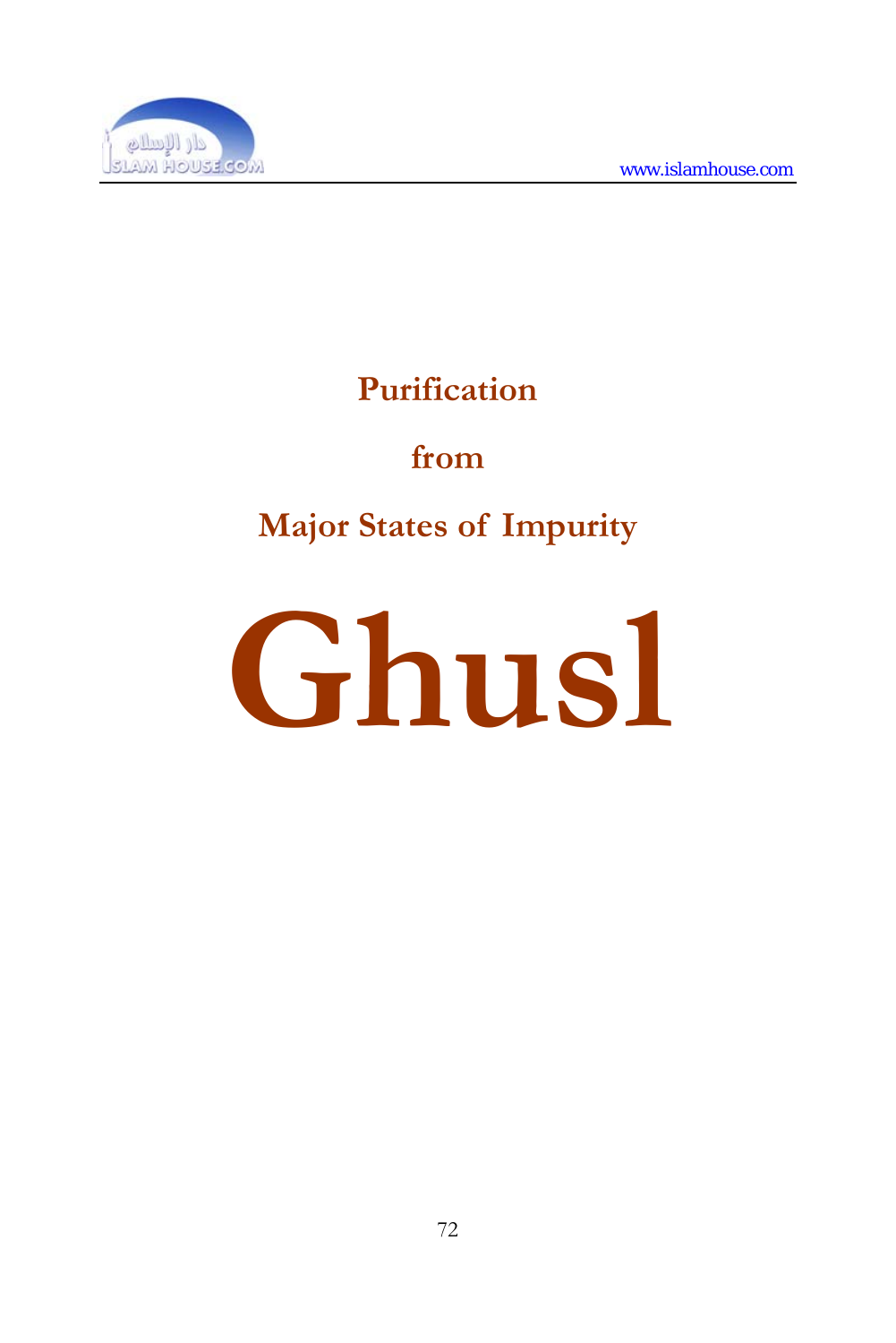

# **Purification from Major States of Impurity (Ghusl)**

**Ghusl** means to wash the whole body with water. It becomes obligatory after one of the following things:

**Ejaculation of semen<sup>27</sup> owing to desire,**<sup>28</sup> for example, coitus, masturbation, fantasizing, nocturnal emission, and other similar reasons. This is based on the saying of Allâh  $(\frac{125}{3})$ :

```
"If You are in a state of janâbah, purify yourselves." 
                        [Surah al-Mâ`idah (5):6]
```
Also, 'Ali bin Abi Tâlib said:

<u>.</u>

**"I was a man whose pre-seminal fluid flowed often. So I asked Allâh's Messenger () about it, and he said: 'If you see a water-like substance, then wash your penis and perform ablution, and if you see sperm, then perform ghusl.' "** (Saheeh ibn Hibbân)

<sup>27</sup> Also included under this heading is the fluids secreted by women upon having an orgasm.

<sup>28</sup> If sperm is released due to sickness or other reasons other than desire, then in this case it is not obligatory to make ghusl.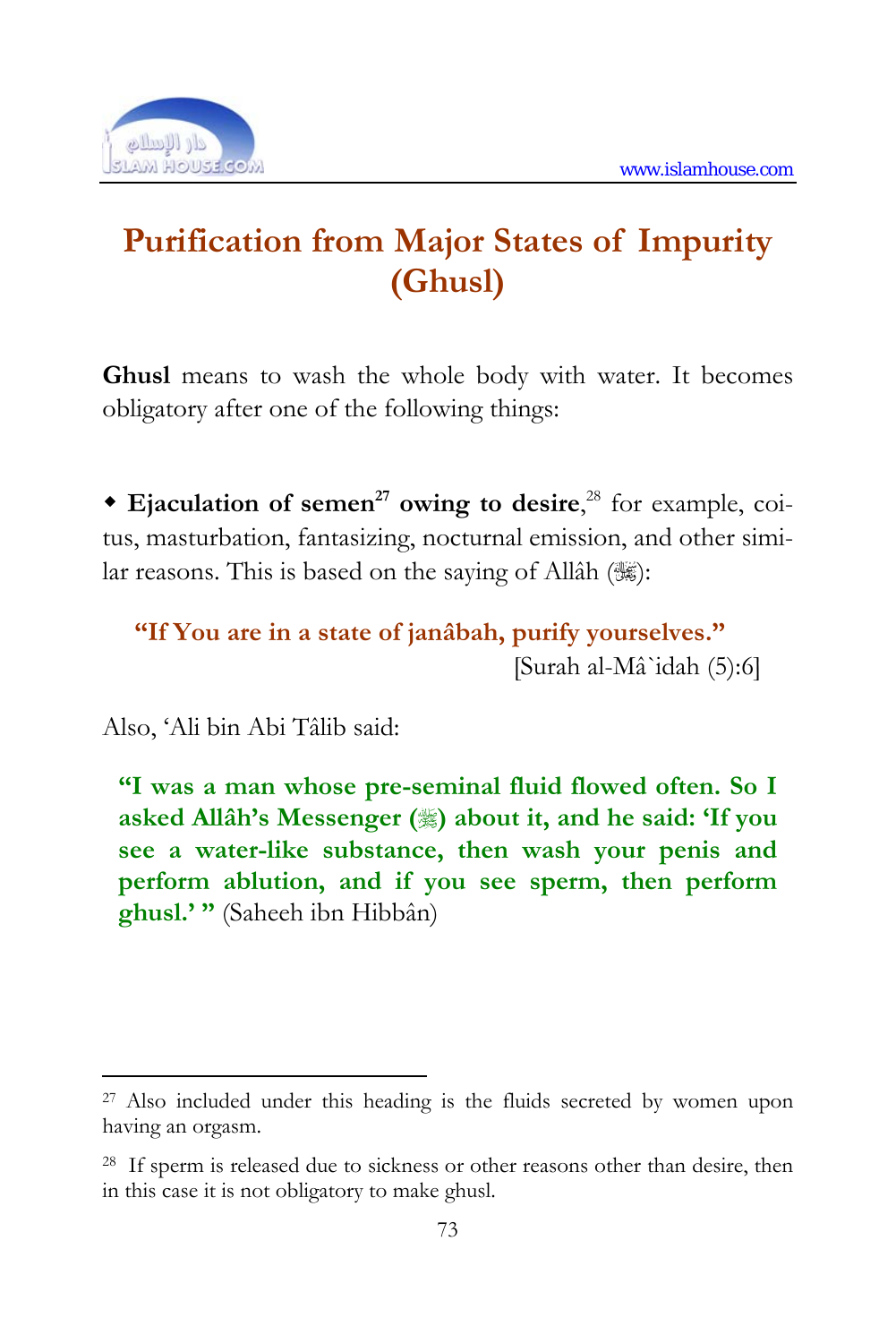

 **Sexual intercourse.** If the glans (head) of the penis enters completely into the vulva, even if no ejaculation takes place, both spouses are required to perform ghusl. The Prophet  $(\frac{1}{2})$  said:

**"If he (the husband) positions himself between her legs and arms and penetrates her, ghusl becomes obligatory, whether he ejaculates or not."** (Muslim)

 **Following menstruation or postpartum bleeding.** Allâh () says:

**"They ask you concerning menstruation. Say: It is a harmful thing, so keep away from [intercourse with] women during mensus. And do not have intercourse with them till they are purified. And when they have purified themselves, then go unto them as Allâh enjoined upon you. Truly Allâh loves those who often turn unto Him, and loves those who purify themselves."** 

[Surah al-Baqarah (2):222]

'Â`ishah ( $\ast$ ) reported that Fâtimah bint Abi Hubaysh ( $\ast$ ) asked the Messenger of Allâh (ﷺ):

**"I experience vaginal bleeding [other than mensus] and it does not stop, should I leave the Prayer?" He replied, 'No. That is just a vein. Leave the Prayer on those days in which you experienced menstruation, then perform ghusl and pray.' "** (al-Bukhâri)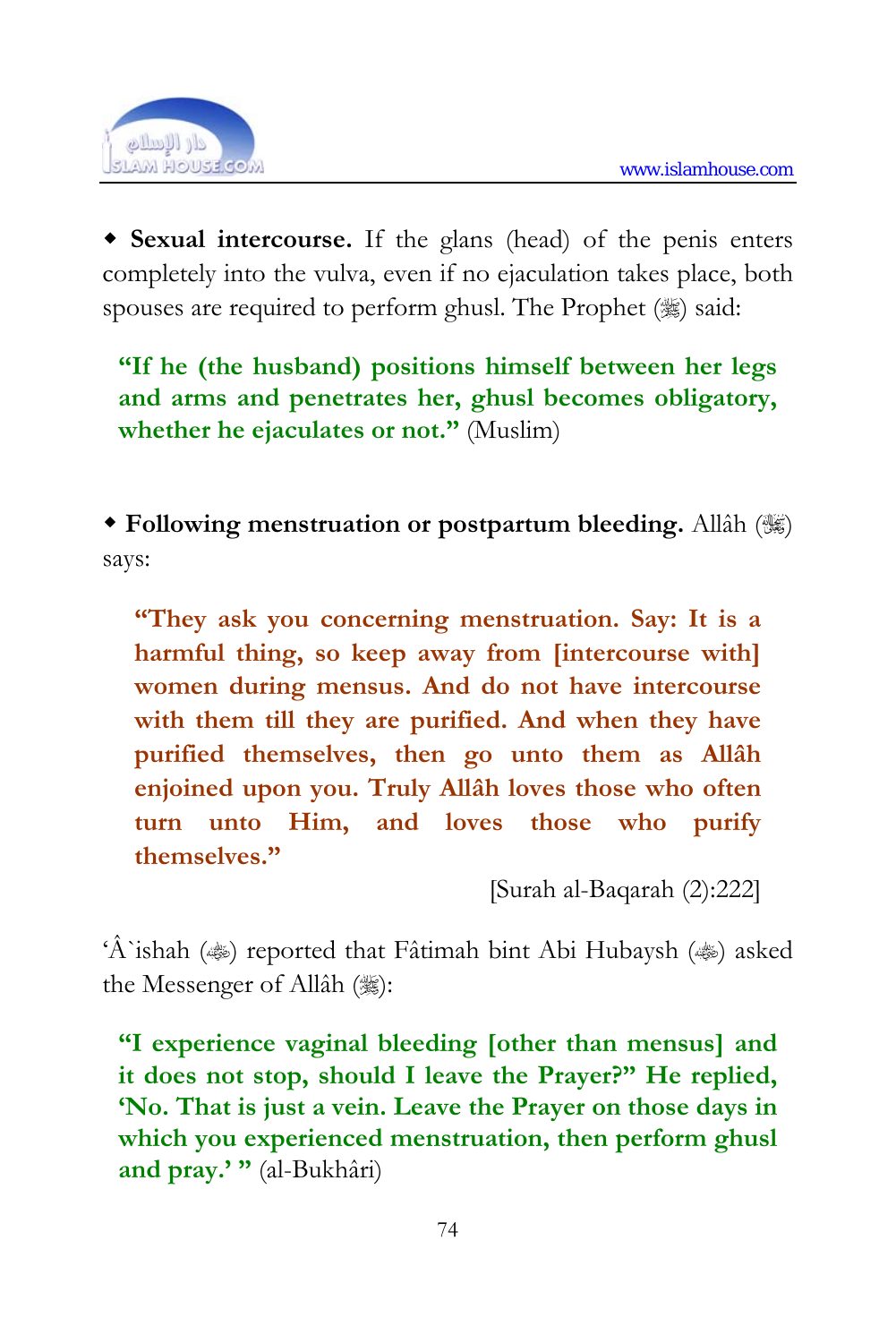

'Â`ishah ( $\ast$ ) reported that Asmâ' ( $\ast$ ) asked the Messenger of Allâh () about the ghusl after menstruation, and he replied:

**" 'Let one of you take water [mixed with the leaves of] sidr (lote-tree) and perform a complete wudoo´. Then let her pour [the water] over her head and rub it vigorously, until [the water] reaches the roots of her hair. Let her then pour water over [the rest] of her body. Afterwards, she should take a piece of cotton dabbed with musk and cleanse herself with it.' Asmâ´ asked: 'How should she cleanse herself with the help of that?' Upon this he observed: 'Glory be to Allâh! She should cleanse herself!' 'Â`ishah said [in a subdued tone], 'She should apply it to the place from which she bled.' She [Asmâ´] further asked about bathing after sexual intercourse, and he replied: 'She should take water and perform a complete wudoo´, then let her pour [water] over her head and rub it vigorously, until [the water] reaches the roots of her hair. Let her then pour water over [the rest] of her body.' " 'Â`ishah said: "How good are the women of Ansâr that their shyness did not prevent them from learning religion."** (Muslim)

 **Death.** When a Muslim dies, Muslims are required to bathe him. Umm 'Atiyyah () narrated:

**"Allâh's Messenger (#) came to us when his daughter died and said: 'Wash her three times, five times or more than that if you see fit, and do so with water and sidr (lote-tree leaves). At the end, sprinkle camphor or**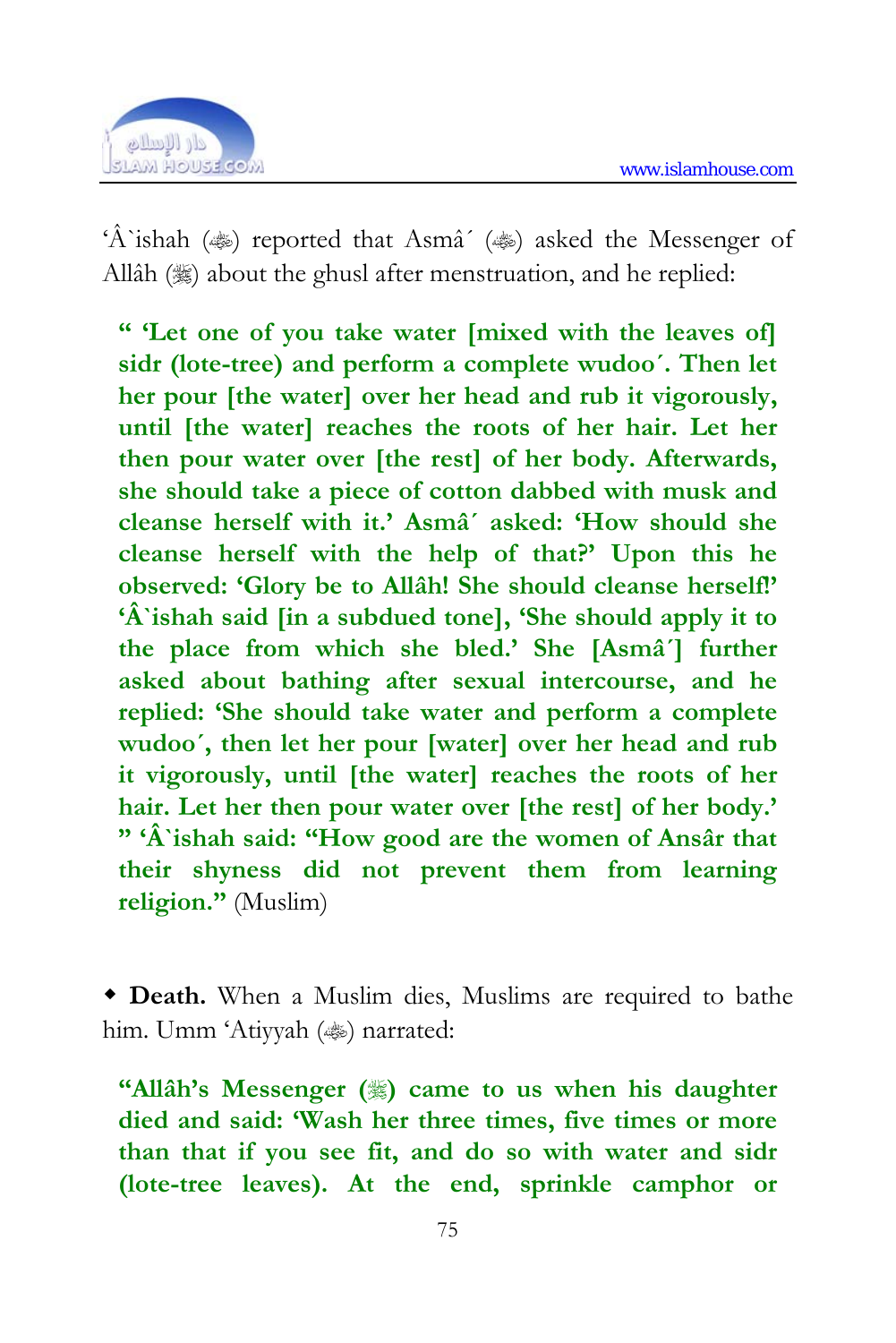

**something of it on her, and when you finish, inform me.' When we were finished, we informed him, then he gave us his waist-sheet and said, 'Shroud her in it.'"** (al-Bukhâri)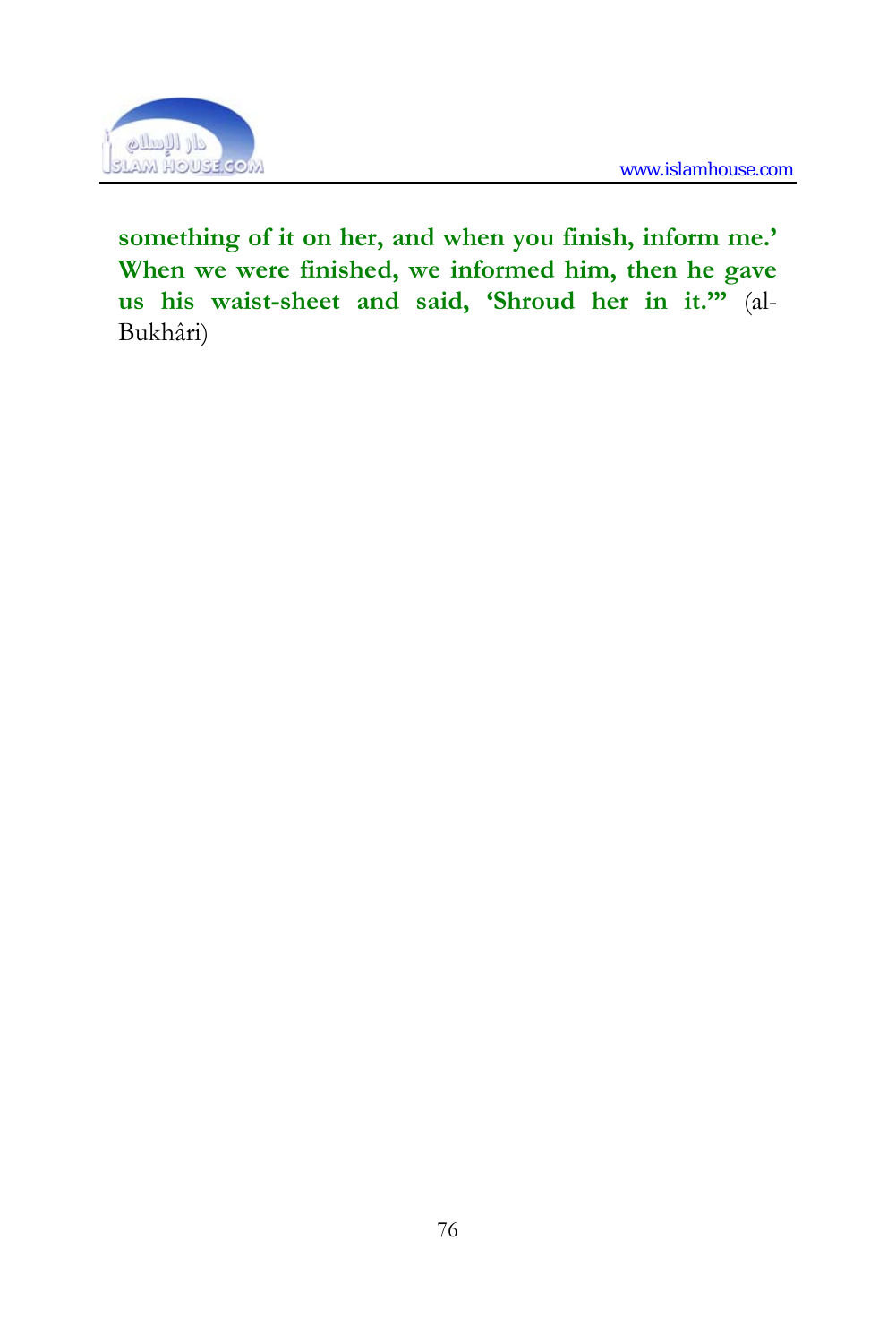

# **A Description of a Complete Ghusl**

 **The Intention (Niyyah).** One must intend in his heart that he is performing ghusl to remove himself from the major state of impurity – whether janâbah, menstruation or postpartum bleeding – without uttering such intention vocally.

 **Mentioning the Name of Allâh.** One should say, **'Bismillah'** (i.e. With the Name of Allâh),

 **He should wash his hands,** and then wash his private parts to remove the filth.

 **Next, he should perform a complete wudoo´** as he would for the Prayer. He may delay washing his feet until the end his ghusl.

 **He should pour [at least] three handfuls of water on his head,** running his fingers through his hair and beard so that water reaches the roots of his hair and scalp.

 **Then he should pour water over the rest of his body,** rubbing it, beginning with the right side and then the left. He should take care that water reaches his armpits, ears, navel, and in be-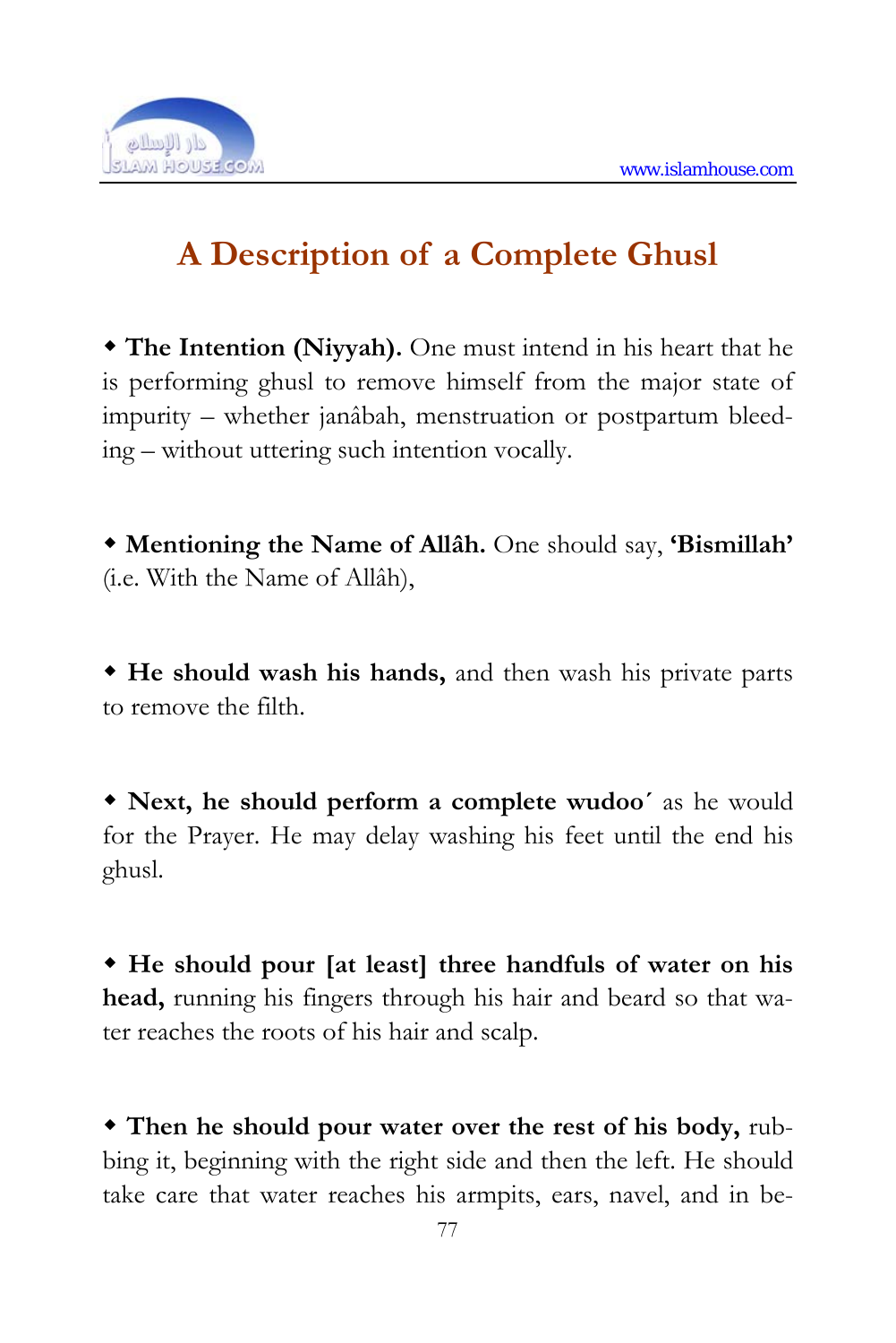

tween the folds of the skin if he were fat, for these folds of flesh which form in the obese prevent water from reaching the areas of skin concealed within the folds and may remain dry. He should then wash his feet if he had not already done so while making wudoo' [before performing the ghusl]. 'Aa'ishah ( $\gg$ ) reported:

**"When Allah's Messenger (3) would perfo[rm](#page-74-0) ghusl due to sexual intercourse, he would first wash his hands, then pour water with his right hand into his left, washing his private parts. After that he would perform wudoo´ as he would for the Prayer, and then take water and rub it in to the roots of his hair with his fingers. [Lastly] he would wash his feet."** (Muslim)

Maymoonah ( $\gg$ ) said,

1

**"I placed water for the Prophet (** $\ddot{\text{m}}$ **) to perform ghusl. He poured them on his hands and washed them twice or thrice, and then poured water with his right hand into his left and washed his private parts. Afterwards, he wiped**  his hands on the earth<sup>29</sup> and then rinsed his mouth and **nose. He washed his face, his two hands, and then washed his head thrice. Afterwards, he poured water over his body. Then he shifted from that place and washed his feet.** (al-Bukhâri)

<span id="page-74-0"></span><sup>29</sup> People in the past and present use earth as a soaping agent, in that it makes it easier to remove unwanted subtances from ones hands.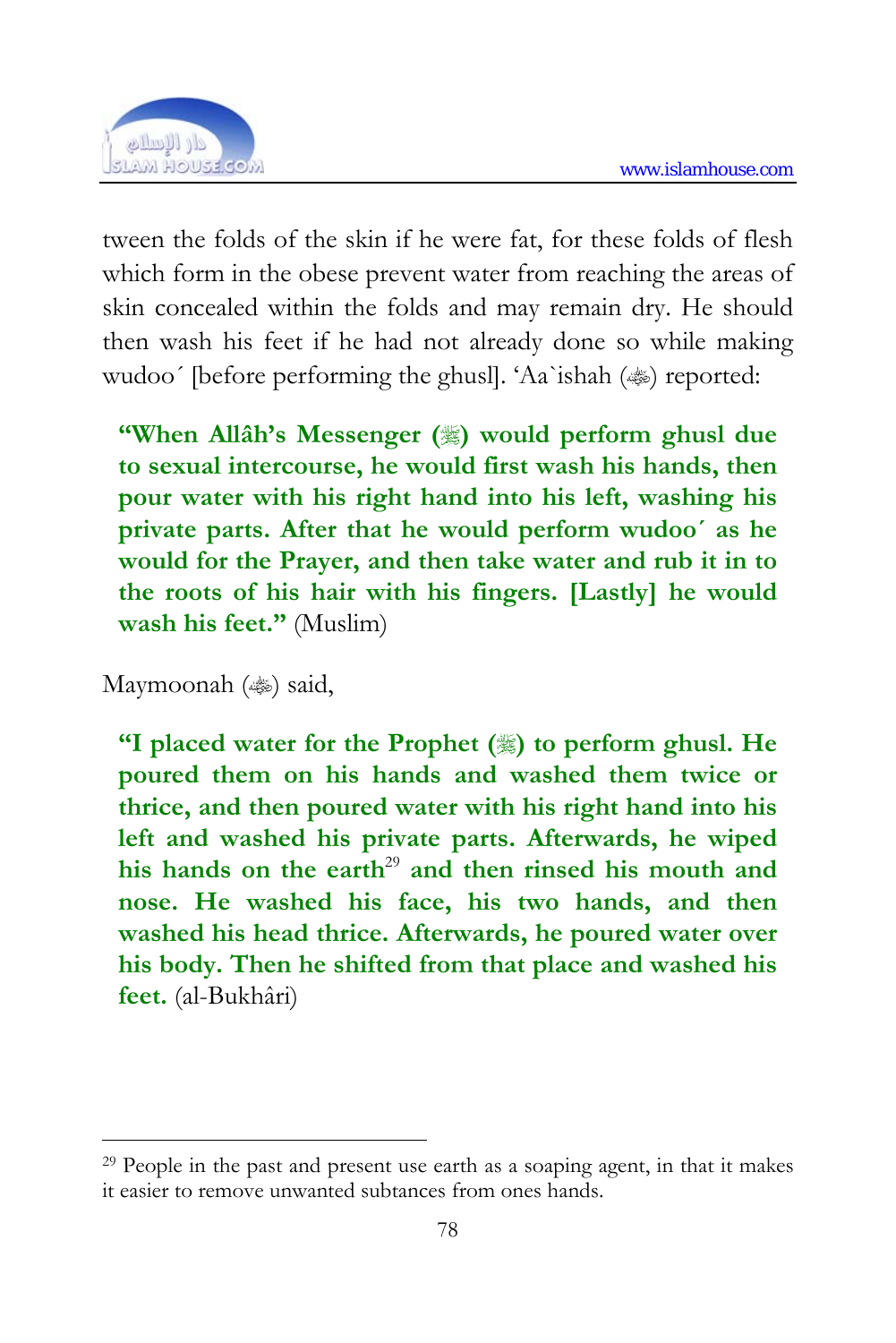

# **Minimum Required Acts for a Valid Ghusl**

 **The Intention (Niyyah).** One must intend in his heart that he is performing ghusl to remove himself from the major state of impurity – whether janâbah, menstruation or postpartum bleeding – without uttering such intention vocally.

- **He should clean** the offensive material with water.
- **He should pour** three handfuls of water over his head.

 **He must either pour water over the rest of his body,** or submerge himself in it. He should take care that the water reaches his armpits, ears, navel, and between the folds of skin if he is fat. Umm Salamah (<a>said:

**"O Messenger of Allâh, I have many braids on my head, should I untie them when performing ghusl from janâbah?" He replied, "No, it is enough for you to pour three handfuls of water on your head, and then pour water over yourself, and then you will be considered pure."** (Muslim)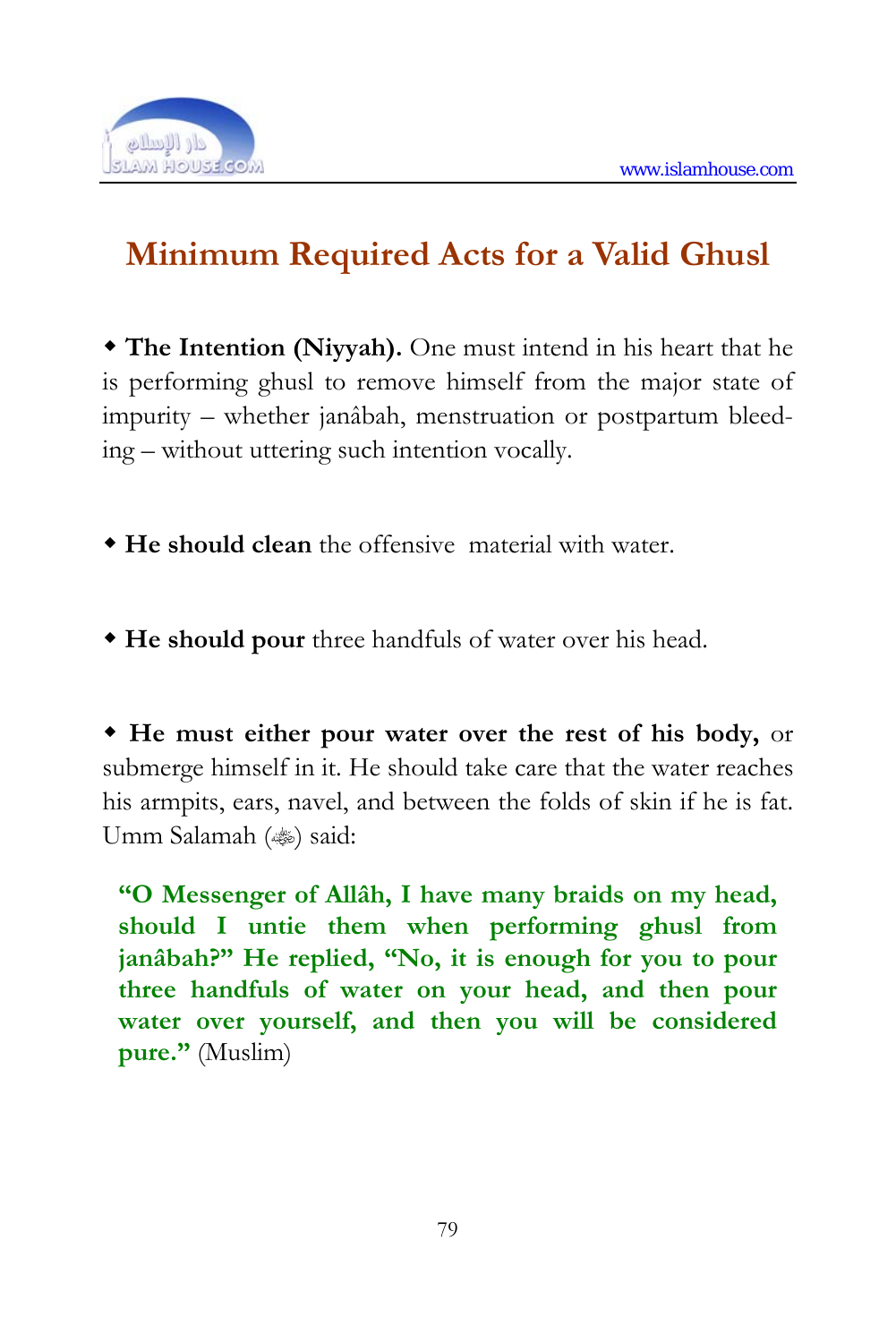

# **Cases in which Ghusl is Recommended**

 **If a disbeliever enters the fold of Islâm,** it is recommended that he perform ghusl. Abu Hurairah ( $\gg$ ) narrated:

**"When Thumâmah al-Hanafi accepted Islâm, the Messenger of Allâh sent him to the walled garden of Abu Talhah and ordered him to perform ghusl, so he performed ghusl and prayed a two rak'ah prayer. The Messenger of Allâh ()** then said, 'Your brother's Islâm **is sincere.' "** (Saheeh ibn Khuzaimah)

**The Friday Prayer (Jumu'ah):** The Messenger of Allâh (\$) said:

**"It is obligatory upon every Muslim that he perform ghusl, clean his teeth, and perfume himself on Friday if he has some."** (Ahmad)

The Messenger of Allâh (3) said:

**"Whoever performs ghusl and then proceeds to the Jumu'ah prayer and prays what was written for him, keeps silent and listens to the Imâm until he finishes his sermon and then prays with him, the sins he committed between that Friday and the next will be forgiven, as well as three additional days."** (Muslim)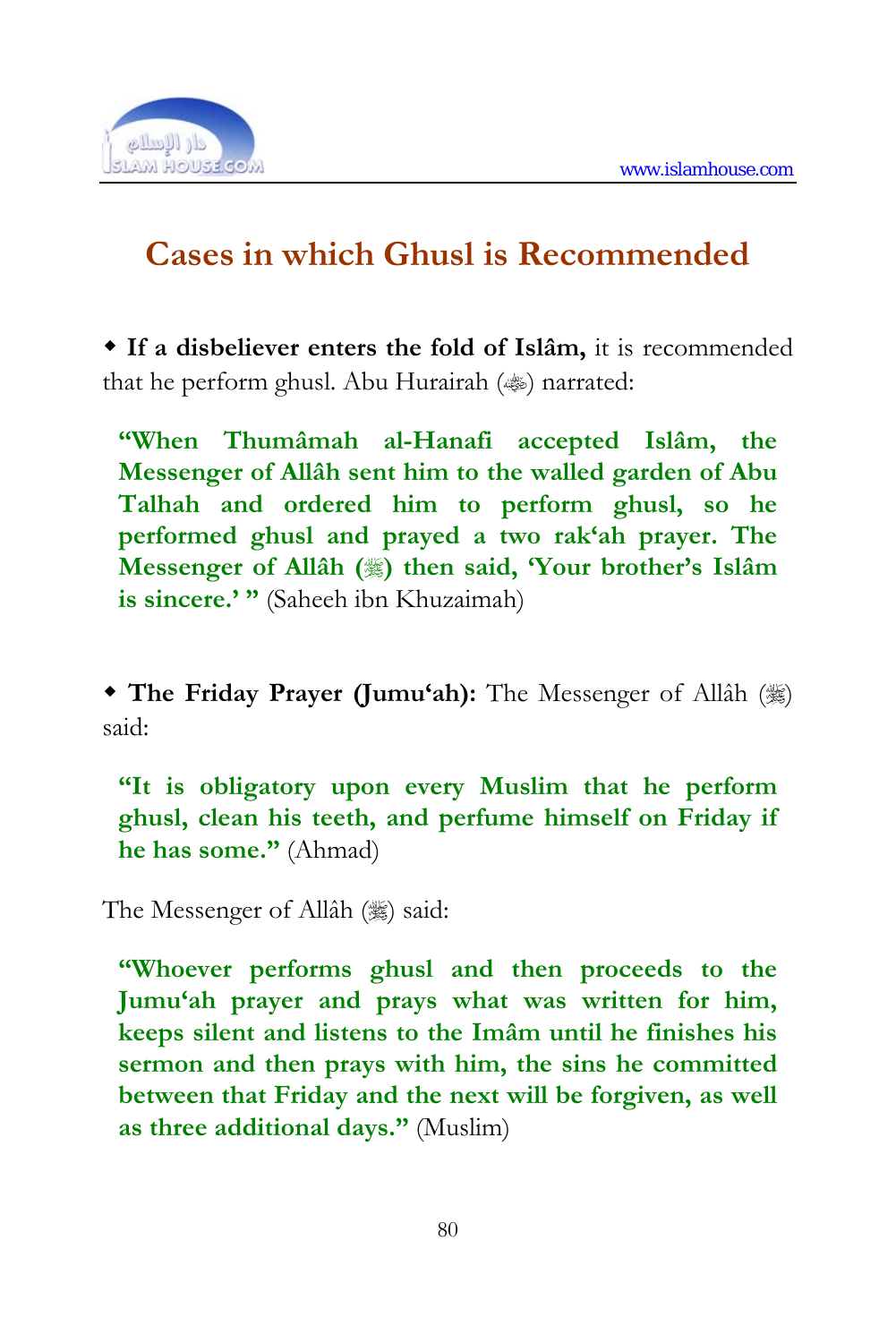

<u>.</u>

 **The Prayer of the two Eids** (Fitr and Adhâ´), and the Day of 'Arafaat. This is due to the hadeeth narrated by Al-Fakih ibn Sa'd:

**"The Prophet (** $\ddot{\textbf{\text{}}}$ ) would perform ghusl on Friday, the **day of Fitr, and the day of Sacrifice."** (Ahmad)

 **Entering the state of Ihrâm30 for Hajj or 'Umrah.** Khaarijah ibn Zaid reported from his father:

**"The Prophet (** $\ddot{\textbf{a}}$ ) took off his clothes and took a bath for **Ihrâm."** (Saheeh ibn Khuzaimah)

• Entering Makkah. Whenever ibn 'Umar ( $\gg$ ) wanted to enter Makkah, he would refrain from making the talbiyyah.<sup>31</sup> He would spend the night at Dhu Tuwaa, pray the Fajr prayer, and then perform bath. He would say that the Prophet  $(\frac{1}{2})$  did the same. (al-Bukhâri)

<sup>30</sup> Ihrâm: the state in which a pilgrim enters when performing Hajj or 'Umrah, in which he is prohibited to do certain things.

<sup>&</sup>lt;sup>31</sup> A supplication repeated by a pilgrim after making his niyyah for entering the state of ihrâm.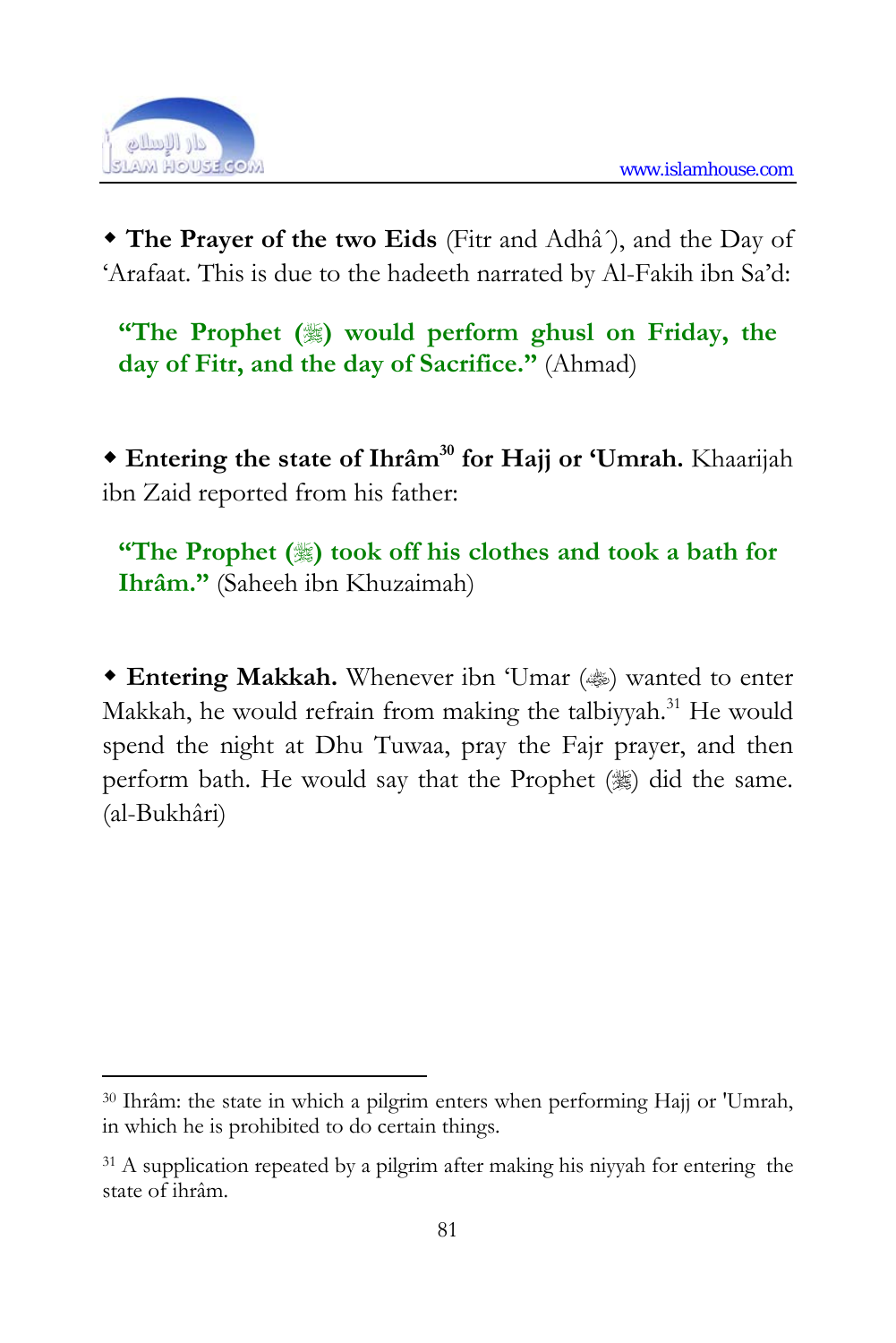

1

# **Things which are Forbidden for Those in a State of Janâbah**

**The Prayer:** Allâh (1) said:

**"O you who have believed! Approach not the Prayer (salât) when you are in a drunken state, until you know (the meaning of) what you utter, nor when you are in a state janâbah, except when passing through [and not staying in a place of Prayer], untill you wash your whole body."** 

[Surah an-Nisâ´ (4):43]

 **Tawâf** (Circumambulation) of the Sacred House (Ka'bah). ' $\hat{A}$ 'ishah ( $\hat{\ast}$ ) said:

**"I came to Makkah while I was menstruating, so I was not able to make Tawâf of the Sacred House or Sa'i**<sup>32</sup> **between Safâ´ and Marwah. I complained to Allâh's Messenger (). He said to me: 'Do everything a pilgrim does except for Tawâf of the Sacred House until you are pure.' "** (al-Bukhâri)

<sup>32</sup> **Sa'i:** Walking between the two mounts of Safâ´ and Marwah during 'Umrah or Hajj.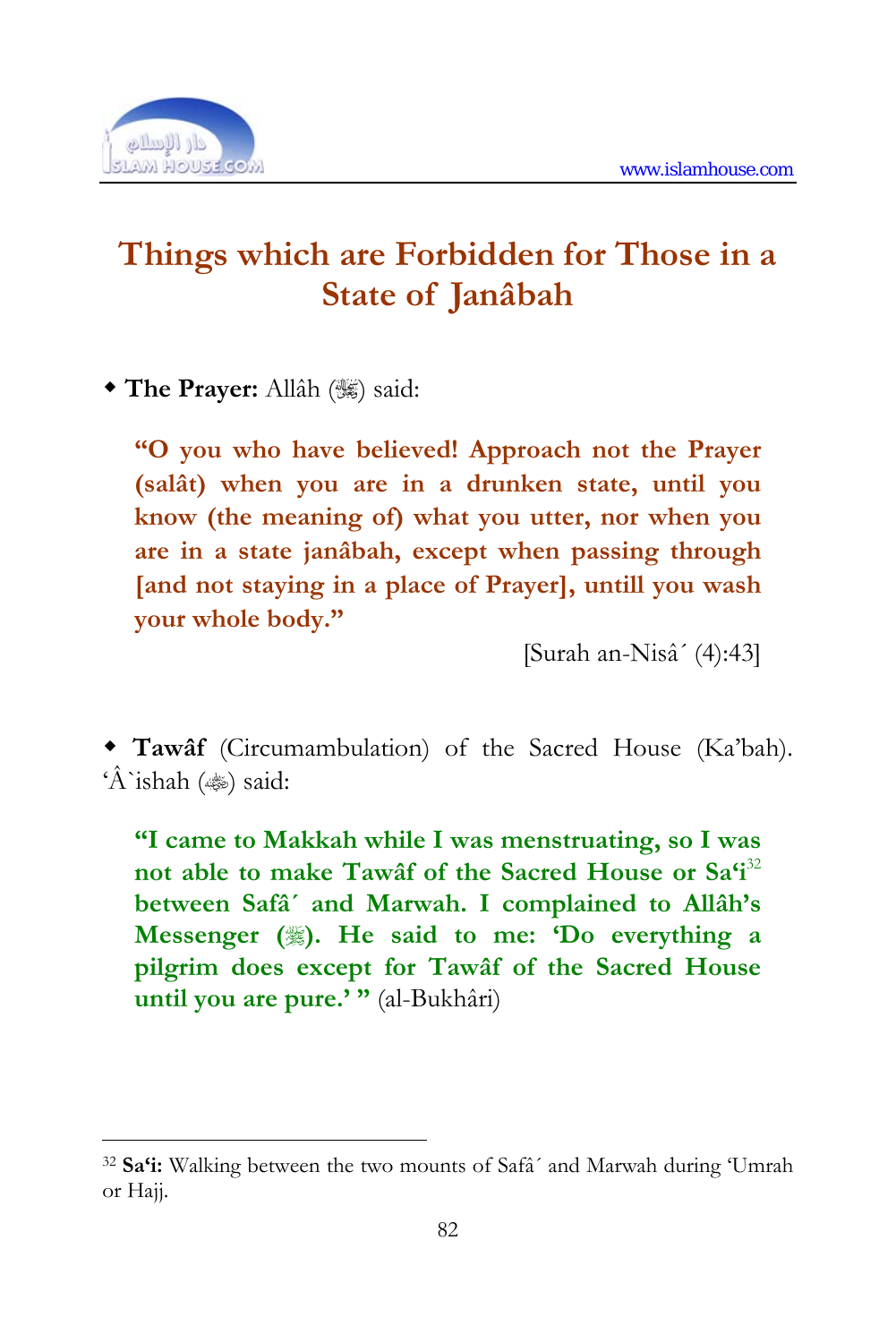

 **Touching or carrying the Mushaf,** as stated in hadeeth of Abu Bakr ibn Muhammad ibn 'Amr's mentioned earlier:

**"The Prophet () wrote a letter to the people of Yemen, and from the things it read was: 'Nobody should touch the Qur`ân unless he is pure.' "** (Mustadrak al-Hâkim)

**Recitation** of the Qur`ân.

**"Once Ali () performed wudoo´: he rinsed his mouth and nose thrice, washed his face thrice, washed his hands and arms thrice, then wiped his head once and washed his feet thrice. He said, 'This is how I saw the Messenger of Allâh (
<b>)** perform the wudoo'.' He **recited some verses of the Qur`ân, and then said, 'This is for those who are not in a state of janâbah. As for those in a state of janâbah, they should not recite even a verse.' "** (Ahmed)

**• Remaining in the masjid.** ' $\hat{A}$ 'ishah ( $\gg$ ):

**"The Messenger of Allâh (** $*)$  came and [saw] that the **doors of the houses of his companions were faced towards and opened into the masjid. He said, 'Face**  these houses away from the masjid.' The Prophet  $(\frac{16}{20})$ **entered, and the people did not do anything in hope that he would give them a concession in this regard. He came out [again] and said, 'Turn these houses**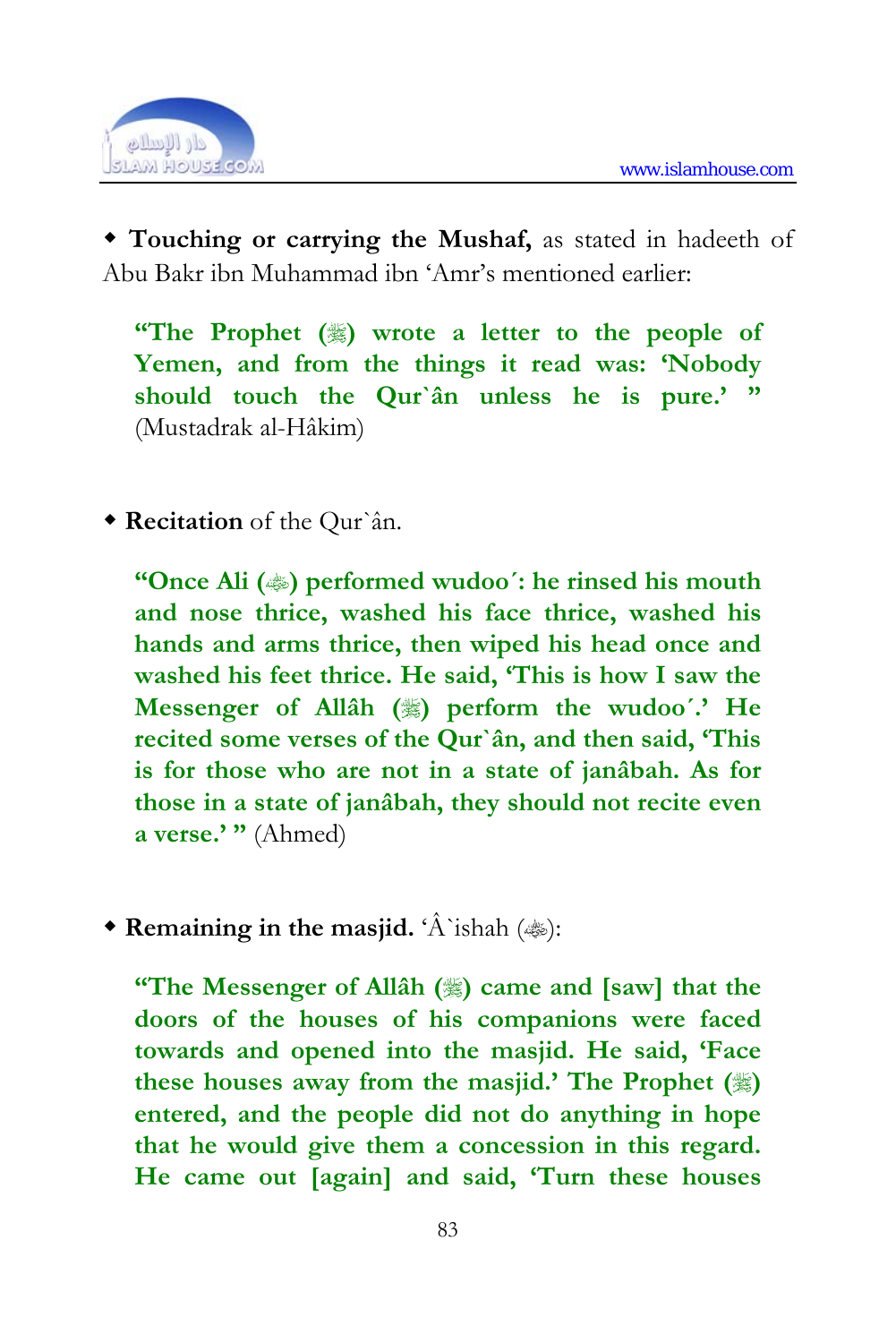

## **away from the masjid, for indeed I do not permit the masjid for a menstruating woman or one in a state of janâbah.' "** (Saheeh ibn Khuzaimah)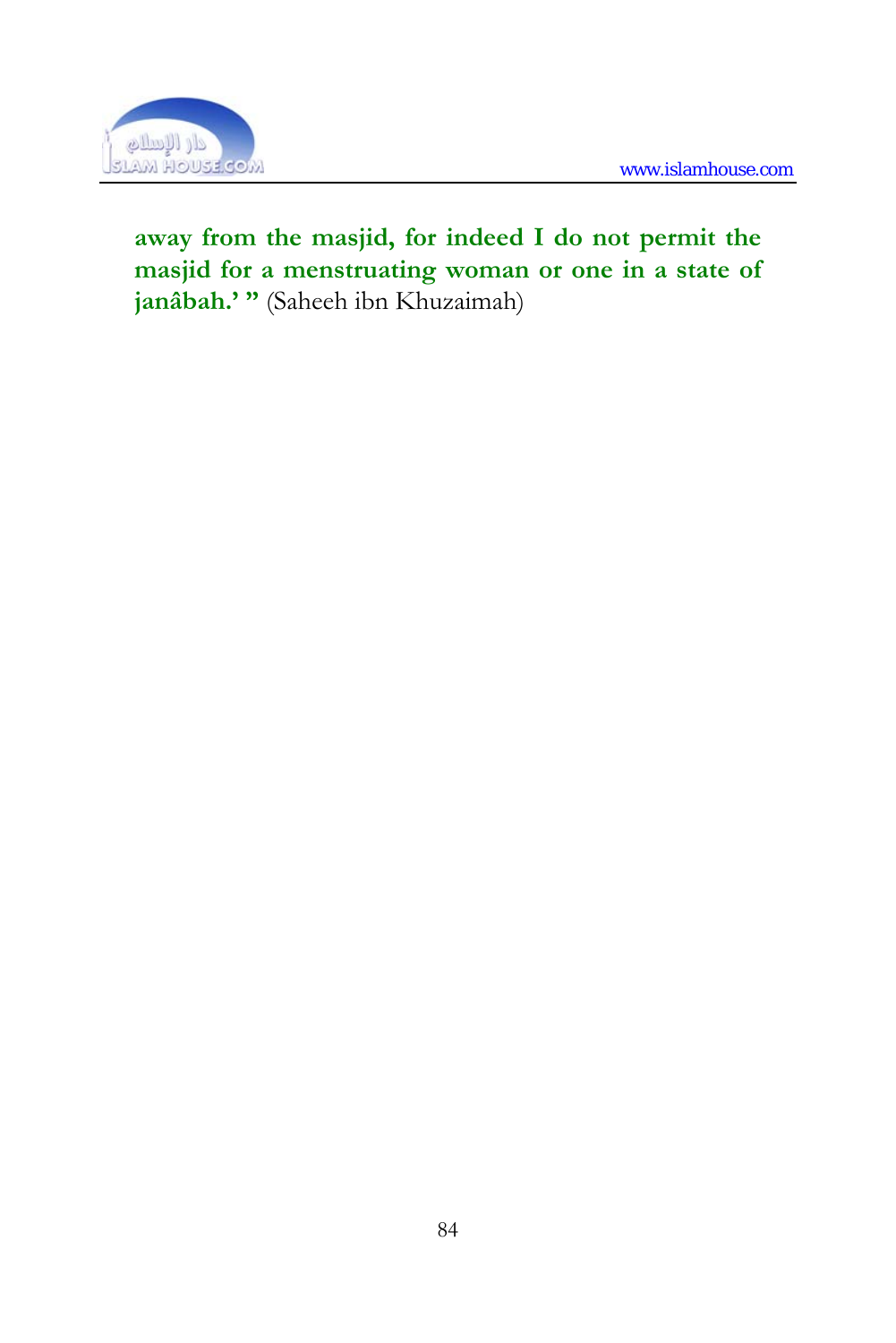

# **Common Mistakes made in Performing Ghusl**

 **After having sexual intercourse**, some men do not perform ghusl nor do they instruct their wives to do so unless they ejaculate. It is obligatory upon them to perform ghusl, due to the saying of the Prophet (:)

**"If he (the husband) positions himself between her legs and arms and penetrates her, ghusl becomes obligatory, whether he ejaculates or not."** (Muslim)

 **Some people do not perform wudoo´ before sleeping** after having sexual intercourse if they choose to delay performing the ghusl until morning . This is in opposition to the Prophet's Sunnah. Ammâr ibn Yâsir ( $\ddot{\ast}$ ) said:

**"The Messenger of Allâh (3) gave the person in a state of janâbah a concession to perform wudoo´ like the one he would for Prayer, if he wished to eat, drink or sleep."** (at-Tirmidhi)

 S**ome people who awaken in a state of janâbah** and do not have enough time to perform ghusl before the sun starts to rise feel it necessary to perform tayammum and pray. This is impermissible. Sheikh Abdul-Azeez ibn Bâz, may Allâh's mercy be upon him, was asked: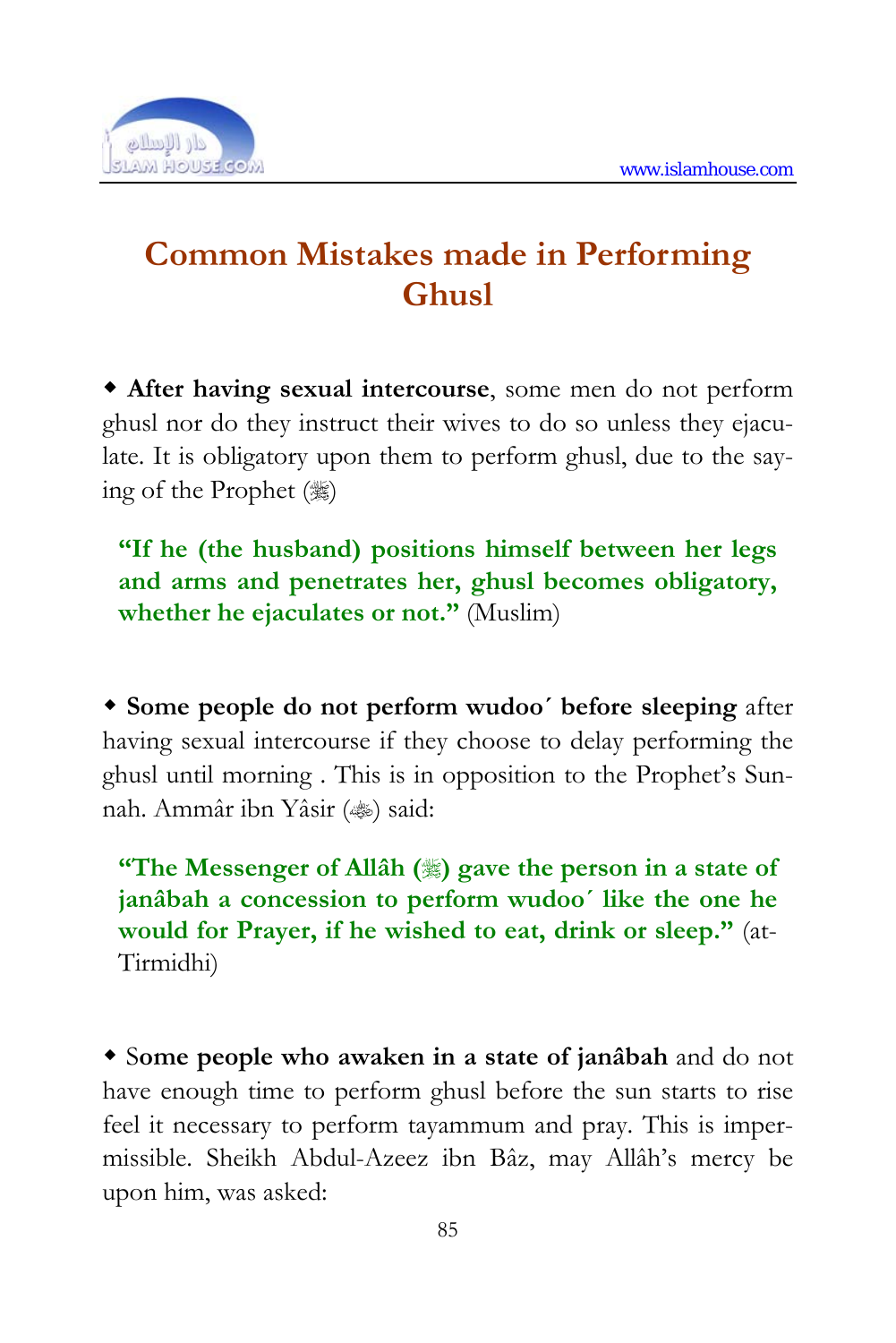

I awoke in a state of janâbah close to the time of sunrise, and if I had performed ghusl, the sun would have risen. Should I have performed tayammum or ghusl before I prayed?

He answered:

You must perform ghusl and complete your purification, and then perform Prayer. It is not permissible for you to make tayammum in this case. This is because a person who forgets a Prayer or is asleep is required to hasten to perform it along with all which is necessary for it to be performed as soon as he wakes up or remembers it, due to the saying of the Prophet ( ,

## **"If someone oversleeps or forgets to perform a Prayer, he must perform it when he remembers it, and there is no other expiation for it except for that."**

It is well-known that Prayer is not accepted without purification, due to the saying of Prophet  $(\frac{1}{2})$ :

## **"No Prayer is accepted without purification."**

If water is accessible, one must use it for purification; otherwise, he may perform tayammum. Allâh ( $\frac{1}{2}$ ) says:

**"And (if) you find no water, perform tayammum with clean earth and wipe over your faces and hands [with it]. Truly, Allâh is Oft-Pardoning, Oft-Forgiving."** 

[Surah An-Nisâ` (4):43]

(Fatâwâ Islâmiyyah, v.1, p.199)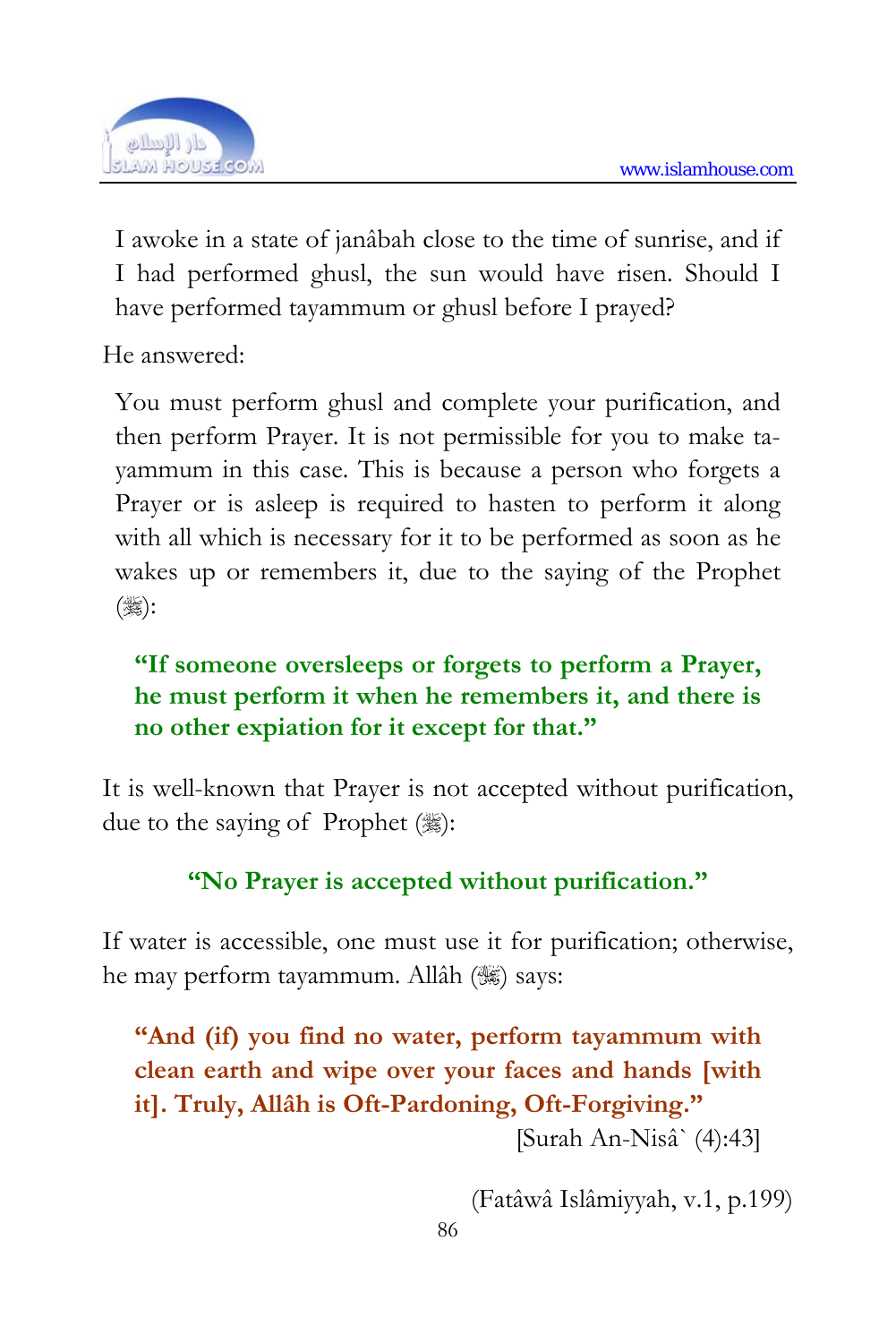

 **Some women become pure from postpartum bleeding** before the elapse of forty days but refrain from performing ghusl, praying, and fasting. In this regard, Sheikh Abdul-Azeez ibn Bâz, may Allâh's mercy be upon him, said:

If a woman in her postpartum period stops bleeding before the elapse of forty days, she must perform (ghusl) and start praying, as well as observe the fast in Ramadân. It is also permissible for her husband to have sexual intercourse with her, as is unanimously agreed among scholars. There is no minimum time period that a woman must experience postpartum bleeding. (Fatâwâ Islâmiyyah, v.1 p.225) ritual

 **Some men have sexual intercourse with their wives** after the elapse of their menstruation or postpartum bleeding before she performs ghusl. Sheikh Abdul-Azeez ibn Bâz was asked about this and replied:

Having sexual intercourse with one's wife during menstruation is forbidden, due to the saying of Allâh ():

**"They ask you concerning menstruation. Say: It is a harmful thing, therefore, keep away from [intercourse with] women during menses. And do not have intercourse with them till they are purified."** 

[Surah al-Baqarah (2):222]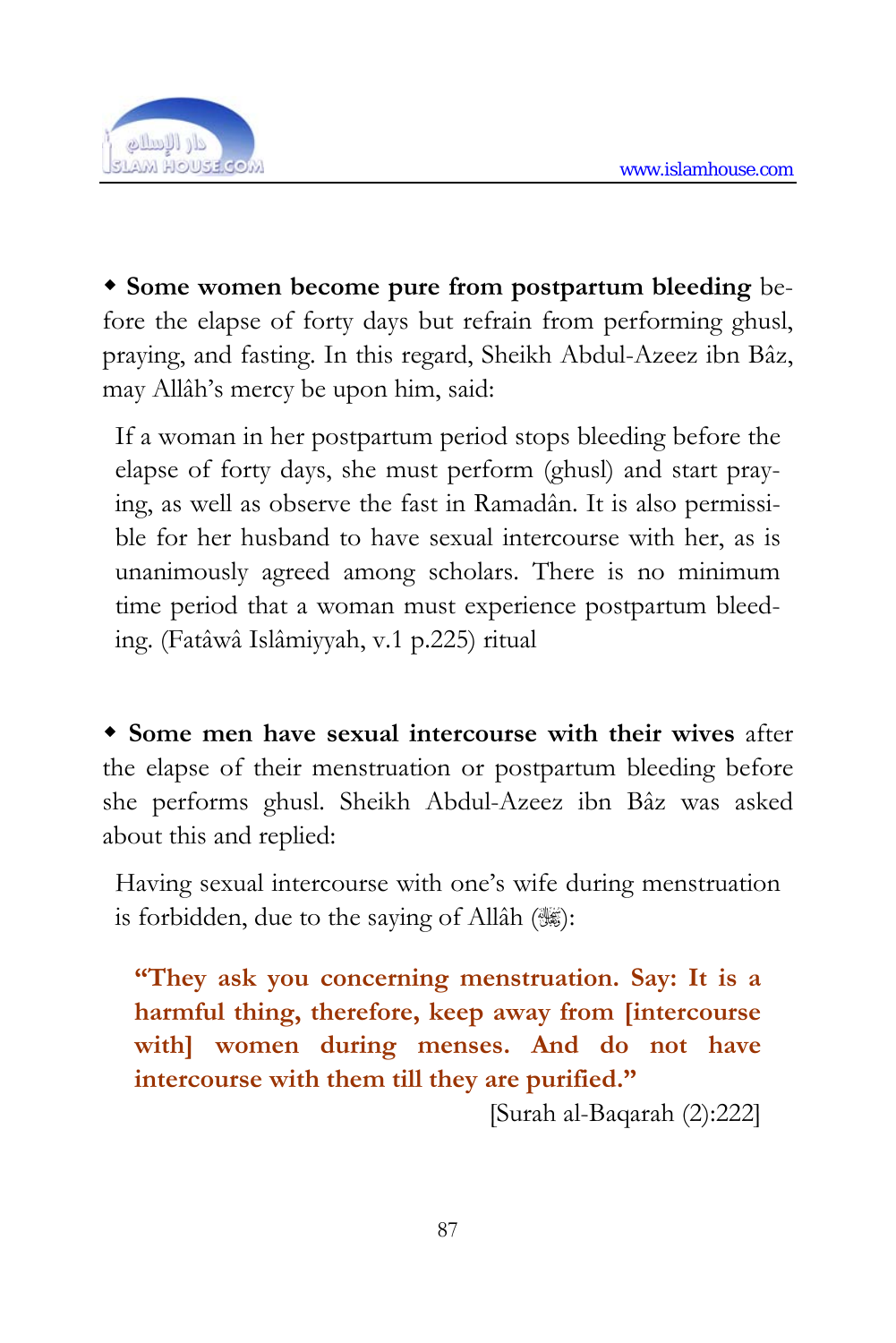

Whoever does so must seek forgiveness in Allâh and turn to Him in repentance, and he must give one dinaar or a half of charity as expiation for [this offence]. Ahmad and other compilers of the Sunan books reported of Ibn 'Abbâs ( $\gg$ ) that the Prophet (3) said about the person who had sexual intercourse with his wife during menstruation:

## **"Let him give one dirham or a half out of charity."**

He may donate either of the two values.

It is also not allowed for him to have intercourse with his wife before she performs ghusl after she has stopped bleeding, due to the saying of Allâh (3):

**"And do not have intercourse until they are purified (from menses). And when they have purified themselves, then go to them as Allâh has ordained for you."** 

[Surah al-Baqarah (2):222]

Thus Allâh has not allowed that one has intercourse with his wife until she stops bleeding and purifies herself by performing ghusl. If one has sex with his wife before she performs ghusl, he has committed a sin and must pay expiation. If she happens to conceive a child from having intercourse during her monthly period or prior to taking a bath, it is not said that her child is illegitimate, rather it is deemed legitimate. (Fatâwâ Islâmiyyah, v.1, p.218)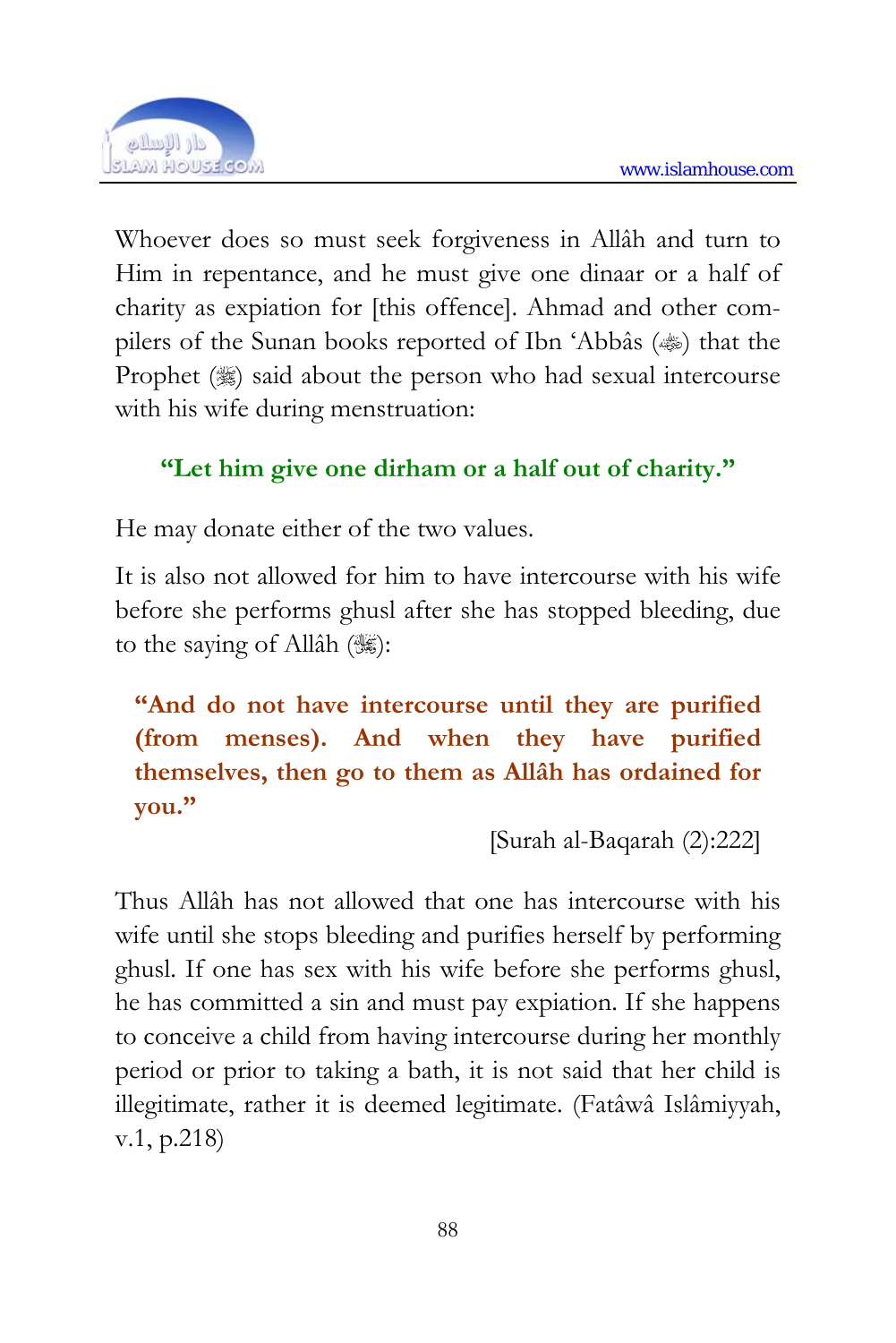

 **Some people have the notion that a woman should not leave her house before her postpartum bleeding is over,** while the fact is that she, like any other woman, may go out if necessity calls. If she does not need to go out, it is better for all women - [whether experiencing postpartum bleeding or not] - to keep to their houses. Allâh ( $\ddot{\mathcal{W}}$ ) says:

**"And stay in your houses, and do not display your selves like that of the times of ignorance."** 

[Surah al-Ahzâb (33):33]

(Fatâwâ Islâmiyyah, v.1, p.223)

 **Some women, whose monthly period is over, postpone performing ghusl until the end of the time allotted for Prayer.** Sheikh Muhammad ibn 'Uthaymeen, may Allâh have mercy upon him said:

Some women become pure during the time of one of the daily Prayers, but postpone the ghusl to the next Prayer time, on the plea that the remaining time would not allow for her to complete purification. Such a plea is not acceptable, for she can perform the minimum of what is required in ghusl and perform the Prayer in its stated time. Then, at a later time, she may perform a complete purification. (The Natural Blood of Women, p. 41)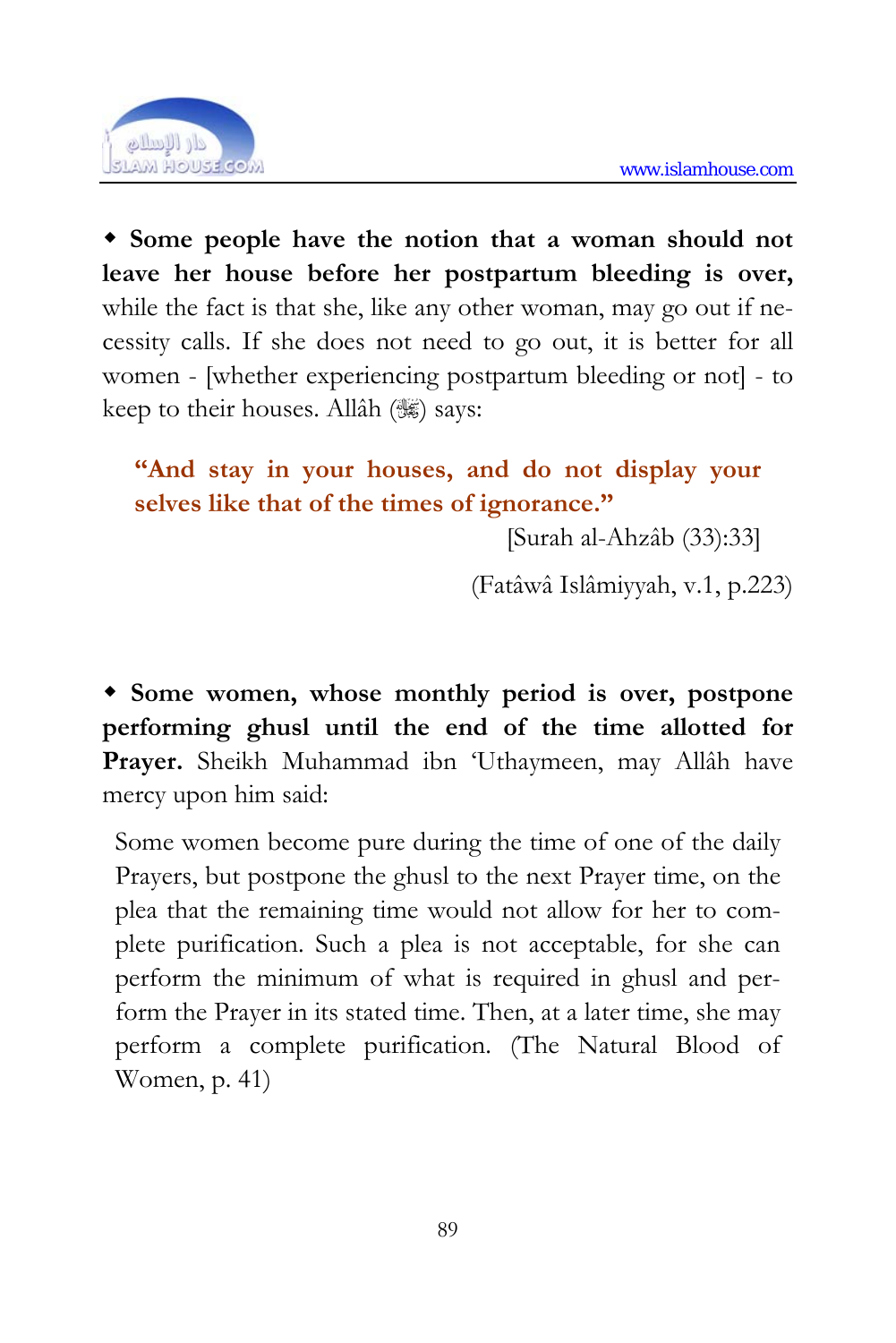

 **Some women, after completing their menses and performing ghusl, do not perform the Prayer they missed when their menses started.** Sheikh Muhammad ibn 'Uthaymeen said:

If a woman starts to menstruate after the time of a Prayer has begun, for example, half an hour after the beginning of the Dhuhr (noon) Prayer, when she stops bleeding and performs ghusl, she must make up the specific Prayer she missed prior to menstruation. Allâh says:

## **"Indeed Prayer has been decreed upon the believers at specified times."**

[Surah an-Nisâ´ (4):103]

(Fatâwâ al-Mar`ah, p.25)

 **Some women, after purifying themselves from menstruation, do not perform the Prayer which is incumbent at that time,** but rather they perform the next Prayer. Sheikh Ibn 'Uthaymeen says in this regard:

If she becomes pure (from menses) and there is still enough time for one rak'ah before the time the next Prayer begins, she must perform the Prayer during whose time she was purified The Prophet (,) said:

**'Whoever completes one rak'ah of the 'Asr (afternoon) Prayer before sunset, [it is as if] he has [prayed] the whole Prayer; it is considered has he has prayed within its time.'** (al-Bukhâri & Muslim)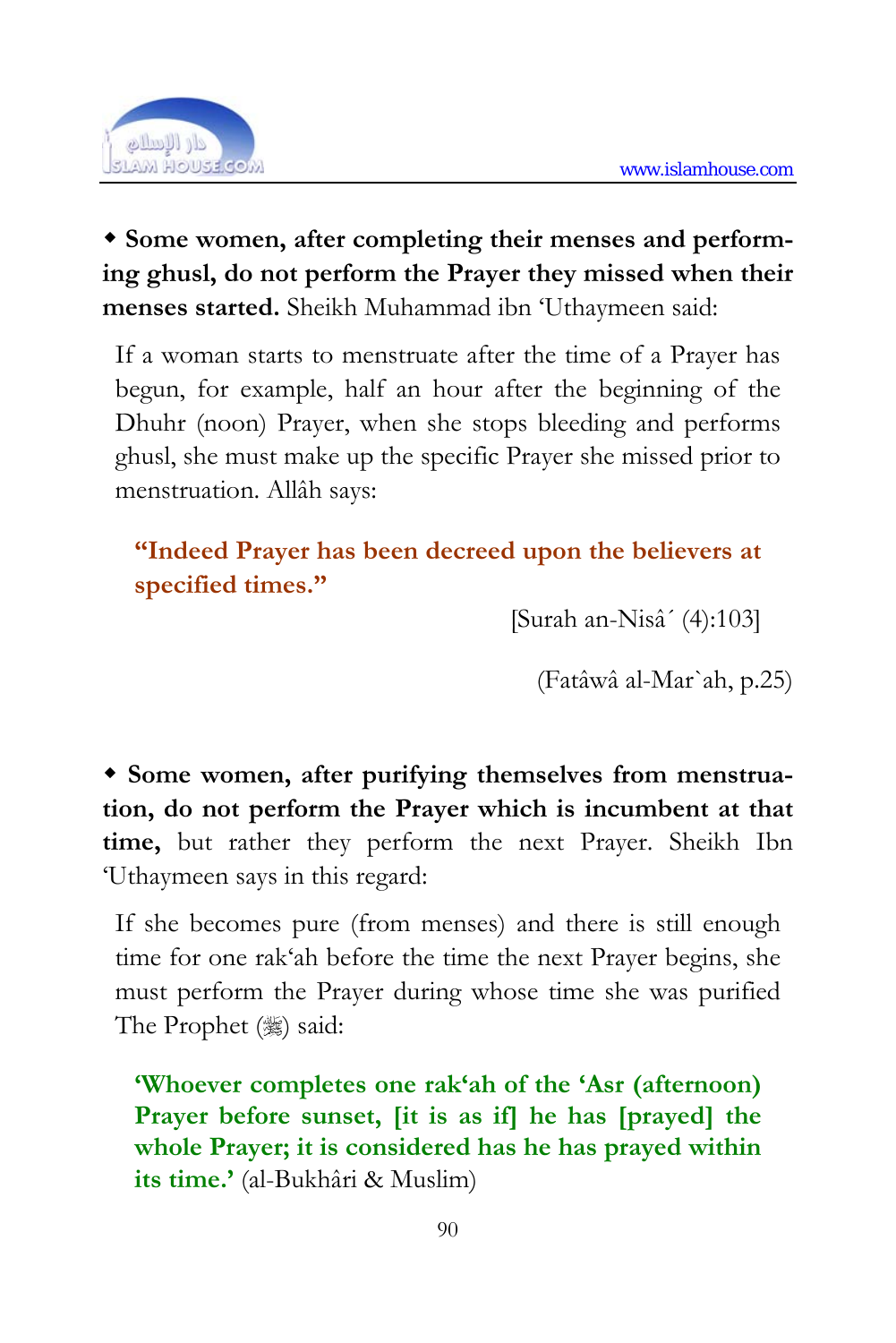

Thus, if her period is over during the afternoon Prayer or before sunrise, and there is enough time for her to catch one rak'ah before the sun sets [in the case of 'Asr] or the sun rises [in the case of Fajr], she must perform the 'Asr Prayer or the Fajr Prayer, respectively. (Fatâwâ al-Mar`ah, p. 25)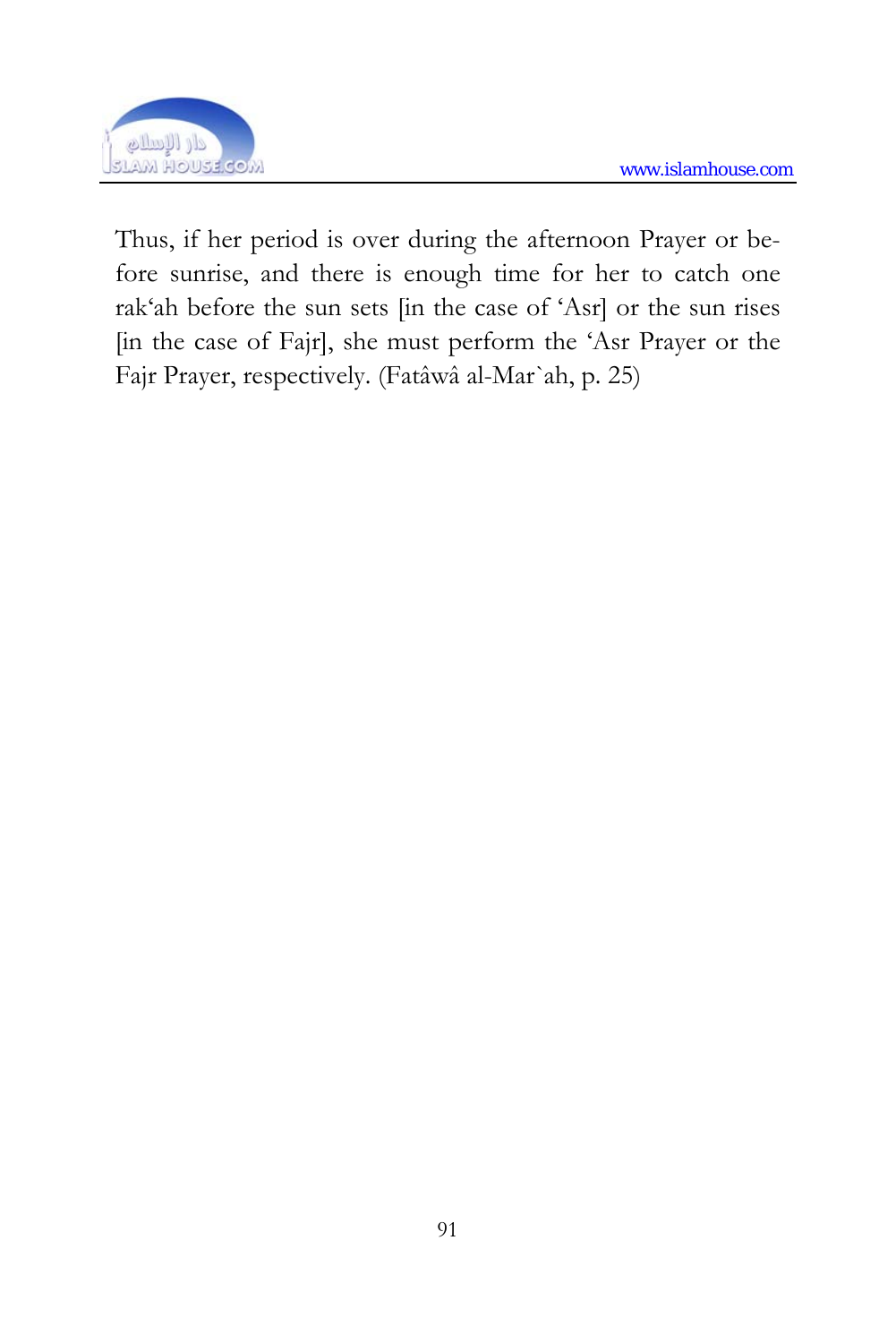

# **Tayammum**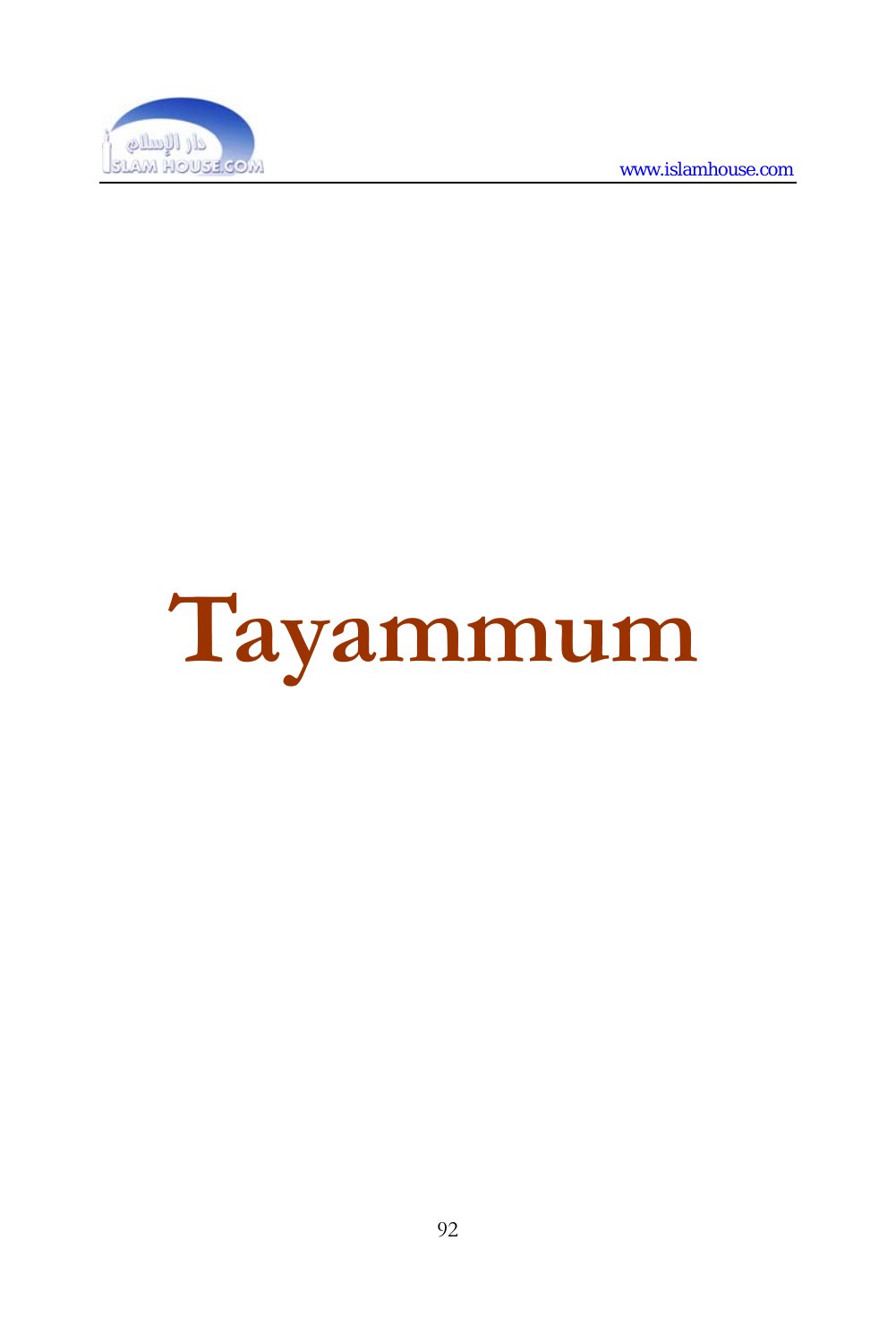

1

## **Tayammum**

The tayammum is a purification that takes the place of wudoo´ and ghusl due to a lack of water or other factors which may prevent its use. Tayammum makes permissible for us the same acts as does wudoo´ and ghusl, such as Prayer, touching the Qur`ân, and the like. Allâh says:

**"And if you are ill, or on a journey, or one of you comes after answering the call of nature, or you have had contact (sexual intercourse) with women, and you find no water, then perform tayammum with clean earth and wipe over your faces and hands [with it]. Truly, Allâh is Oft-pardoning, Oft-forgiving."** 

[Surah an-Nisâ´ (4):43]

It is also something specific to the nation of Muhammad  $(\frac{16}{36})$ . The Prophet (,) said:

**"I have been favored over the other prophets with six things: I have been given 'inclusive speech'**<sup>33</sup>**, I have been given victory through fear, war-booty has been made permissible for me, the earth has been made pure for me and a place of prayer, I have been granted all good morals and manners, and I am the seal of the Prophets (the final Prophet)."** [Muslim]

<sup>33</sup> Inclusive Speech: The ability to relate many ideas in a few words.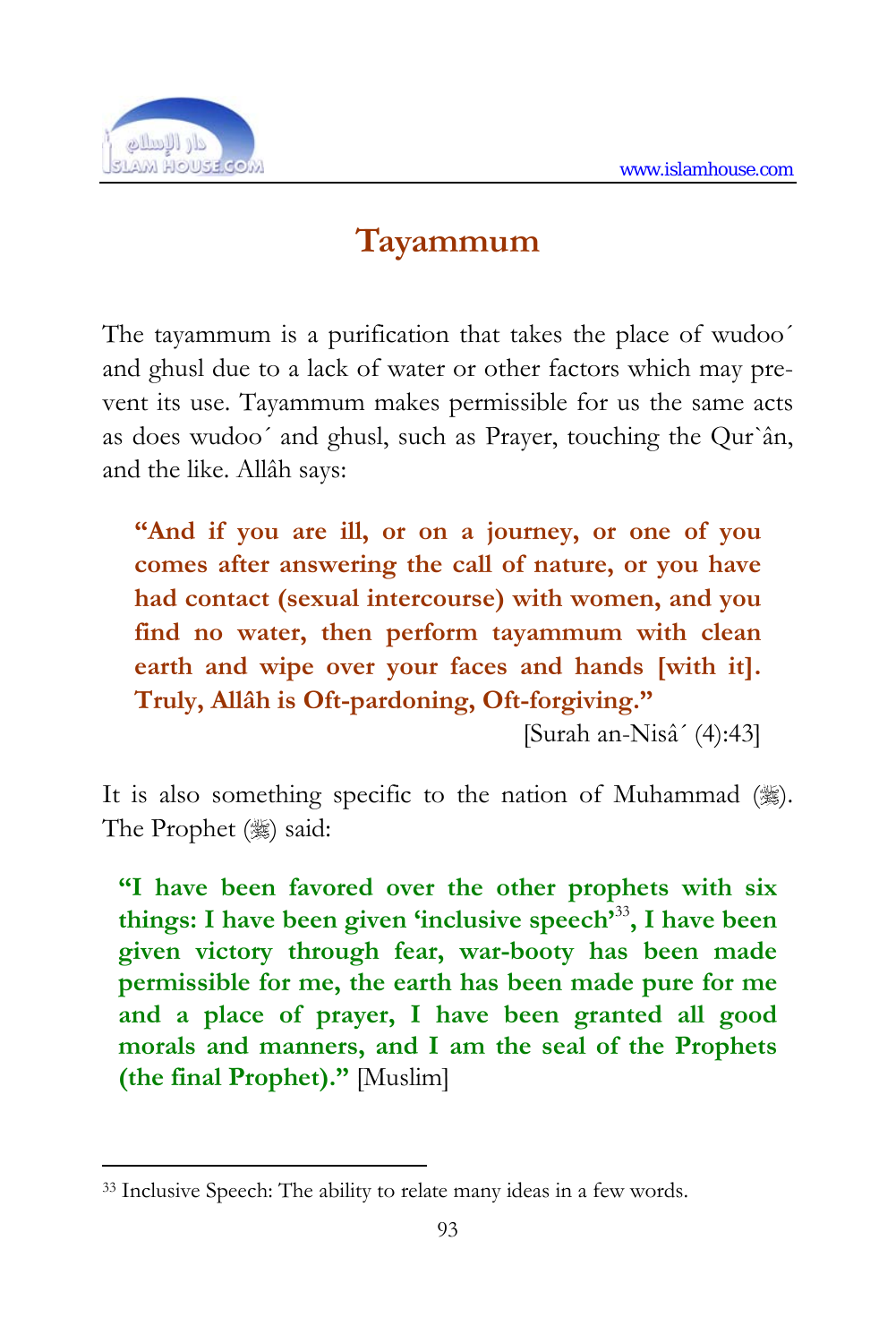

## **Factors that Make Tayammum Permissible**

• If one cannot find water. Allâh (%) said:

**"…then perform tayammum with clean earth."**  [Surah an-Nisâ´ (4):43]

'Imrân ibn al-Hussain narrated:

**"Allâh's Messenger (**) saw a man sitting alone not **performing the Prayer in congregation. He asked him, 'O so-and-so, what has prevented you from praying in congregation?' He replied, 'I am junub and I have no water.'** The Prophet (§) said: You must use the earth **[and perform tayammum], for it is sufficient."** (al-Bukhâri)

 **In case water is harmful to the body,** for example, if one is wounded or ill and fears that using water will delay healing or increase the illness. Allâh () said:

**"And if you are ill, or on a journey, or one of you comes after answering the call of nature, or you have had contact (sexual intercourse) with women and you find no water, then perform tayammum with clean earth…"** 

[Surah an-Nisâ´ (4):43]

Also, Jâbir ( $\gg$ ) said: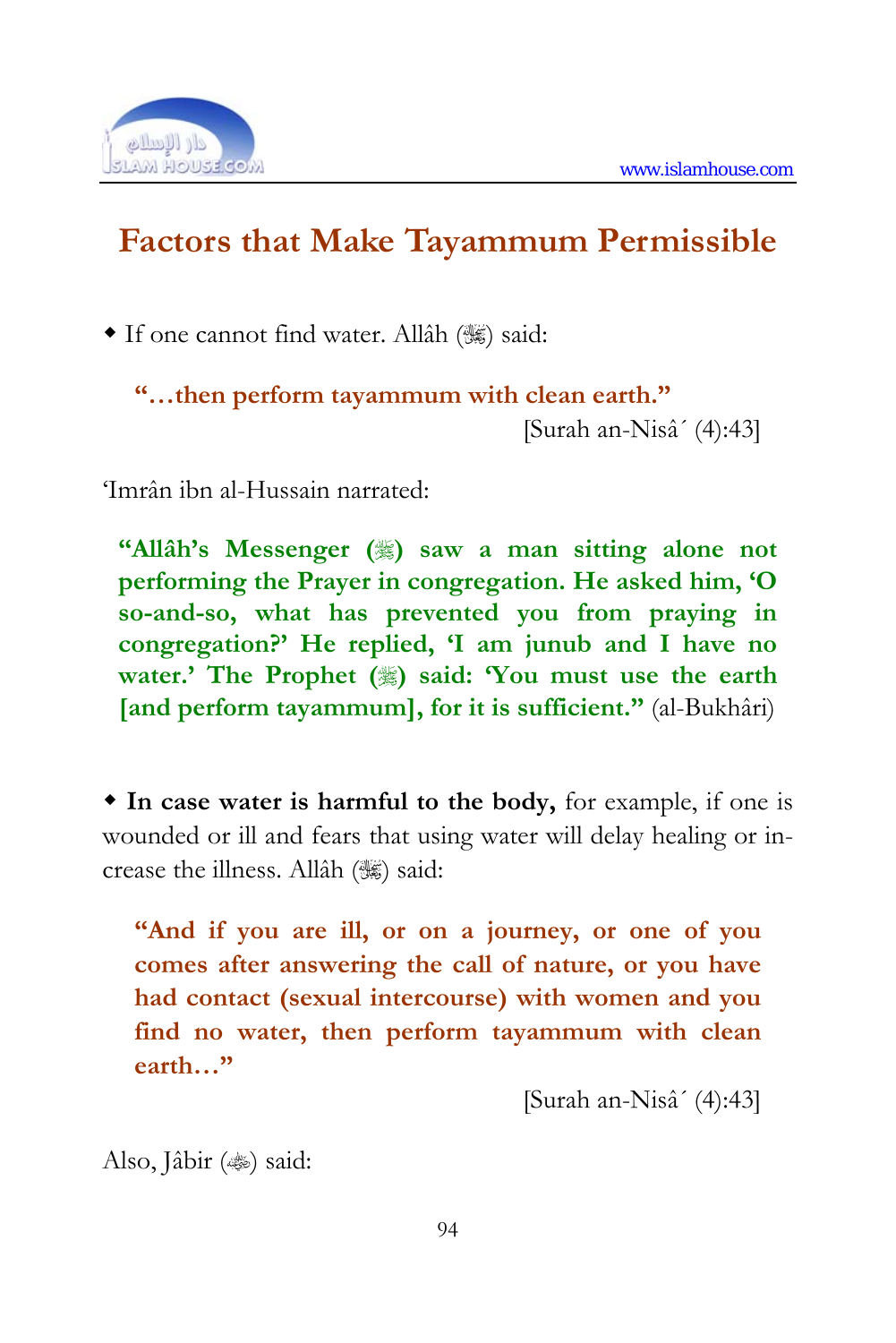

**"We set out on a journey, and one of us was wounded by a stone on his head. [When he slept,] he had a wet dream, and so he asked his companions, 'Do you see any concession for me to perform tayammum?' They replied: 'We do not see any concession since you are able to use water.' Upon that, he took bath and died. When we came back to Allâh's Messenger (), he was informed of that. He said: 'They killed him! May Allâh kill them! Why didn't they ask if they didn't know? Indeed the only cure for ignorance is to ask. It would have been enough for him to perform tayammum, or bandage his wound, wipe over the bandage and bathe the rest of his body."** (Abu Dâwud)

 **If a person has water, but he needs it,** in the present time or the near future for drinking, cooking, or giving drink to others. In other words, if it will cause harm to him or others if it is used for purification, he should perform tayammum and save the water for drinking. When 'Ali ( $\gg$ ) was asked about a person who becomes junub while on a journey and has little water and fears that he would become thirsty if he performed ghusl with it, he replied:

#### **"He should perform tayammum and not ghusl."**

 **If the search for water will risk his life; honor or wealth,** for example, if there were an enemy or if that would expose him to the danger of wild animals.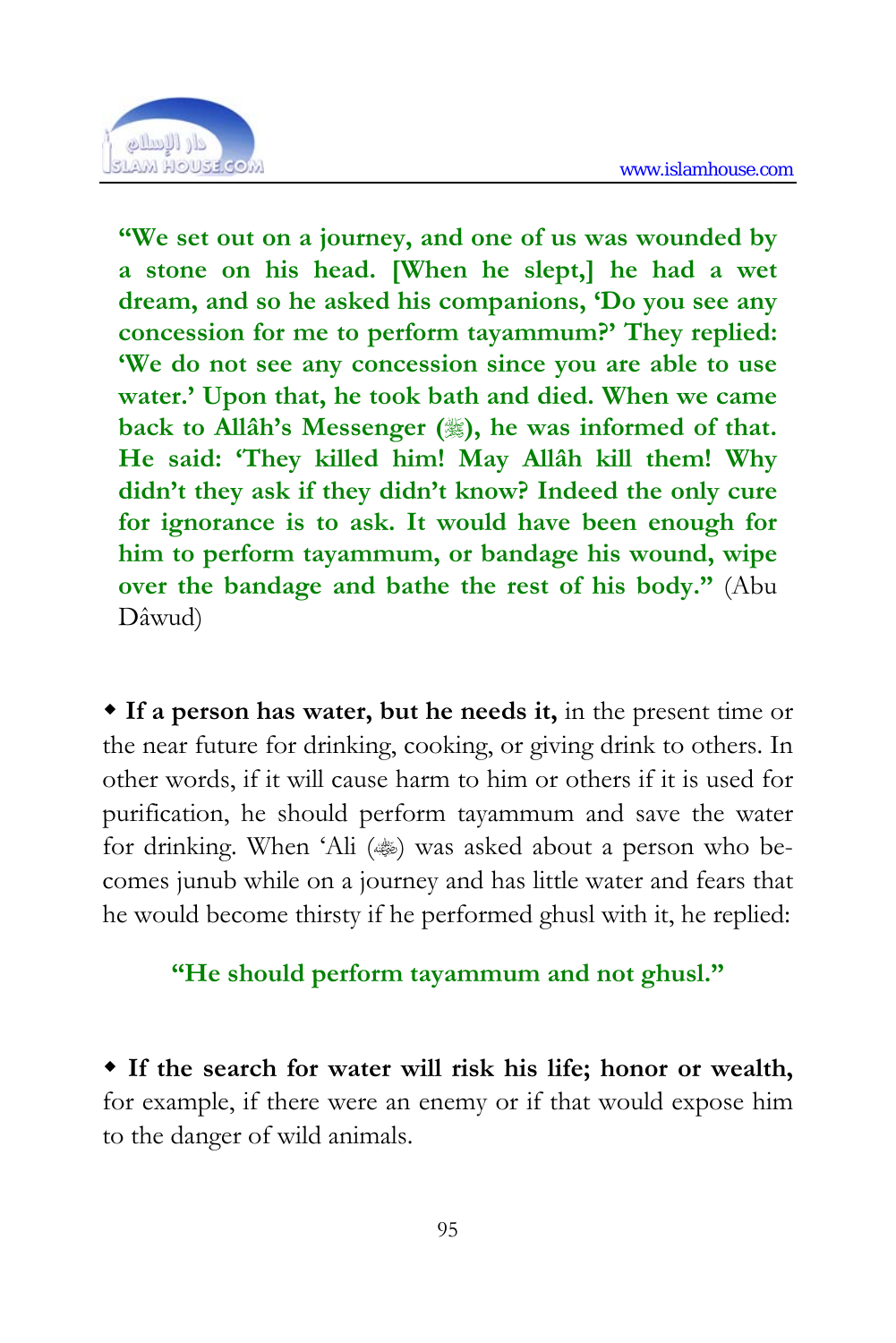

 **In case the weather is extremely cold and he is not able to heat the water,** being almost sure that the use of cold water will cause him harm. 'Amr ibn al-'Aas (<a></a>)</a> said:

**"I had a wet dream in a very cold night during the expedition of Dhât as-Salâsil. I was afraid to risk my life if I took a bath, so I performed tayammum and led my companions in Prayer. They told the Prophet () about the incident, upon which he called me and asked, 'O 'Amr! Did you lead your companions in Prayer while you were in state of janâbah?' I told him what prevented me**  from taking a bath, saying, "I heard Allâh ( $\circledast$ ) say:

**"Do not kill yourselves. Verily Allâh is All-Merciful towards you."** 

[Surah an-Nisâ´(4):29]

**Allâh Messenger () laughed and did not comment upon that."** (Mustadrak al- Hâkim)

The Prophet's ( $\frac{1}{2}$ ) silence upon an issue is a sign of its approval, for he would never approve or keep silent upon something which is impermissible.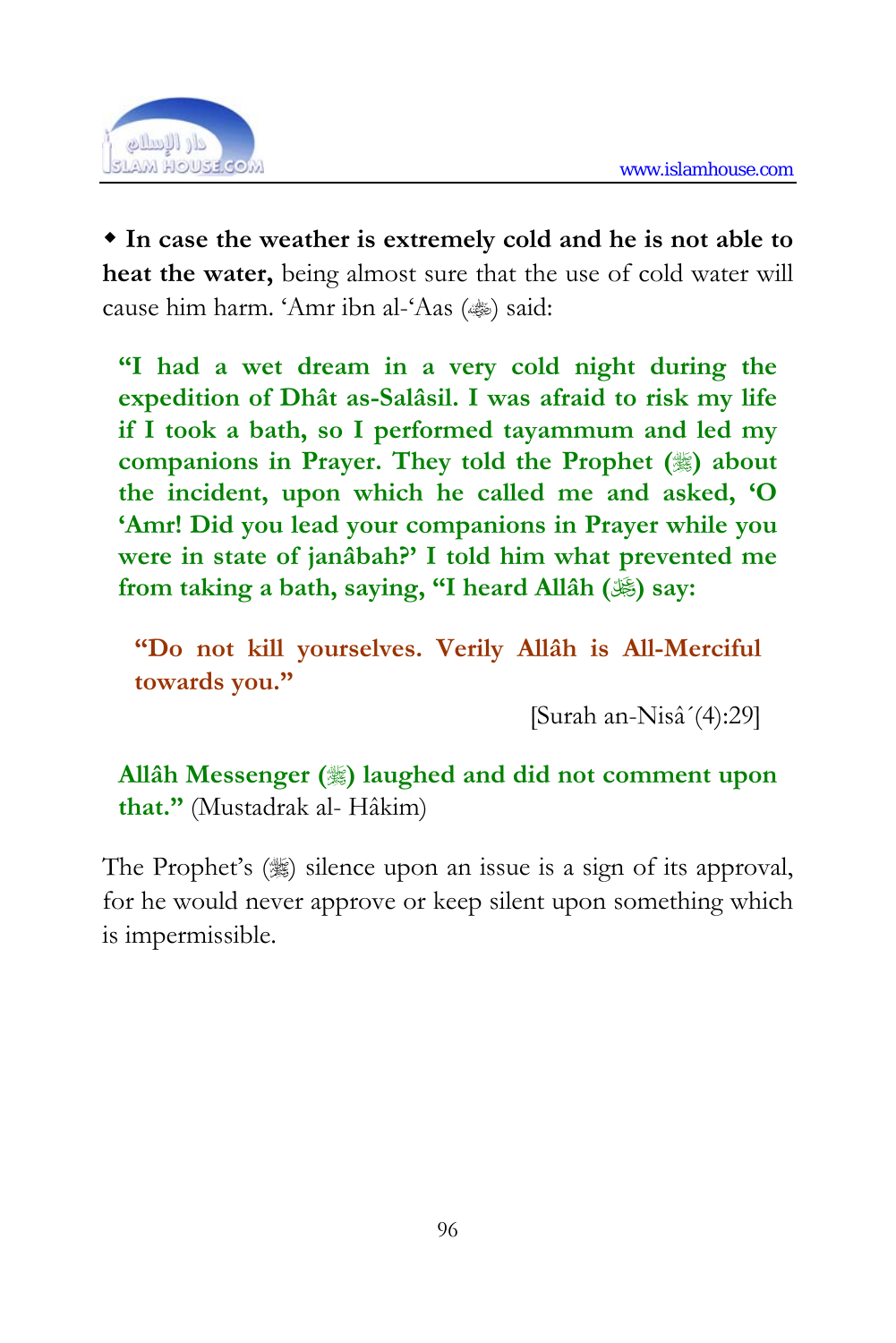

1

# **A Description of the Tayammum**

It is allowed for a person to perform tayammum with anything which is part of the surface of the earth, such as dust and its like. He should first make the intention that he is purifying himself from that particular state of impurity [whether minor or major]. He should say 'Bismillah' and strike the earth once with the palm of his hand with his fingers spread. Then he should wipe his face with his palms, and then wipe his hands up to the wrists. In a hadeeth, a man approached 'Umar and said,

**"I became junub and could not find water." 'Umar**  replied, "Do not pray." Upon that, 'Ammâr ( $\gg$ ) said "Do **you not remember O Ameer-ul-Mu´mineen**<sup>34</sup>**, when we were upon an expedition and became junub and could not find any water? You did not pray, while I rolled in the**  dust and prayed, and the Prophet ( $\frac{1}{20}$ ) said: 'It was **enough for you to strike the earth with your two hands, then blow [the dust], and then wipe your face and hands**  with them.' " (Muslim)

<sup>34</sup> **Ameer-ul-Mu´mineen:** Literally, the leader of the Believers. The title given to the Khaleefah, or leader of the Islâmic state.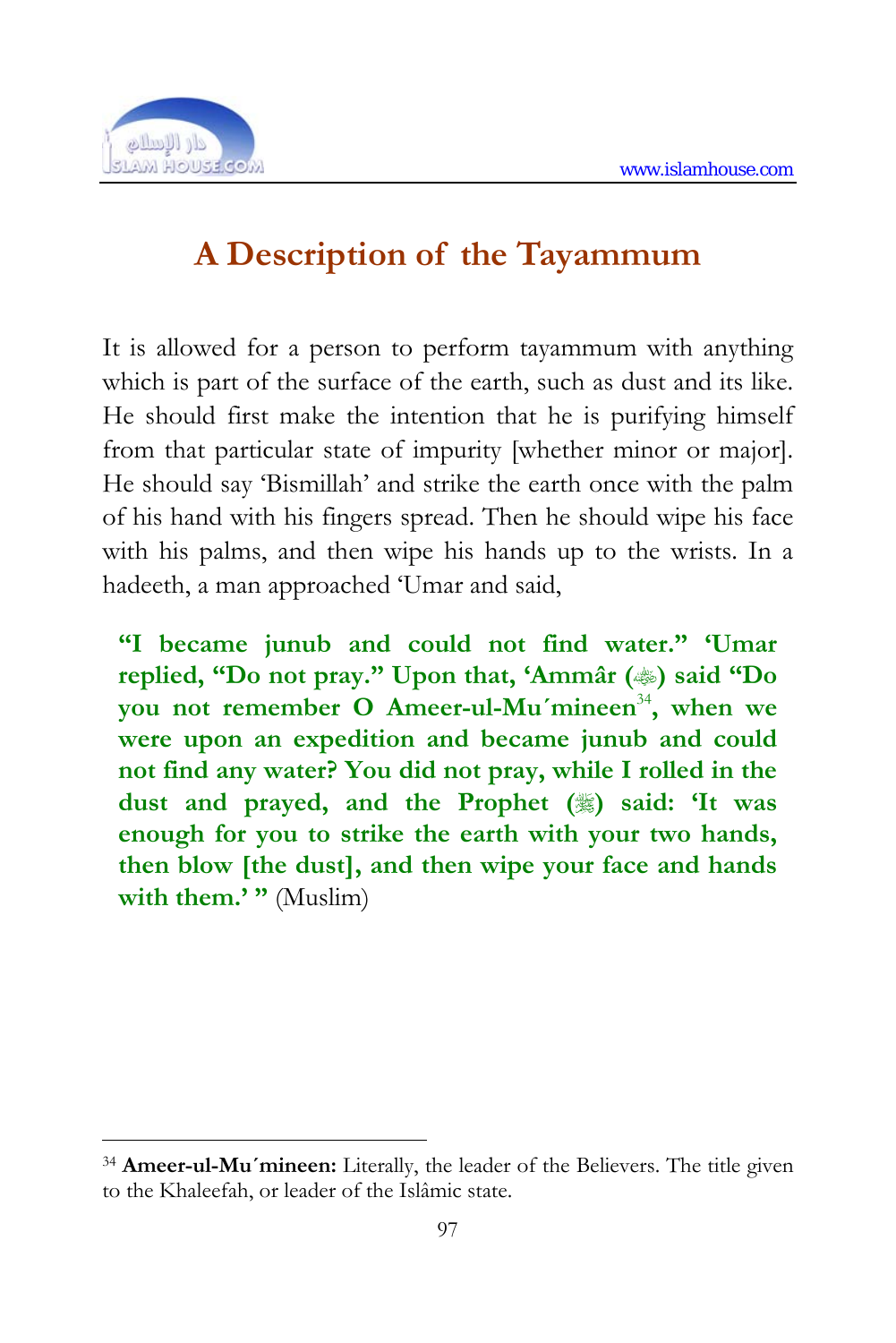

# **Things that Invalidate Tayammum**

 **All things that invalidate wudoo´** similarly invalidate tayammum.

**Finding water** (for those who have no water for wudoo´).

 **When the factors** which prevent one from using water cease to exist.

## **Important Notes:**

 If a person performs tayammum and prays, and then finds water, or if the factors which prevented the use of water cease to exist after completion of the Prayer, it is not required for him to repeat that Prayer even if there is still time. Abu Sa'eed al-Khudri said:

**"Two men set out on a journey. When the time for Prayer came, they had no water, so they performed tayammum and prayed. Later, they found water within that prayer time, so one of performed wudoo´ and repeated that Prayer while the other did not. When they met Allâh's Messenger (** $\ddot{\text{}}$ ) and informed him of what had occurred, **he said to the one which did not repeat [the prayer], 'You have done the Sunnah, and your Prayer is valid,' while he said to the one who perfomed wudoo´ and repeated [the**  Prayer], 'You have a double reward.' " (Mustadrak al-Hâkim)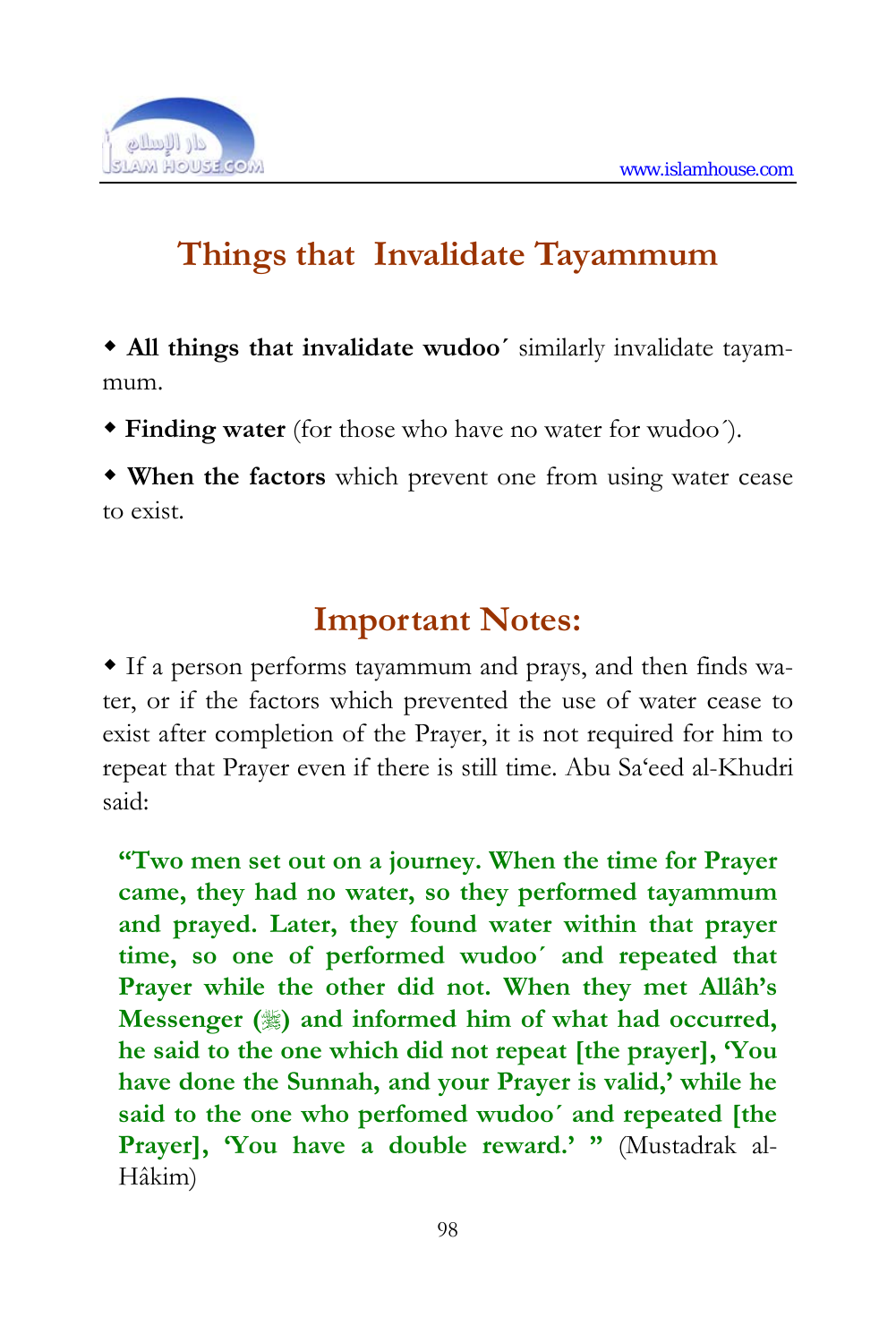

 If one finds water, or if the factors which prevented the use of water cease to exist while he is in the act of praying, his wudoo' becomes invalid, and he is required to perform wudoo´. Abu Dharr ( $\gg$ ) came to the Prophet ( $\gg$ ) while he was in a state of janâbah. The Prophet () called him to bring water, and he concealed himself and performed ghusl. He then said to him,

## **"Clean earth is the wudoo´ for a Muslim even if he does not find water for ten years. But when he finds water, let him wet his body, for that is what is better."** (Ahmad)

 A person who performs tayammum in a case of major states of impurity - such as janâbah, menstruation, postpartum bleeding for some acceptable reason which justifies tayammum is not required to repeat his Prayer. But upon finding water, or when the factors which prevented the use of water cease to exist, he must perform ghusl to purify himself from this state of impurity. 'Imrân ibn al-Hussain (<a>
(<a>  $\blacksquare$ )<br/>
narrated:

**"Allâh's Messenger (**) saw a man sitting alone not **performing the Prayer in congregation. He asked him, 'O so-and-so, what has prevented you from praying in congregation?' He replied, 'I am junub and I have no water.'** The Prophet (3) said: 'You must use the earth **[and perform tayammum] for it is sufficient." ['Imrân then said] After they had found water, Allâh's Messenger () gave the man a container of water and said: "Go and pour it over yourself."** (al-Bukhâri)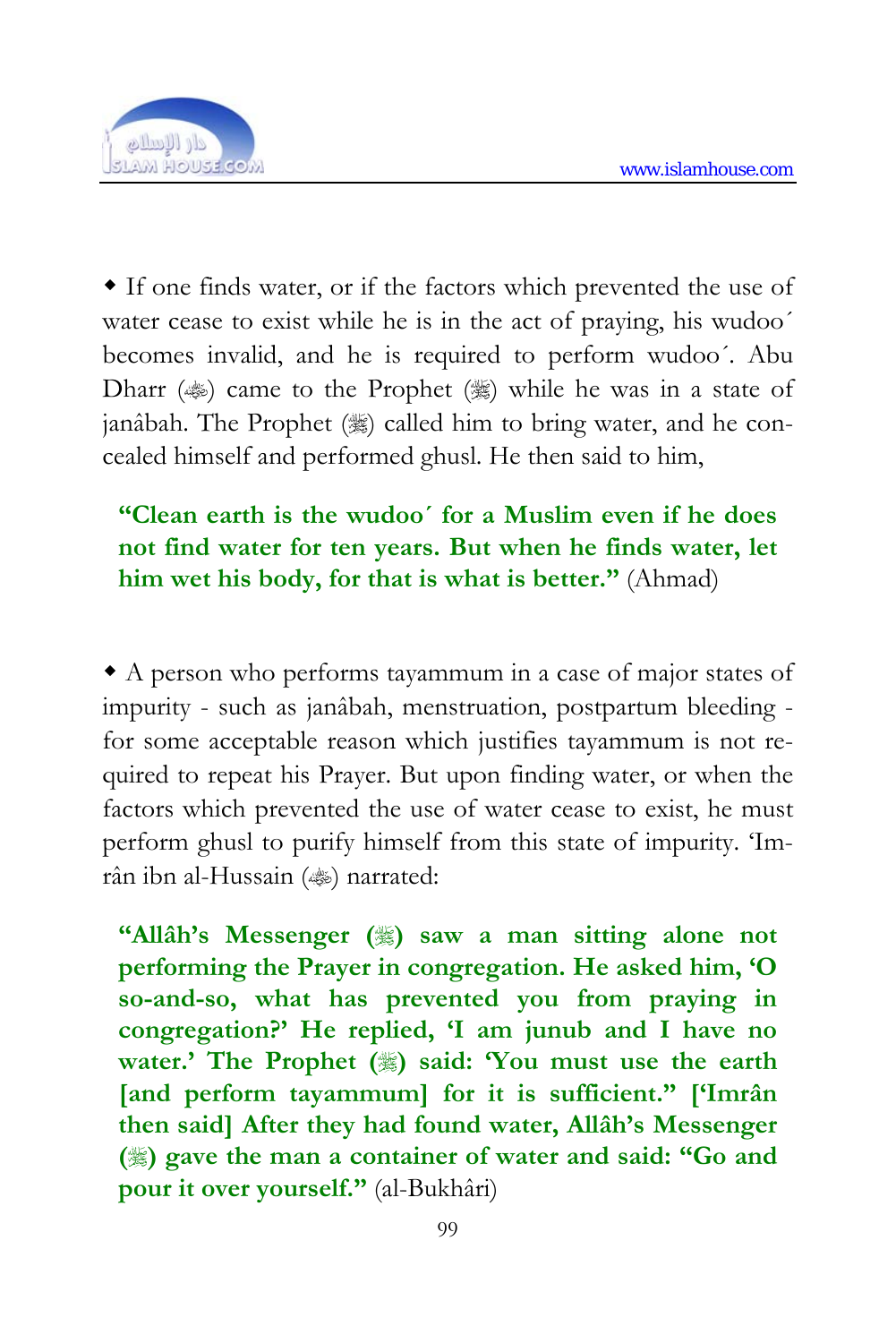

# **Some Verdicts regarding Tayammum**

**Q.** A person in hospital is unable to use water for wudoo´, so he performs tayammum by striking the carpet with his hands. Is his Prayer valid?

**A.** A patient is required to perform wudoo´ for Prayer if he is able; but if he is unable, he should perform tayammum with some type of earth which has dust, if it is available. If he is unable to ask someone to bring that, he may perform tayammum with the ground, tiles or carpet which have dust on them. If they do not have any dust on them, he may perform tayammum with anything on the ground or connected to it. Allâh  $(\mathcal{H})$  says:

## **"So keep your duty to Allâh and fear Him as much as you can."**

[Surah al-Baqarah (2):286]

Also,

## **"Allâh does not charge a soul except its capacity."**  [Surah at-Taghâbun (64):16]

(Islamic verdict by a group of scholars. p1/197)

**Q.** Once a person was performing wudoo´ as well as tayammum due to a wound on his hand which he could not let water touch, and he forgot to perform tayammum for the part he was not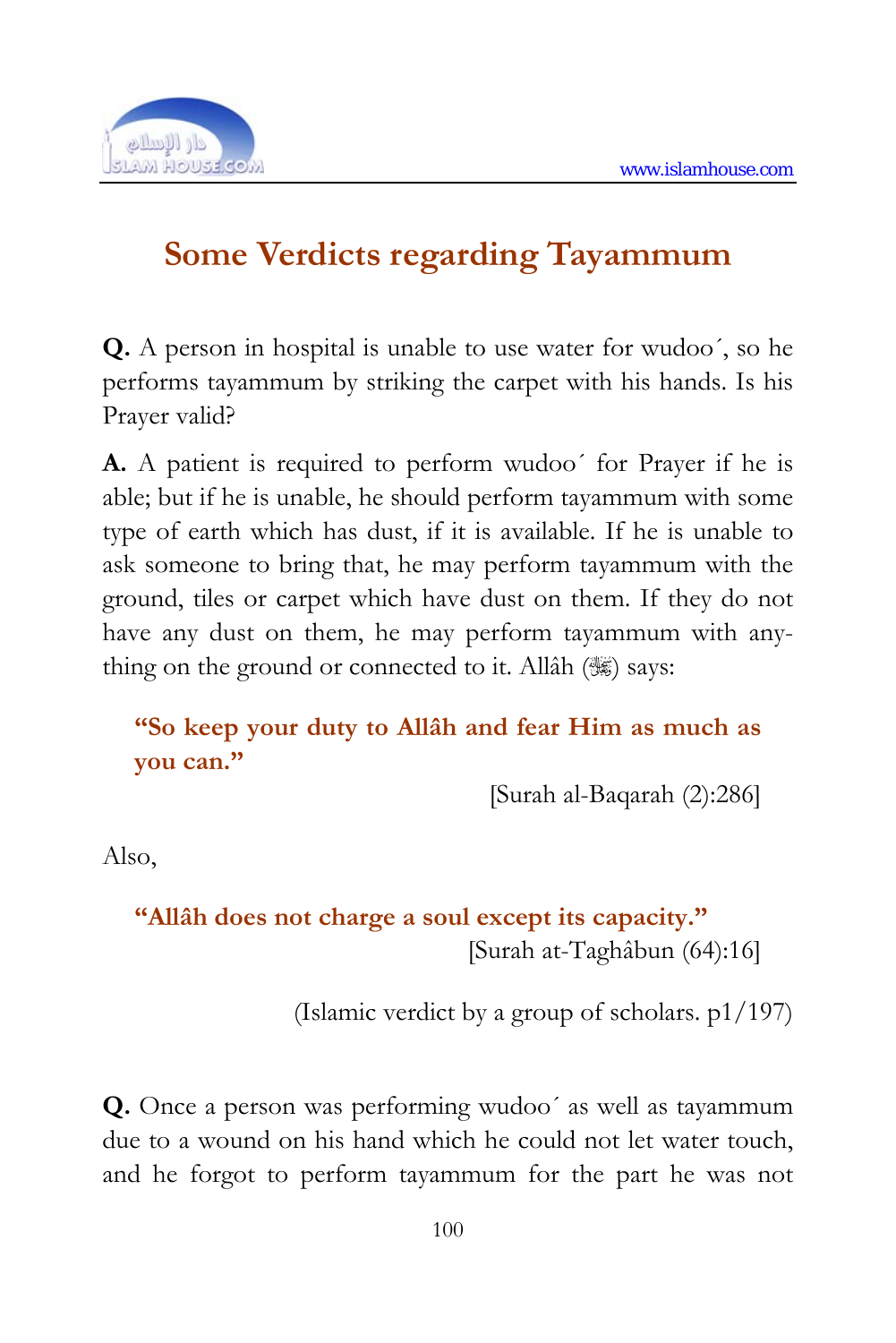

washing and [instead, directly] performed Prayer. During his Prayer, he remembered that he forgot, so he performed taya[m](#page-97-0)mum without interrupting his Prayer. What is the status of that Prayer? Is it valid or invalid?

**A.** If someone has a wound on one of the parts which he must wash in wudoo´ and the wound can neither be washed nor wiped with his wet hand because it will aggravate the wound or cause delayed healing, then it is obligatory upon that person that he perform [wudoo´, and perform] tayammum [for the parts he can not wash]. If a person performs wudoo´ without washing the wounded area and starts to pray, and then remembers during that Prayer that he has not performed tayammum [for the unwashed part], he is required to perform tayammum and repeat the Prayer because that part of the Prayer he performed before tayammum was not valid. Since the opening takbeer $35$  is included in the parts of the Prayer which are invalid, in reality, he did not even start his prayer. Purification is condition for the validity of Prayer, and leaving a body part that is required to be washed in wudoo´ makes the whole wudoo´ invalid. This is due to the hadeeth wherein the Prophet  $(\frac{1}{2})$  saw a man who left an area that equal to a 'dirham' untouched by water, and so he ordered him to repeat his wudoo´.

Since it was impossible for the questioner to wash that specific part with water or wipe over it, it was required of him to then do its substitute, which was tayammum, due to the generality of Allâh's (35) saying:

<span id="page-97-0"></span><sup>1</sup> <sup>35</sup> **Takbeer:** Saying of "Allahu Akbar".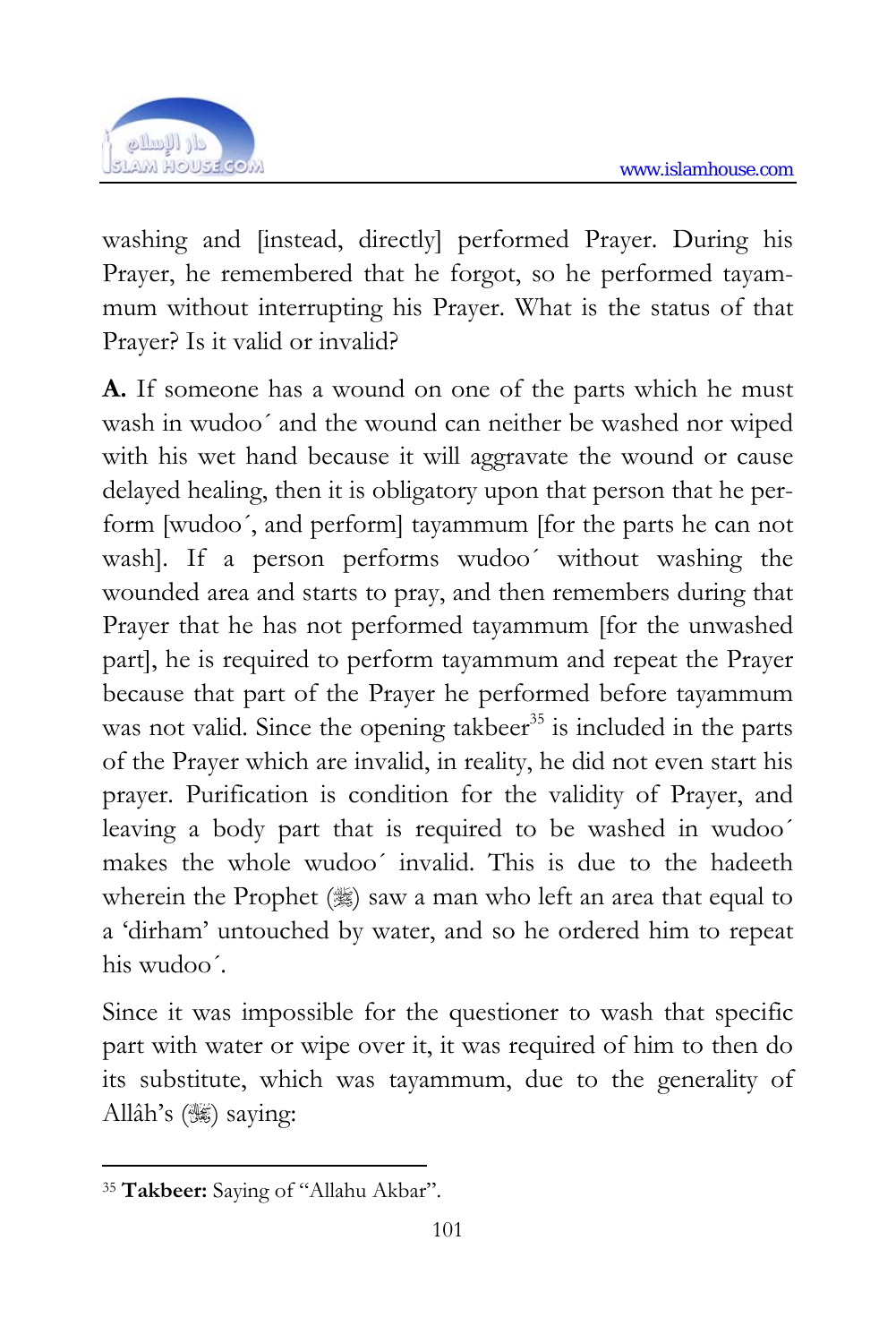

**"And if you are ill, or on a journey, or one of you comes after answering the call of nature, or you have had contact (sexual intercourse) with women and you find no water, perform tayammum with clean earth and wipe over your faces and hands [with it]. Truly, Allâh is Oft-pardoning, Oft-forgiving."** 

[Surah an-Nisâ´ (4):43]

Also, in the story of the one whose head was inflicted with a wound, Ibn Abbâs narrated that the Prophet ( $\frac{1}{20}$ ) said:

### **"If he had only washed his body and left his head where he was wounded."**

In Abu Dâwud's narration on the authority of Jâbir  $(\text{)}$ , the Prophet (2) said:

**"It would have sufficed him to perform tayammum…"** 

Thus, if the person who this question concerns has not already repeated his Prayer, then he must do so." (Islamic verdict by a group of scholars. p1/197)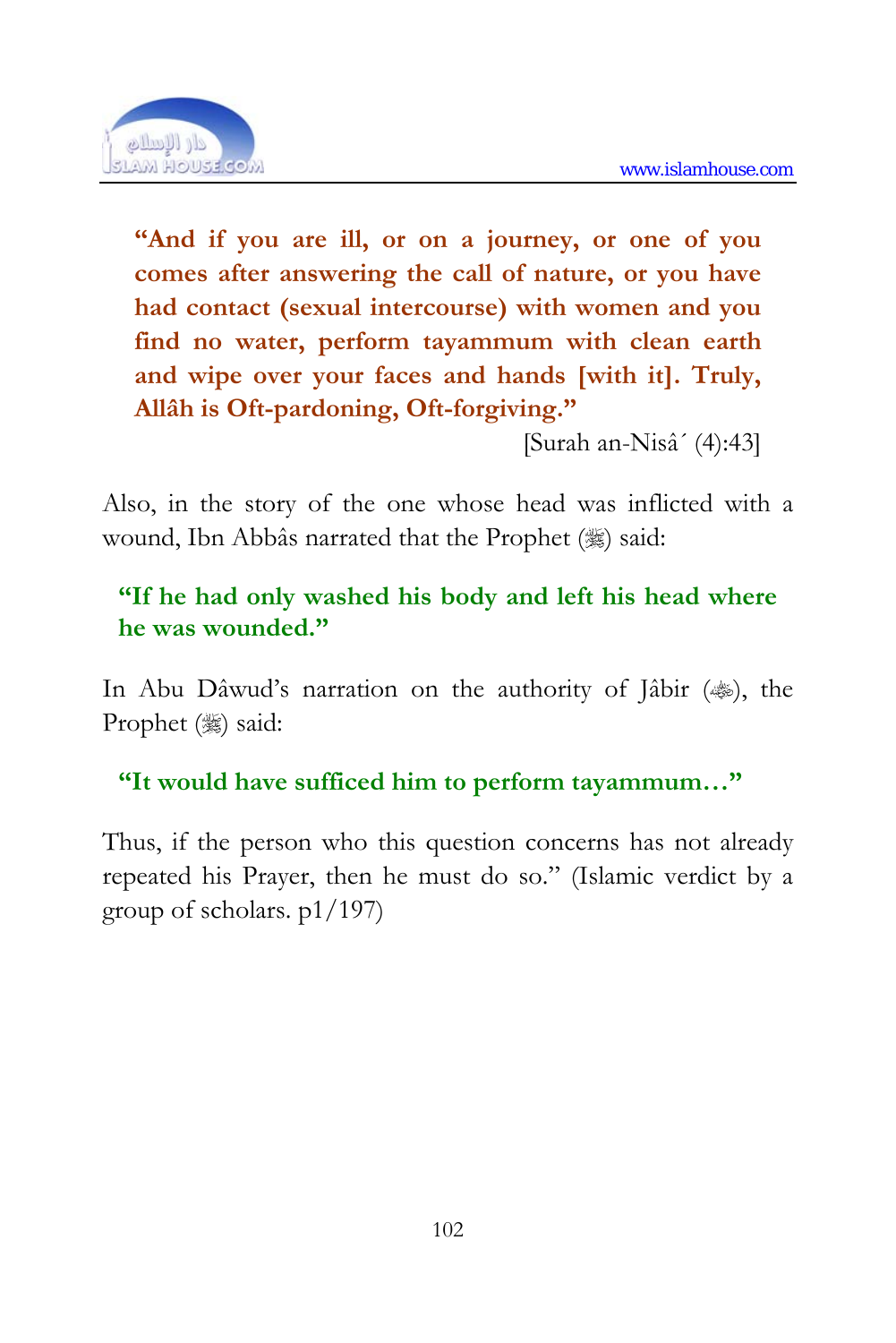

# **How to Purify a Sick Person**<sup>36</sup>

 The general principle is that it is obligatory upon [all Muslims, including] the ill to use water, so one should make wudoo´ from minor states of impurity and ghusl for major states of impurity. But in case the ill is not able to use water due to his disability, or out of fear of aggravation of the illness or pain, or out of fear of delayed recovery, he should perform tayammum.

 If he is unable to purify himself [with his own hands], another person may help by washing the parts of wudoo´ or wiping the parts of tayammum for him.

 [The general principle is that] if one of the parts which must be washed in wudoo´ or ghusl is wounded, he should wash it with water. But if washing that part with water would harm the wound, he should wipe over it with his wet hands. If wiping would also adversely affect the wound, he should [perform wudoo´] and perform tayammum for the wounded area.

 If one of the parts that is required to be washed for wudoo´ is wrapped in a plaster, splint, or bandage, he should wipe over it

<sup>1</sup> 36 Based on Al-Fatâwâ al-Isâmiyyah, p. 1/173-174, by Shaikh ibn 'Uthaymeen.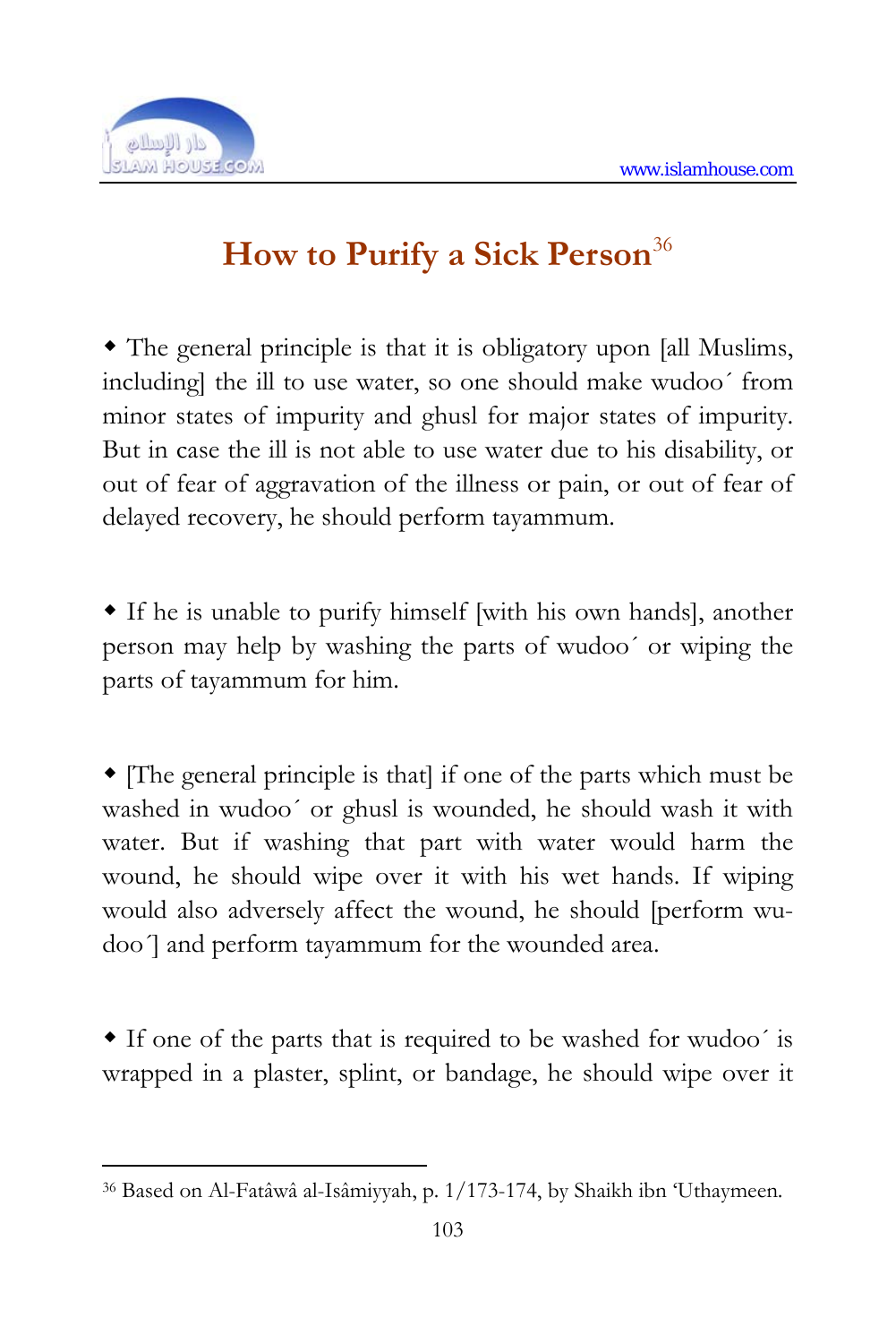

with his wet hands as a substitute for washing. He need not perform tayammum since wiping replaces washing.

 It is permissible for the one performing tayammum that he does so upon a pure wall or anything else which has dust. But if the wall is covered with some material other than one derived from natural earth, such as paint, he may not use it for tayammum unless it also has dust.

 If one is not able to perform tayammum by striking the ground, wall or other dusty objects, there is no harm if one places earth in a container or a tissue and uses it for tayammum.

 If he performs tayammum for a given Prayer and remains in a state of purification until the time of the next Prayer arrives, he may perform it without repeating tayammum, for he is still in a state of purification and has done nothing to invalidate it.

 The ill must clean all impurities from their body. If they are unable, they may perform Prayer in whatever state they are in. It is considered valid, and they are not required to repeat the Prayer.

 He must wear pure clothes for Prayer. If his clothes become soiled with impurities, he is required to clean or change them. If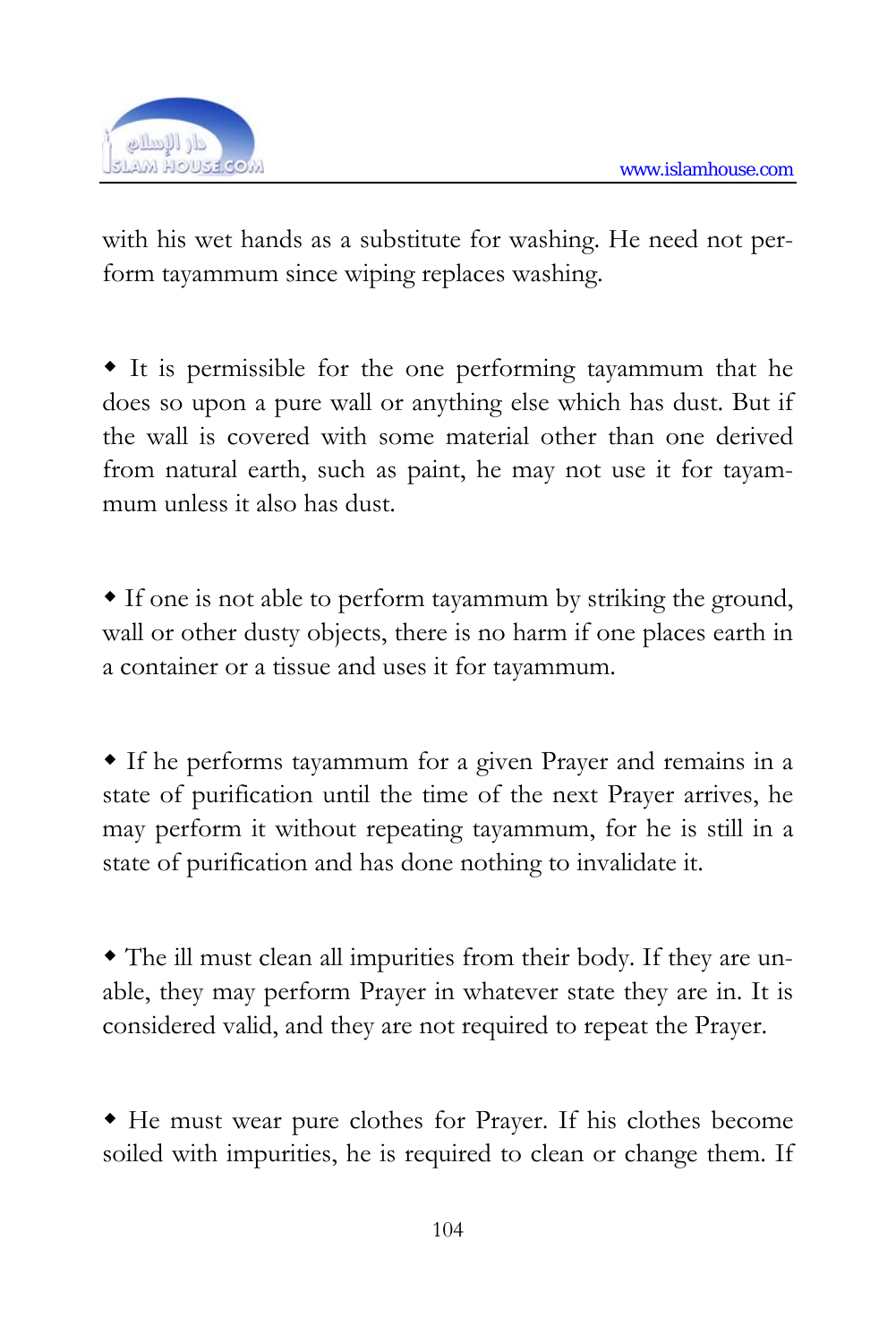

he is unable, he may perform Prayer in the same clothes, and it is considered valid; he is not required to repeat the Prayer.

 A patient must perform Prayer on a place free from impurities. If the place becomes soiled with impurities, he must wash it, replace it, or he may spread something pure over it. If he is unable, he may perform Prayer in that place, and it is considered valid; he is not required to repeat the Prayer.

 It is not permissible for the ill to delay a Prayer beyond its prescribed time if they are unable to purify themselves. Rather, they should purify themselves as much as they are able and perform the prescribed Prayer within its stated time, even if there be some impurities on their body or clothes which they are unable to remove.

 A person suffering from incontinence of urine (enuresis) which cannot be cured is required to perform a new wudoo´ for each Prayer after the commencement of its time. He should also wash all impurities on his body and assign a clean garment for Prayer if it is not difficult for him; otherwise, there is no harm. Allâh said,

**"And He has not laid upon you in the religion any hardship."** 

[Surah al-Hajj (22):78]